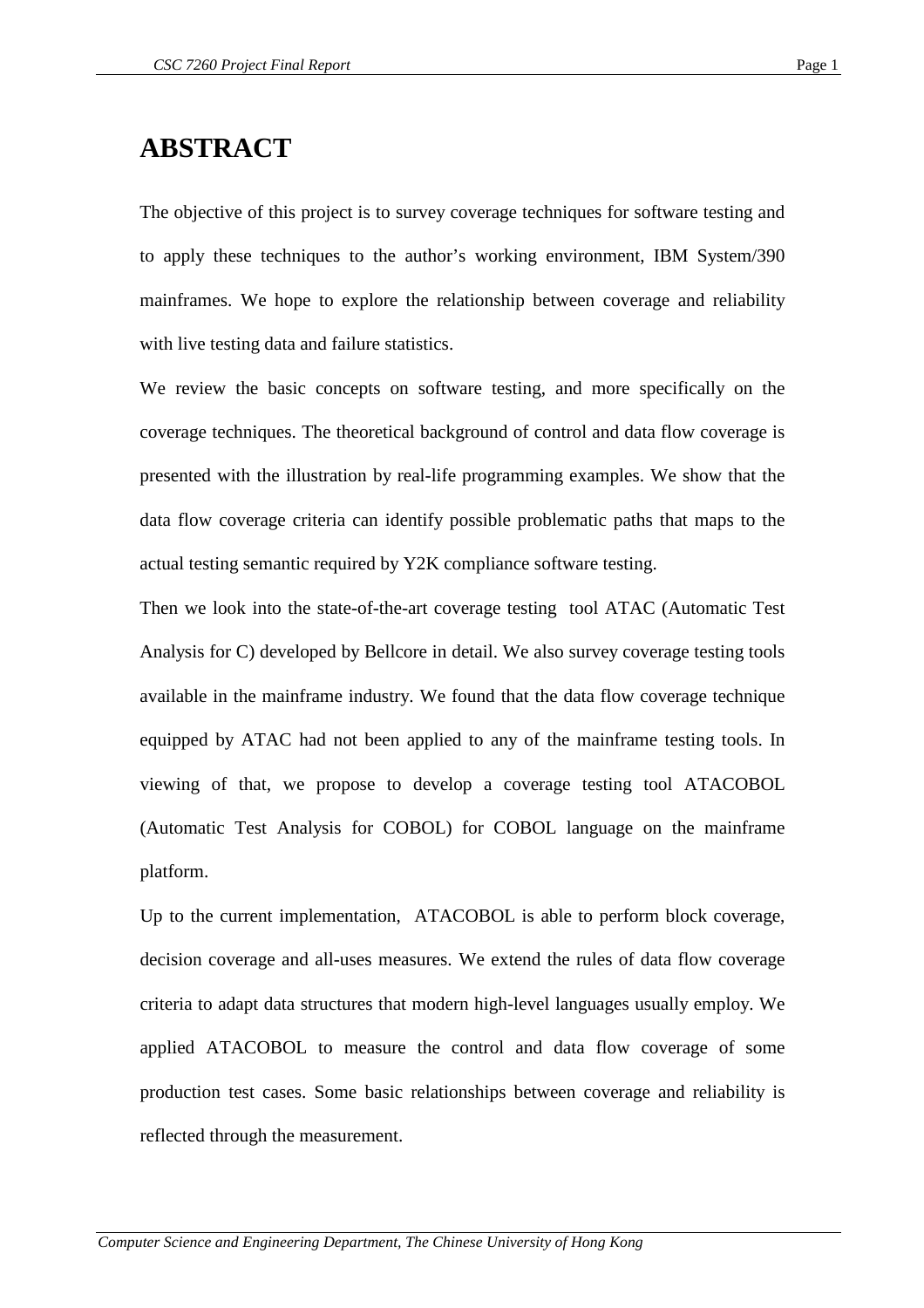# **TABLE OF CONTENTS**

| 2.3.2 A Real-Life Example Demostrating the Subsumption Relation between Coverage and Edge<br>2.4.5 Real-Life Y2K Example Demonstrating Advantage of Data Flow Coverage 19 |  |
|---------------------------------------------------------------------------------------------------------------------------------------------------------------------------|--|
|                                                                                                                                                                           |  |
|                                                                                                                                                                           |  |
|                                                                                                                                                                           |  |
|                                                                                                                                                                           |  |
|                                                                                                                                                                           |  |
|                                                                                                                                                                           |  |
|                                                                                                                                                                           |  |
|                                                                                                                                                                           |  |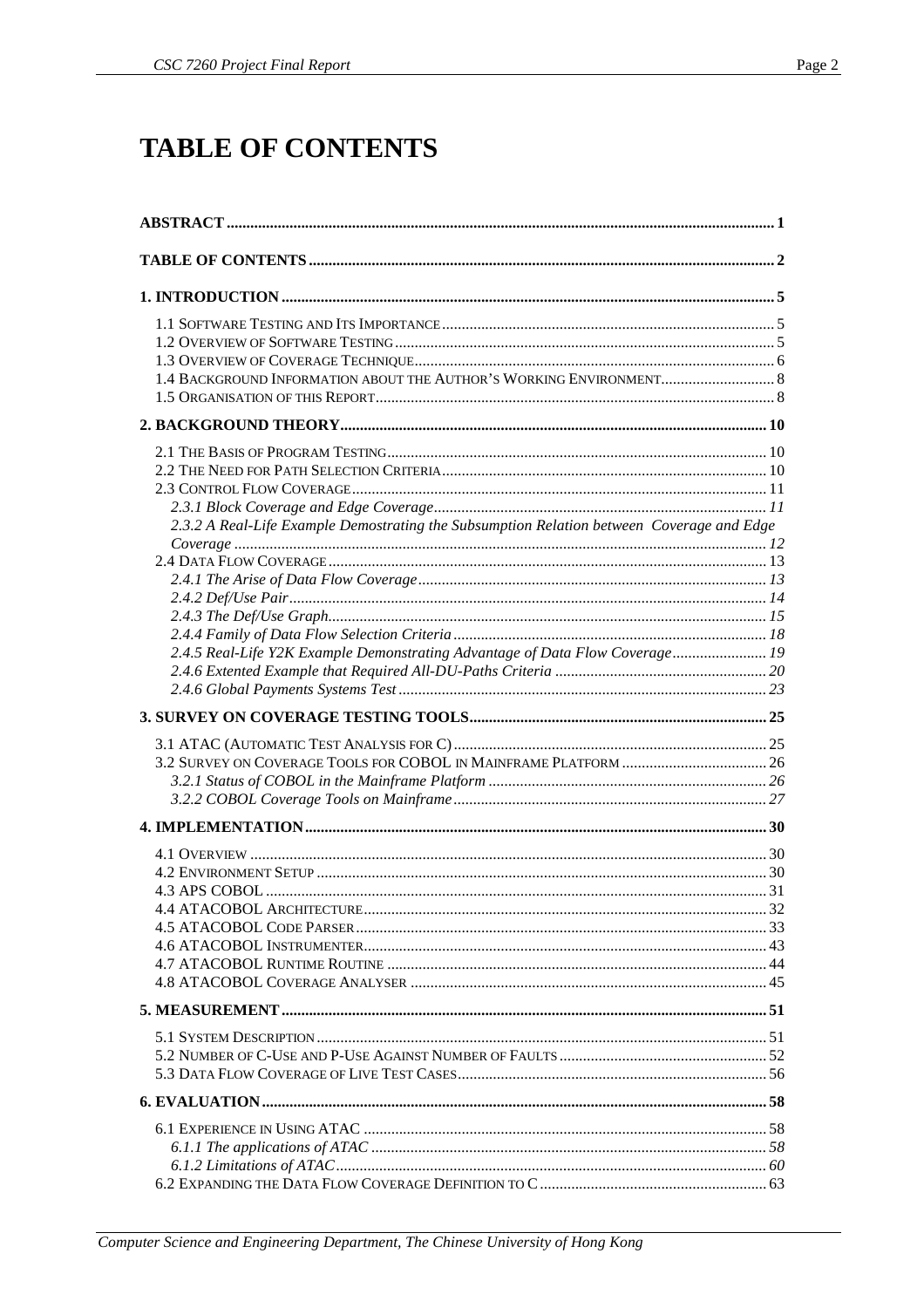| 7.1 ANOTHER TYPE OF DEF/USE IN ASSEMBLY LANGUAGE - ADDRESSING USE 73            |    |
|---------------------------------------------------------------------------------|----|
|                                                                                 |    |
|                                                                                 |    |
|                                                                                 |    |
|                                                                                 |    |
| 7.4 COMPARISON OF THE FAULT-DETECTING ABILITY OF COVERAGE CRITERIA  80          |    |
|                                                                                 |    |
|                                                                                 |    |
|                                                                                 |    |
|                                                                                 |    |
|                                                                                 |    |
|                                                                                 |    |
| 7.6 DEVELOPING AND USING ATACOBOL IN CROSS-PLATFORM APPROACH: PROS AND CONS  85 |    |
|                                                                                 |    |
|                                                                                 |    |
|                                                                                 |    |
|                                                                                 |    |
|                                                                                 |    |
|                                                                                 |    |
|                                                                                 |    |
|                                                                                 |    |
|                                                                                 |    |
|                                                                                 |    |
|                                                                                 |    |
|                                                                                 |    |
|                                                                                 |    |
|                                                                                 | 96 |
|                                                                                 |    |
|                                                                                 |    |
|                                                                                 |    |
|                                                                                 |    |
|                                                                                 |    |
|                                                                                 |    |
|                                                                                 |    |
|                                                                                 |    |
|                                                                                 |    |
|                                                                                 |    |
|                                                                                 |    |
|                                                                                 |    |
|                                                                                 |    |
|                                                                                 |    |
|                                                                                 |    |
|                                                                                 |    |
|                                                                                 |    |
|                                                                                 |    |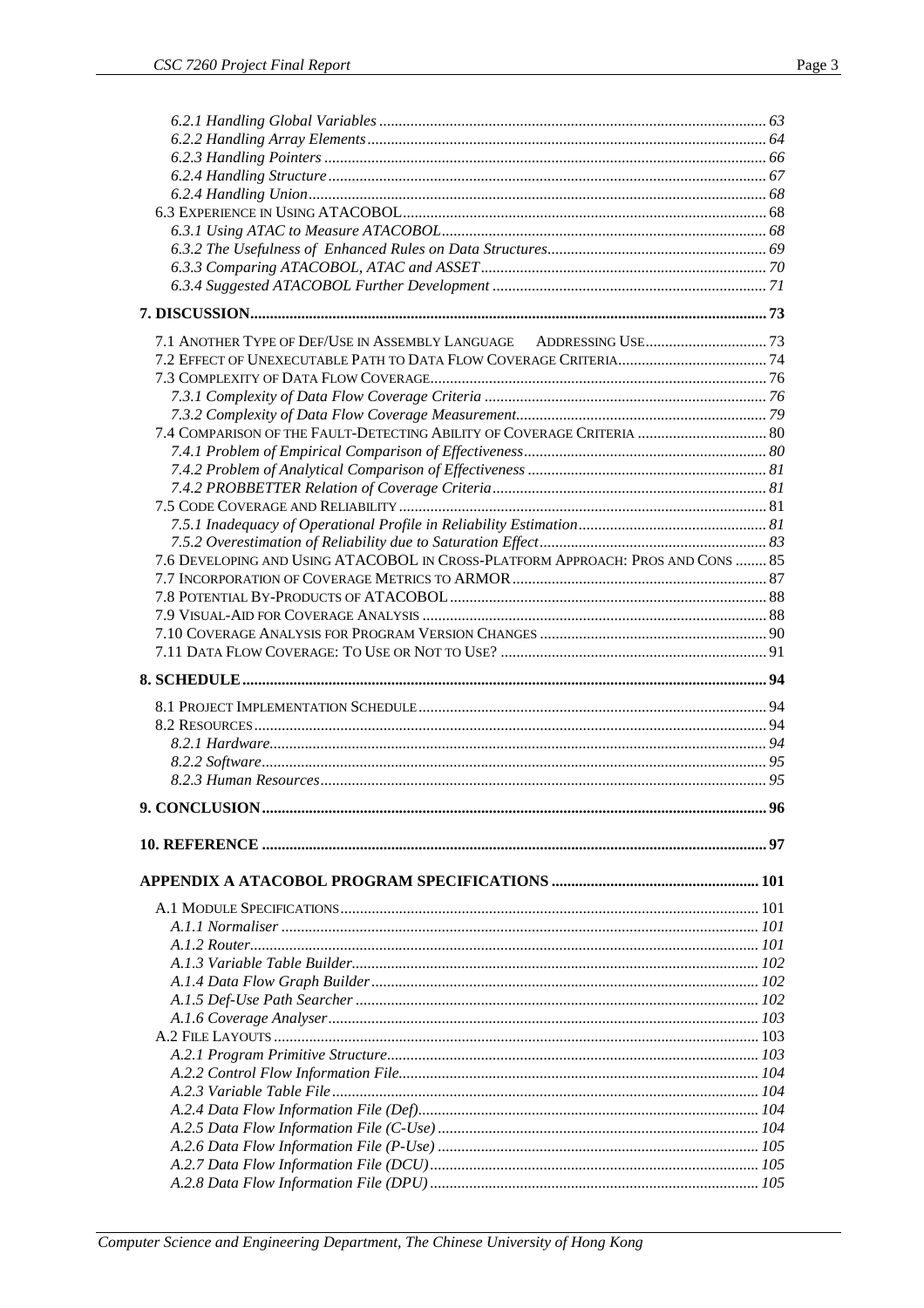**APPENDIX B ATACOBOL TUTORIAL........................................................................................ 106**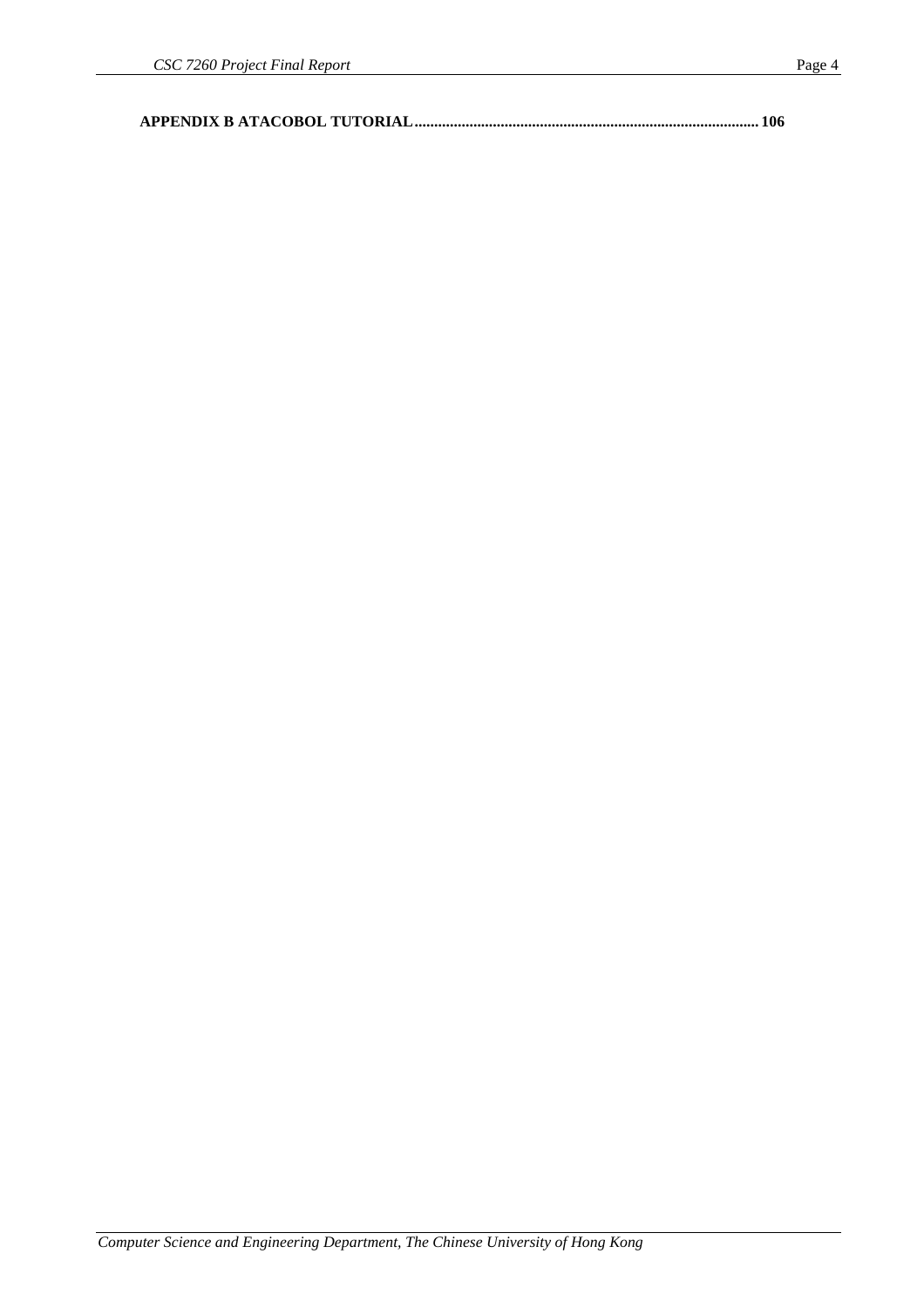# **1. INTRODUCTION**

# **1.1 Software Testing and Its Importance**

The product of any engineering activity must be shown to be correct according to its requirements throughout its development. Software testing is the dynamic verification and validation of developed software system. Software is to experiment with the behaviour of the system. Verification answers the question: "Are we building the product right?" while validation answers the question "Are we building the right product?".

Software testing shows the presence of bugs and to locate errors, so as to assure the correctness and reliability of a software system. For many modern systems, including networking and telecommunication systems, banking and finance systems, and consumer products, software plays a crucial role in their daily control, communication and operations. Software failure in the new airport project of Hong Kong SAR has caused chaos and great financial lost. More seriously, software failure kills people. Unfortunately, testing software is perhaps more difficult and costly than testing other engineering products. It is estimated that over 50% of the development cost will be spent on testing.

# **1.2 Overview of Software Testing**

Software testing can be divided into categories according to the objective, method of testing and development phase. From software development perspective, we can have unit test, integration test and product test from one phase to the other. The unit test is the coding of small software components, the integration tests the integrated large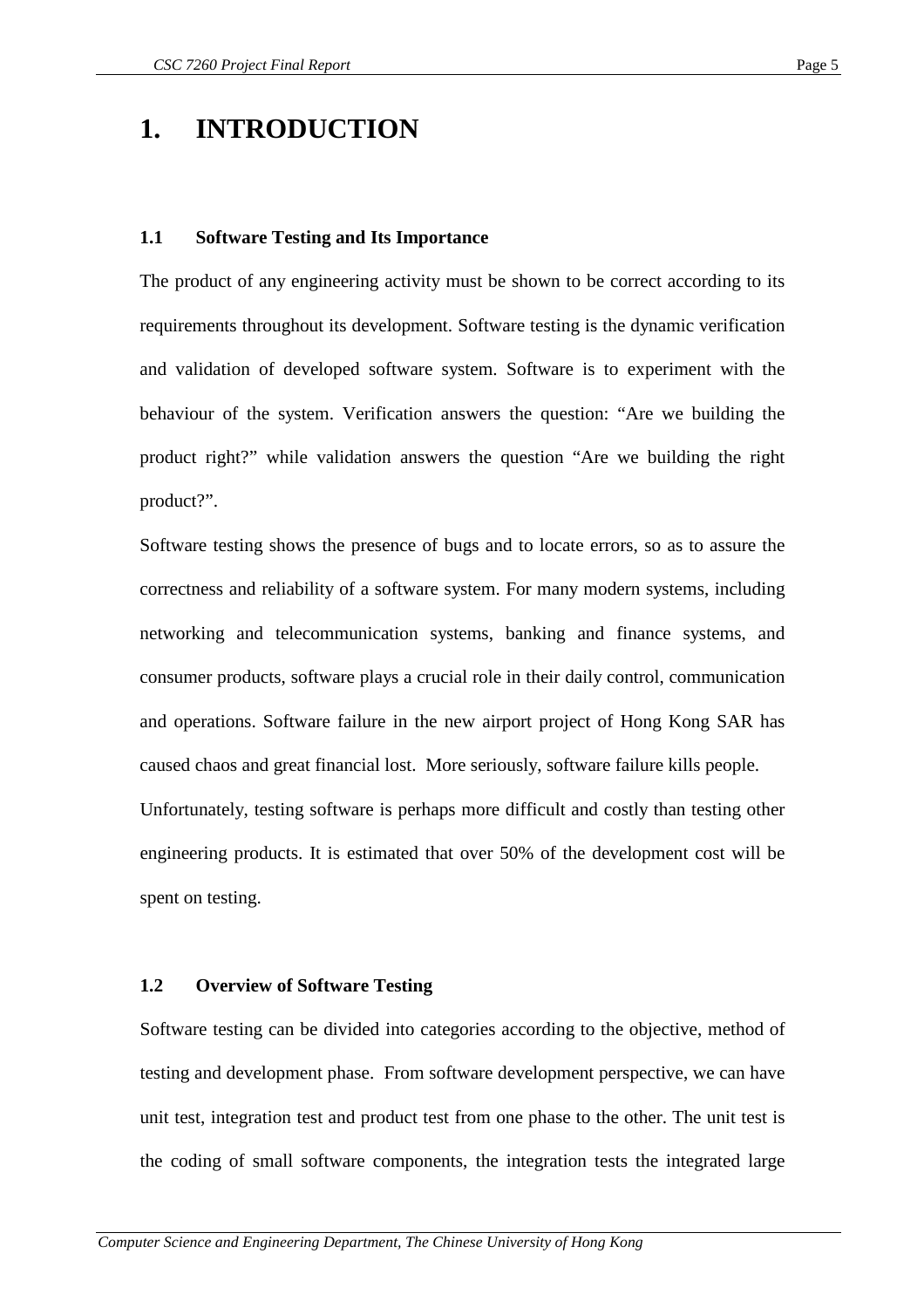component, and the product test software in its final form. In the re-release of a modified software, the process to test the new software with test cases from the old version is called regression test.

According to the test methods, we have *white-box testing* and *black-box testing* [Ghe97], [Som96]. Any of these methods might be applied during the test phases mentioned above.

White-box, or *coverage* testing is program structure-based. This approach employs information about the internal structure to derive test cases and it focus on what a program does.

Black box, or *functional* testing, on the other hand, is requirement based. We derive test cases purely based on the specification and test what a program is supposed to do. Software testing aims to verify and validate the program developed, and therefore, on the believe to achieve higher software reliability.

Nevertheless, testing is an expensive active in software development. From another point of view, software testing offers lots of research opportunities. "When to stop testing?" is a challenging question towards all software testers. It is prosperous to develop methods for considering minimal test sets. Automatic test case generation has been an active research area.

# **1.3 Overview of Coverage Technique**

There are two streams of coverage testing methods: *Data and control flow testing*, and *mutation testing*. Control flow testing and data flow testing are the sub-categories of control and data flow testing. Control flow can further divided into sub-streams of *statement coverage* and *edge coverage* (Figure 1.1).

Software Testing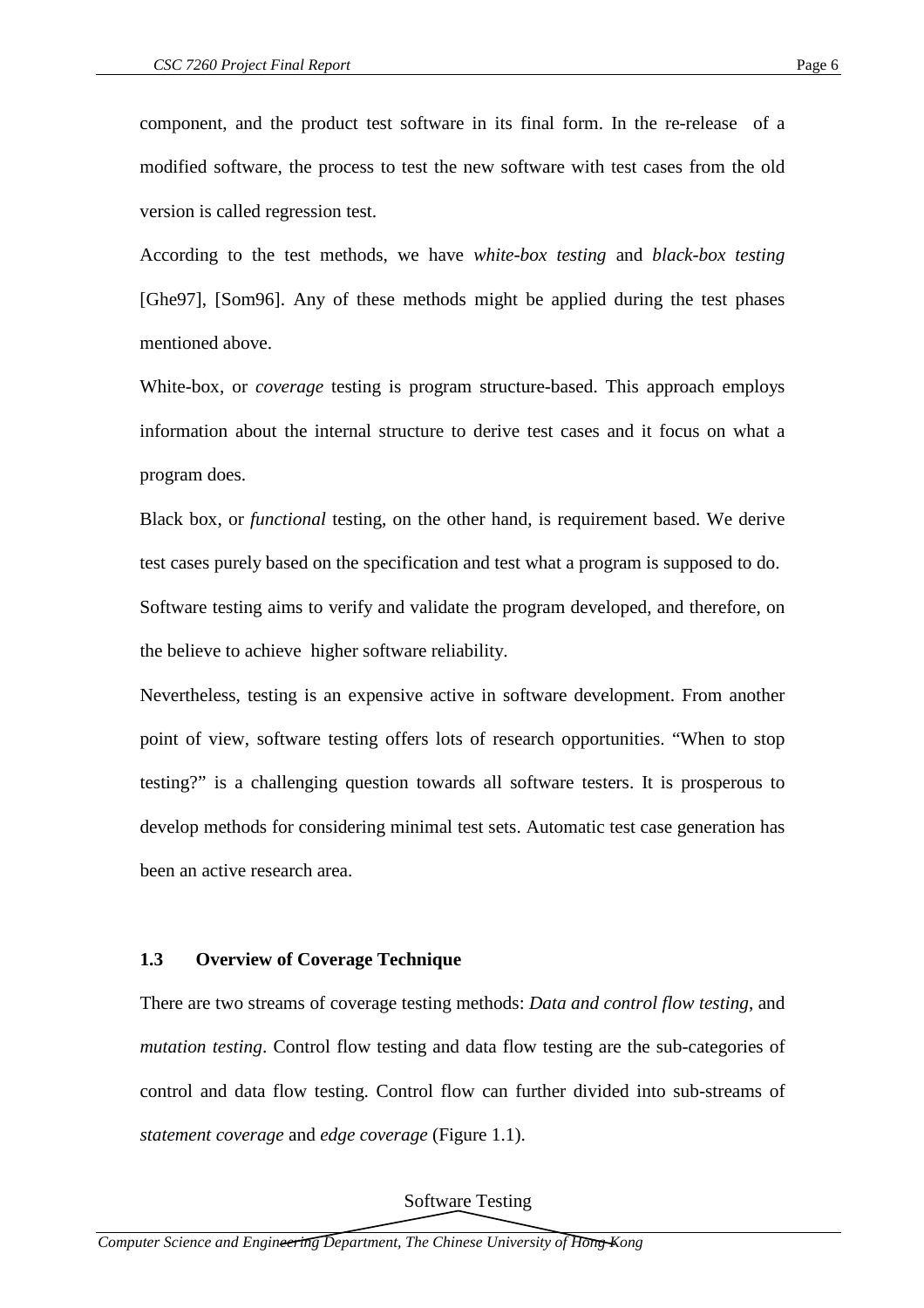

**Figure 1.1** Software Testing Methods

- Statement coverage testing directs the tester to construct test cases such that each statement or a basic block of code is executed at least once.
- Edge coverage testing directs the tester to construct test cases such that each decision edge in the program is covered at least once.
- Data flow coverage testing directs the tester to construct test cases such that all the *def-use pairs* are covered. (The theoretical background of data flow coverage will be discussed in more detail in chapter 2).

Mutation testing helps a tester design test cases from an approach very different from that of the path-oriented testing strategies mentioned above. Mutation testing generates several syntactically correct *mutants* of a given program. A mutant is obtained from making a change in the original program in accordance with a set of rules. Mutation testing requires a tester to generate test data that distinguish all nonequivalent mutants of the program [Chio89].

In this project, we only concentrate on the application of control and data flow coverage methods.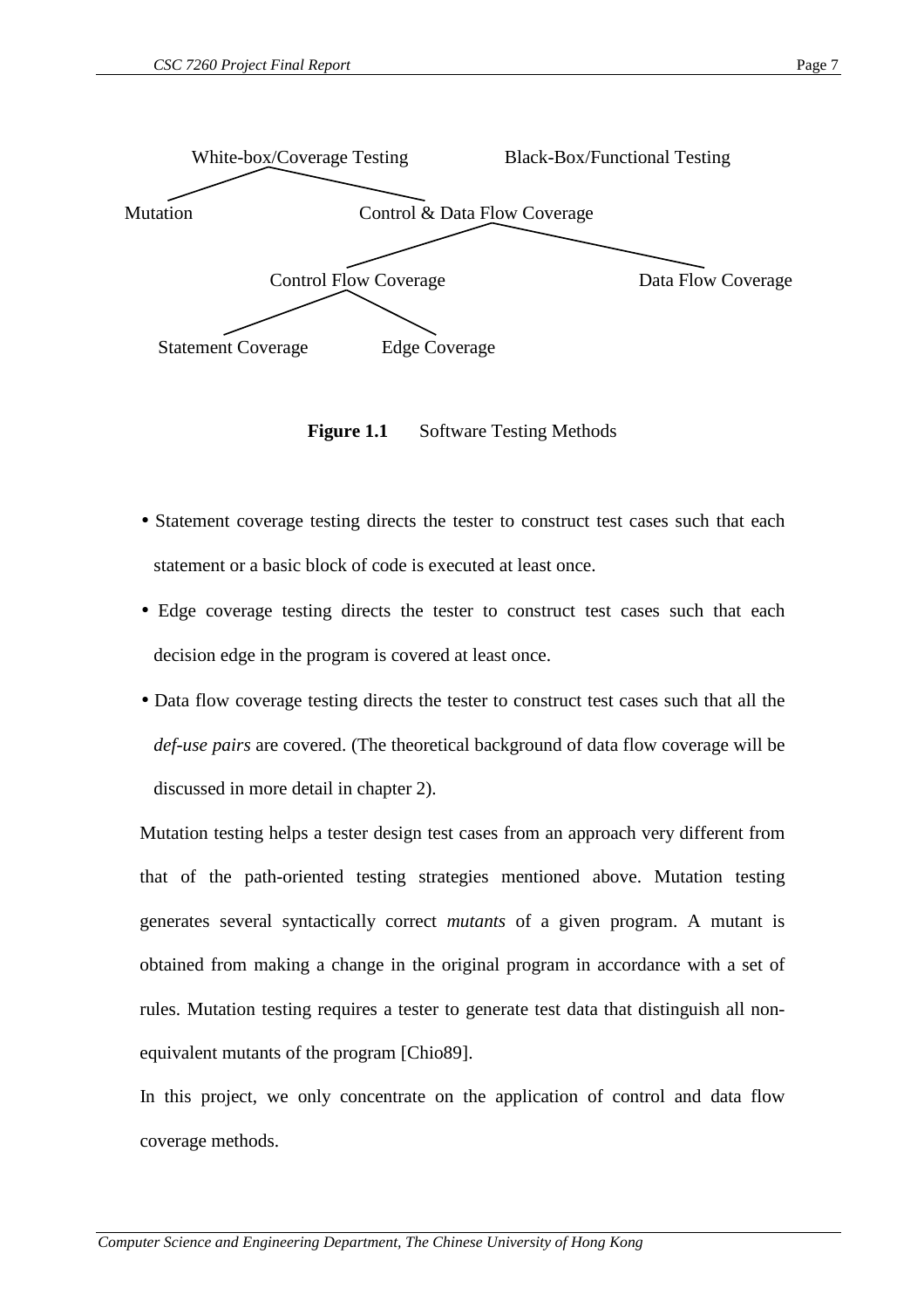#### **1.4 Background Information about the Author's Working Environment**

This project targets at the application of code coverage techniques on the author's working environment.

The author is a mainframe programmer of the Hong Kong and Shanghai Banking Corporation Ltd (HSBC). The production mainframe serves HSBC as well as the Hang Seng Banking Corporation Ltd (HASE) of the HSBC Bank Group. Most corporate and customer banking systems are running on the production mainframe. They includes the Credit Card System, Current Account System, Savings Account System, Foreign Exchange System, Remittance System, Bank Fund Transfer System, Instalment Loan System, ... etc.

HSBC and HASE plays the leading role and shares a large proportion of the local banking business. The two banks serve over than 60% of the current and savings accounts of Hong Kong SAR. It reflects that the mainframe program development environment of HSBC can have high representative of the local banking industry.

# **1.5 Organisation of this Report**

In this project, we survey code coverage techniques for software testing. Based on the survey, we proposed a code coverage tool for COBOL in mainframe platform. Here briefs the content of each report chapter.

- Chapter 1 gives an introduction of this project. It reviews the current status of software testing and, in particular, describes the coverage methods. The working environment of the author is also described.
- Chapter 2 presents the theoretical background of the control and data flow coverage methods. The data flow selection criteria proposed by Weyuker *et al* [Rap85], [Fra88] is described in details with the illustration of real-life examples. It illustrates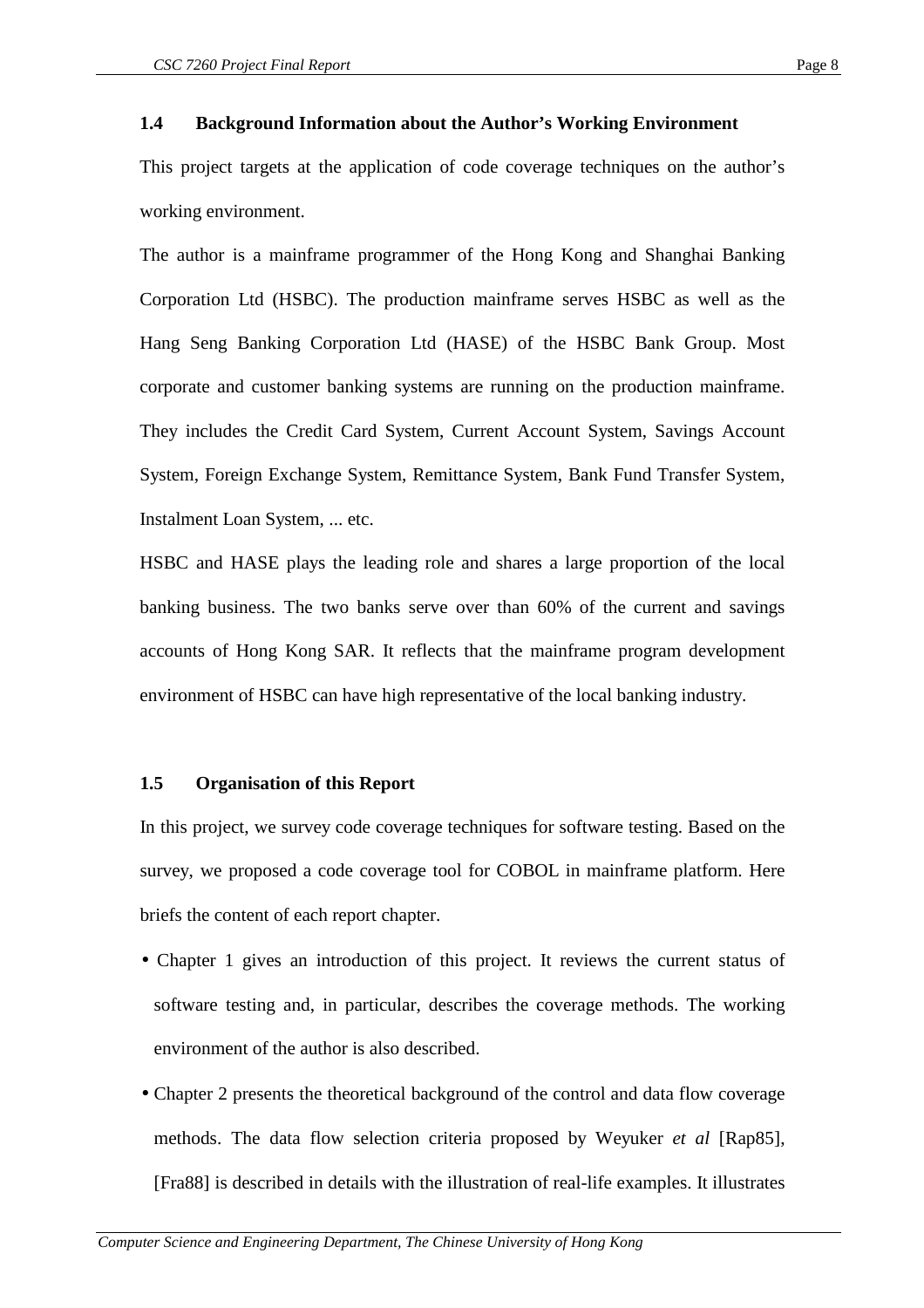data flow coverage would be particularly useful in software testing related to Y2K problem.

- Chapter 3 surveys the state-of-the-art coverage testing tool. The coverage testing tool for C language, ATAC, developed by Bellcore is focused. Coverage tools for COBOL in the mainframe industry is explored.
- Chapter 4 details the implementation of a coverage testing tool, ATACOBOL, proposed for COBOL language on the mainframe platform. Additional rules catering data structure is described.
- Chapter 5 provides detail evaluation of features and limitations of ATAC. It reviews experience in using ATAC and ATACOBOL, and evaluates the abilities of these tools.
- Chapter 6 shows the measurement arrangement and results in applying ATACOBOL measure to production test cases.
- Chapter 7 elaborates and discusses various topics related to the above chapters.
- Chapter 8 describes the schedule and resources of this project.
- Chapter 9 concludes the research result of this project.
- Chapter 10 provides a list of reference.
- Appendix A lists the module specifications of ATACOBOL, their functions, limitations, and file layouts.
- Appendix B gives a tutorial in applying ATACOBOL to a simple APS COBOL program.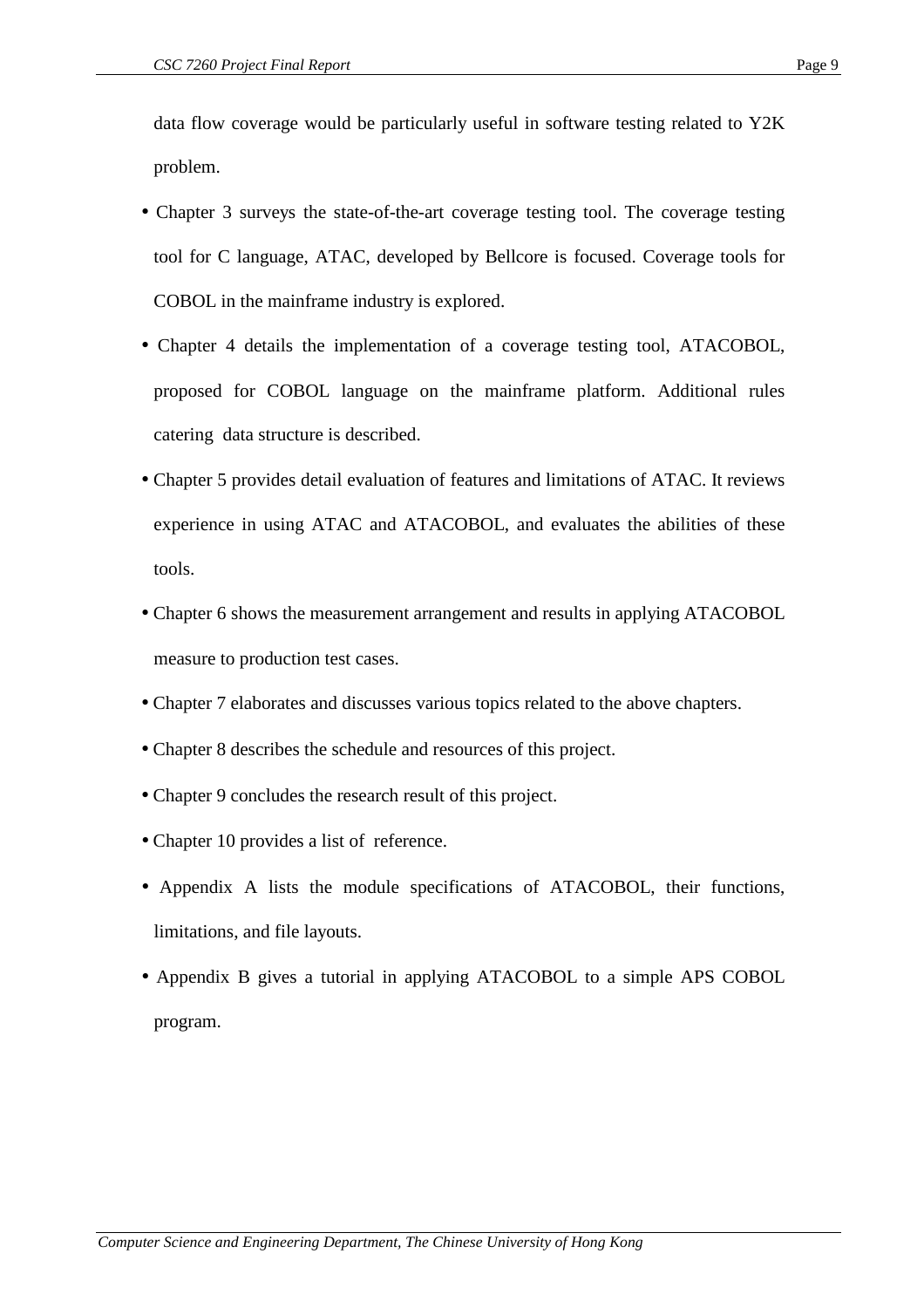# **2. BACKGROUND THEORY**

#### **2.1 The Basis of Program Testing**

In this chapter we describes the theoretical background of code coverage methods. Real-life example from the author's programming experience will be cited as example for illustration. Program in this context is referred as programs written in procedural language as distinguished from logic programming language. Program testing is the most commonly used method for demonstrating that a program accomplishes its intended purpose. It involves selecting elements from the program's input domain *D*, executing the program *P* on these test cases *T*, and comparing the actual output with the expected output. For temporal related programs like on-line transaction keying by bank tellers, *D* involves the temporal domain. On this base, we assume the existence of an so-called *oracle*, i.e., some methods to determine whether or not the output produced by a program is correct.

# **2.2 The Need for Path Selection Criteria**

While testing all possible inputs values would provide the most complete picture of a program's behaviour, the input domain is usually to large for exhaustive testing to be practical. On another point of view,  $T$  is generally associated with a set  $\Pi$  of paths through *P*'s flow graph. It means that we usually cannot exhaust all possible paths of program *P*. The usual procedure is to select a relatively small *T* which in some sense representative of entire *D* or implicitly all paths Π. Observation of the program on this subset is then used to predict its behaviour in general. Unfortunately, discovering such an ideal set of test data is in general an impossible task [Clar89].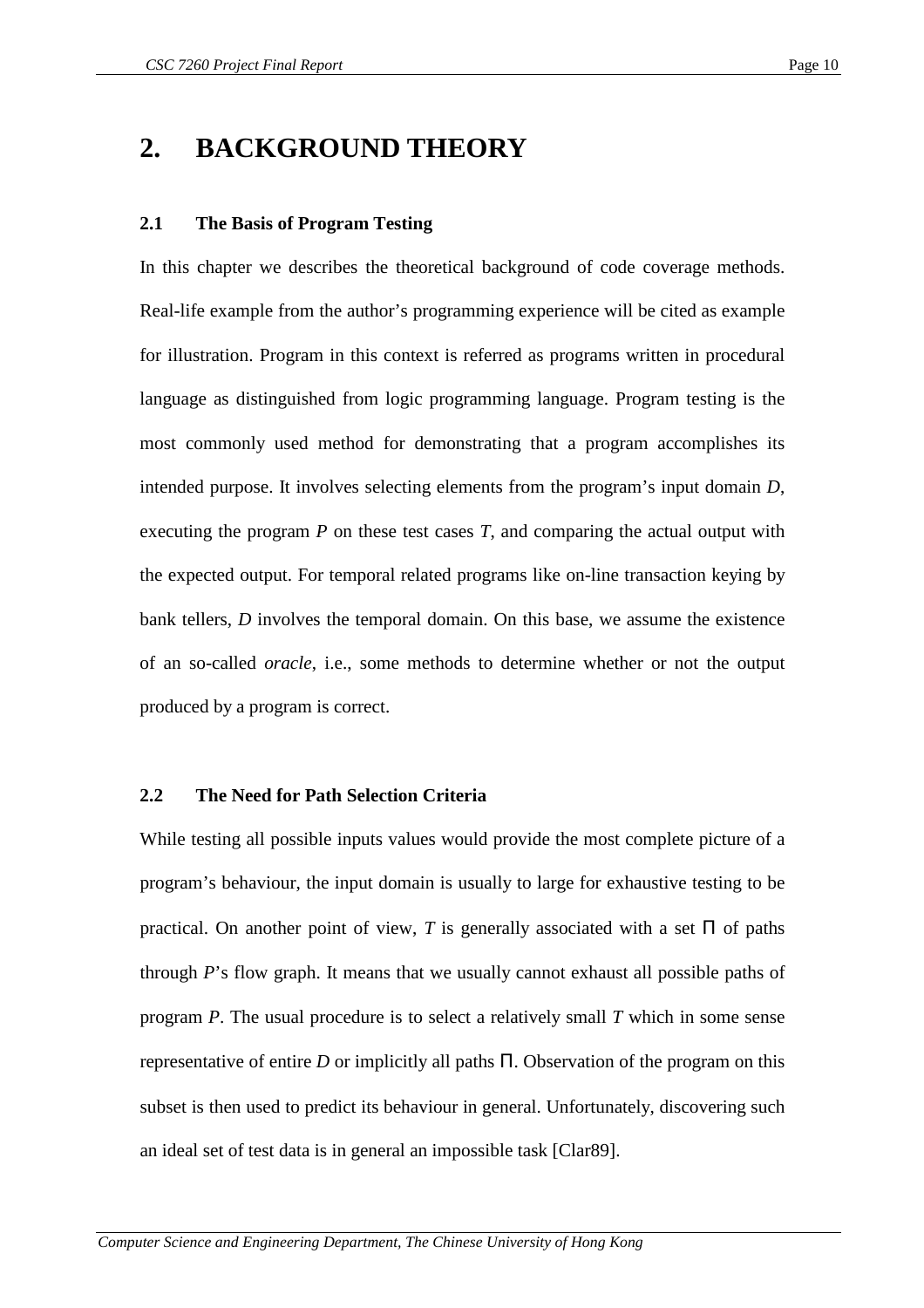Numbers of path selection criteria *C* have been proposed. The most well know of these criteria are the statement coverage and edge coverage. Weyuker *et al* proposed an family of path selection criteria that includes the control flow coverage criteria and an additional set of data flow selection criteria in terms the def-use pairs [Rap85], [Fra88].

#### **2.3 Control Flow Coverage**

#### 2.3.1 Block Coverage and Edge Coverage

A program is a finite sequence of legal statements  $\langle s_1, ..., s_n \rangle$ . A program can be uniquely decomposed into a set of disjoint blocks having the property that whenever the first statement of the block is executed, the other statements are executed in the given order. Formally, a *block* is a maximal set of ordered statements  $b = \langle s_1, ..., s_b \rangle$ . The program flow graph *G* (figure 2.1) representing a program *P* consists of one *node i* corresponding to each block *b<sup>i</sup>* of *P* and an *edge* from to node *j* to node *k* denoted (*j*, *k*) . In the following discussion, the term *block* and *node* is of the same sense of meaning. A path  $\pi$  is a finite sequence of nodes  $\langle n_1, ..., n_k \rangle$ ,  $k \ge 2$ , such that there is an edge from  $n_i$  to  $n_{i+1}$ .



**Figure 2.1 A Typical Program and Program Flow Graph**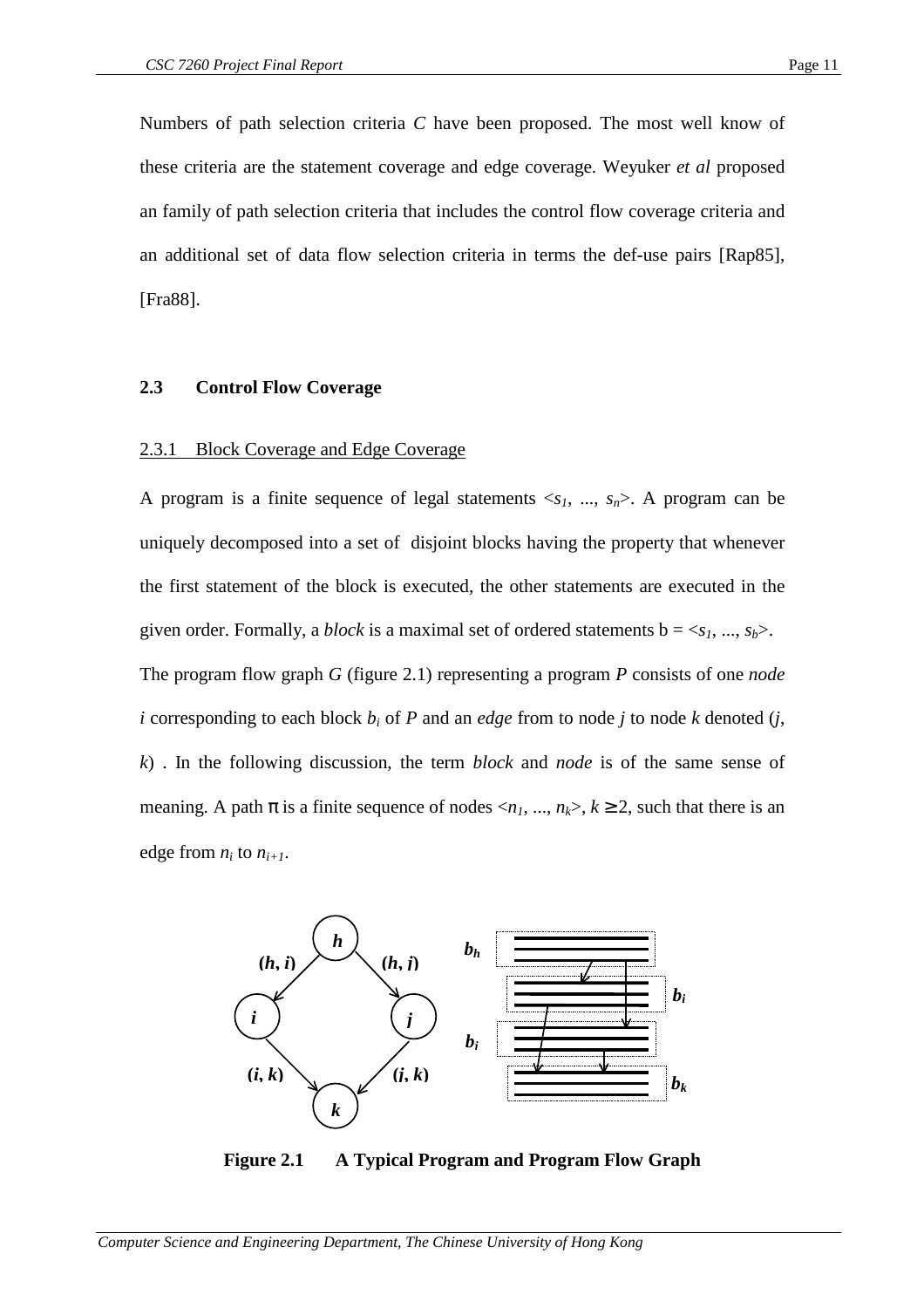A set of paths Π fulfils block coverage criteria if all the nodes of the control flow graph of a program is included in Π. Π fulfils edge coverage criteria if all the edges of the control flow graph of a program is included in Π.

Obviously, edge coverage is a stronger criteria than statement coverage. It is because if all edges are covered, the nodes connected by the edges will also be covered. Meanwhile, the reverse is not always true, that is, all nodes covered does not implies all edges covered. We will prove that by a real-life programming example in the next section.

# 2.3.2 A Real-Life Example Demostrating the Subsumption Relation between Coverage and Edge Coverage



**Figure 2.2** Example Program and Flow Graph for Edge Coverage

In Hong Kong SAR, the Hong Kong and Shanghai Banking Corporation Limited (HSBC), bank number 004, and Hang Seng Banking Corporation Limited (HASE), bank number 024, are all under the HSBC Group. Teller's banking terminals and Auto Teller Machines (ATMs) of both banks are all hosted by the same mainframe and mostly handled by the same program operated by HSBC. Therefore, programs usually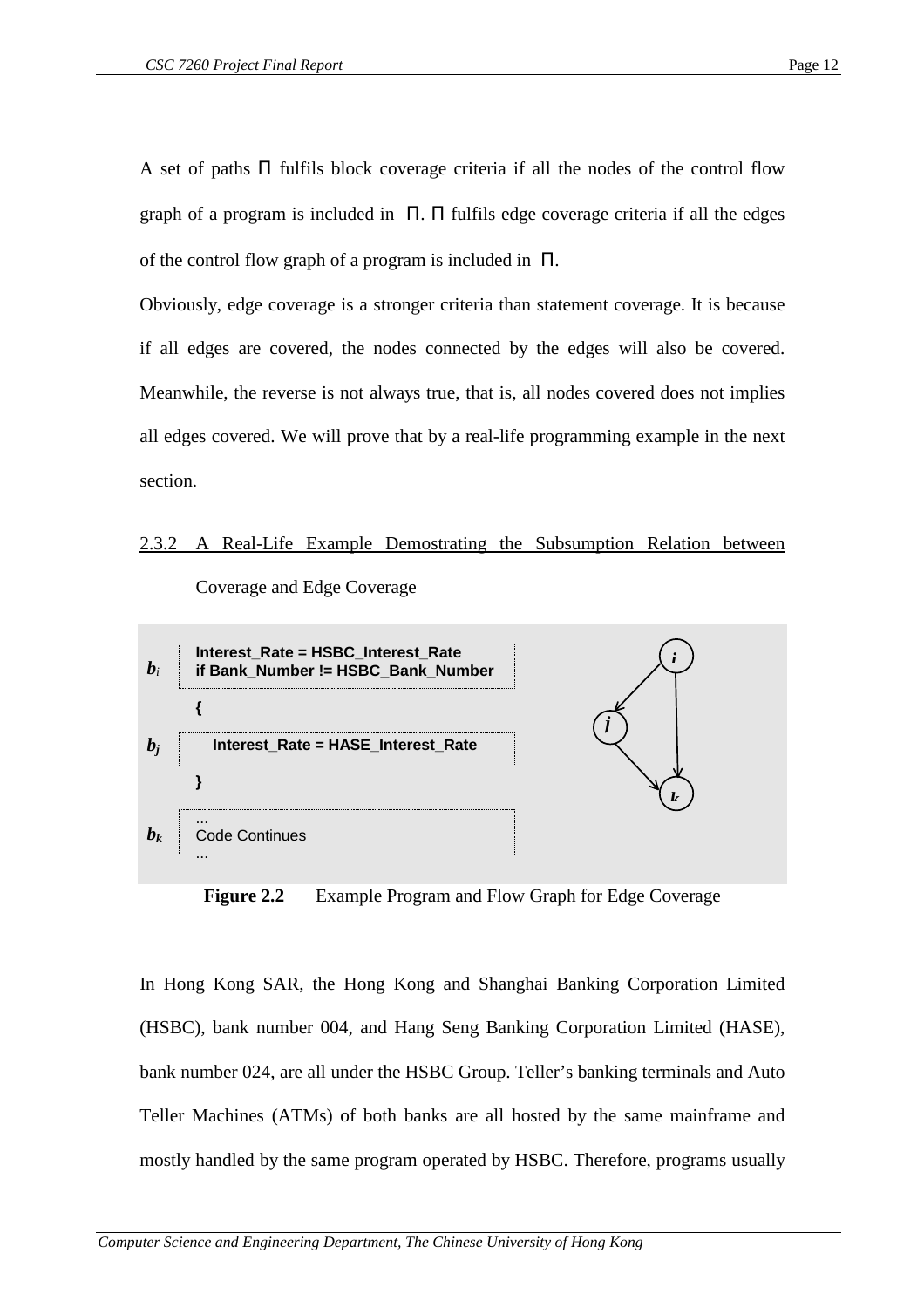involves the logic to distinguish one bank from the other, so that bank specific value can be assigned to certain attributes (like interest rates, overdrawn limits, service charges, etc.) In some systems, since the transaction volume of HSBC is higher than HASE, the HSBC's corresponding value is set up as the default value for certain attributes. Program fragments like figure 2.2 occurs frequently in in-house programs. In this program fragment:

Block coverage,  $\Pi = \{i, j, k\}$ 

Edge coverage,  $\Pi = \{ (i, j), (i, k), (i, k) \}$ 

If we just perform the test with HASE inputs only (i.e. Bank Number  $! =$ HSBC\_Bank\_Number), block coverage is met but edge coverage is not met (i.e., only  $(i, j)$  and  $(j, k)$  are covered). However, it is uncertain whether the Interest Rate is set up correctly for HSBC. To take care of both banks, we should meet the edge coverage criteria by testing also with HSBC inputs.

Criterion  $C_1$  includes criterion  $C_2$  if an only if, for every program  $P$  and any test set  $T$ which satisfies  $C_1$  also satisfies  $C_2$ . This relation is denoted by  $C_1 \Rightarrow C_2$ . This is called the notion of subsumption. Therefore, we can denote the relation between block coverage and edge coverage by: edge coverage  $\Rightarrow$  block coverage.

#### **2.4 Data Flow Coverage**

#### 2.4.1 The Arise of Data Flow Coverage

Block and edge coverage are the well-accepted basic path selection criteria as they captures the essence of program control structure. Unluckily, these control flow coverage measures can fail to expose many common errors. We reason that, even if every statement and branch had been executed, if the result of some computation had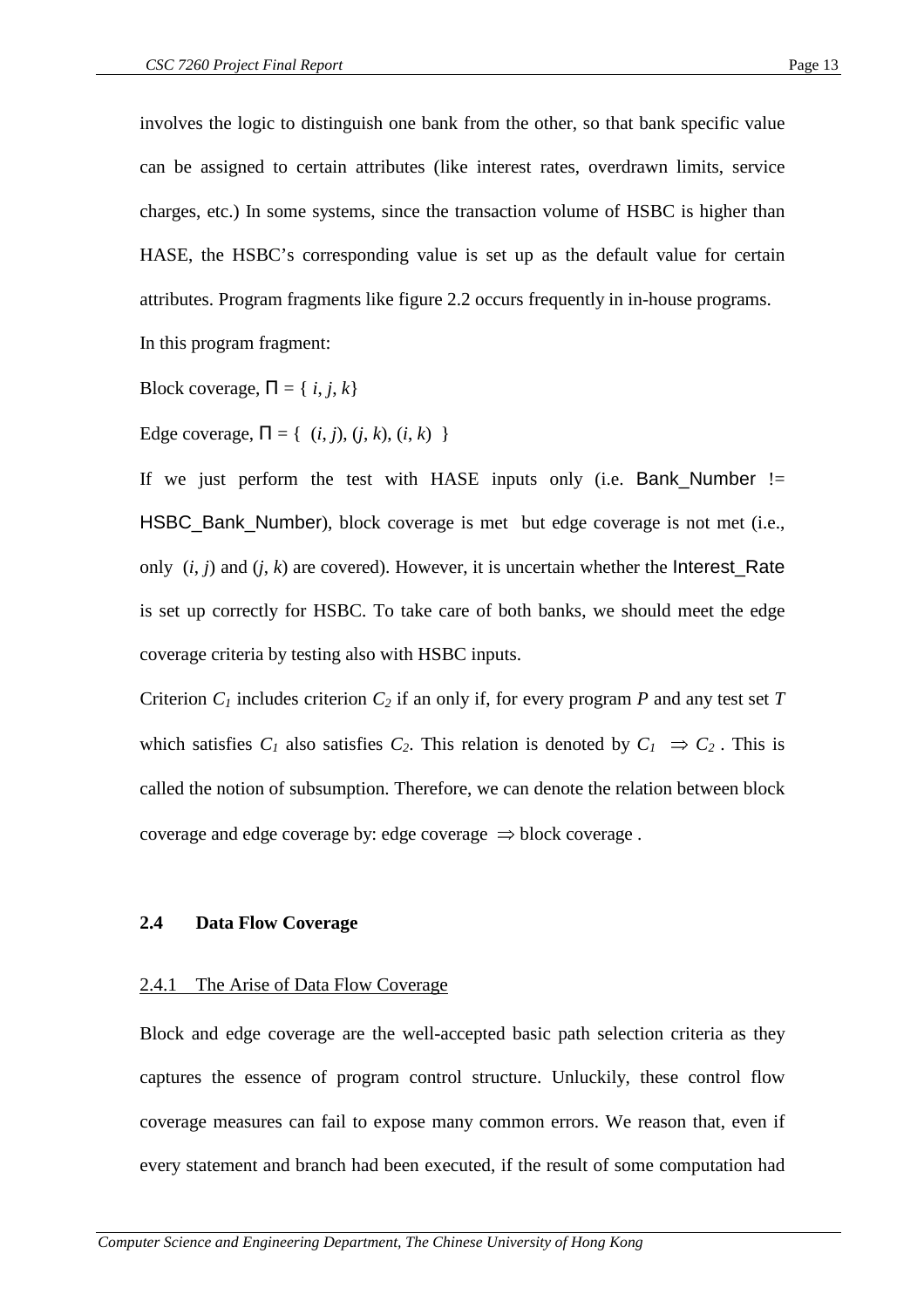never be used, one would have little evidence that the intended computation had been performed. Several path selection criteria which are based on data flow analysis on the hope to "bridge the gap" between edge coverage and the almost impossible all paths coverage. Rather than selecting program paths based solely on the control structure of a program, the data flow criteria track variables through a program. A number of path selection criteria have been proposed in the literature [Las83], [Nta84], [Rap85], [Fra89]. Each of them captures some important aspect of a program's structure. The family of data flow criteria proposed by Weyuker *et al* is considered as the most complete and systematic one [Fra93].

#### 2.4.2 Def/Use Pair

The path selection criteria proposed by Weyuker, Rapps and Frankl [Rapp85], [Fran89] are based on an investigation of the ways in which values are associated with variables, and how these associations can affect the execution of a program. This analysis focuses on the occurrences of variables within a program. Each variable occurrence is classified as being a *definitional*, *computation-use* or *predicate-use* occurrence. They are referred as *def*, *c-use*, and *p-use*, respectively.

In a program, a variable is either defined or used in some way. When a variable is assignment by certain value. We called it a def of the variable. Among uses, we can recognise two substantially different types of uses. The first directly affects the computation being performed or allows one to see the result of some earlier definition. Such type of use is called a c-use. A c-use may indirectly affect the flow of control through the program. On the other hand, the second type of use directly affects the flow of control through the program, and thereby may indirectly affect the computations performed. Such type of use is called a p-use.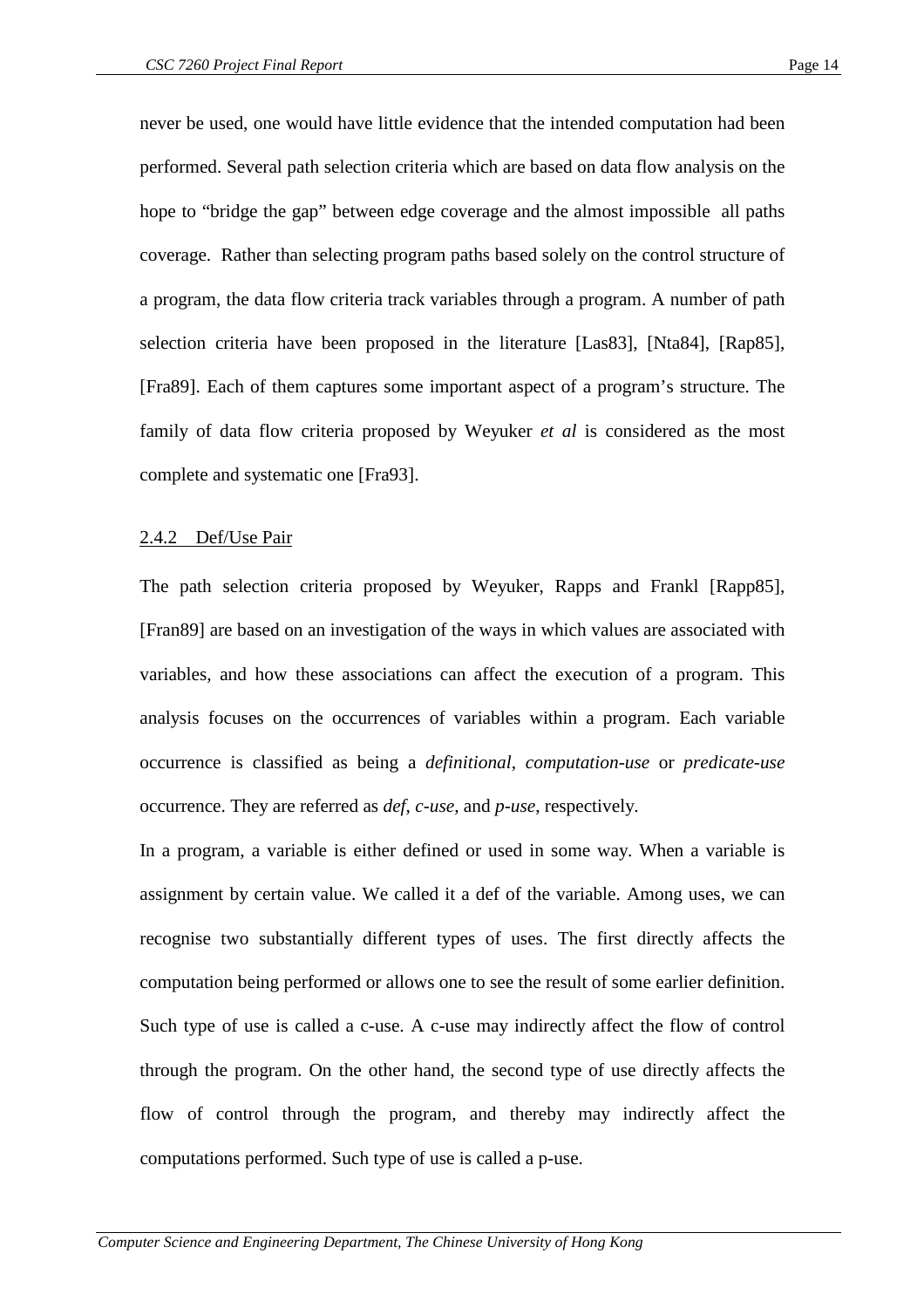#### 2.4.3 The Def/Use Graph

Only global definition and use are considered. Since we are interested in tracing the flow of data between nodes, any definition which is used only within the node in which the definition occurs is of little importance. A def of a variable is global if it is the last def of that variable in a node. A c-use of a variable is a global c-use, provided there is no def of that variable proceeding the c-use within the node. C-use associates with nodes. That is, a node may contain c-use of certain variables. In contrast, p-use associate with edges. P-use is by-default global since it always associates with the transfer of control between blocks.

Weyuker *et al* defines a *def/use graph* that can be created from a program by associating a set with each edge and two sets with each node.

The sets of the def/use graph are as follows:

- def(*i*) is the set of variables for which node *i* contains a global def.
- c-use(*i*) is the set of variables for which node *i* conatins a global c-use.
- $p$ -use(*i*, *j*) is the set of variables for which edge (*i*, *j*) contains a p-use.

Let us illustrate the construction of the def/use graph by another real-life example. This example is inspired from Year 2000 testing in the banking business. Some accounts opened with the banks are temporary, for example, loan accounts. These temporary account records carry expire dates. Before the manipulation of a temporary account, the account should be verified if it had been expired. Since most of the date fields in files carries only 2 digits, to cater for Y2K problem, one way is to apply the 49/50 rule to determine the century. Program like figure 2.3 may occurs. The control flow graph of this program is shown on figure 2.4.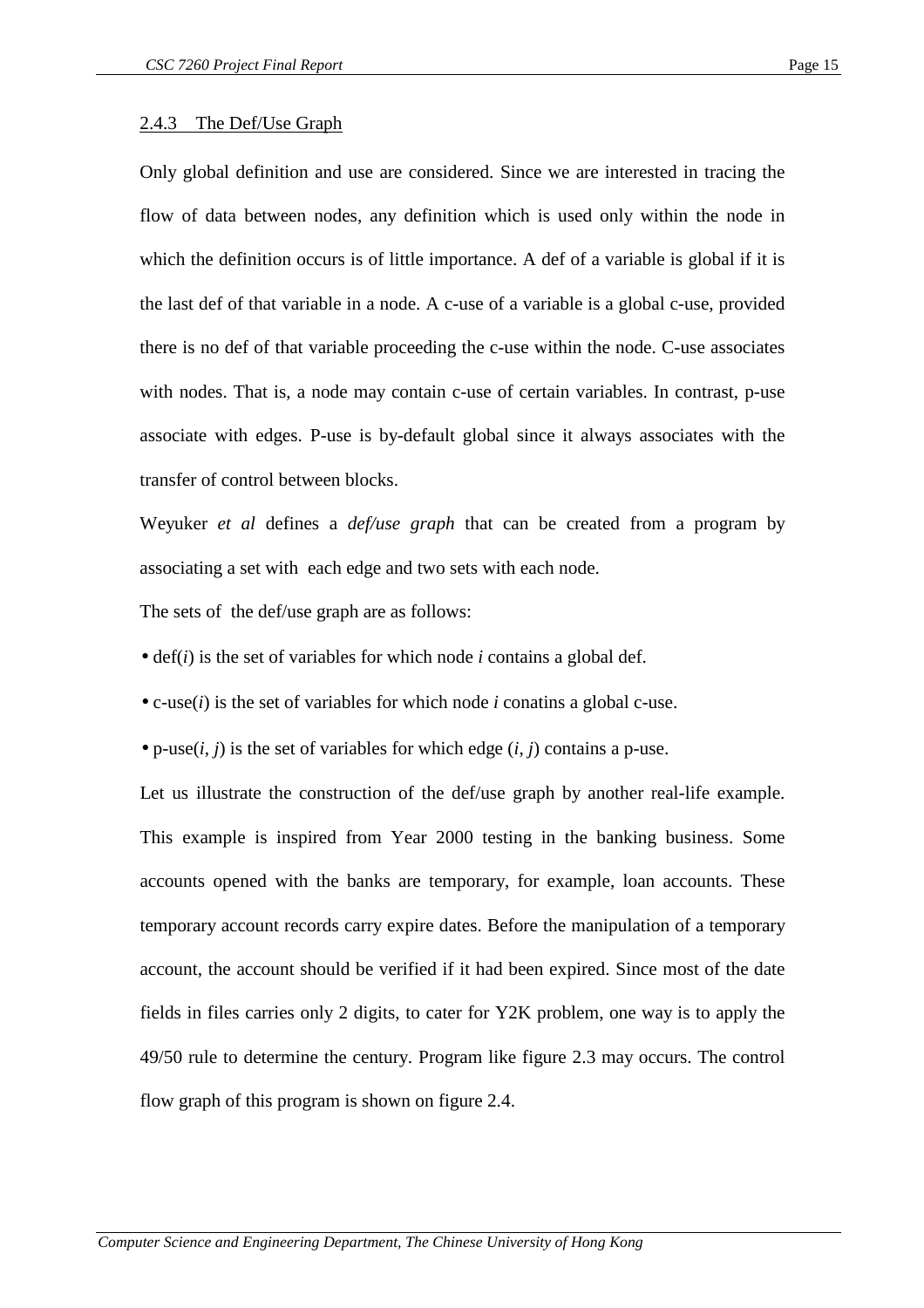

**Figure 2.3** Example Coding to Demonstrate Data Flow Coverage



**Figure 2.4** Flow Graph of Example Coding

The def/use graph for this program fragment is as follows: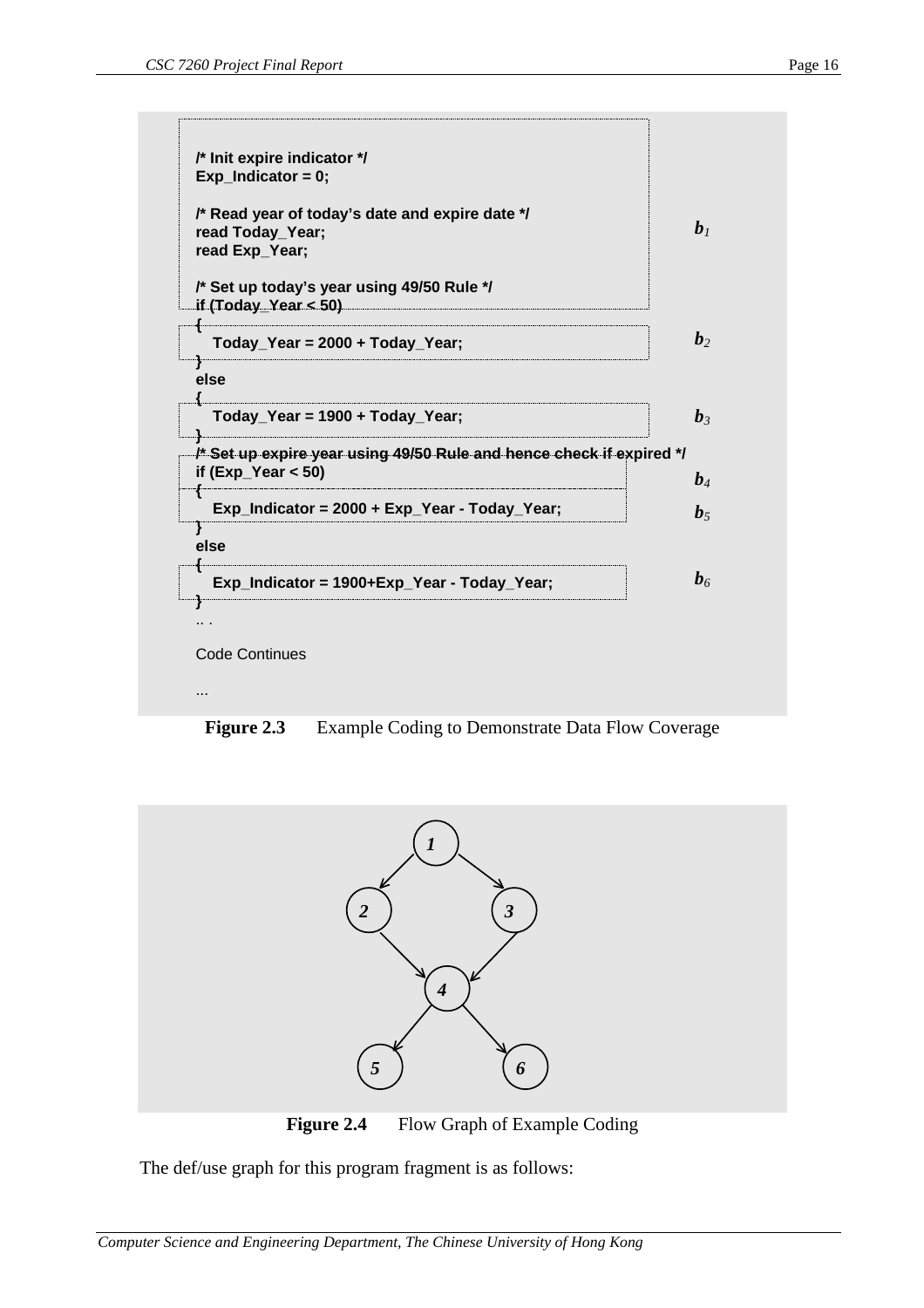| node           | c-use      | def           | edge   | p-use      |
|----------------|------------|---------------|--------|------------|
|                | Ø          | Exp_indicator | (1, 2) | Today_Year |
|                |            | Today_Year    |        |            |
|                |            | Exp_Year      |        |            |
| 2              | Today_Year | Today_Year    | (1, 3) | Today_Year |
| $\overline{3}$ | Today_Year | Today_Year    | (4, 5) | Exp_Year   |
| $\overline{4}$ | Ø          | Ø             | (4, 6) | Exp_Year   |
| 5              | Today_Year | Exp_Indicator |        |            |
|                | Exp_Year   |               |        |            |
| 6              | Today_Year | Exp_Indicator |        |            |
|                | Exp_Year   |               |        |            |

The def/use graph can be considered as the data flow graph in contrast to control flow graph. Based on this graph, two def/use pair sets is established:

Let *i* be any node and *x* any any variable such that  $x \in \text{def}(i)$ .

A path (*i*, *n*<sub>1</sub>, ..., *n*<sub>*m*</sub>, *j*),  $m \ge 0$ , contains no defs of *x* in nodes  $n_1$ , ...,  $n_m$ , is called a defclear path w.r.t. *x* from node *i* to node *j*.

A path (*i*, *n*<sub>1</sub>, ..., *n*<sub>m</sub>, *j*, *k*),  $m \ge 0$ , contains no defs of *x* in nodes  $n_1$ , ...,  $n_m$ , is called a def-clear path w.r.t. *x* from node *i* to edge (*j*, *k*).

- dcu(*x*, *i*) is the set of all nodes *j* such that  $x \in c$ -use(*j*) and for which there is a defclear path w.r.t. *x* from *i* to *j*.
- dpu(*x*, *i*) is the set of all edges (*j*, *k*) such that  $x \in p$ -use(*j*, *k*) and for which there is a def-clear path w.r.t. *x* from *i* to *j*.

The dcu and dpu sets from the previous table of our Y2K example are:

| $dcu(Exp_Indicator, 1)$  |          | $\{5, 6\}$            |
|--------------------------|----------|-----------------------|
| $dpu(Exp_Indication, 1)$ | $=$      | $\{\varnothing\}$     |
| $dcu(Today_Year, 1)$     |          | $\{2, 3\}$            |
| dpu(Today_Year, 1)       | $=$      | $\{(1, 2), (1, 3)\}\$ |
| $dcu(Exp_Year, 1)$       | $\equiv$ | $\{5, 6\}$            |
| $dpu(Exp_Year, 1)$       |          | $\{(4,5), (4,6)\}\$   |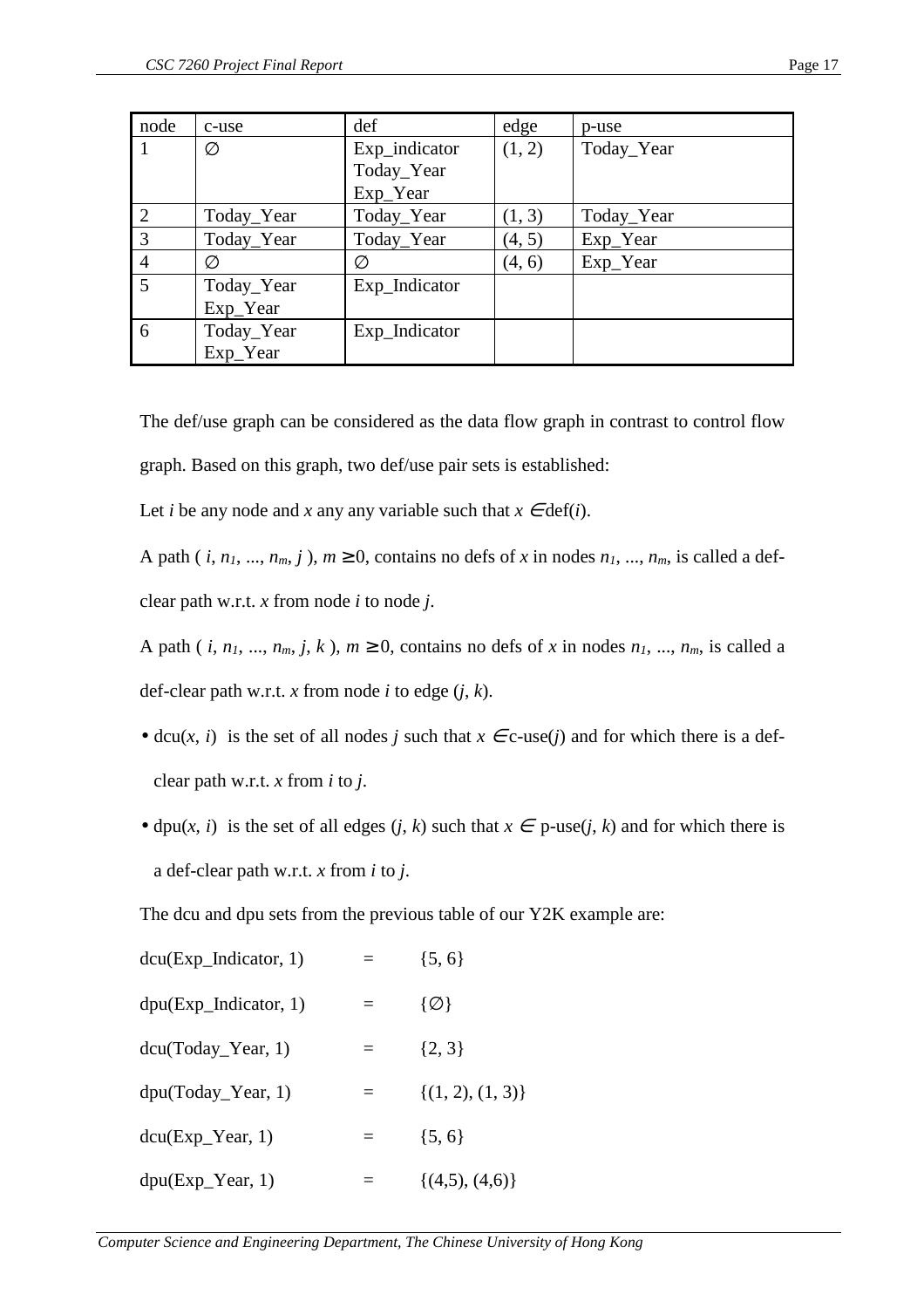| $dcu(Today_Year, 2)$ | $\equiv$ | $\{5, 6\}$        |
|----------------------|----------|-------------------|
| dpu(Today_Year, 2)   | $\equiv$ | $\{\varnothing\}$ |
| dcu(Today_Year, 3)   | $=$      | $\{5, 6\}$        |
| $dpu(Today_Year, 3)$ |          | {∖⊘∤              |

# 2.4.4 Family of Data Flow Selection Criteria

With these dcu and cpu definitions, Weyuker presents the family of data flow coverage criteria:

| Criterion              | <b>Associations Required</b>                                      |
|------------------------|-------------------------------------------------------------------|
| All-defs               | Some $(i, j, x)$ s.t. $j \in dcu(x, i)$ or                        |
|                        | some $(i,(j,k),x)$ s.t. $(j, k) \in dpu(x, i)$ .                  |
| All-c-uses             | All $(i, j, x)$ s.t. $j \in dcu(x, i)$ .                          |
| All-p-uses             | All $(i,(j,k),x)$ s.t. $(j, k) \in dpu(x, i)$ .                   |
| All-p-uses/some-c-uses | All $(i,(j,k),x)$ s.t. $(j, k) \in dpu(x, i)$ .                   |
|                        | In addition, if dpu(x, i)= $\varnothing$ then some (i,j,x)        |
|                        | s.t. $j \in dcu(x, i)$ .                                          |
| All-c-uses/some-p-uses | All $(i, j, x)$ s.t. $j \in dcu(x, i)$ .                          |
|                        | In addition, if dcu(x, i)= $\varnothing$ then some (i,(j,k),x)    |
|                        | s.t. $(j,k) \in dpu(x, i)$ .                                      |
| All-uses               | All $(i, j, x)$ s.t. $j \in dcu(x, i)$ and                        |
|                        | all $(i,(j,k),x)$ s.t. $(j, k) \in dpu(x, i)$ .                   |
| All-du-paths           | All du-paths from i to j with respect to x for each $j \in$       |
|                        | $dpu(x, i)$ and all du-paths from i to $(i, k)$ with respect to x |
|                        | for each $(i, k) \in dpu(x, i)$ .                                 |

Rapps and Weyuker [Rap84] proves the subsumption relationship of these family of data flow criteria together with control flow criteria as shown in figure 2.5.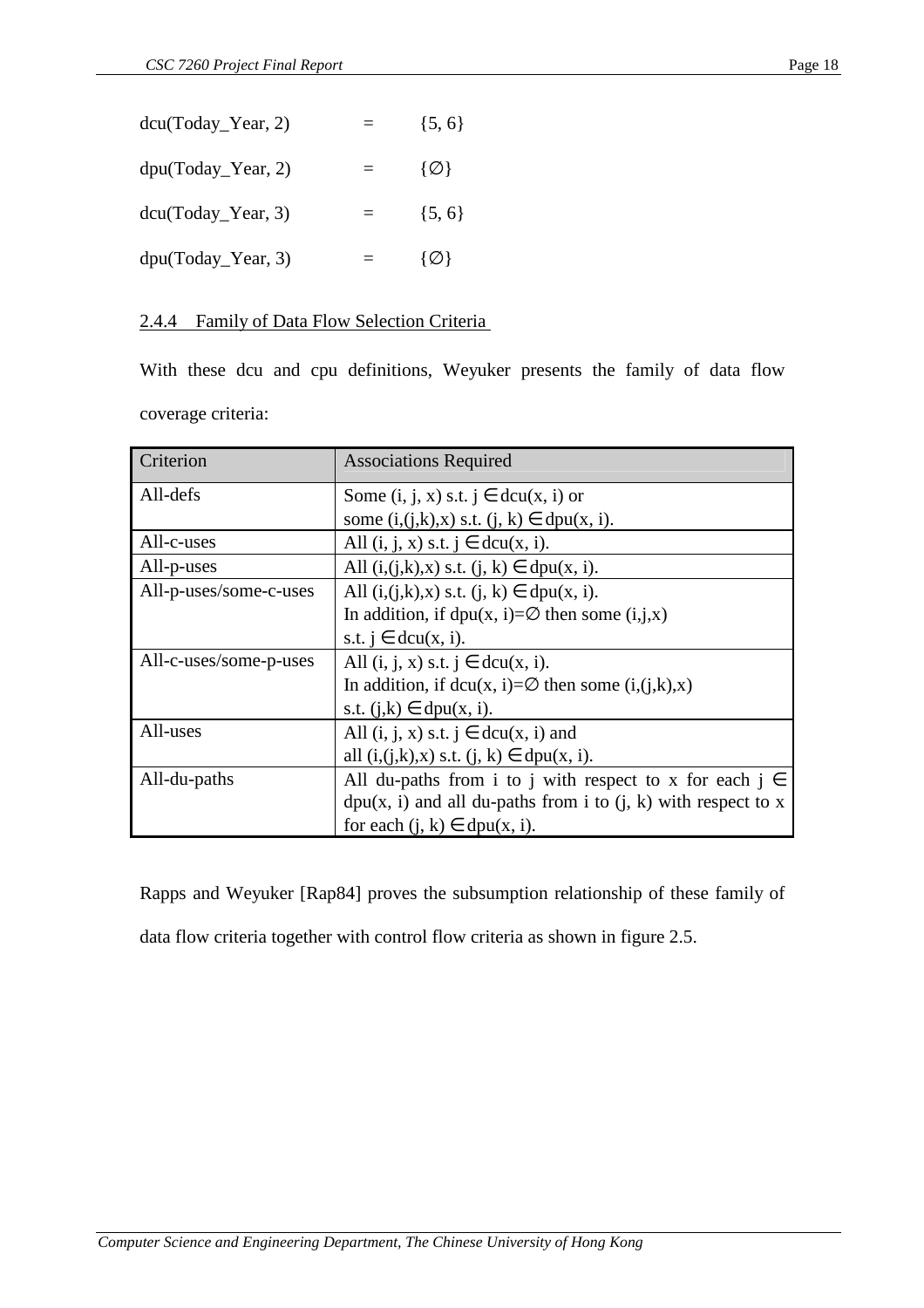

**Figure 2.5** Control and Data Flow Coverage Subsumption

#### 2.4.5 Real-Life Y2K Example Demonstrating Advantage of Data Flow Coverage

Interested readers please refer to [Raps84] for the details of the proofs. Here we just use the Y2K example to illustrate how the all-uses criteria can be a stronger criteria than all-edges and capable to detect more faults in practice.

In the Y2K examples,

Edge coverage,  $\Pi = \{ (1, 2), (1, 3), (4, 5), (4, 6) \}$ 

Two complete paths  $\{1, 2, 4, 5\}$  and  $\{1, 3, 4, 6\}$ can have already fulfil the edge coverage criteria.

Semantically, {1,2, 4, 5} tests the case:

# **Case 1: Both Today's Date and Expire Date in 19XX.**

(1, 3, 4, 6} tests the case:

# **Case 2: Both Today's Date and Expire Date in 20XX.**

Unfortunately, two cross-century cases are not tested, they are: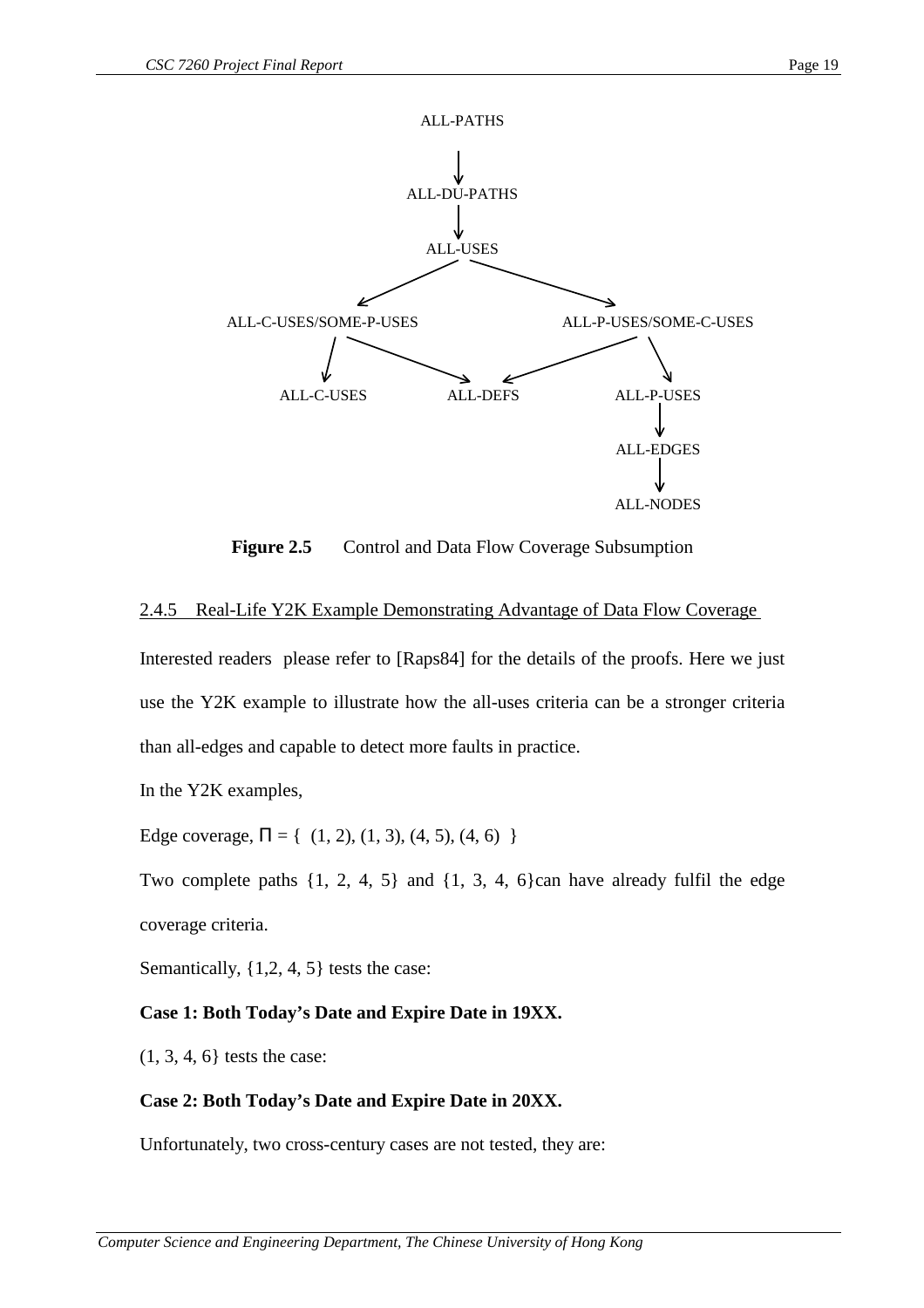# **Case 3: Today's Date in 19XX and Expire Date in 20XX.**

### **Case 4: Today's Date in 20XX and Expire Date in 19XX.**

These 2 cases should indeed be focus by the Y2K compliance test but missed out by the all-edge criteria.

On the other hand, consider the All-Uses (or just All-C-Uses in this case) criteria, for every node *i* and every  $x \in \text{def}(i)$ , the selected paths should include a def-clear path w.r.t. *x* from *i* to all elements of  $dcu(x, i)$ . Review the dcu of our example:

 $dcu(Today_Year, 2) = {5, 6}$ dcu(Today\_Year, 3)  $=$  {5, 6}

Paths from node 2 to node 5 and node also 6 is required. Paths from node 3 to node 5 and also node 6 is required. Therefore, to satisfy the All-Uses criteria, desspite paths {1, 2, 4, 5} and {1, 3, 4, 6}, {1, 2, 4, 6} and {1, 3, 4, 5} may be included. Not just the stronger of the criteria c-use is, but it really reveals the semantic of the real-world testing requirements of test cases construction:

# **Case 1: Both Today's Date and Expire Date in 19XX.**

**Case 2: Both Today's Date and Expire Date in 20XX.**

**Case 3: Today's Date in 19XX and Expire Date in 20XX.**

**Case 4: Today's Date in 20XX and Expire Date in 19XX.**

# 2.4.6 Extented Example that Required All-DU-Paths Criteria

The previous example requires all-uses criteria to fulfil the semantic requirement. In this example, we re-arrange the coding as shown in figure 2.6.

In this case, instead of using variable Today\_Year in separate nodes 5 and 6, the date comparison is made centralised at node 7. In this case the all-uses criteria for both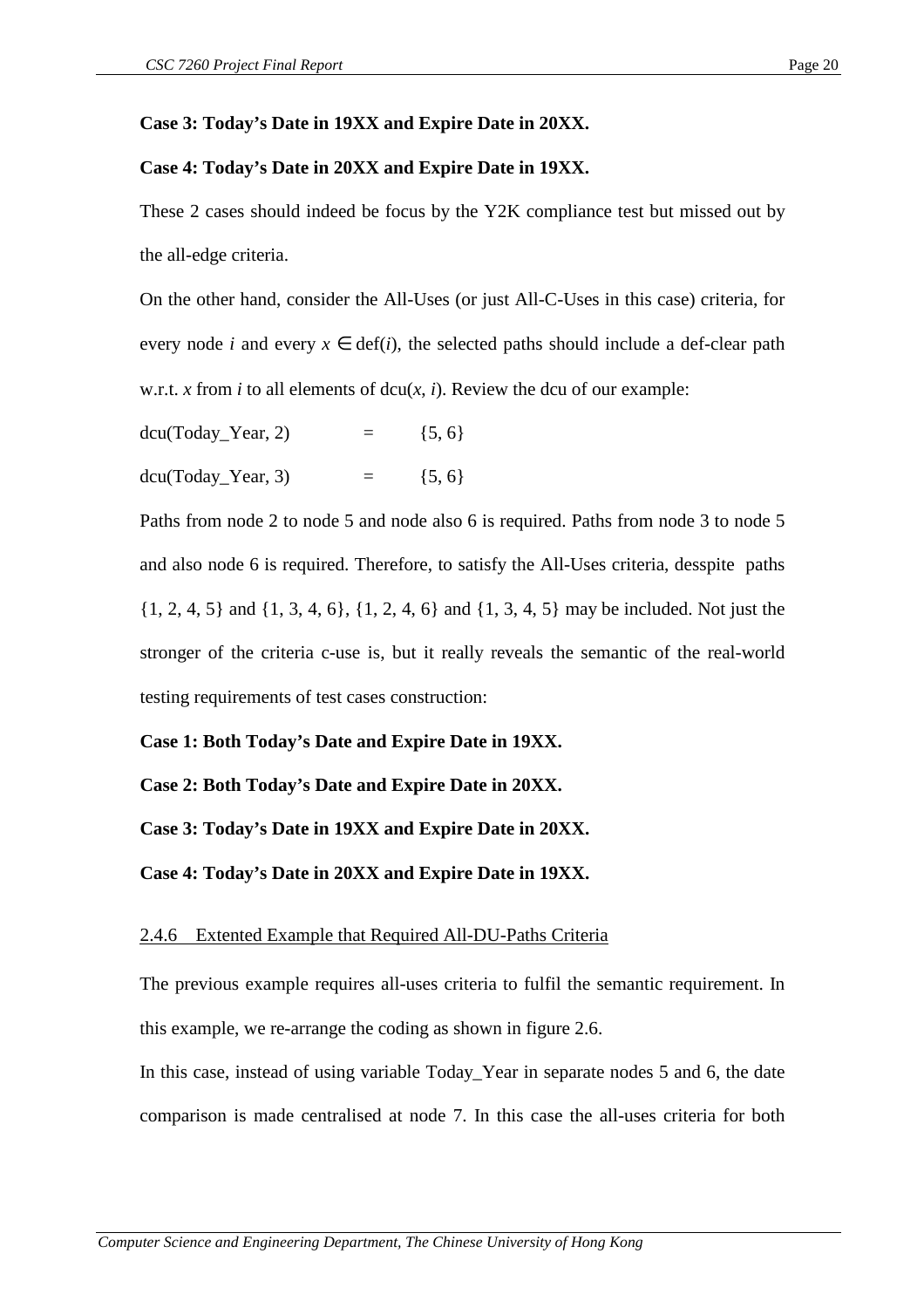variables Today\_Year and Expire\_Year not necessary covers all the four Y2K test

case



**Figure 2.6** Another Example Coding to Demonstrate All-DU-Paths Criteria

The def/use graph for this program fragment is as follows:

| node           | c-use      | def           | edge   | p-use      |
|----------------|------------|---------------|--------|------------|
|                | Ø          | Exp_indicator | (1, 2) | Today_Year |
|                |            | Today_Year    |        |            |
|                |            | Exp_Year      |        |            |
| 2              | Today_Year | Today_Year    | (1, 3) | Today_Year |
| 3              | Today_Year | Today_Year    | (4, 5) | Exp_Year   |
| $\overline{4}$ | Ø          | Ø             | (4, 6) | Exp_Year   |
| 5              | Exp_Year   | Exp_Year      |        |            |
| 6              | Exp_Year   | Exp_Year      |        |            |
| $\overline{7}$ | Today_Year | Exp_indicator |        |            |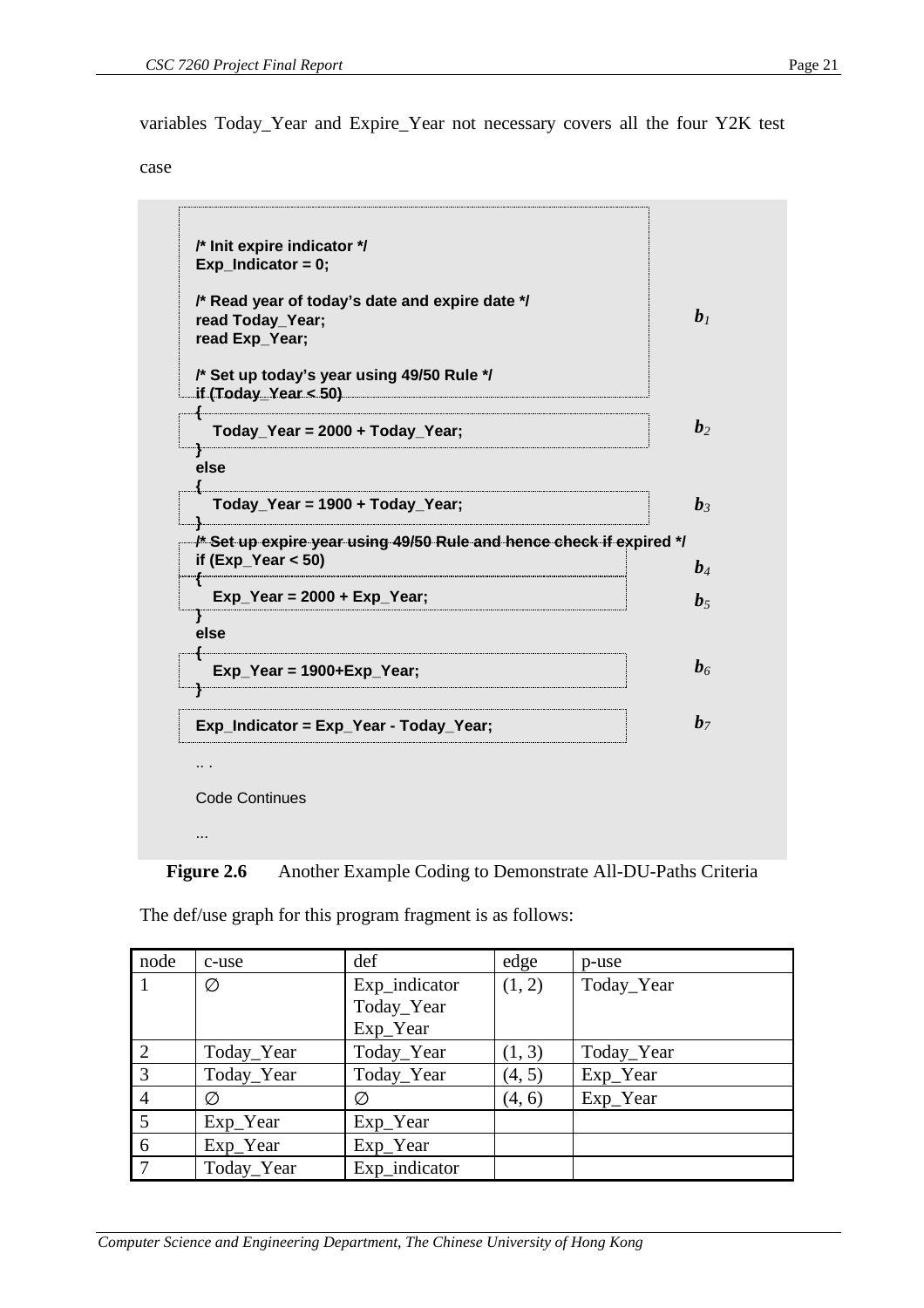



**Figure 2.7** Flow Graph of Another Example Coding

The dcu and dpu sets for this Y2K example are:

| dcu(Exp_Indicator, 1) |          | ${7}$                 |
|-----------------------|----------|-----------------------|
| dpu(Exp_Indicator, 1) | $\equiv$ | $\{\emptyset\}$       |
| $dcu(Today_Year, 1)$  | $\equiv$ | $\{2, 3\}$            |
| dpu(Today_Year, 1)    | $\equiv$ | $\{(1, 2), (1, 3)\}\$ |
| dcu(Exp_Year, 1)      | $\equiv$ | $\{5, 6\}$            |
| $dpu(Exp_Year, 1)$    | $\equiv$ | $\{(4,5), (4,6)\}\$   |
| dcu(Today_Year, 2)    | $\equiv$ | ${7}$                 |
| dpu(Today_Year, 2)    | $\equiv$ | $\{\emptyset\}$       |
| dcu(Today_Year, 3)    | $=$      | ${7}$                 |
| dpu(Today_Year, 3)    | $\equiv$ | $\{\emptyset\}$       |
| dcu(Exp_Year, 5)      | $\equiv$ | ${7}$                 |
| dpu(Exp_Year, 5)      |          | $\{\varnothing\}$     |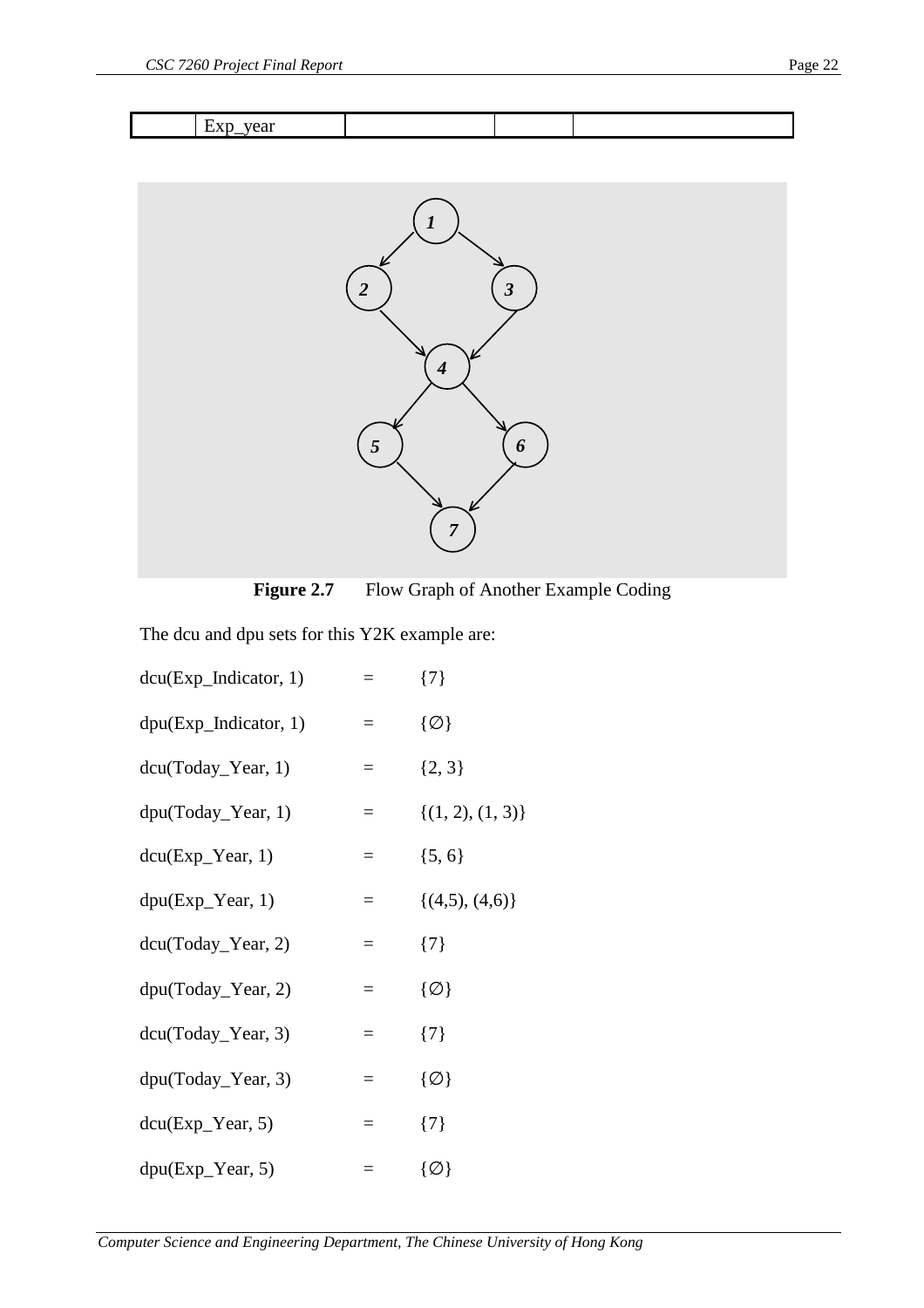$dcu(Exp_Year, 6)$  = {7}  $dpu(Exp_Year, 6)$  = { $\varnothing$ }

Consider the all-uses criteria, Today\_Year defined in node 2 and node 3 only need to be used in node 7 through any path, and Exp\_Year defined in node 5 and 6 also only need to be used in node 7. If these two paths coincides, only two test cases out of the four Y2K real-world test cases is executed to fulfil all-uses criterion. Here, it remains the all-du-paths criterion as the only promising criterion to enable all four cases to be tested in this example. The all-du-paths criteria requires all paths between the def-use of a variable to be executed at least once.

# 2.4.6 Global Payments Systems Test

From the author's experience in a global banking industry wide Y2K test, it shows the Y2K coverage criteria discussed previously would possibly applicable.



**Figure 2.8** Global Payments Systems Test Simplified Connection Scenario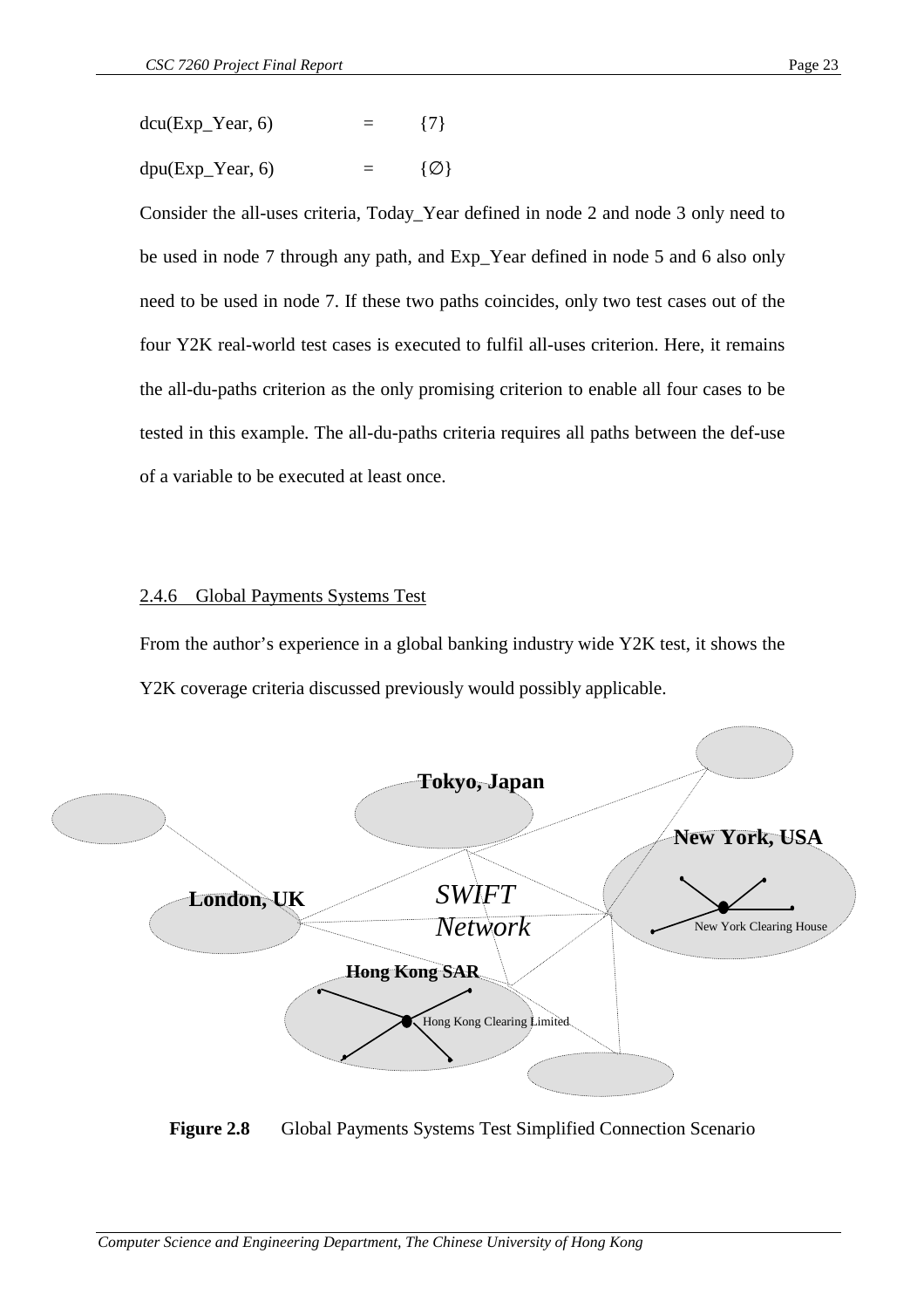The Global Payments Systems Test for Y2K was being organised by the New York Clearing House. This test serves as the global financial industry Year 2000 test to validate the payment systems of banking sectors across markets. 190 financial institutes of 20 markets/countries participated in the test. Participant may send and receive payment instructions with its partners within same time zone or cross time zone. Hong Kong SAR participated the test on 12 June 1999 (Cycle 1) and 13 June 1999 (Cycle 2 ) with the cycle system date set to 31 December 1999 and 4 January 2000 respectively [ICL99].

The purpose of the testing is to draw the attention of international community on the importance of the Y2K issue and make sure the payment infrastructure will be functioning properly through 2000. The test involves date comparison handling mechanism of payment instructions, it aligns with the four test cases that can be detected by the data flow coverage criteria discussed previously. The payment instruction handling scenario of Hong Kong SAR is illustrated in figure 2.9.



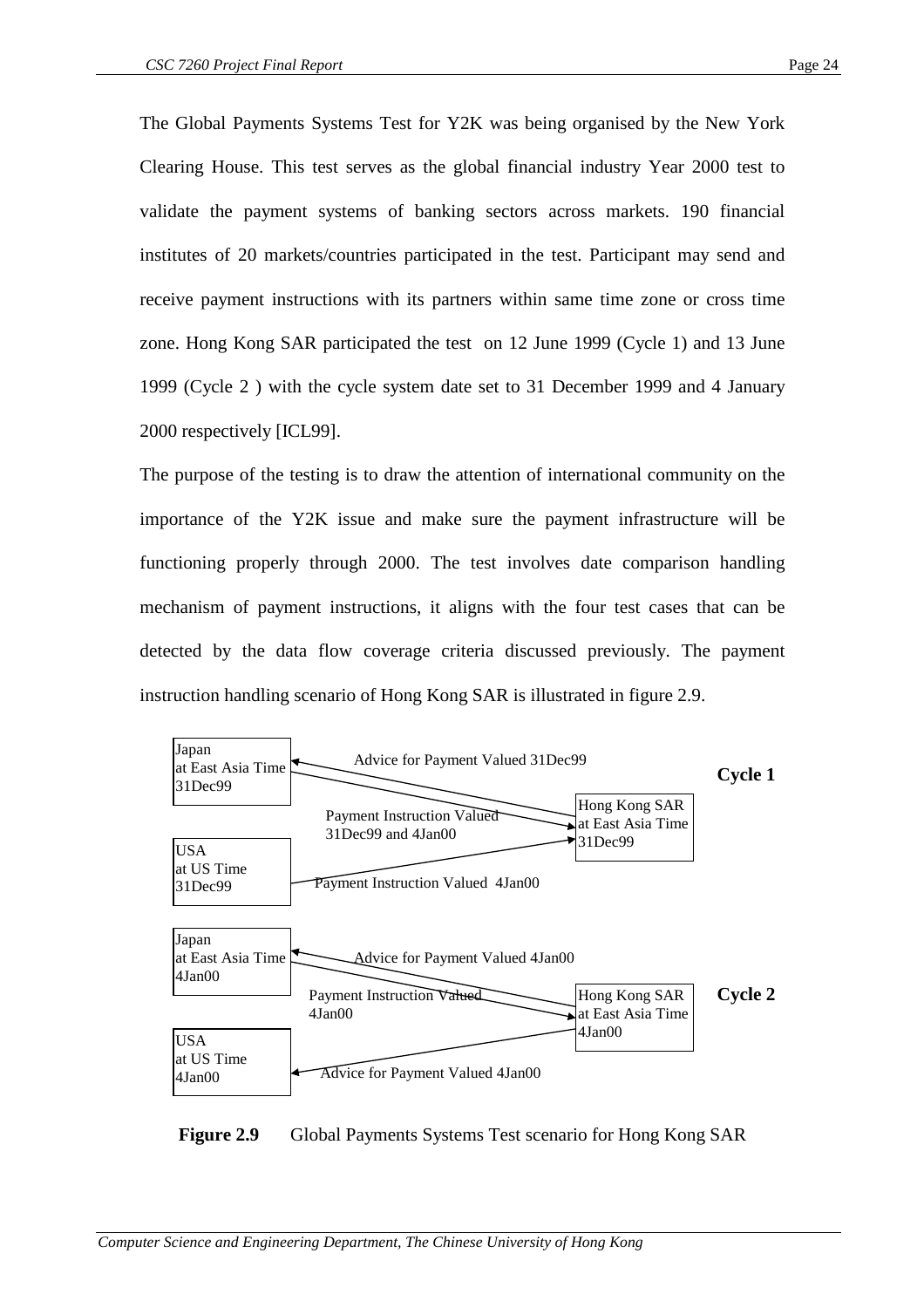# **3. SURVEY ON COVERAGE TESTING TOOLS**

We survey currently available coverage testing tools. A state-of-the-art coverage testing tool called ATAC is studied and evaluated. In specific, we also surveys coverage tools available for COBOL language in IBM mainframe platforms. Comparison is made between these coverage tools. From this survey, we found that the mainframe industry lacks the coverage tools that is comparable to ATAC.

#### **3.1 ATAC (Automatic Test Analysis for C)**

ATAC was developed and used as a research instrument at Purdue University and Bellcore [Hor90]. It has been applied in two real-world projects called the University of Iowa/Rockwell Joint Project and the Bellcore Project described in [Hor94]. ATAC was commercialised as χATAC in the Software Understanding System package, *x*Suds. *x*Suds technology can be licensed from Bellcore or from IBM. IBM sells the technology as the IBM C and C++ Maintenance and Test Toolsuite. The supported platforms covers HPUX, AIX, Solaris, Linux and Windows 95/NT with IBM's VisualAge C++ and Windows 95/NT with Microsoft Visual C++.

In this project, ATAC release 3.3.13 was compiled and executed on SUN Solaris 2.5.1. We can identify the following application of ATAC in the software testing process:

- measuring test set completeness by control and data flow coverage;
- displaying non-covered code to aid in test cases creation;
- reducing regression test set size by determining minimal test set out of tested cases.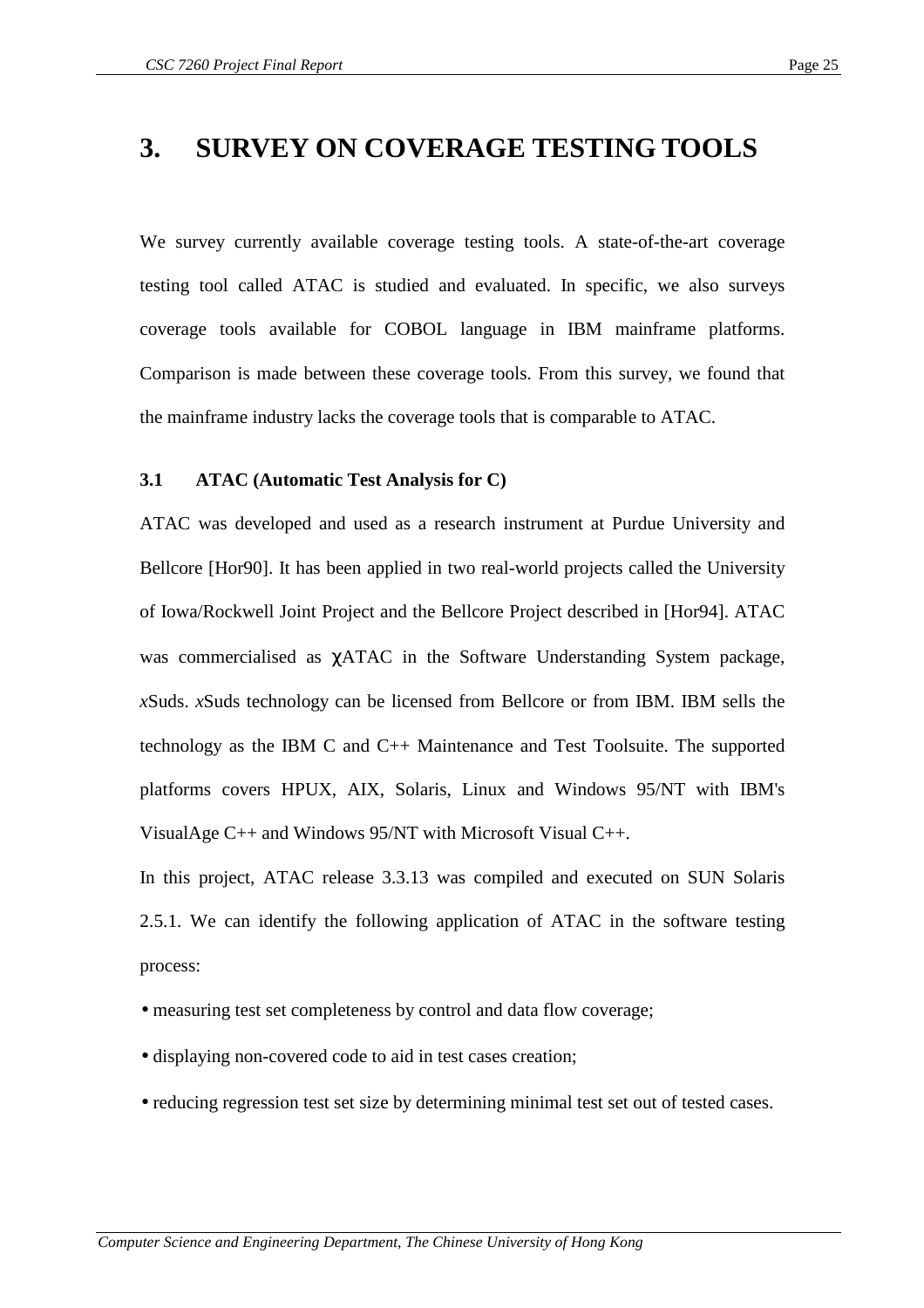Potentially, it can be applied to select effective randomly generated test cases. Using ATAC, the tester is required to compile the program to be tested by the ATAC preprocessor. The testing process can then be carried out as normal. The coverage measurement process is nearly transparent for the tester.

At any time of the testing, ATAC can display summary of the coverage and uncovered codes. It can also determine minimal test set size for optimal coverage. Therefore, the selected minimal test set can be used for regression test to minimise test cost. Detail evaluation and experience of using ATAC is presented on chapter 6.

#### **3.2 Survey on Coverage Tools for COBOL in Mainframe Platform**

#### 3.2.1 Status of COBOL in the Mainframe Platform

COBOL is the major high level language employed in IBM OS/390, MVS, VM mainframe environment. COBOL language is still an strategic and supported product of IBM mainframes. Versions of COBOL emerges continuously in the mainframe industry. In HSBC mainframe environment, more than 80% of in-house programs are developed by COBOL. Many organisations, especially the business sector, have millions of dollars invested in COBOL-based systems and in the COBOL programmers who create and maintain the applications. COBOL applications are performing mission critical applications in the business world that the users don't really want to retire them.

A large number of users/programmer are very pleased with their COBOL applications, except that they simply want to move them to open systems or client/server architectures.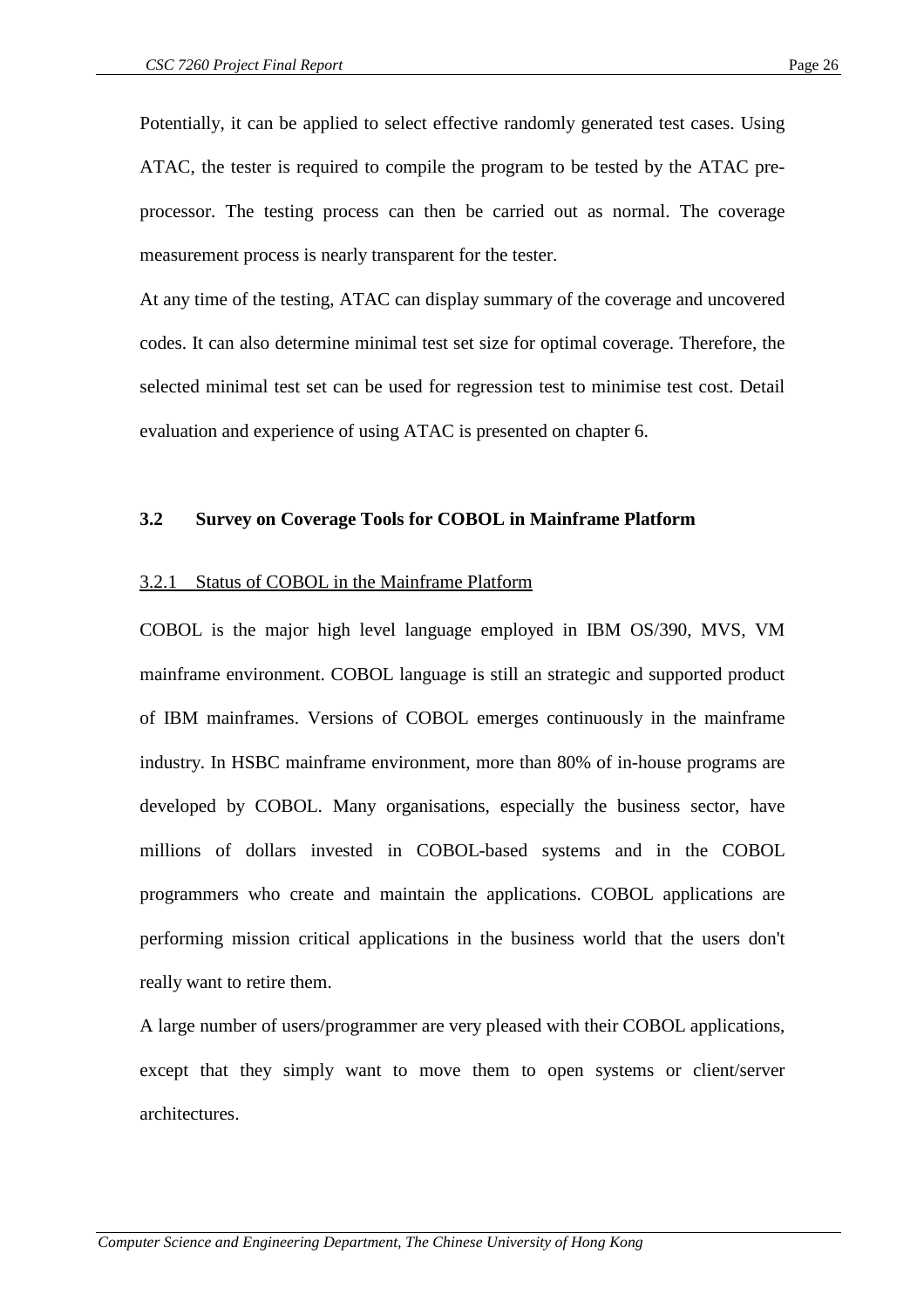In many cases, rewrite programs in other languages is costly and risky. Modernising a COBOL application is often the alternative with the least cost, least lead time, and least risk. Many COBOL developer like IBM, CA, ACUCORP and Intersolv has invented new versions of COBOL, modernising to a COBOL that supports an open system, client/server configuration might take relatively little time and effort. In conclusion, we believe that COBOL will last long in the mainframe platform. Renew and to import new technologies to the mainframe COBOL programming environment is necessary and rewarding.

#### 3.2.2 COBOL Coverage Tools on Mainframe

In this survey, COBOL coverage products of four major software vendors of the mainframe industry is selected for evaluation. Table 3.1 compares the features of these tools. *Paragraph* in COBOL is similar to *function* in C language. Paragraph coverage directs the tester to construct test cases that each paragraph in COBOL to be covered at least once.

From the table, we can identify that the IBM Code Assistant possesses the most complete features. Additional features like visual aid and tracing of specified coding various from one products to the other. CA-TestCoverage and IBM Code Assistant executes program under normal execution environment to take coverage measurement while SMARTTEST and XPEDITER requires the measurement to be taken on dedicated debugging environment.

In comparison with ATAC, IBM Code Assistant is able to provide advanced features like test set minimisation. XPEDITER of Compuware makes use of PC platform to present the result a graphical and user-friendly way. In common, none of them supports data flow coverage measurement.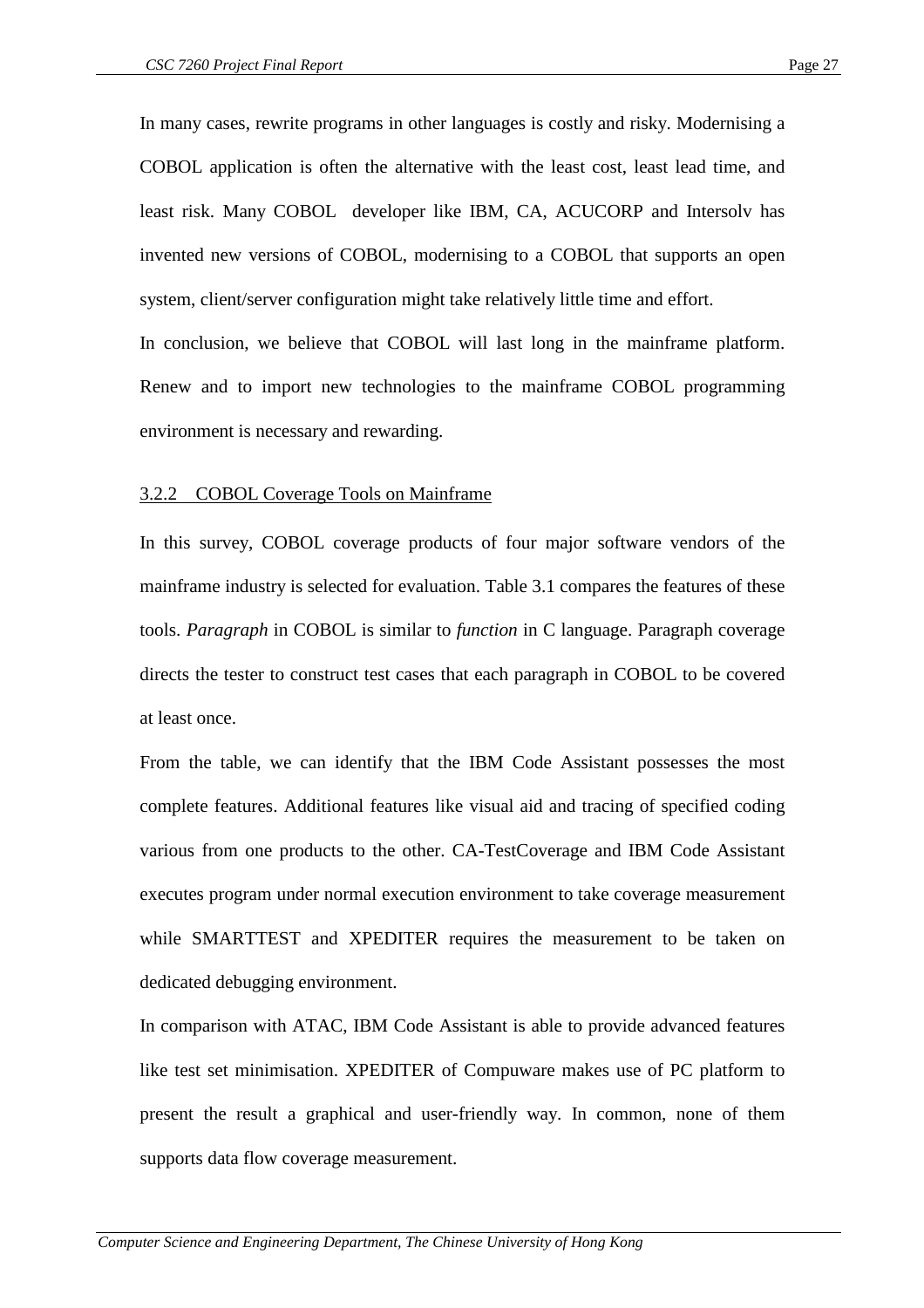From this product survey, we notice that the mainframe industry still lacks a software testing tools making use of the data coverage technique. In view of that, we propose to design and implement a coverage testing tool ATACOBOL (Automatic Test Analysis for COBOL) for the mainframe COBOL program development similar to ATAC.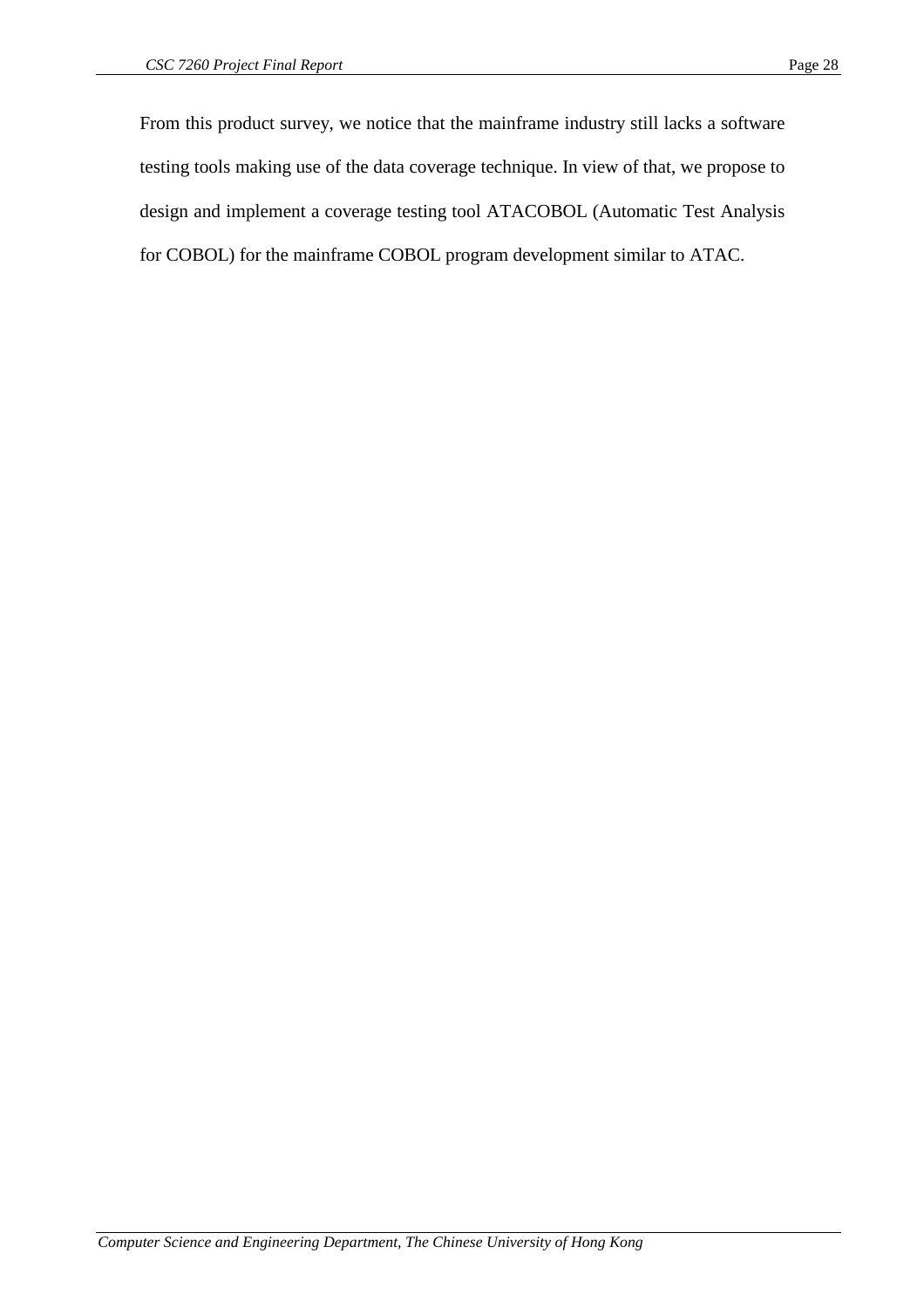| <b>Vendor</b>                                         | Computer Associate<br>(CA)                                                          | <b>VIASOFT</b>                                                               | Compuware                                                                                                                                | <b>IBM</b>                                                                                                     |
|-------------------------------------------------------|-------------------------------------------------------------------------------------|------------------------------------------------------------------------------|------------------------------------------------------------------------------------------------------------------------------------------|----------------------------------------------------------------------------------------------------------------|
| <b>Product Name</b>                                   | CA-TestCoverage<br>/2000                                                            | VIA/SmartTest<br>with Test Coverage<br>Analysis (TCA)<br>option              | XPEDITER/<br>Code Coverage                                                                                                               | Coverage Assistant<br>(CA)                                                                                     |
| <b>Execution</b><br><b>Platform</b>                   | MVS,<br>OS/390                                                                      | MVS, OS/390                                                                  | MVS, OS/390<br>and Microsoft<br>Windows $3.X/95$<br>(for viewing result)                                                                 | MVS, OS/390                                                                                                    |
| Coverage<br><b>Measurement</b><br><b>Environment</b>  | Program compiled by<br>specific compiler and<br>executed normally                   | Testing program<br>loaded under the<br>debug environment<br><b>SmartTest</b> | Testing program<br>loaded under the<br>debug environment<br><b>XPEDITER</b>                                                              | Program compiled by<br>specific compiler and<br>executed normally                                              |
| <b>Block</b><br>Coverage<br><b>Measurement</b>        | Paragraph coverage                                                                  | Statement coverage,<br>paragraph coverage                                    | Statement coverage,<br>paragraph coverage                                                                                                | Statement coverage                                                                                             |
| <b>Control Flow</b><br>Coverage<br><b>Measurement</b> | N.A                                                                                 | N/A                                                                          | Edge coverage                                                                                                                            | Edge coverage                                                                                                  |
| <b>Data Flow</b><br>Coverage<br><b>Measurement</b>    | N/A                                                                                 | N/A                                                                          | N/A                                                                                                                                      | N/A                                                                                                            |
| Code<br>execution<br>count                            | Present                                                                             | Present                                                                      | Present                                                                                                                                  | N/A                                                                                                            |
| <b>Test Set</b><br><b>Minimization</b>                | N/A                                                                                 | N/A                                                                          | N/A                                                                                                                                      | Present by<br>complementary using<br><b>Distillation Assistance</b><br>(DA) under the same<br>software package |
| <b>Test cost</b><br>evaluation                        | N/A                                                                                 | N/A                                                                          | N/A                                                                                                                                      | Execution time measured<br>is considered as the cost                                                           |
| <b>Trace</b><br>changed<br>coding                     | N/A                                                                                 | N/A                                                                          | Present manually:<br>Segments of program<br>can be highlighted to<br>trace                                                               | Present by<br>complementary using of<br>Source Audit Assistant<br>(SAA) under the same<br>software package     |
| <b>Visual aid</b>                                     | - Summary statistics<br>report<br>-Source Map Report<br>(Indexed program<br>source) | -Summary statistics<br>report                                                | -High-level, system-<br>level graphical<br>structural chart for IT<br>manager<br>-Colored code to<br>indicate branches and<br>complexity | -Summary statistics<br>report<br>-Targeted Coverage<br>Report<br>-Annotated Listing<br>Report                  |
| <b>Other</b><br>features                              | Compare difference<br>of execution counts<br>for different test cases               | N/A                                                                          | Advise risk degree of a<br>program based on the<br>coverage, execution<br>count, verb types and<br>McCabe metric                         | Execution time is<br>measured                                                                                  |

Table 3.1 **Mainframe COBOL Coverage Testing Tools**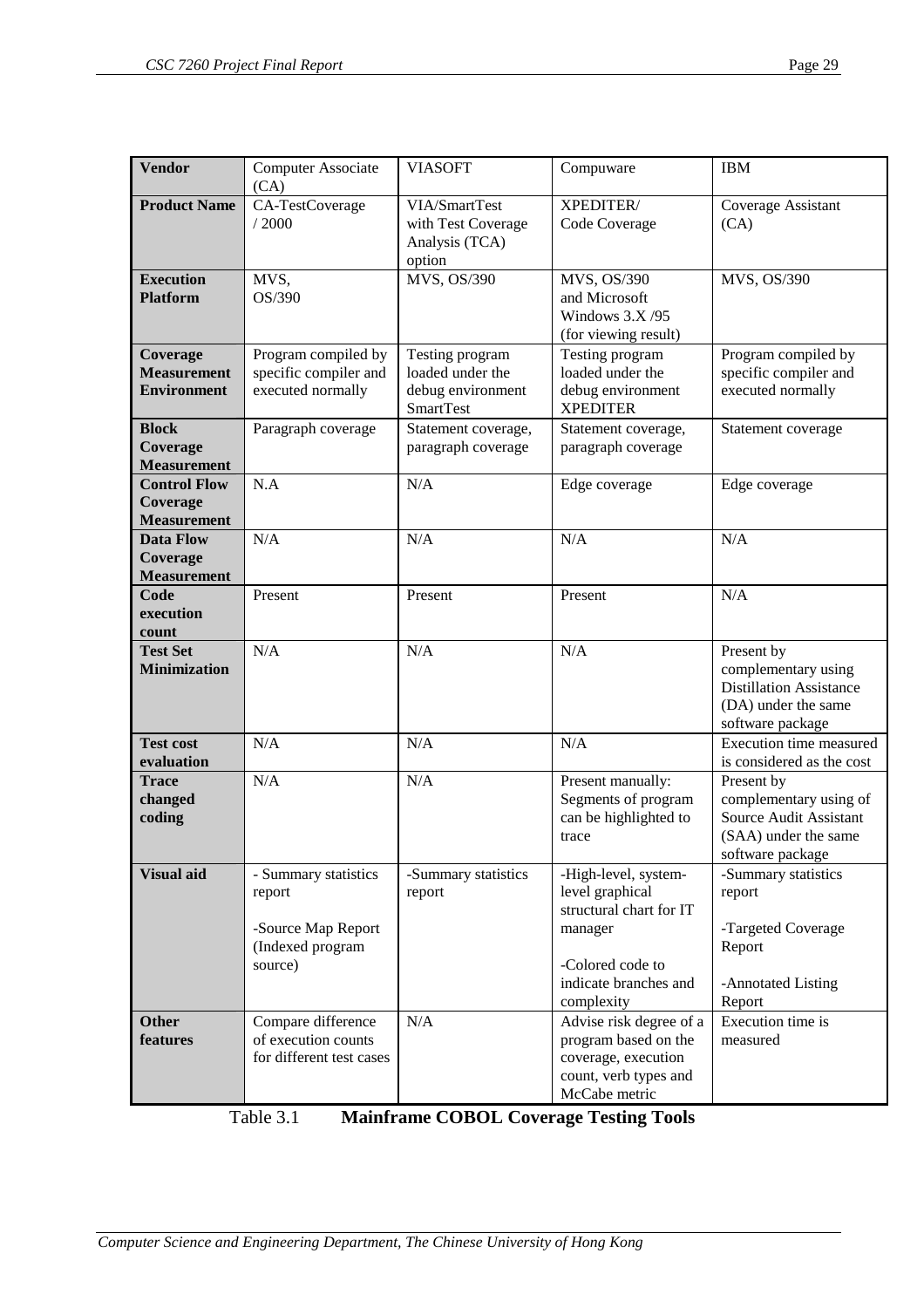# **4. IMPLEMENTATION**

# **4.1 Overview**

The instrumentation, coverage measurement and analysis of ATACOBOL is implemented across mainframe and PC platforms. The ATACOBOL instrumentation and analysis program tools are written in C language using the Microsoft Visual C++ 6.0 Compiler. A version of COBOL language called the S-COBOL (structured COBOL) is selected as the target language for analysis. The S-COBOL is introduced to HSBC since 1986 and all batch programs since then are recommended to be written in S-COBOL.

# **4.2 Environment Setup**

Coverage measurement of ATACOBOL is currently achieved across IBM OS/390 and Microsoft Windows 95 by the aid of file transfer. The process is illustrated in figure 4.1 and screen capture of the file transfer is shown in figure 4.2.



**Figure 4.1** Environment Setup for ATACOBOL

In the HSBC mainframe, all in-house program sources are stored in program version control system, Edevour. We can retrieve any version of the program form Edevour.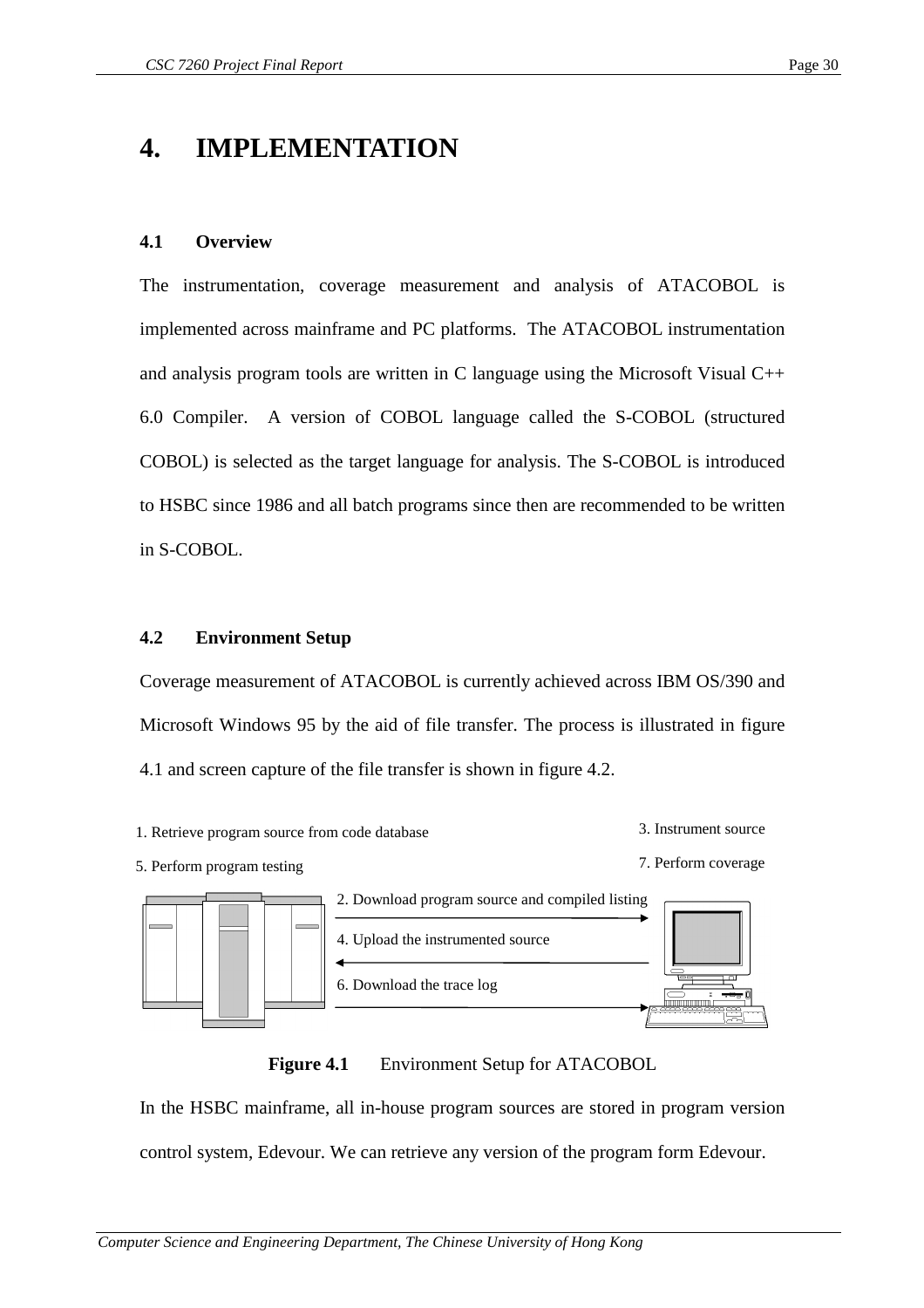

**Figure 4.2** Screen Capture of File Transfer

# **4.3 APS COBOL**

ATACOBOL supports APS (Application Productivity System) Development Centre is a cobol code generator developed and supported by Intersolv (previously called SAGE software) in USA and represented by Sumisho Electronics Limited (Japan) in Asia. The product was first delivered in 1984.

APS Development Centre is widely applied in HSBC mainframe program development. It supports generation of ANSI COBOL (or COBOL II) codes for VSAM, CICS, IDMS and DB2. This project only concentrates on pure batch programs.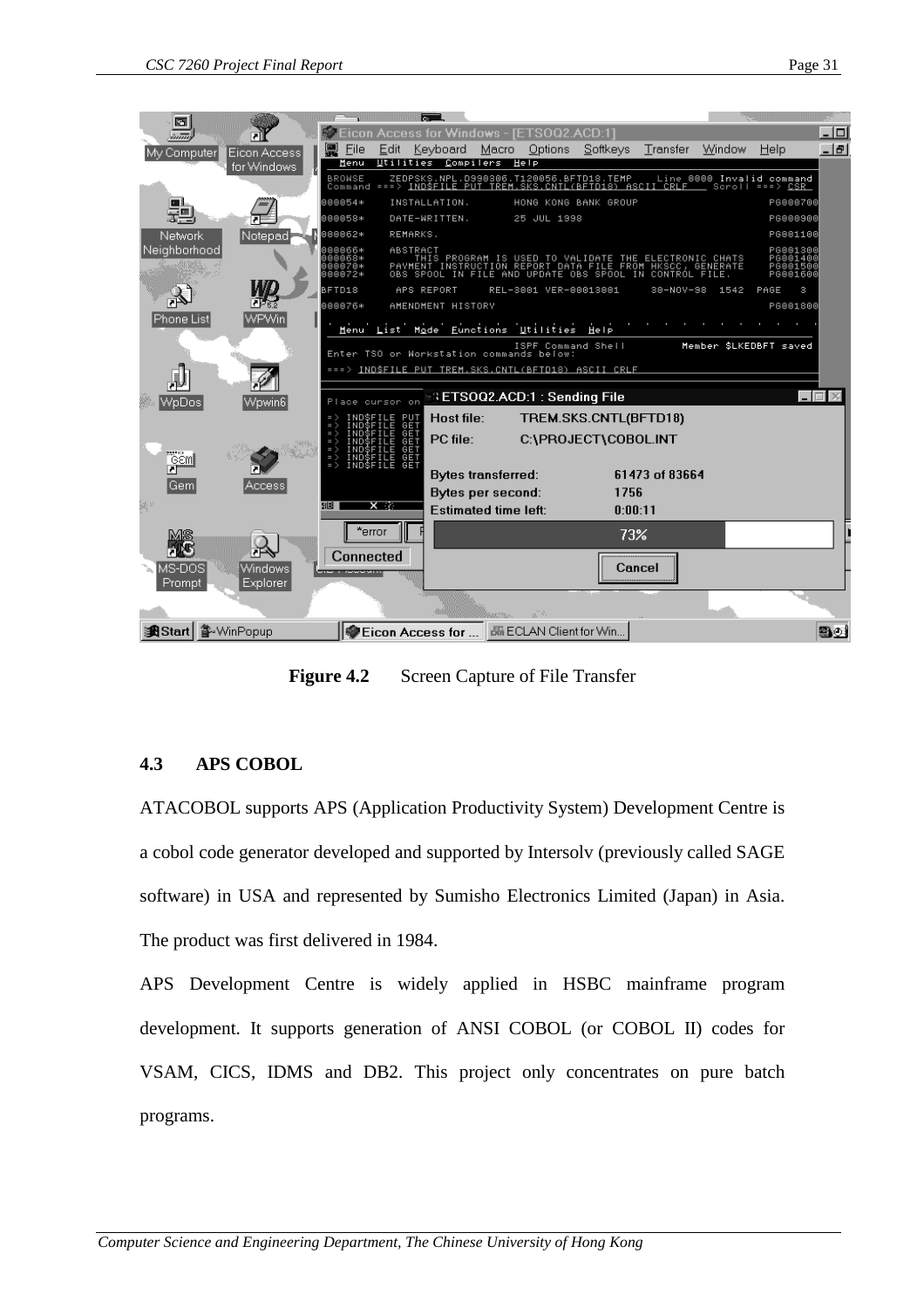The COBOL language used in APS, namely S-COBOL (Structured COBOL), is an extension of ANSI COBOL with the following changes:

- Indentation, not punctuation, controls program logic;
- One verb per line;
- Entry to and exit from program code occurs only in the root paragraph;
- Disallow falling through across paragraph.
- "GOTO", "ALTER" and "PERFORM ... THRU" statements are not supported, that is, all S-COBOL performs are implicitly PERFORM-THRU.

In short, it avoids the irregularity of native COBOL and enforce structured programming.

# **4.4 ATACOBOL Architecture**

The use of ATACOBOL involves 3 phases consequently:

**Instrumentation Phase** 

The S-COBOL source is instrumented according to the structural information extracted from the source and compiled listing.

• Testing Phase

The instrumented source is compiled and testing is carried out as usual. Program execution is traced automatically.

• Analysis Phase

The trace log is analysed to take coverage measurement.

ATACOBOL is composed by 4 major components:

- Code Parser
- Code Instrumenter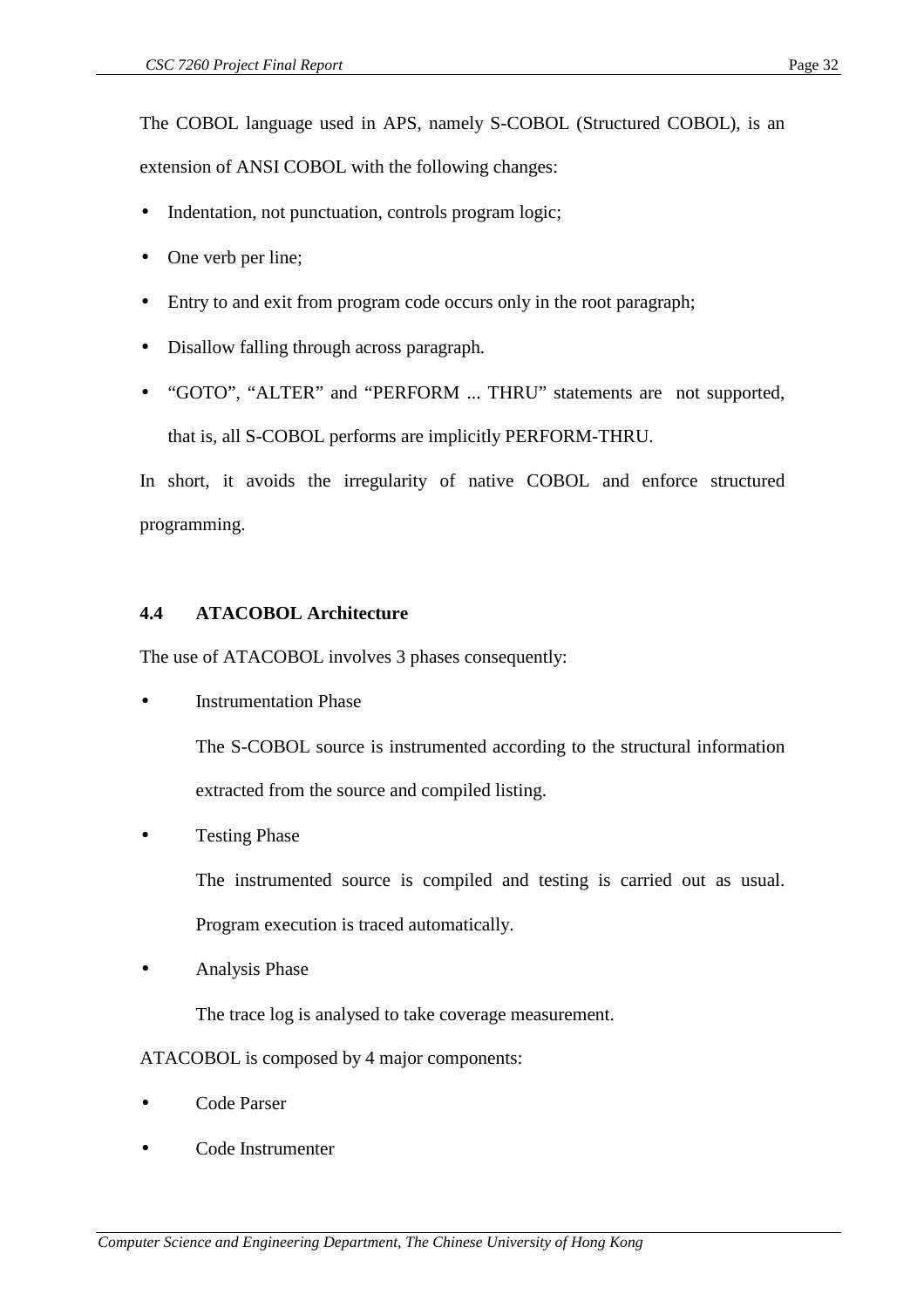- Coverage Analyser
- Runtime Trace Module

These components work co-operatively to perform coverage measurement as

illustrated in Figure 4.5.

#### *Program Source Control Flow Information File*

| $/$ *<br>SUBROUTINE - CHECK WHOLE BCAMFI ROUTINE<br>SKIP1<br>$/$ *<br>ENTRY POINT - CHK-WHOLE-BCAMFI-RTN<br>Level Block<br><b>Block</b><br>Source<br>Para<br>SKIP1<br>$/$ *<br>CHECK ALL RECORDS IN BCAMFI AND PRINT BFT ELECTRONIC<br>Line Num<br>Num<br>Num<br>Num<br>Type<br>$/$ *<br>CHATS PAYMENT INSTRUCTION FILE REPORT<br>$/$ *<br>SKIP3<br>601<br>5<br>1<br>1<br>Ρ<br>PARA.<br>CHK-WHOLE-BCASFI-RTN<br>2<br>5<br>2<br>603<br>SKIP1<br>М<br>OPEN INPUT BCASFI<br>5<br>3<br>$\overline{2}$<br>609<br>T.<br>SKIP1<br>INITIATE PRINT1-REPORT<br>3<br>5<br>4<br>610<br>M<br>SKIP1<br>5<br>$\overline{2}$<br>5<br>616<br>PERFORM READ-BCASFI-RTN<br>М<br>SKIP1<br>5<br>6<br>2<br>618<br>R<br>.IF BCASFI-EOF<br>$UTL167 - TIME = TIME - OF - DAY$<br>5<br>3<br>7<br>619<br>M<br>$UTL167-TEXT = MSG-1$<br>2<br>5<br>8<br>620<br>U<br>DISPLAY MSG-1 UPON SYSOUT<br>CALL 'UTL167' USING UTL167-MSG<br>3<br>5<br>9<br>621<br>M<br>CALL 'CBCANCEL'<br>SKIP1<br>2<br>5<br>623<br>10<br>M<br>PERFORM EDIT-BCASFI-CNTL-RTN<br>$\overline{2}$<br>5<br>625<br>11<br>I.<br>SKIP1<br>REPEAT-<br>5<br>3<br>12<br>626<br>M<br>PERFORM READ-BCASFI-RTN<br>UNTIL BCASFI-EOF<br>5<br>$\overline{2}$<br>13<br>632<br>I.<br>{}#RFQRM~J@LLD@TE~BQ&SFL~REQ~RTN<br>5<br>3<br>14<br>633<br>SKIP1<br>M<br>TERMINATE PRINT1-REPORT<br>5<br>639<br>15<br>2<br>M<br>SKIP1<br>IF BCASFI-INVALID<br>5<br>16<br>1<br>649<br>Q<br>UTL167-TIME = TIME-OF-DAY<br>$UTL167-TEXT = MSG-2$<br>DISPLAY MSG-2 UPON SYSOUT<br>CALL UTLI67 USING UTLI67 MSG<br>CALL 'CBCANCEL'<br>SKTP1<br>IF BCASFI-TRLR-NOT-READ<br><b>Remark:</b><br>UTL167-TIME = TIME-OF-DAY<br>UTL167-TEXT = MSG-3<br>For Block Type, 'P'<br>- start of paragraph<br>DISPLAY MSG-3 UPON SYSOUT<br>CALL 'UTL167' USING UTL167-MSG<br>Q'<br>- end of paragraph<br>CALL 'CBCANCEL'<br>SKIP1<br>$^{\circ}$ M'<br>- normal statement<br>CLOSE BCASFI<br>EJECT<br>$\mathbf{T}$<br>- IF statement<br>- REPEAT<br>R<br>- UNTIL<br>`U` | $/$ * |  |  |  |  |
|--------------------------------------------------------------------------------------------------------------------------------------------------------------------------------------------------------------------------------------------------------------------------------------------------------------------------------------------------------------------------------------------------------------------------------------------------------------------------------------------------------------------------------------------------------------------------------------------------------------------------------------------------------------------------------------------------------------------------------------------------------------------------------------------------------------------------------------------------------------------------------------------------------------------------------------------------------------------------------------------------------------------------------------------------------------------------------------------------------------------------------------------------------------------------------------------------------------------------------------------------------------------------------------------------------------------------------------------------------------------------------------------------------------------------------------------------------------------------------------------------------------------------------------------------------------------------------------------------------------------------------------------------------------------------------------------------------------------------------------------------------------------------------------------------------------------------------------------------------------------------------------------------------------------------------------------------------------|-------|--|--|--|--|
|                                                                                                                                                                                                                                                                                                                                                                                                                                                                                                                                                                                                                                                                                                                                                                                                                                                                                                                                                                                                                                                                                                                                                                                                                                                                                                                                                                                                                                                                                                                                                                                                                                                                                                                                                                                                                                                                                                                                                              |       |  |  |  |  |
|                                                                                                                                                                                                                                                                                                                                                                                                                                                                                                                                                                                                                                                                                                                                                                                                                                                                                                                                                                                                                                                                                                                                                                                                                                                                                                                                                                                                                                                                                                                                                                                                                                                                                                                                                                                                                                                                                                                                                              |       |  |  |  |  |
|                                                                                                                                                                                                                                                                                                                                                                                                                                                                                                                                                                                                                                                                                                                                                                                                                                                                                                                                                                                                                                                                                                                                                                                                                                                                                                                                                                                                                                                                                                                                                                                                                                                                                                                                                                                                                                                                                                                                                              |       |  |  |  |  |
|                                                                                                                                                                                                                                                                                                                                                                                                                                                                                                                                                                                                                                                                                                                                                                                                                                                                                                                                                                                                                                                                                                                                                                                                                                                                                                                                                                                                                                                                                                                                                                                                                                                                                                                                                                                                                                                                                                                                                              |       |  |  |  |  |
|                                                                                                                                                                                                                                                                                                                                                                                                                                                                                                                                                                                                                                                                                                                                                                                                                                                                                                                                                                                                                                                                                                                                                                                                                                                                                                                                                                                                                                                                                                                                                                                                                                                                                                                                                                                                                                                                                                                                                              |       |  |  |  |  |
|                                                                                                                                                                                                                                                                                                                                                                                                                                                                                                                                                                                                                                                                                                                                                                                                                                                                                                                                                                                                                                                                                                                                                                                                                                                                                                                                                                                                                                                                                                                                                                                                                                                                                                                                                                                                                                                                                                                                                              |       |  |  |  |  |
|                                                                                                                                                                                                                                                                                                                                                                                                                                                                                                                                                                                                                                                                                                                                                                                                                                                                                                                                                                                                                                                                                                                                                                                                                                                                                                                                                                                                                                                                                                                                                                                                                                                                                                                                                                                                                                                                                                                                                              |       |  |  |  |  |
|                                                                                                                                                                                                                                                                                                                                                                                                                                                                                                                                                                                                                                                                                                                                                                                                                                                                                                                                                                                                                                                                                                                                                                                                                                                                                                                                                                                                                                                                                                                                                                                                                                                                                                                                                                                                                                                                                                                                                              |       |  |  |  |  |
|                                                                                                                                                                                                                                                                                                                                                                                                                                                                                                                                                                                                                                                                                                                                                                                                                                                                                                                                                                                                                                                                                                                                                                                                                                                                                                                                                                                                                                                                                                                                                                                                                                                                                                                                                                                                                                                                                                                                                              |       |  |  |  |  |
|                                                                                                                                                                                                                                                                                                                                                                                                                                                                                                                                                                                                                                                                                                                                                                                                                                                                                                                                                                                                                                                                                                                                                                                                                                                                                                                                                                                                                                                                                                                                                                                                                                                                                                                                                                                                                                                                                                                                                              |       |  |  |  |  |
|                                                                                                                                                                                                                                                                                                                                                                                                                                                                                                                                                                                                                                                                                                                                                                                                                                                                                                                                                                                                                                                                                                                                                                                                                                                                                                                                                                                                                                                                                                                                                                                                                                                                                                                                                                                                                                                                                                                                                              |       |  |  |  |  |
|                                                                                                                                                                                                                                                                                                                                                                                                                                                                                                                                                                                                                                                                                                                                                                                                                                                                                                                                                                                                                                                                                                                                                                                                                                                                                                                                                                                                                                                                                                                                                                                                                                                                                                                                                                                                                                                                                                                                                              |       |  |  |  |  |
|                                                                                                                                                                                                                                                                                                                                                                                                                                                                                                                                                                                                                                                                                                                                                                                                                                                                                                                                                                                                                                                                                                                                                                                                                                                                                                                                                                                                                                                                                                                                                                                                                                                                                                                                                                                                                                                                                                                                                              |       |  |  |  |  |
|                                                                                                                                                                                                                                                                                                                                                                                                                                                                                                                                                                                                                                                                                                                                                                                                                                                                                                                                                                                                                                                                                                                                                                                                                                                                                                                                                                                                                                                                                                                                                                                                                                                                                                                                                                                                                                                                                                                                                              |       |  |  |  |  |
|                                                                                                                                                                                                                                                                                                                                                                                                                                                                                                                                                                                                                                                                                                                                                                                                                                                                                                                                                                                                                                                                                                                                                                                                                                                                                                                                                                                                                                                                                                                                                                                                                                                                                                                                                                                                                                                                                                                                                              |       |  |  |  |  |
|                                                                                                                                                                                                                                                                                                                                                                                                                                                                                                                                                                                                                                                                                                                                                                                                                                                                                                                                                                                                                                                                                                                                                                                                                                                                                                                                                                                                                                                                                                                                                                                                                                                                                                                                                                                                                                                                                                                                                              |       |  |  |  |  |
|                                                                                                                                                                                                                                                                                                                                                                                                                                                                                                                                                                                                                                                                                                                                                                                                                                                                                                                                                                                                                                                                                                                                                                                                                                                                                                                                                                                                                                                                                                                                                                                                                                                                                                                                                                                                                                                                                                                                                              |       |  |  |  |  |
|                                                                                                                                                                                                                                                                                                                                                                                                                                                                                                                                                                                                                                                                                                                                                                                                                                                                                                                                                                                                                                                                                                                                                                                                                                                                                                                                                                                                                                                                                                                                                                                                                                                                                                                                                                                                                                                                                                                                                              |       |  |  |  |  |
|                                                                                                                                                                                                                                                                                                                                                                                                                                                                                                                                                                                                                                                                                                                                                                                                                                                                                                                                                                                                                                                                                                                                                                                                                                                                                                                                                                                                                                                                                                                                                                                                                                                                                                                                                                                                                                                                                                                                                              |       |  |  |  |  |
|                                                                                                                                                                                                                                                                                                                                                                                                                                                                                                                                                                                                                                                                                                                                                                                                                                                                                                                                                                                                                                                                                                                                                                                                                                                                                                                                                                                                                                                                                                                                                                                                                                                                                                                                                                                                                                                                                                                                                              |       |  |  |  |  |
|                                                                                                                                                                                                                                                                                                                                                                                                                                                                                                                                                                                                                                                                                                                                                                                                                                                                                                                                                                                                                                                                                                                                                                                                                                                                                                                                                                                                                                                                                                                                                                                                                                                                                                                                                                                                                                                                                                                                                              |       |  |  |  |  |
|                                                                                                                                                                                                                                                                                                                                                                                                                                                                                                                                                                                                                                                                                                                                                                                                                                                                                                                                                                                                                                                                                                                                                                                                                                                                                                                                                                                                                                                                                                                                                                                                                                                                                                                                                                                                                                                                                                                                                              |       |  |  |  |  |
|                                                                                                                                                                                                                                                                                                                                                                                                                                                                                                                                                                                                                                                                                                                                                                                                                                                                                                                                                                                                                                                                                                                                                                                                                                                                                                                                                                                                                                                                                                                                                                                                                                                                                                                                                                                                                                                                                                                                                              |       |  |  |  |  |
|                                                                                                                                                                                                                                                                                                                                                                                                                                                                                                                                                                                                                                                                                                                                                                                                                                                                                                                                                                                                                                                                                                                                                                                                                                                                                                                                                                                                                                                                                                                                                                                                                                                                                                                                                                                                                                                                                                                                                              |       |  |  |  |  |
|                                                                                                                                                                                                                                                                                                                                                                                                                                                                                                                                                                                                                                                                                                                                                                                                                                                                                                                                                                                                                                                                                                                                                                                                                                                                                                                                                                                                                                                                                                                                                                                                                                                                                                                                                                                                                                                                                                                                                              |       |  |  |  |  |
|                                                                                                                                                                                                                                                                                                                                                                                                                                                                                                                                                                                                                                                                                                                                                                                                                                                                                                                                                                                                                                                                                                                                                                                                                                                                                                                                                                                                                                                                                                                                                                                                                                                                                                                                                                                                                                                                                                                                                              |       |  |  |  |  |
|                                                                                                                                                                                                                                                                                                                                                                                                                                                                                                                                                                                                                                                                                                                                                                                                                                                                                                                                                                                                                                                                                                                                                                                                                                                                                                                                                                                                                                                                                                                                                                                                                                                                                                                                                                                                                                                                                                                                                              |       |  |  |  |  |
|                                                                                                                                                                                                                                                                                                                                                                                                                                                                                                                                                                                                                                                                                                                                                                                                                                                                                                                                                                                                                                                                                                                                                                                                                                                                                                                                                                                                                                                                                                                                                                                                                                                                                                                                                                                                                                                                                                                                                              |       |  |  |  |  |
|                                                                                                                                                                                                                                                                                                                                                                                                                                                                                                                                                                                                                                                                                                                                                                                                                                                                                                                                                                                                                                                                                                                                                                                                                                                                                                                                                                                                                                                                                                                                                                                                                                                                                                                                                                                                                                                                                                                                                              |       |  |  |  |  |
|                                                                                                                                                                                                                                                                                                                                                                                                                                                                                                                                                                                                                                                                                                                                                                                                                                                                                                                                                                                                                                                                                                                                                                                                                                                                                                                                                                                                                                                                                                                                                                                                                                                                                                                                                                                                                                                                                                                                                              |       |  |  |  |  |
|                                                                                                                                                                                                                                                                                                                                                                                                                                                                                                                                                                                                                                                                                                                                                                                                                                                                                                                                                                                                                                                                                                                                                                                                                                                                                                                                                                                                                                                                                                                                                                                                                                                                                                                                                                                                                                                                                                                                                              |       |  |  |  |  |
|                                                                                                                                                                                                                                                                                                                                                                                                                                                                                                                                                                                                                                                                                                                                                                                                                                                                                                                                                                                                                                                                                                                                                                                                                                                                                                                                                                                                                                                                                                                                                                                                                                                                                                                                                                                                                                                                                                                                                              |       |  |  |  |  |
|                                                                                                                                                                                                                                                                                                                                                                                                                                                                                                                                                                                                                                                                                                                                                                                                                                                                                                                                                                                                                                                                                                                                                                                                                                                                                                                                                                                                                                                                                                                                                                                                                                                                                                                                                                                                                                                                                                                                                              |       |  |  |  |  |
|                                                                                                                                                                                                                                                                                                                                                                                                                                                                                                                                                                                                                                                                                                                                                                                                                                                                                                                                                                                                                                                                                                                                                                                                                                                                                                                                                                                                                                                                                                                                                                                                                                                                                                                                                                                                                                                                                                                                                              |       |  |  |  |  |
|                                                                                                                                                                                                                                                                                                                                                                                                                                                                                                                                                                                                                                                                                                                                                                                                                                                                                                                                                                                                                                                                                                                                                                                                                                                                                                                                                                                                                                                                                                                                                                                                                                                                                                                                                                                                                                                                                                                                                              |       |  |  |  |  |
|                                                                                                                                                                                                                                                                                                                                                                                                                                                                                                                                                                                                                                                                                                                                                                                                                                                                                                                                                                                                                                                                                                                                                                                                                                                                                                                                                                                                                                                                                                                                                                                                                                                                                                                                                                                                                                                                                                                                                              |       |  |  |  |  |
|                                                                                                                                                                                                                                                                                                                                                                                                                                                                                                                                                                                                                                                                                                                                                                                                                                                                                                                                                                                                                                                                                                                                                                                                                                                                                                                                                                                                                                                                                                                                                                                                                                                                                                                                                                                                                                                                                                                                                              |       |  |  |  |  |
|                                                                                                                                                                                                                                                                                                                                                                                                                                                                                                                                                                                                                                                                                                                                                                                                                                                                                                                                                                                                                                                                                                                                                                                                                                                                                                                                                                                                                                                                                                                                                                                                                                                                                                                                                                                                                                                                                                                                                              |       |  |  |  |  |
|                                                                                                                                                                                                                                                                                                                                                                                                                                                                                                                                                                                                                                                                                                                                                                                                                                                                                                                                                                                                                                                                                                                                                                                                                                                                                                                                                                                                                                                                                                                                                                                                                                                                                                                                                                                                                                                                                                                                                              |       |  |  |  |  |
|                                                                                                                                                                                                                                                                                                                                                                                                                                                                                                                                                                                                                                                                                                                                                                                                                                                                                                                                                                                                                                                                                                                                                                                                                                                                                                                                                                                                                                                                                                                                                                                                                                                                                                                                                                                                                                                                                                                                                              |       |  |  |  |  |
|                                                                                                                                                                                                                                                                                                                                                                                                                                                                                                                                                                                                                                                                                                                                                                                                                                                                                                                                                                                                                                                                                                                                                                                                                                                                                                                                                                                                                                                                                                                                                                                                                                                                                                                                                                                                                                                                                                                                                              |       |  |  |  |  |
|                                                                                                                                                                                                                                                                                                                                                                                                                                                                                                                                                                                                                                                                                                                                                                                                                                                                                                                                                                                                                                                                                                                                                                                                                                                                                                                                                                                                                                                                                                                                                                                                                                                                                                                                                                                                                                                                                                                                                              |       |  |  |  |  |
|                                                                                                                                                                                                                                                                                                                                                                                                                                                                                                                                                                                                                                                                                                                                                                                                                                                                                                                                                                                                                                                                                                                                                                                                                                                                                                                                                                                                                                                                                                                                                                                                                                                                                                                                                                                                                                                                                                                                                              |       |  |  |  |  |
|                                                                                                                                                                                                                                                                                                                                                                                                                                                                                                                                                                                                                                                                                                                                                                                                                                                                                                                                                                                                                                                                                                                                                                                                                                                                                                                                                                                                                                                                                                                                                                                                                                                                                                                                                                                                                                                                                                                                                              |       |  |  |  |  |

**Figure 4.3** S-COBOL Source and its Corresponding Record in Control Flow File

#### **4.5 ATACOBOL Code Parser**

The ATACOBOL Code Parser analyses S-COBOL source code and produces two files: **Control Flow Information File** and **Data Flow Information File**. In developing the parser, some techniques used by classic compilers [Aho86] are applied while shortcuts that takes advantages from the features of S-COBOL is also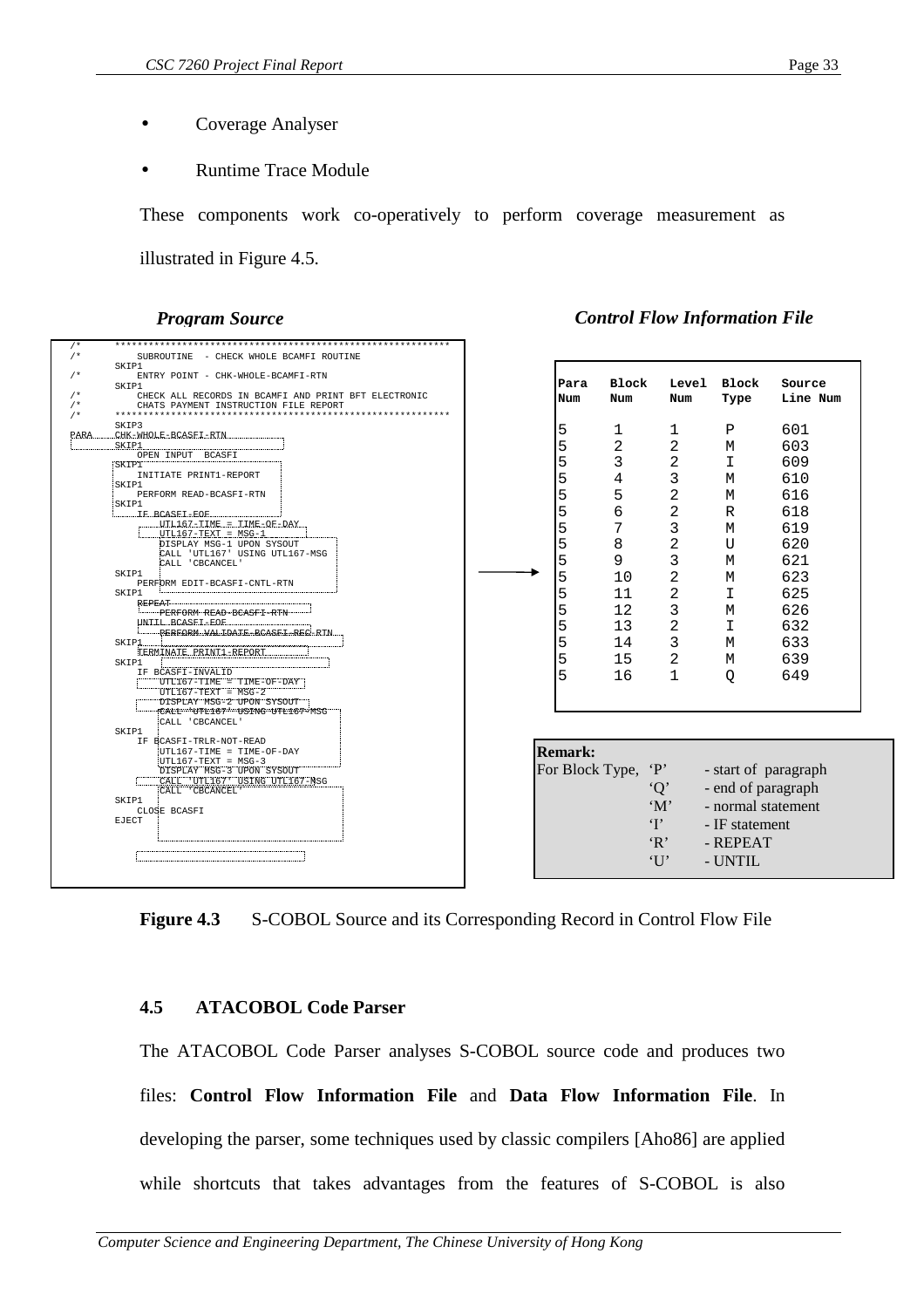considered. S-COBOL uses indentation, not punctuation, controls program logic, therefore, blocks can be parsed easily by the indentation of statements. Control Flow Information File contains control flow information about the source program for use by the ATACOBOL Instrumenter. Both files are employed in the analysis phase. To build the Control Flow Information File, the S-COBOL source is firstly parsed into blocks. Each record in the file exactly represents a block. A record also contains additional information about the characteristics of that block including the block type and the cross reference to line number in the source.

For S-COBOL, the program flow is represented by indentation instead of punctuation and thus making it very easy to parse the source code into block. Figure 4.3 shows how a typical paragraph of S-COBOL program source is parsed into primitive records in the control flow information file. Subsequently, the records are scanned to create links from a node to the other to represent decision branches. As a result, the source program is digested to a node-link structure stored in the Control Flow Information File. Figure 4.4 shows an typical example of part of the routed Control Flow Information File extracted form a source program.

#### *Program Source*

| $1*$<br>$1*$         | SUBROUTINE - VALIDATE BCASF RECORD ROUTINE                                                                                                                                                                                                                                                                                                                     |               |                    |              |                                                           | <b>Routed Control Flow Information File</b>                               |                                                                                            |                                                                            |                                    |                                       |                                                 |
|----------------------|----------------------------------------------------------------------------------------------------------------------------------------------------------------------------------------------------------------------------------------------------------------------------------------------------------------------------------------------------------------|---------------|--------------------|--------------|-----------------------------------------------------------|---------------------------------------------------------------------------|--------------------------------------------------------------------------------------------|----------------------------------------------------------------------------|------------------------------------|---------------------------------------|-------------------------------------------------|
| $1*$<br>$1*$<br>$1*$ | SKIP1<br>ENTRY POINT - VALIDATE-BCASFI-REC-RTN<br>SKIP1<br>VALIDATE BCASF RECORD                                                                                                                                                                                                                                                                               | Para<br>l Num | Block<br>Num       | Level<br>Num | Block<br>Type                                             | Source<br>Line<br>Num                                                     | Branch 1<br>Para<br>Num                                                                    | Block<br>Num                                                               | Branch <sub>2</sub><br>Para<br>Num | Block<br>Num                          | $\ddotsc$<br>$\cdots$                           |
| PARA                 | SKIP3<br>VALIDATE-BCASFI-REC-RTN<br>SKIP1<br>IF BCASFI-TRLR-READ<br>PERFORM GEN-REPT1-MSG-RTN(ERR-MSG-13)<br>$REPT-CD-TOT = REPT-CD-TOT + 1$<br>REPT-REJT-TOT = REPT-REJT-TOT + 1<br>SKIP1<br>ELSE-IF BCASF-DTL-REC<br>PERFORM EDIT-BCASFI-DTL-RTN<br>SKIP1<br>ELSE-IF BCASE-TRLR-REC<br>PERFORM EDIT-BCASFI-TRLR-RTN<br>BCASFI-TRLR-READ-INDC = TRUZ<br>SKIP1 |               | $\sim$<br>10<br>11 | 2            | P<br>M<br>$\cdot$ T<br>М<br>$\cdot$ T<br>M<br>M<br>D<br>O | 715<br>717<br>718<br>722<br>723<br>725<br>726<br>729<br>730<br>742<br>742 | $\Omega$<br>8<br>$\Omega$<br>8<br>$\Omega$<br>8<br>0<br>R<br><sup>n</sup><br>0<br>$\Omega$ | $\Omega$<br>10<br>$\Omega$<br>10<br>$\Omega$<br>10<br>$\Omega$<br>$\Omega$ | $\Omega$<br>8<br>O<br>O            | 0<br>$\Omega$<br>$\Omega$<br>$\Omega$ | $\Omega$<br>8<br>$\Omega$<br>$\Omega$<br>0<br>0 |
|                      | <b>ELSE</b><br>PERFORM GEN-REPT1-MSG-RTN (ERR-MSG-12)<br>$REPT-CD-TOT = REPT-CD-TOT + 1$<br>REPT-REJT-TOT = REPT-REJT-TOT + 1<br>EJECT                                                                                                                                                                                                                         |               |                    |              |                                                           |                                                                           |                                                                                            |                                                                            |                                    |                                       |                                                 |



**Figure 4.5** Program Source and Routed Record in Control Flow Information File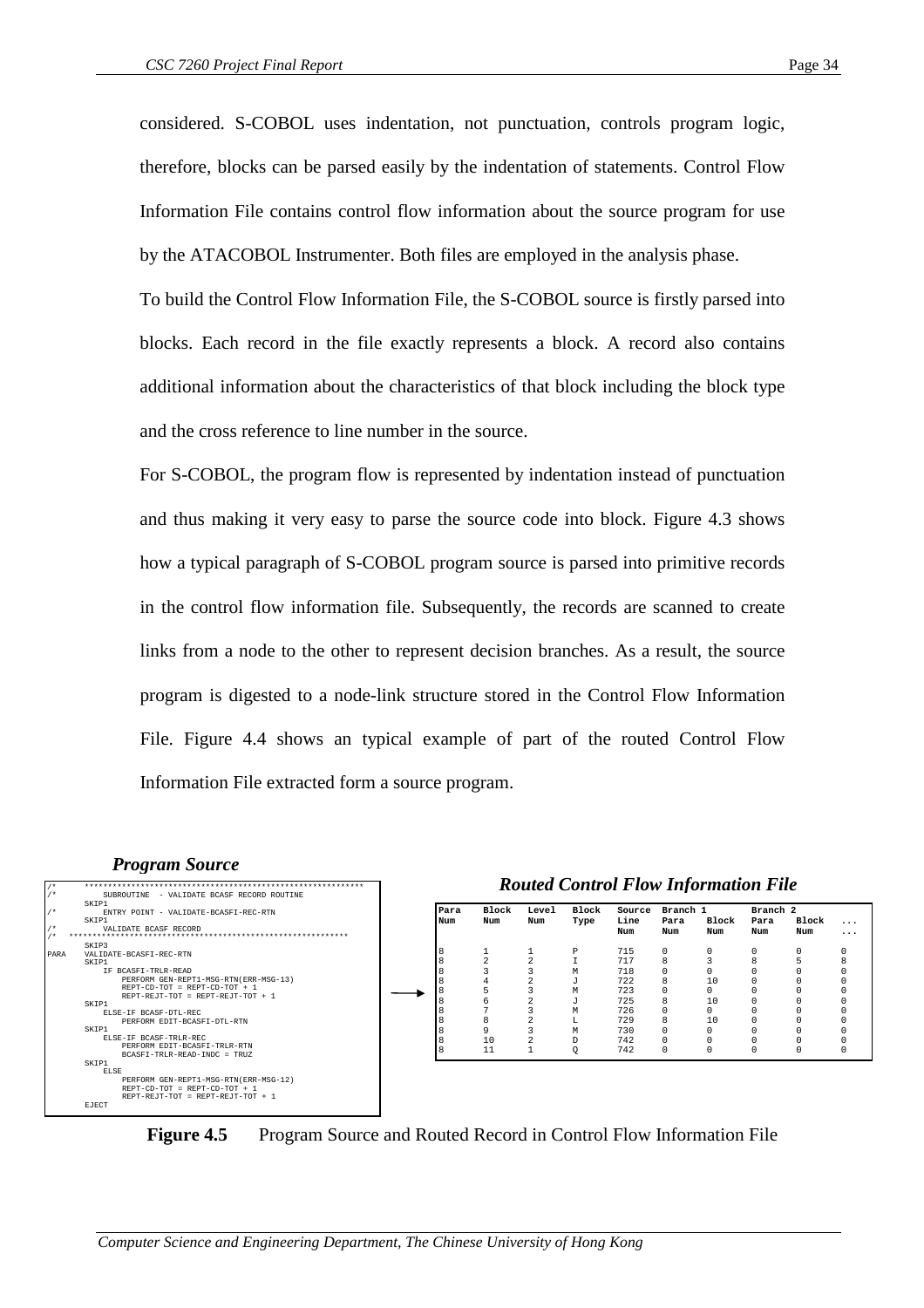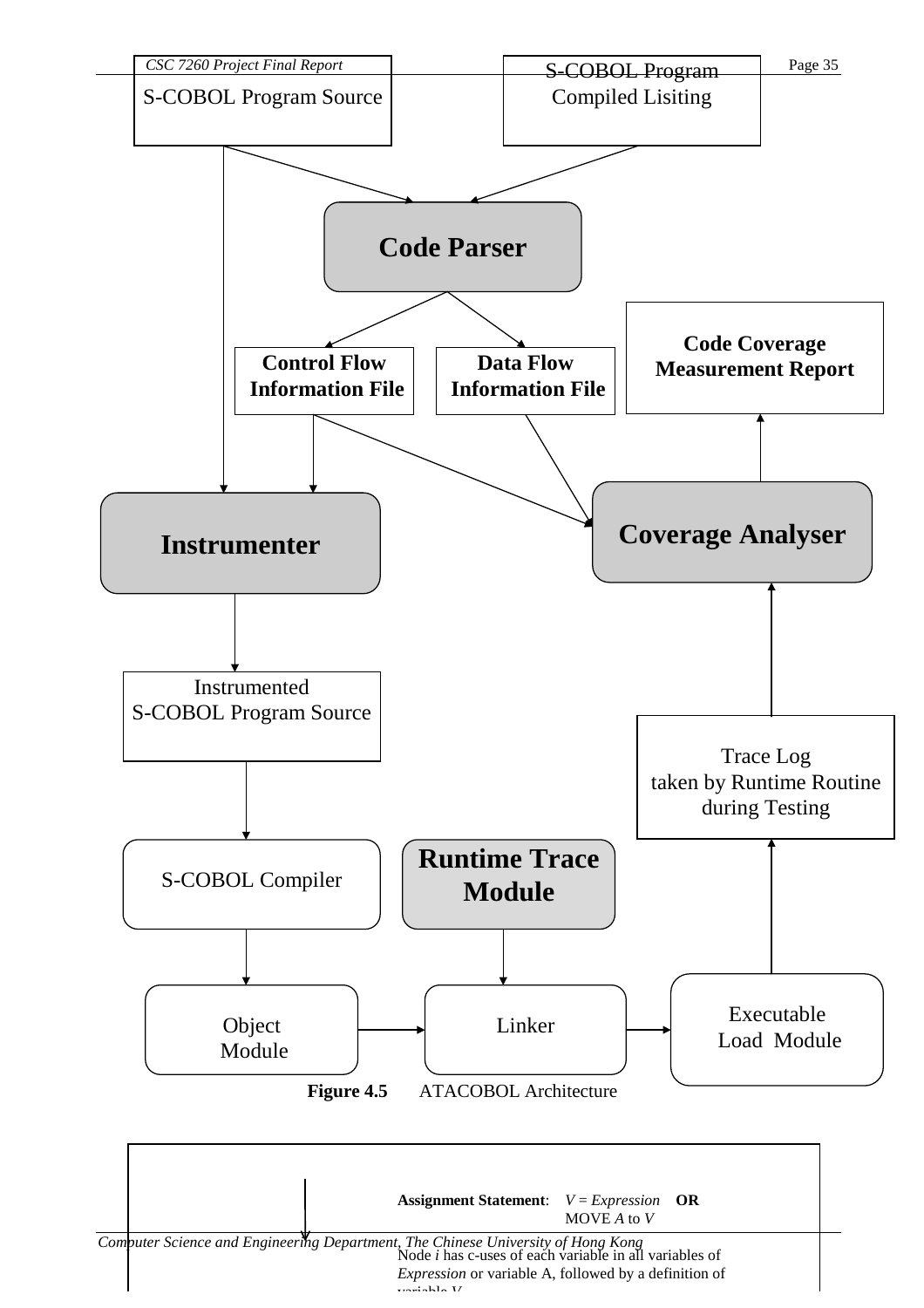

**Figure 4.6a** Assignment Statement



**Figure 4.6b** Input Statement



**Figure 4.6c** Output Statement

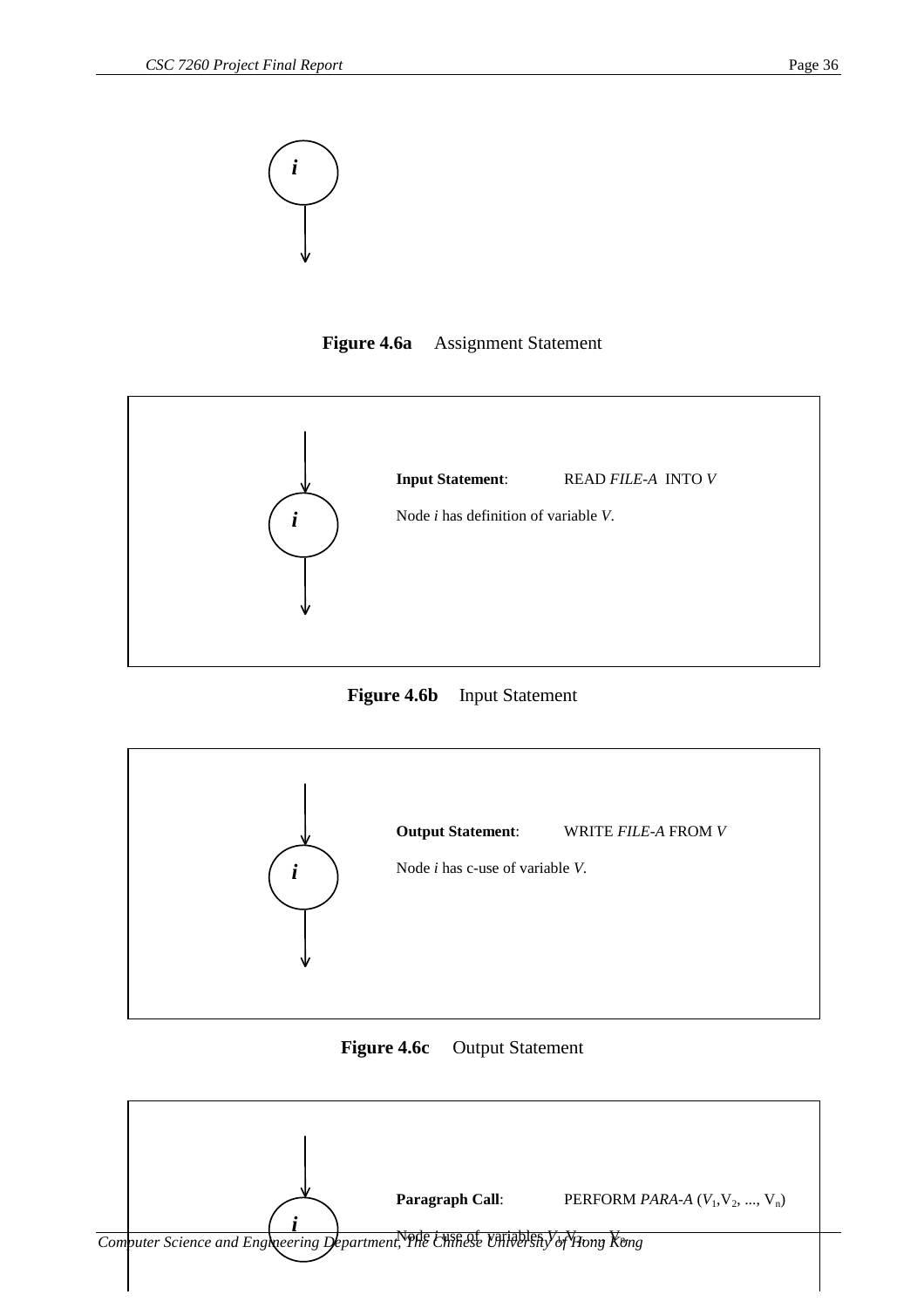

**Figure 4.6d** Paragraph Call



**Figure 4.6e** Module Call



## **Figure 4.6f** WHILE/UNTIL Condition



have p-uses of each variable in the boolean expression *Condition-B*.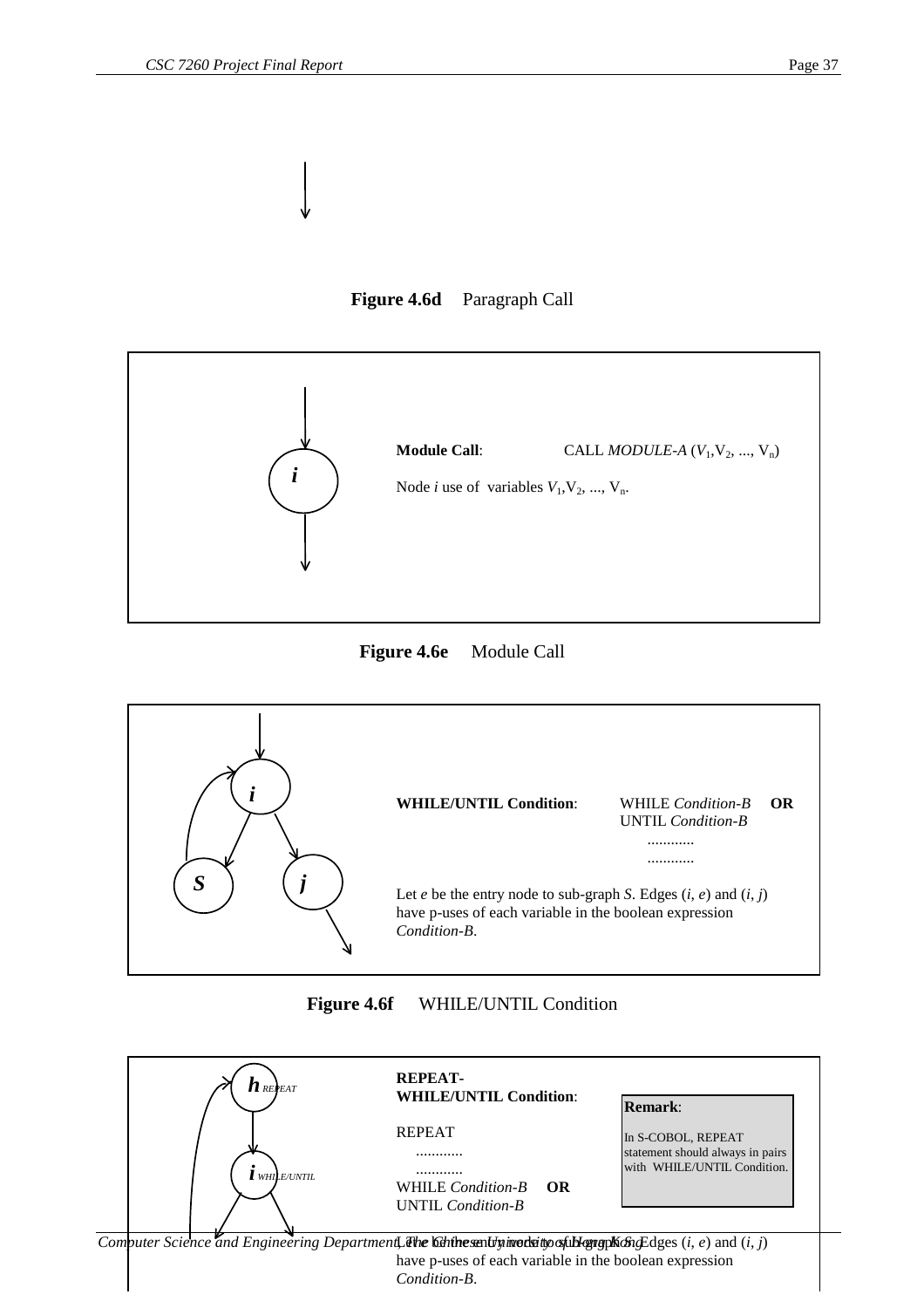

**Figure 4.6g** REPEAT-WHILE/UNTIL Condition



**Figure 4.6f** IF Condition





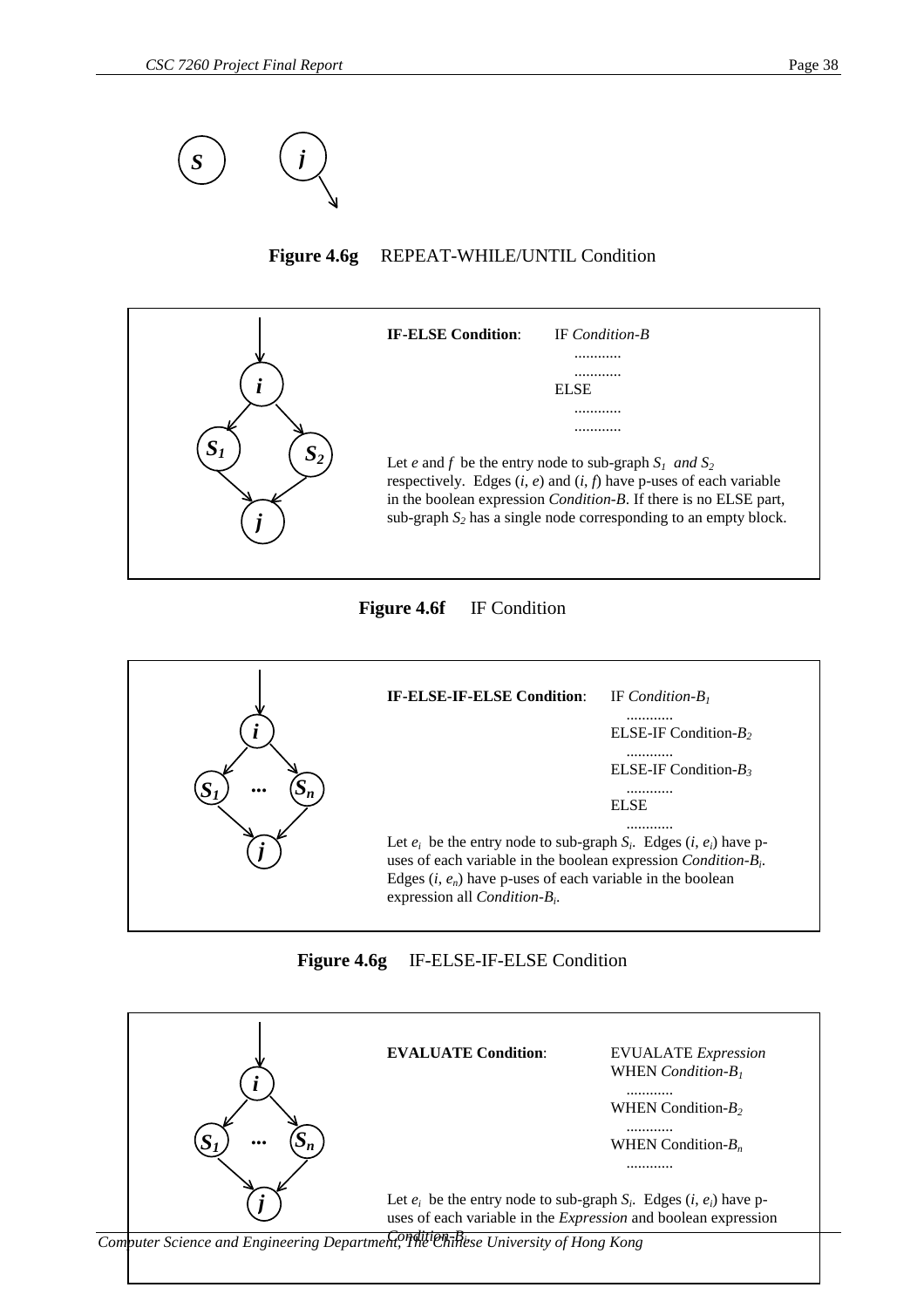# **Figure 4.6h** EVAULATE Condition

## **Figure 4.6** Control Flow and Data Flow Relationship for S-COBOL Language

To build the Data Flow Information File, macros and variable defined in the program listing is parsed to form a variable table as illustrated in figure 4.7.

| 000570*01 | BK00-REC       |                       | @COPY BK00W. |                                 |                                                |               | PG022600                 |            |                                 |                |                  | Variable Table   |                   |  |
|-----------|----------------|-----------------------|--------------|---------------------------------|------------------------------------------------|---------------|--------------------------|------------|---------------------------------|----------------|------------------|------------------|-------------------|--|
| 01        | BK00-REC.      |                       |              |                                 |                                                |               | 00000010                 |            |                                 |                |                  |                  |                   |  |
|           |                |                       |              | BK00                            | BK00                                           | BNK00         | 00000020                 |            |                                 |                |                  |                  |                   |  |
|           |                |                       |              |                                 | BANK CONTROL RECORD 00                         |               | 00000030                 |            |                                 |                |                  |                  |                   |  |
|           |                |                       |              |                                 |                                                |               | DMR 00000040             |            |                                 |                |                  |                  |                   |  |
|           | 0 <sub>5</sub> | BK00-BCF-CMMN         | PIC          | $X(11)$ .                       |                                                |               | 00000050                 | Identifier |                                 |                |                  |                  |                   |  |
|           |                |                       |              | CIF-BCF-CMMN                    |                                                |               | 00000060                 |            | Level 1 Level 2 Level 3 Level 4 |                |                  | Variable Name    |                   |  |
|           |                |                       |              |                                 | CIF BCF COMMON FIELDS                          |               | 00000070                 |            |                                 |                |                  |                  |                   |  |
|           | 05             |                       |              |                                 |                                                |               | DMR 00000080<br>00000090 |            | $\bullet\bullet$                |                | $\bullet\bullet$ | $\bullet\bullet$ |                   |  |
|           |                | BK00-BCF-CMMN-FLD     |              | <b>REDEFINES</b><br>MACRO/DSECT | BK00-BCF-CMMN.                                 |               | 00000100                 |            | $\bullet\bullet$                |                | $\bullet\bullet$ | $\bullet\bullet$ |                   |  |
|           |                |                       |              | CIF-BCF-CMMN-FLD                |                                                | BCRCOM BCTLDM | 00000110                 |            |                                 |                |                  |                  |                   |  |
|           |                |                       |              | <b>COMMON FIELDS</b>            |                                                |               | 00000120                 |            |                                 |                |                  |                  |                   |  |
|           |                |                       |              |                                 |                                                |               | DMR 00000130             | 4          | 0                               | 0              | $\mathbf 0$      | BK00-REC         |                   |  |
|           | 10             | BK00-BCF-REC-LNG PIC  |              | $9(4)$ COMP.                    |                                                |               | 00000140                 | 4          |                                 | $\mathbf 0$    | $\mathbf 0$      | BK00-BCF-CMMN    |                   |  |
|           |                |                       |              | CIF-BCF-REC-LNG                 |                                                |               | 00000150                 | 4          | $\overline{2}$                  | 0              | $\mathbf{0}$     |                  | BK00-BCF-CMMN-FLD |  |
|           |                |                       |              | RECORD LENGTH                   |                                                |               | 00000160                 |            |                                 |                |                  |                  |                   |  |
|           |                |                       |              |                                 |                                                |               | DMR 00000170             | 4          | $\overline{2}$                  |                | 0                |                  | BK00-BCF-REC-LNG  |  |
|           | 10             | BK00-BCF-BLNK-FLD     |              |                                 |                                                |               | 00000180                 | 4          | $\overline{2}$                  | $\overline{2}$ | $\Omega$         |                  | BK00-BCF-BLNK-FLD |  |
|           |                |                       | PIC          | $X(2)$ .                        |                                                |               | 00000190                 | 4          | $\overline{2}$                  | 3              | $\mathbf 0$      |                  | BK00-BCF-CMMN-ID  |  |
| $\star$   |                |                       |              | CIF-BCF-BLNK-FLD                |                                                |               | 00000200                 | 4          | $\mathfrak{D}$                  | 3              | $\mathbf{1}$     | BK00-BCF-BR-NUM  |                   |  |
|           |                |                       |              | <b>BLANK FIELD</b>              |                                                |               | 00000210                 |            |                                 |                |                  |                  |                   |  |
|           |                |                       |              |                                 |                                                |               | DMR 00000220             |            | $\bullet\bullet$                |                | $\bullet\bullet$ | $\bullet\bullet$ |                   |  |
|           | 10             | BK00-BCF-CMMN-ID.     |              |                                 |                                                |               | 00000230                 |            |                                 |                |                  |                  |                   |  |
|           |                |                       |              | CIF-BCF-CMMN-ID                 |                                                |               | 00000240                 |            | $\bullet\bullet$                |                | $\bullet\bullet$ | $\bullet\bullet$ |                   |  |
|           |                |                       |              | COMMON KEY                      |                                                |               | 00000250                 |            |                                 |                |                  |                  |                   |  |
|           |                |                       |              |                                 |                                                |               | DMR 00000260             |            |                                 |                |                  |                  |                   |  |
|           |                | BK00-BCF-BR-NUM<br>15 |              |                                 |                                                |               | 00000270                 |            |                                 |                |                  |                  |                   |  |
|           |                |                       | PIC          | $X(2)$ .                        |                                                |               | 00000280                 |            |                                 |                |                  |                  |                   |  |
|           |                |                       |              | CIF-BCF-BR-NUM                  |                                                |               | 00000290                 |            |                                 |                |                  |                  |                   |  |
|           |                |                       |              |                                 | 0000 - BANK GROUP RECORD<br>0A00 - BANK RECORD |               | 00000300                 |            |                                 |                |                  |                  |                   |  |
|           |                |                       |              |                                 | <b>OBBB - BRANCH RECORD</b>                    |               | DMR 00000310<br>00000320 |            |                                 |                |                  |                  |                   |  |
|           |                |                       |              | A                               | BEING 1ST DIGIT                                |               | 00000330                 |            |                                 |                |                  |                  |                   |  |
|           |                |                       |              |                                 | OF BRANCH NO.                                  |               | 00000340                 |            |                                 |                |                  |                  |                   |  |
|           |                |                       |              |                                 | BBB BEING BRANCH NO.                           |               | 00000350                 |            |                                 |                |                  |                  |                   |  |
|           |                |                       |              |                                 |                                                |               |                          |            |                                 |                |                  |                  |                   |  |
|           |                |                       |              |                                 |                                                |               |                          |            |                                 |                |                  |                  |                   |  |
|           |                |                       |              |                                 |                                                |               |                          |            |                                 |                |                  |                  |                   |  |
|           |                |                       |              |                                 |                                                |               |                          |            |                                 |                |                  |                  |                   |  |

## *Program Compiled Listing*

**Figure 4.7** Part of Variable Table Extracted from Program Compiled Lisitng In the variable table, each variable is assigned with a unique identifier with different levels. The '01', '05', '10' ... codeword of the S-COBOL program is an structural definition like *struct* in C language. Unlike ATAC (refer to 6.2.4), ATACOBOL consider each element in a structure at same level as different. The hierarchical upper level element (parent) in a structure contains the lower level elements (children). This kind of data structure is not considered in the data flow criteria proposed previously.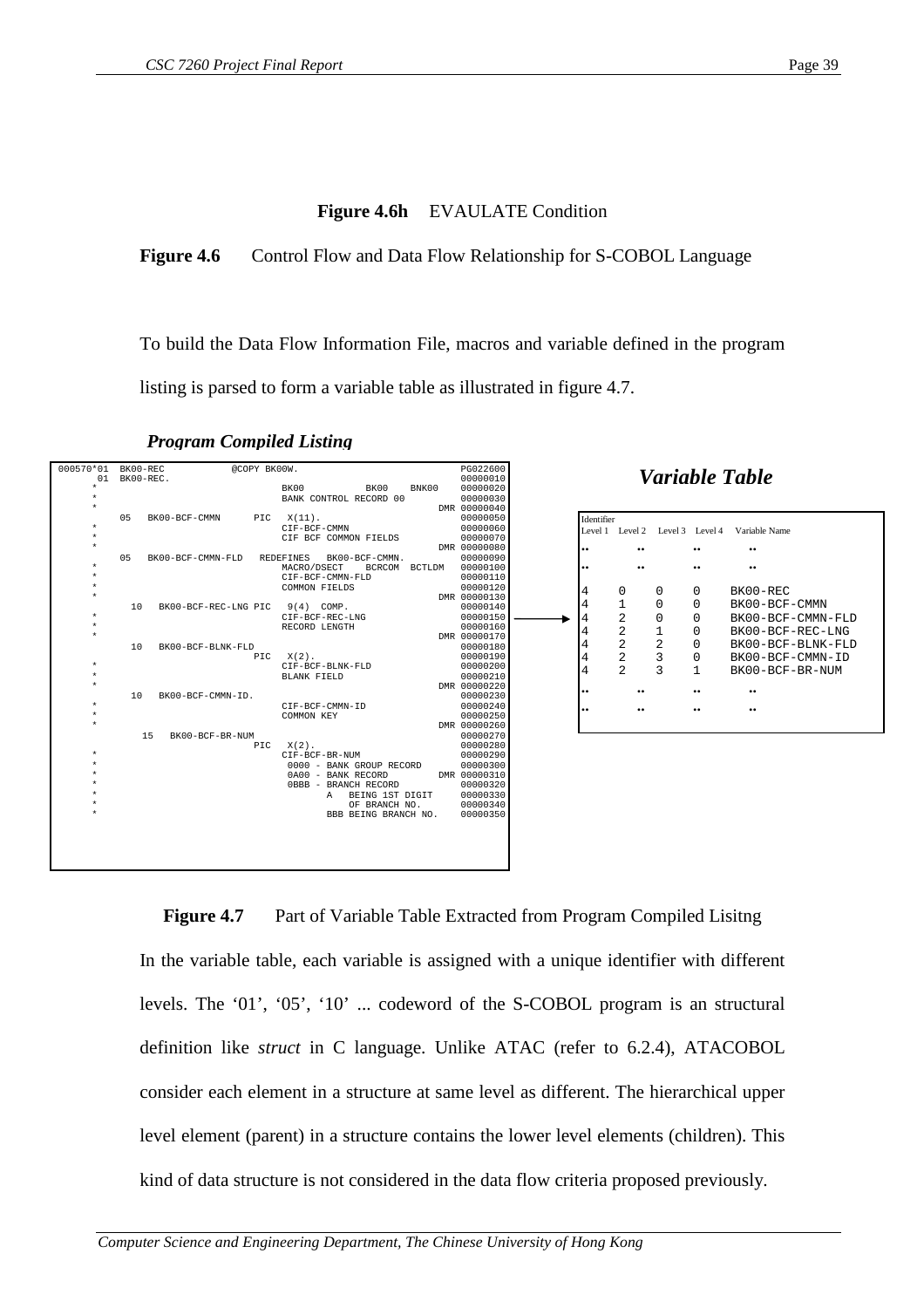



**Figure 4.8** Hierarchical Representation of Structure of the Example in Figure 4.7

At this point, we need to define additional rules to the selection of def-use pairs. That is, for a variable in the hierarchical structure is defined, any uses of that variable must be the same variable or a variable within the same hierarchical path (i.e. either the parent/grandparent or children/grant-child of the defined variable). To site an example, a full record (upper level variable) is read from a file at the very beginning of a program, and the breakdowns of this record (lower level variable) would be used in subsequent parts of the program. The use of these breakdowns should be considered as the use of the full record. Moreover, breakdowns of a record may be defined in various block of a program, and finally the full record is written to a file. On the other hand, each unrelated breakdowns may represent an individual attribute. Therefore, defines and uses of non-hierarchical individual variables is unlikely to require association.

A formal definition is given as follows: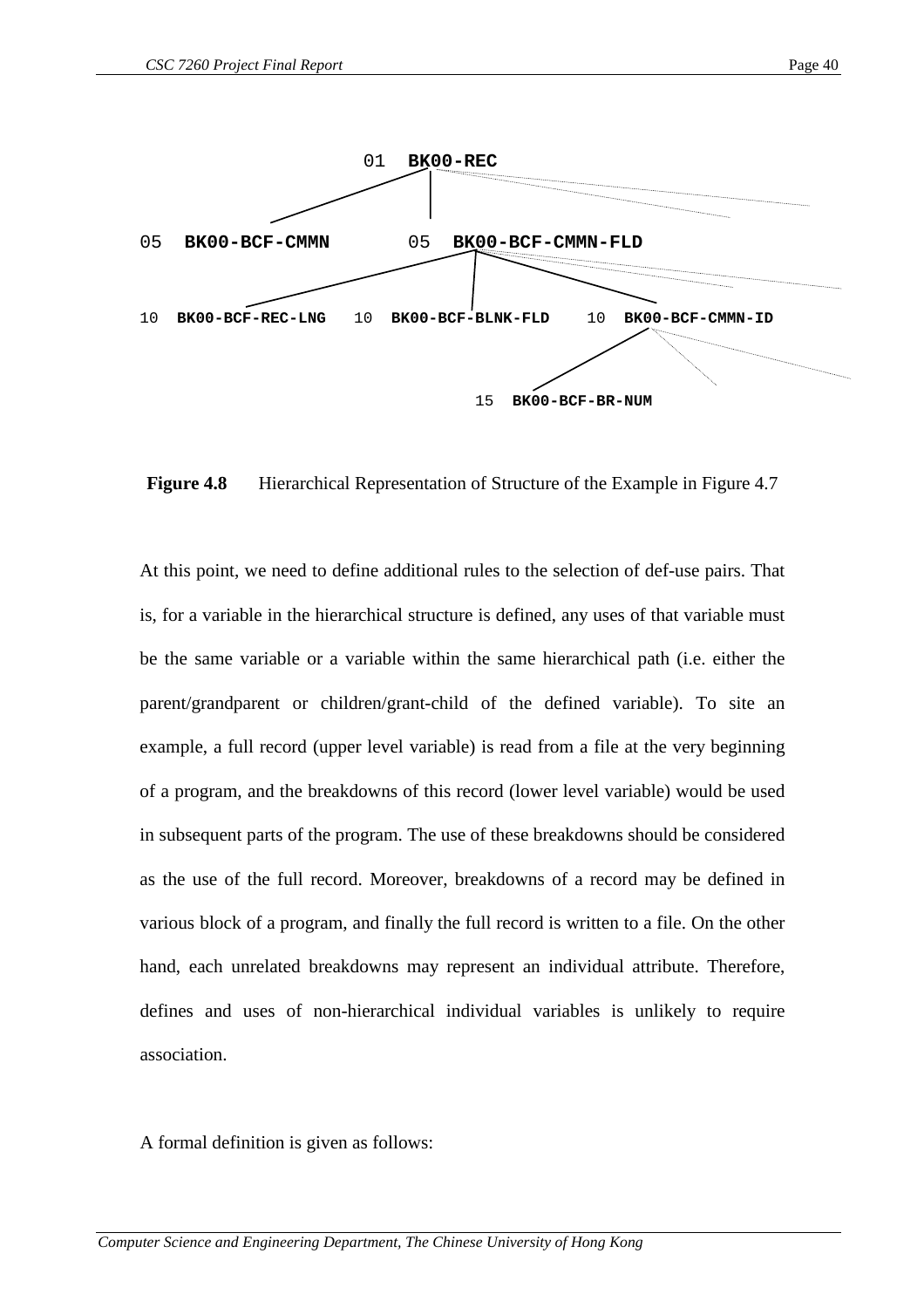Let *i*, *j* be a variables in a structure, CompStruct(*i*, *j*) is a function that returns the hierarchical relationship between *i* and *j*.

CompStruct(*i*, *j*) = TRUE if  $i = j$ , or *i* is the parent/grandparent *j*, or *j* is the parent/grandparent *i*

 $CompStruct(i, j) = FALSE$  otherwise

Now, we re-define the two functions proposed by Weyuker *et al*:

- dcu(*x*, *i*) is the set of all nodes *j* such that  $x \in c$ -use(*j*) and for which there is a defclear path w.r.t. *x* from *i* to *j*, given CompStruct(*i*, *j*) = TRUE.
- dpu(*x*, *i*) is the set of all edges (*j*, *k*) such that  $x \in p$ -use(*j*, *k*) and for which there is a def-clear path w.r.t. *x* from *i* to *j*, given CompStruct(*i*, *j*) = TRUE.

For each block, variables are scanned to check assign them to the Def/Use graph as described in Chapter 2. The classification of a variable as def/use in constructs of the S-COBOL context is defined in figures 4.6a-4.6h. The format of def/c-use/p-use information stored in file is shown in figure 4.9. Variables stored in these files are represented by the identifier associated with the variable table described beforehand.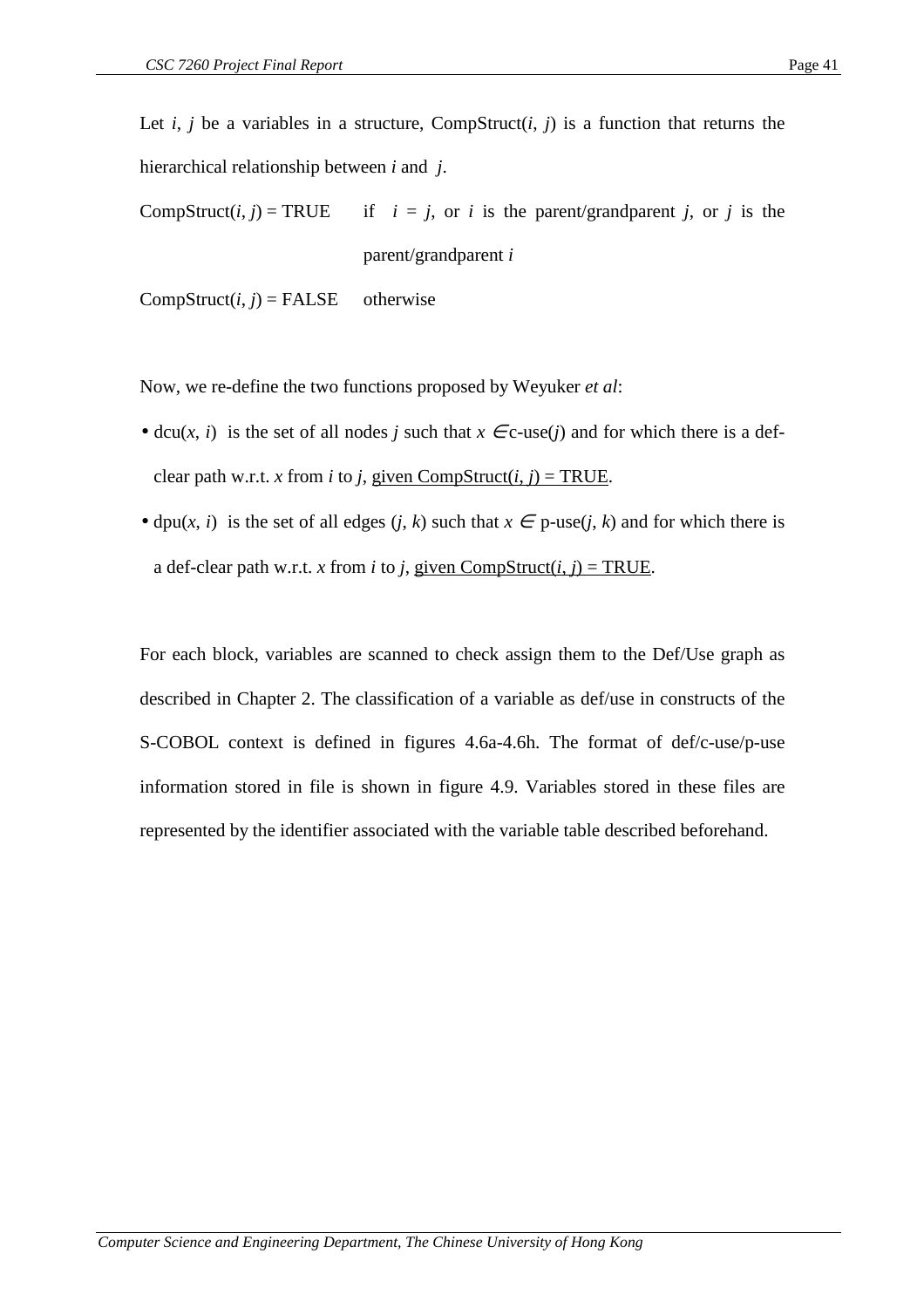



**Figure 4.9** Record Format of Def/C-Use/P-Use in Data Flow Information File

Def-use pairs are extracted from the Def/Use graph. This is achieved by exhaustive and search over the control flow graph. For every searched nodes within a searching path, the node is marked and will not be searched again. As a result, the Data Flow Information File contains the dcu and dpu sets described in Chapter 2.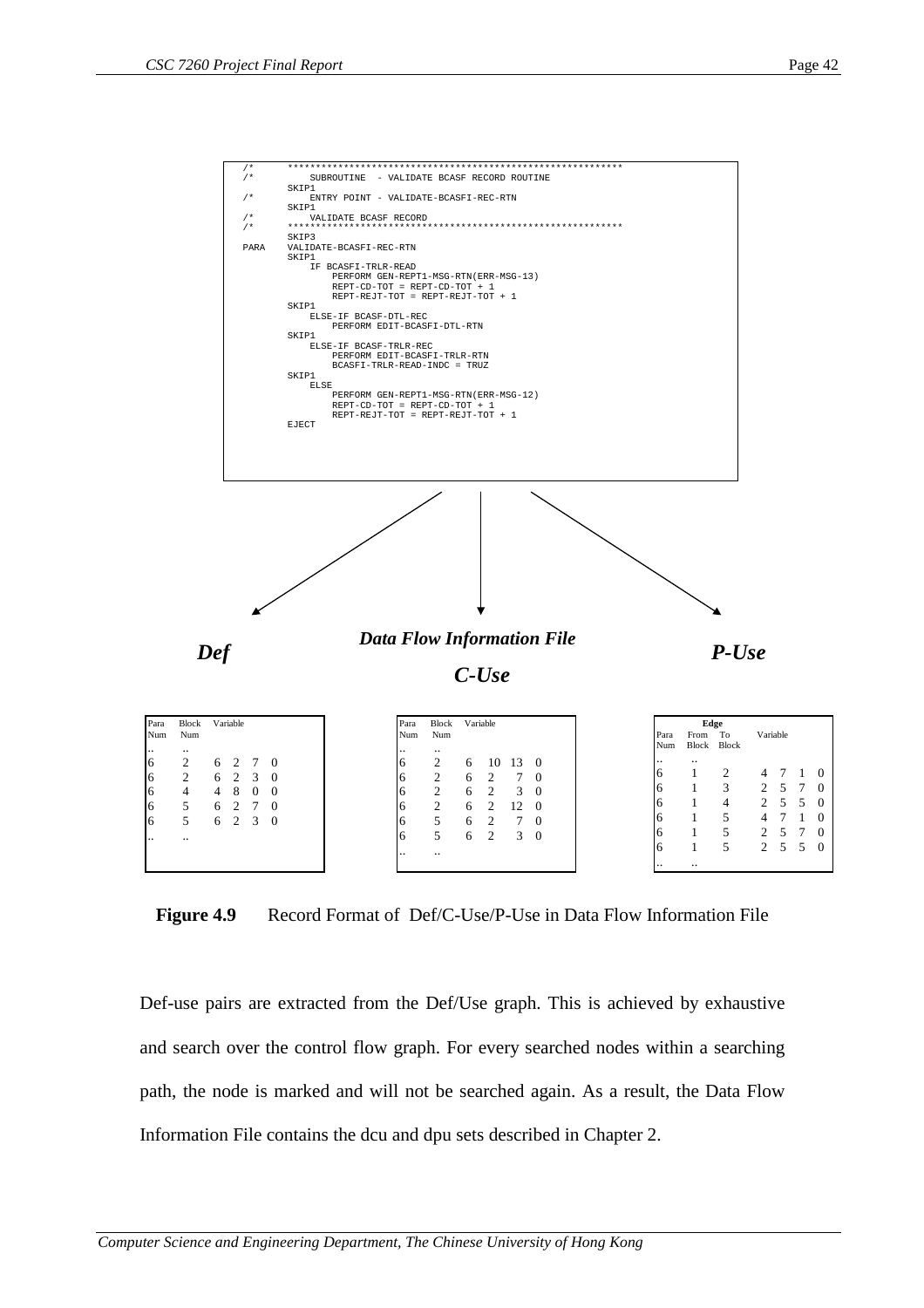## **4.6 ATACOBOL Instrumenter**

From the Control Flow Information File, ATACOBOL Instrumenter gets information about blocks and their corresponding positions in the S-COBOL source file. Then ATACOBOL insert codes with correct alignment to the source. The purpose of the inserted codes is to call the ATACOBOL Runtime Module passing with an unique block identifier as the parameter. This unique block identifier is composed by the paragraph number and the node number. Screen capture of the instrumented code uploaded to OS/390 is shown on figure 4.11.

When a block is executed during testing, the Runtime Module logs down the paragraph number and block number as identifier. As a result, the execution path can be traced.



**Figure 4.10** Illustration of Def-Use Pair Searching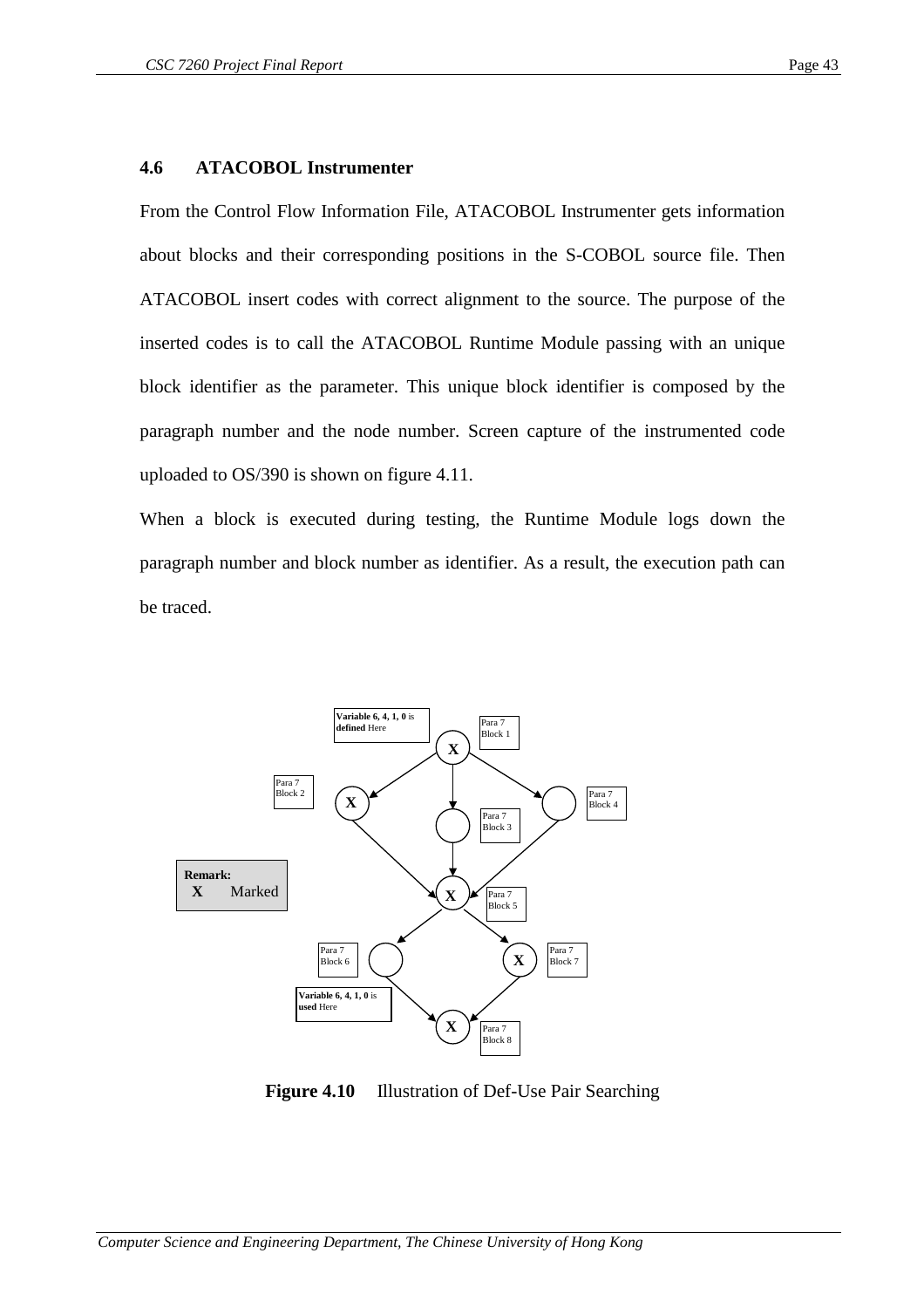| COMMAND INPUT $==>$                                                          | SDSF OUTPUT DISPLAY ZEDPSKS1 JOB04665 DSID                                                            |                                                                                            | 121 LINE 1,769             | $COLUMNS$ 02- 81<br>$SCROLL = = = > CSR$                                         |
|------------------------------------------------------------------------------|-------------------------------------------------------------------------------------------------------|--------------------------------------------------------------------------------------------|----------------------------|----------------------------------------------------------------------------------|
| 001482<br>001486                                                             | DISPLAY '4 3'<br>001484 CHK-WHOLE-BCASFI-RTN<br>DISPLAY '5 1'                                         |                                                                                            |                            | PG<br>PG057300<br>PG                                                             |
| 001490<br>001492                                                             | DISPLAY '5 2'<br>OPEN INPUT BCASFI                                                                    |                                                                                            |                            | PG<br>PG057500                                                                   |
| 001496                                                                       | INITIATE PRINT1-REPORT                                                                                |                                                                                            |                            | PG057700                                                                         |
| 001500                                                                       | PERFORM READ-BCASFI-RTN                                                                               |                                                                                            |                            | PG057900                                                                         |
| 001504<br>001506<br>001508<br>001510<br>001512<br>001514<br>001516<br>001518 | DISPLAY '5 3'<br>IF BCASFI-EOF<br>DISPLAY '5 4'<br>$UTL167-TEXT = MSG-1$<br>CALL 'CBCANCEL'           | $UTL167-TIME = TIME-OF-DAY$<br>DISPLAY MSG-1 UPON SYSOUT<br>CALL 'UTL167' USING UTL167-MSG |                            | PG<br>PG058100<br>PG<br>PG058200<br>PG058300<br>PG058400<br>PG058500<br>PG058600 |
| 001522<br>001524                                                             | DISPLAY '5 5'<br>PERFORM EDIT-BCASFI-CNTL-RTN                                                         |                                                                                            |                            | PG<br>PG058800                                                                   |
| 001528<br>001530<br>001532<br>001534<br>001536<br>001538<br>001540<br>001542 | DISPLAY '5 6'<br><b>REPEAT</b><br>DISPLAY '5 7'<br>DISPLAY '5 8'<br>UNTIL BCASFI-EOF<br>DISPLAY '5 9' | PERFORM READ-BCASFI-RTN<br>PERFORM VALIDATE-BCASFI-REC-RTN                                 |                            | PG<br>PG059000<br>PG<br>PG059100<br>PG<br>PG059200<br>PG<br>PG059300             |
| 001546<br>001548                                                             | DISPLAY '5 10'<br>TERMINATE PRINT1-REPORT                                                             |                                                                                            |                            | PG<br>PG059500                                                                   |
| 001552<br>001554<br>001556<br>001558<br>001560<br>40 I                       | DISPLAY '5 11'<br>IF BCASFI-INVALID<br>DISPLAY '5 12'<br>$UTL167-TEXT = MSG-2$                        | $UTL167-TIME = TIME-OF-DAY$                                                                |                            | PG<br>PG059700<br>PG<br>PG059800<br>PG059900<br>02/21                            |
| *error<br><b>PGM</b>                                                         | <b>I</b> ASMAC<br><b>Compile</b>                                                                      | <b>JCL</b><br>Tracs                                                                        | Thread<br>LongTSO<br>Logon | Reset<br>Logoff<br>E                                                             |
| Connected                                                                    | PU TSO-ETH4<br>$LU$ 11                                                                                | API B                                                                                      | Saturday, March 06, 1999   | 12:20:32                                                                         |

**Figure 4.11** Instrumented S-COBOL Source

## **4.7 ATACOBOL Runtime Routine**

The function of ATACOBOL Runtime Routine has been discussed in section 4.6. Up to current implementation, the COBOL system call "DISPLAY" is employed as the Runtime Routine. It outputs the trace log to the SYSOUT (System Output) of OS/390 JES2 job held queue (Figure 4.12). Its function is similar to a output file [IBM97]. The SYSOUT is captured after testing as the input to ATACOBOL Coverage Analyser. For further development, a discrete Runtime Module can be written in IBM 370 Assembly Language and writes the output to user defined trace log files. It would then be able to support specific function in the customised runtime module.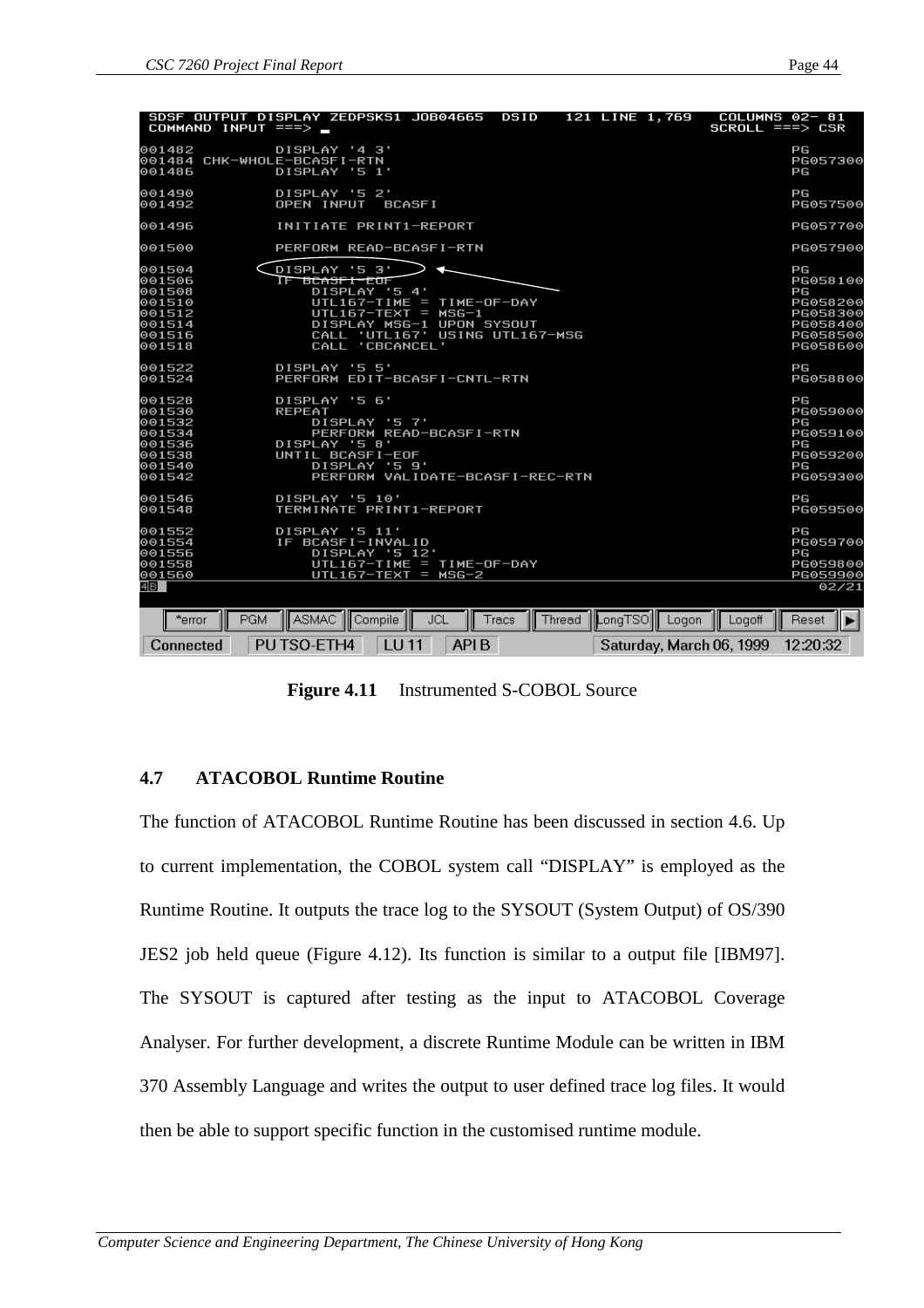|                                                           | $COMMAND$ INPUT $==$               | SDSF OUTPUT DISPLAY ZEDPSKSA JOB09524                 |                              |        | <b>DSID</b>                                     |        | 102 LINE 0                          |                         | <b>COLUMNS 02-81</b><br>$SCROLL = = = > CSR$ |                    |
|-----------------------------------------------------------|------------------------------------|-------------------------------------------------------|------------------------------|--------|-------------------------------------------------|--------|-------------------------------------|-------------------------|----------------------------------------------|--------------------|
|                                                           |                                    | ****************************** TOP OF DATA ********** |                              |        |                                                 |        |                                     |                         | * * * * * * * * * * * *                      |                    |
| $11212$<br>$21515$<br>$155$<br>$15$                       |                                    |                                                       |                              |        |                                                 |        |                                     |                         |                                              |                    |
|                                                           |                                    |                                                       |                              |        |                                                 |        |                                     |                         |                                              |                    |
| 15 4<br>15 5                                              |                                    |                                                       |                              |        |                                                 |        |                                     |                         |                                              |                    |
|                                                           |                                    |                                                       |                              |        |                                                 |        |                                     |                         |                                              |                    |
|                                                           |                                    |                                                       |                              |        |                                                 |        |                                     |                         |                                              |                    |
|                                                           |                                    |                                                       |                              |        |                                                 |        |                                     |                         |                                              |                    |
| 15 5 3 1 2 1 2 3 5 5 7 7 7 7<br>5 3 3 3 5 5 7 7 7 7 7 7 7 |                                    |                                                       |                              |        |                                                 |        |                                     |                         |                                              |                    |
| <b>SDSF</b>                                               | $COMMAND$ INPUT $==$               | JOB DATA SET DISPLAY - JOB ZEDPSKSA (JOB09524)        |                              |        |                                                 |        |                                     |                         | DATA SET DISPLAYED<br>$SCROLL = = = > CSR$   |                    |
| <b>NP</b>                                                 | <b>DDNAME</b><br>JESMSGLG JES2     |                                                       | STEPNAME PROCSTEP DSID OWNER | 2      | <b>ZEDPSKS</b>                                  |        | C DEST<br>X LOCAL                   |                         |                                              | REC-CNT PAGE<br>40 |
|                                                           | JESJCL<br>JESYSMSG JES2<br>PRINT   | JES <sub>2</sub><br>BFTD18                            |                              | з<br>4 | <b>ZEDPSKS</b><br><b>ZEDPSKS</b><br>101 ZEDPSKS |        | X LOCAL<br>X LOCAL<br>X LOCAL       |                         |                                              | 51<br>73<br>14     |
| S –                                                       | <b>SYSOUT</b><br>CAIPRINT BFTD18   | BFTD18                                                |                              | 102    | <b>ZEDPSKS</b><br>107 ZEDPSKS                   |        | X LOCAL<br>X LOCAL                  |                         |                                              | 159<br>1,166       |
|                                                           | CAIPRNT1 BFTD18<br>CAIPRNT2 BFTD18 |                                                       |                              | 108    | <b>ZEDPSKS</b><br>109 ZEDPSKS                   |        | X LOCAL<br>X LOCAL                  |                         |                                              | 43<br>1            |
|                                                           |                                    |                                                       |                              |        |                                                 |        |                                     |                         |                                              |                    |
|                                                           |                                    |                                                       |                              |        |                                                 |        |                                     |                         |                                              |                    |
|                                                           |                                    |                                                       |                              |        |                                                 |        |                                     |                         |                                              |                    |
| 4B I                                                      |                                    |                                                       |                              |        |                                                 |        |                                     |                         |                                              | 31/03              |
|                                                           | <b>PGM</b><br>*error               | <b>ASMAC</b>                                          | Compile                      | JCL    | Tracs                                           | Thread | $\lfloor$ Long $\text{TSO} \rfloor$ | Logon                   | Logoff                                       | Reset              |
| Connected                                                 |                                    | PU TSO-ETH4                                           | LU 45                        | API A  |                                                 |        |                                     | Tuesday, March 30, 1999 |                                              | 09:31:19           |

**Figure 4.12** OS/390 SYSOUT

## **4.8 ATACOBOL Coverage Analyser**

The ATACOBOL Coverage Analyser takes the Control Flow Information File, Data Flow Information File and Trace Log as inputs. It performs several levels of coverage measurements:

## • **Block Coverage**:

From the Control Flow Information File, every node identifier is compared with the Trace Log. (See figure 4.13)

## • **Decision Coverage**:

Form the Control Flow Information File, every node pairs with a path between them is extracted to compare with the Trace Log. (see figure 4.14)

• **C-Uses and P-Uses Data Flow Coverage**: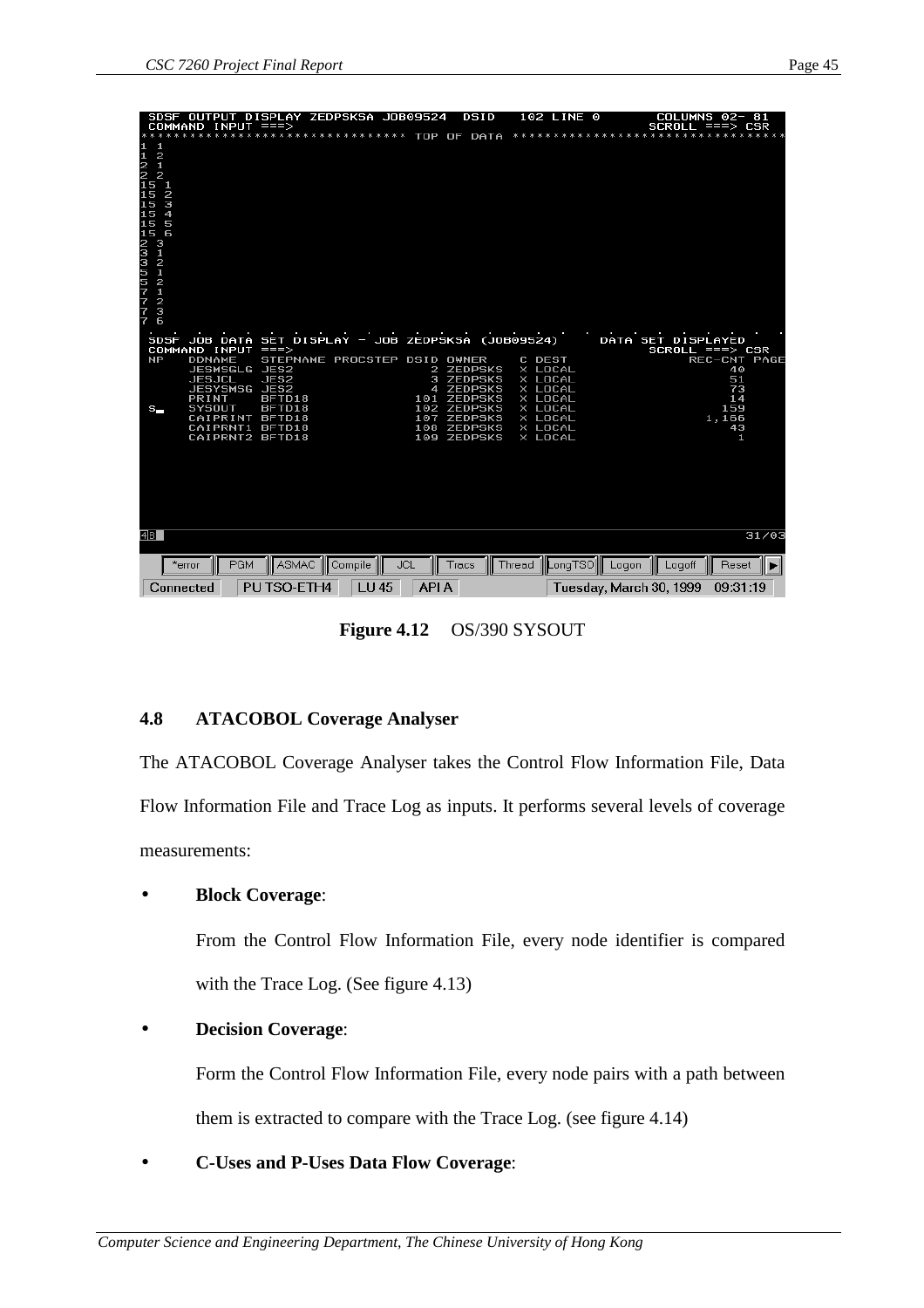checked against the Trace Log. (see figure 4.15)

# *Decision Coverage Criteria extracted Control Flow Information File Trace Log*



**Figure 4.13** Analysing Block Coverage

# *Block Coverage Criteria extracted Control Flow Information File Trace Log*



**Figure 4.14** Analysing Decision Coverage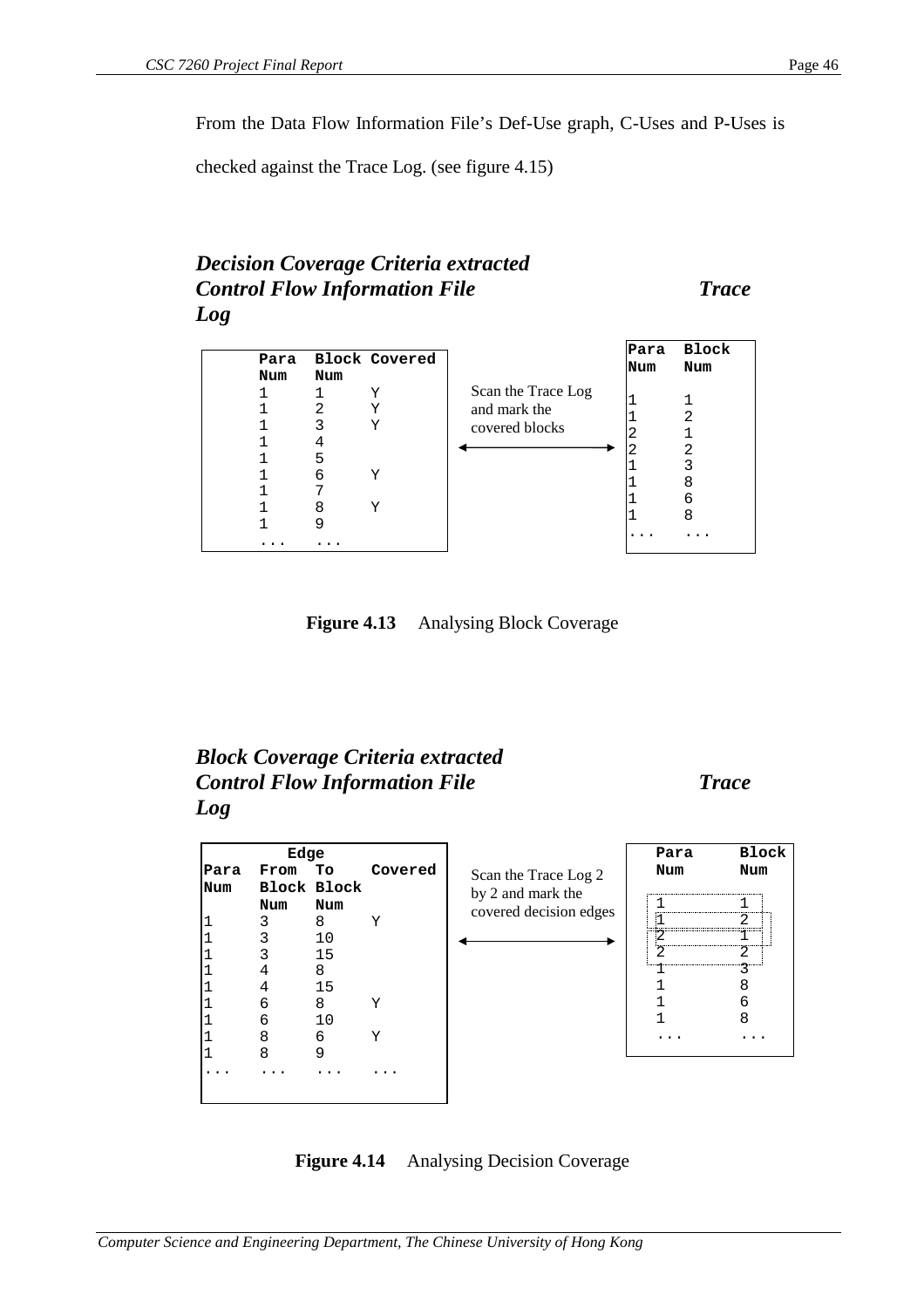# *C-Use Def-Use Pair extracted from Control Flow Information File and Data Flow Information File*

|              |                |                              |                    |                   |                                  | ana Daia 1 iow 1njormanon 1 ne                            |  |                |                         |
|--------------|----------------|------------------------------|--------------------|-------------------|----------------------------------|-----------------------------------------------------------|--|----------------|-------------------------|
| Para<br>Num  |                |                              | Variable           | <b>Def</b><br>Num | Use<br><b>Block Block</b><br>Num | Covered                                                   |  |                |                         |
| 1            | 2              | 2                            | 3                  | 1                 | 2                                | Υ                                                         |  |                |                         |
| 1            | $\overline{a}$ | $\overline{a}$               | $7\phantom{.}$     | $\overline{a}$    | 12                               | $\rm S$                                                   |  |                |                         |
| 1            | $\overline{a}$ | $\overline{a}$               | 7                  | $\overline{4}$    | 13                               | S                                                         |  |                |                         |
|              | $\overline{4}$ | $\mathsf 0$                  | $\mathbf 0$        | 3                 |                                  |                                                           |  |                |                         |
| $\mathbf{1}$ | 4              |                              | $\mathbf 0$        |                   | 5<br>$\epsilon$                  |                                                           |  |                |                         |
| 1            | 4              | $\mathbf{1}$<br>$\mathbf{1}$ | $\mathbf 0$        | 4<br>$\epsilon$   |                                  |                                                           |  |                |                         |
| 1<br>1       | 5              | $\mathbf 0$                  | $\mathbf 0$        | $\epsilon$        | 7<br>5                           |                                                           |  |                |                         |
| $\mathbf{1}$ | 9              | $\mathbf{1}$                 | $\mathbf{1}$       | 6                 | $\epsilon$                       |                                                           |  |                |                         |
| $\mathbf 1$  | 9              | $\mathbf{1}$                 | 3                  | 9                 | 13                               |                                                           |  |                |                         |
|              |                |                              |                    |                   |                                  |                                                           |  |                |                         |
|              |                |                              |                    |                   |                                  |                                                           |  |                |                         |
|              |                |                              |                    |                   |                                  |                                                           |  |                |                         |
|              |                |                              |                    |                   |                                  | ▼                                                         |  |                |                         |
|              |                |                              |                    |                   |                                  |                                                           |  |                |                         |
|              |                |                              |                    |                   |                                  |                                                           |  |                |                         |
|              |                |                              |                    |                   |                                  |                                                           |  |                |                         |
|              |                |                              |                    |                   |                                  |                                                           |  |                |                         |
|              |                |                              |                    |                   |                                  | • Whenever a block is found executed in the Trace         |  |                |                         |
|              |                |                              |                    |                   |                                  | Log, the corresponding def-use pair defined in that       |  |                | <b>Trace Log</b>        |
|              |                |                              |                    |                   |                                  | block will be marked as "S" (Tracing Started).            |  | Para           | <b>Block</b>            |
|              |                |                              |                    |                   |                                  |                                                           |  | Num            | Num                     |
|              |                |                              |                    |                   |                                  |                                                           |  |                |                         |
|              |                |                              |                    |                   |                                  | •Upon the use of the variable, the def-use pair will be   |  | 1              | 1                       |
|              |                |                              | marked as covered. |                   |                                  |                                                           |  | $\mathbf 1$    | 2                       |
|              |                |                              |                    |                   |                                  |                                                           |  | $\overline{c}$ | $\mathbf 1$             |
|              |                |                              |                    |                   |                                  | •However, if another same variable is defined before      |  | $\overline{c}$ | $\overline{\mathbf{c}}$ |
|              |                |                              |                    |                   |                                  | the use of the started tracing variable, the tracing will |  | $\mathbf 1$    | 3                       |
|              |                |                              |                    |                   |                                  | be cancelled. And, that other variable will be marked     |  | $\mathbf 1$    | 8                       |
|              |                |                              | as "S" instead.    |                   |                                  |                                                           |  | $\mathbf 1$    | б                       |
|              |                |                              |                    |                   |                                  |                                                           |  | $\overline{1}$ | 8                       |
|              |                |                              |                    |                   |                                  |                                                           |  |                |                         |
|              |                |                              |                    |                   |                                  |                                                           |  |                |                         |

# *P-Use Def-Use Pair extracted from Control Flow Information File and Data Flow Information File*

|      |   |                |   | v              | Use Edge          |     | Covered |
|------|---|----------------|---|----------------|-------------------|-----|---------|
| Para |   | Variable       |   | Def            | From              | Tо  |         |
| Num  |   |                |   |                | Block Block Block |     |         |
|      |   |                |   | Num            | Num               | Num |         |
|      | 3 | 1              | O | 2              | 6                 | 8   | S       |
|      | 3 | 1              | U | 2              | 6                 | 10  | S       |
|      | 3 | 3              | 0 | $\overline{2}$ | 3                 | 8   | S       |
|      | 3 | 3              | U | 2              | 3                 | 10  | S       |
|      | 3 | 3              | 0 | $\overline{2}$ | 3                 | 15  | S       |
|      | 6 | 2              | ∩ | 7              | 4                 | 8   |         |
|      | 6 | $\overline{2}$ | 0 | 7              | 4                 | 15  |         |
|      | 6 | 4              | 1 | 2              | 11                | 15  | S       |
|      | 6 | 4              | 1 | 2              | 11                | 16  | S       |
|      |   |                |   |                |                   |     |         |

**Figure 4.15** Analysing Data Flow Coverage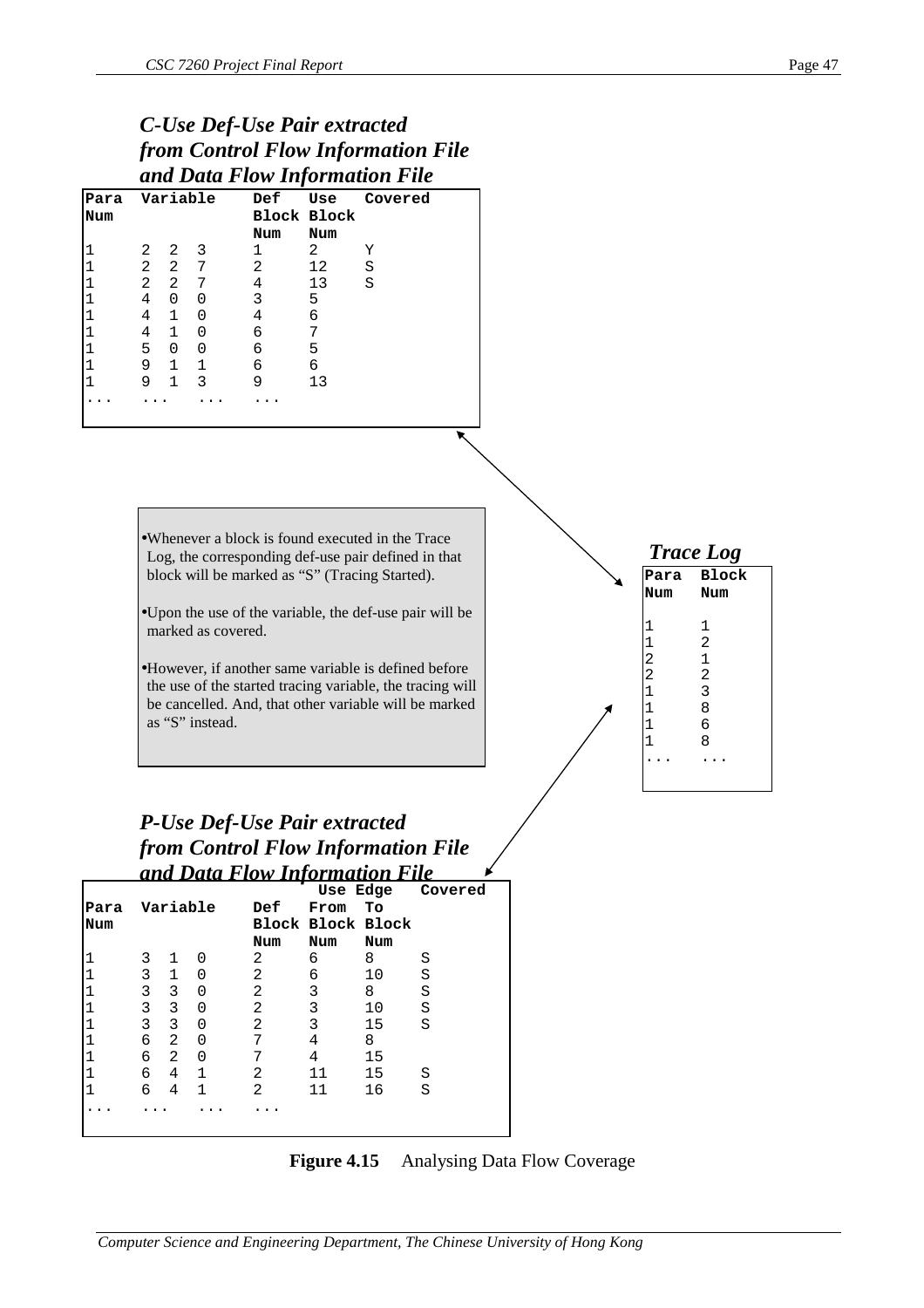ATACOBOL Analyser finally outputs reports about the coverage measurement, including a summary report of the percentage of coverage per paragraph and uncovered blocks (Figure 4.17), decision edges (Figure 4.18), c-use (Figure 4.19) or p-use (Figure 4.20) for individual coverage measures. Figure 4.16 shows an typical summary report layout:

|       | Total Para Number=16 |                    |      |                  |                            |          |             |          |  |
|-------|----------------------|--------------------|------|------------------|----------------------------|----------|-------------|----------|--|
|       | Para # Block Cover   |                    |      |                  | Decision Cover C-Use Cover |          | P-Use Cover |          |  |
| 1     | 1/1                  | $(100$ $)$         | 0/0  | $(-\frac{6}{9})$ | 0/0                        | $(-\xi)$ | 0/0         | $(-\xi)$ |  |
| 2     | 1/1                  | $(100$ $)$         | 0/0  | $(-\xi)$         | 0/0                        | $(-\xi)$ | 0/0         | (-응)     |  |
| 3     | 0/4                  | (0.8)              | 0/1  | (0.8)            | 0/13                       | $(0$ %)  | 0/0         | (-응)     |  |
| 4     | 1/1                  | $(100$ $)$         | 0/0  | $(-\xi)$         | 0/0                        | $(-\xi)$ | 0/0         | $(-\xi)$ |  |
| 5     | 5/13                 | (38 <sup>8</sup> ) | 2/5  | $(40$ $)$        | 0/0                        | ( -응 )   | 0/0         | ( -응 )   |  |
| 6     | 0/5                  | (0.8)              | 2/2  | (0.8)            | 4/6                        | $(0$ %)  | 3/5         | (0%)     |  |
| 7     | 0/5                  | $(0$ $)$           | 0/1  | $(0$ $)$         | 0/7                        | $(0$ $)$ | 0/4         | (0응)     |  |
| 8     | 0/6                  | $(0$ %)            | 0/4  | $(0$ %)          | 0/1                        | (0%)     | 0/0         | ( -응 )   |  |
| 9     | 0/4                  | $(0$ %)            | 0/1  | $(0$ %)          | 0/9                        | (0%)     | 0/4         | ( 0 % )  |  |
| 10    | 0/4                  | $(0$ %)            | 0/1  | $(0$ $)$         | 0/11                       | $(0$ $)$ | 0/0         | (-응)     |  |
| 11    | 0/1                  | (0.8)              | 0/0  | $(-\xi)$         | 0/6                        | $(0$ %)  | 0/0         | (-응)     |  |
| 12    | 0/21                 | $(0$ %)            | 0/11 | $(0$ %)          | 0/3                        | (0%)     | 0/0         | (-응)     |  |
| 13    | 0/19                 | $(0$ %)            | 0/8  | (0.8)            | 0/15                       | $(0$ %)  | 0/10        | ( 0 % )  |  |
| 14    | 0/14                 | $(0$ %)            | 0/6  | $(0$ $)$         | 0/18                       | $(0$ $)$ | 0/8         | (0응)     |  |
| 15    | 0/8                  | $(0$ %)            | 0/4  | $(0$ %)          | 0/10                       | (0%)     | 0/5         | (0%)     |  |
| 16    | 0/1                  | $(0$ %)            | 0/0  | $(-\mathcal{E})$ | 0/23                       | (0%)     | 0/10        | (0%)     |  |
| Total | 8/108                | (7)                | 4/44 | $(9$ $)$         | 4/122                      | (3)      | 3/46        | (7%)     |  |



Report of Uncovered Blocks =========================================

Uncovered Block Number

Paragraph #1 --------------------

Paragraph #2 --------------------

Paragraph #3 --------------------

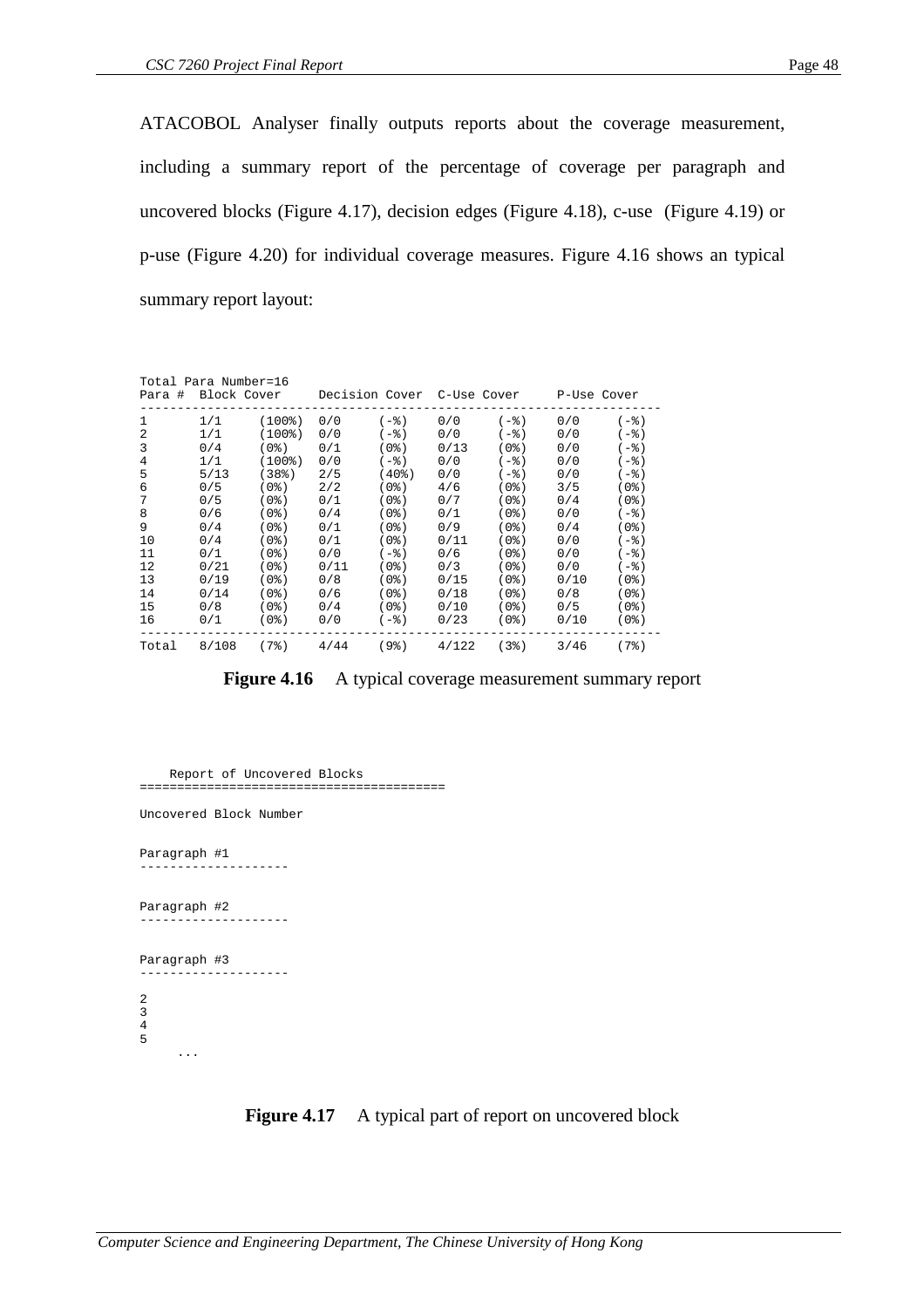Report of Uncovered Decision Edges ========================================= Uncovered Decision Edge (From Block Number -- To Block Number) Paragraph #1 -------------------- Paragraph #2 -------------------- Paragraph #3 --------------------  $3 \qquad -- \qquad 4$ Paragraph #4 -------------------- Paragraph #5 --------------------  $3 \qquad -- \qquad 4$ 8 -- 9 8 -- 10 Paragraph #6 --------------------  $5 - - - 6$  $5 - -7$ ...

## **Figure 4.18** A typical part of report on uncovered decision edge

|              |   | ------------------------- | Report of Uncovered Def-C-Uses | ============== |                                                                                                                                                                                                                                    |            |                |
|--------------|---|---------------------------|--------------------------------|----------------|------------------------------------------------------------------------------------------------------------------------------------------------------------------------------------------------------------------------------------|------------|----------------|
|              |   |                           |                                |                |                                                                                                                                                                                                                                    |            |                |
| Paragraph #1 |   |                           |                                |                |                                                                                                                                                                                                                                    |            |                |
|              |   |                           |                                |                |                                                                                                                                                                                                                                    |            |                |
| Paragraph #2 |   |                           |                                |                |                                                                                                                                                                                                                                    |            |                |
|              |   |                           |                                |                |                                                                                                                                                                                                                                    |            |                |
| Paragraph #3 |   |                           |                                |                |                                                                                                                                                                                                                                    |            |                |
|              |   |                           |                                |                |                                                                                                                                                                                                                                    |            |                |
| Var:         | 6 | 16                        | $\mathbf 0$                    | DEF:           | 0                                                                                                                                                                                                                                  | $C-USE:$   | 2              |
| Var:         | 6 | 21                        | 9                              | DEF:           | 0                                                                                                                                                                                                                                  | $C-USE:$   | 2              |
| Var:         | 6 | 21                        | 10                             | DEF:           | 0                                                                                                                                                                                                                                  | $C-USE:$   | $\overline{2}$ |
| Var:         | 6 | 21                        | 11                             | DEF:           | 0                                                                                                                                                                                                                                  | $C-USE:$   | $\overline{a}$ |
| Var:         | 6 | 14                        | 2                              | DEF:           | 0                                                                                                                                                                                                                                  | $C-USE:$   | $\overline{2}$ |
| Var:         | 6 | 11                        | 1                              | DEF:           | 0                                                                                                                                                                                                                                  | $C-USE:$   | $\overline{a}$ |
| Var:         | 6 | $\mathbf{1}$              | $\mathbf{1}$                   | DEF:           | 0                                                                                                                                                                                                                                  | $C-USE:$   | 2              |
| Var:         | 6 | $\mathbf{1}$              | $\mathbf{1}$                   | DEF:           | 0                                                                                                                                                                                                                                  | $C-USE:$   | 2              |
| Var:         | 6 | $\mathbf{1}$              | 3                              | DEF:           | 0                                                                                                                                                                                                                                  | $C-USE:$   | $\overline{a}$ |
| Var:         | 6 | 17                        | $\mathbf{1}$                   | DEF:           | 0                                                                                                                                                                                                                                  | $C-USE:$   | $\overline{a}$ |
| Var:         | 6 | 17                        | $\overline{2}$                 | DEF:           | 0                                                                                                                                                                                                                                  | $C-USE:$   | $\overline{2}$ |
| Var:         | 6 | 17                        | 4                              | DEF:           | 0                                                                                                                                                                                                                                  | $C-USE:$   | $\overline{2}$ |
| Var:         | 6 | 17                        | 3                              | DEF:           | 0                                                                                                                                                                                                                                  | $C-USE:$   | $\overline{2}$ |
| Paragraph #4 |   |                           |                                |                |                                                                                                                                                                                                                                    |            |                |
|              | . |                           |                                |                |                                                                                                                                                                                                                                    |            |                |
|              |   | $\blacksquare$            | $\blacksquare$                 |                | $\bullet$ and the set of the set of the set of the set of the set of the set of the set of the set of the set of the set of the set of the set of the set of the set of the set of the set of the set of the set of the set of the | $\epsilon$ |                |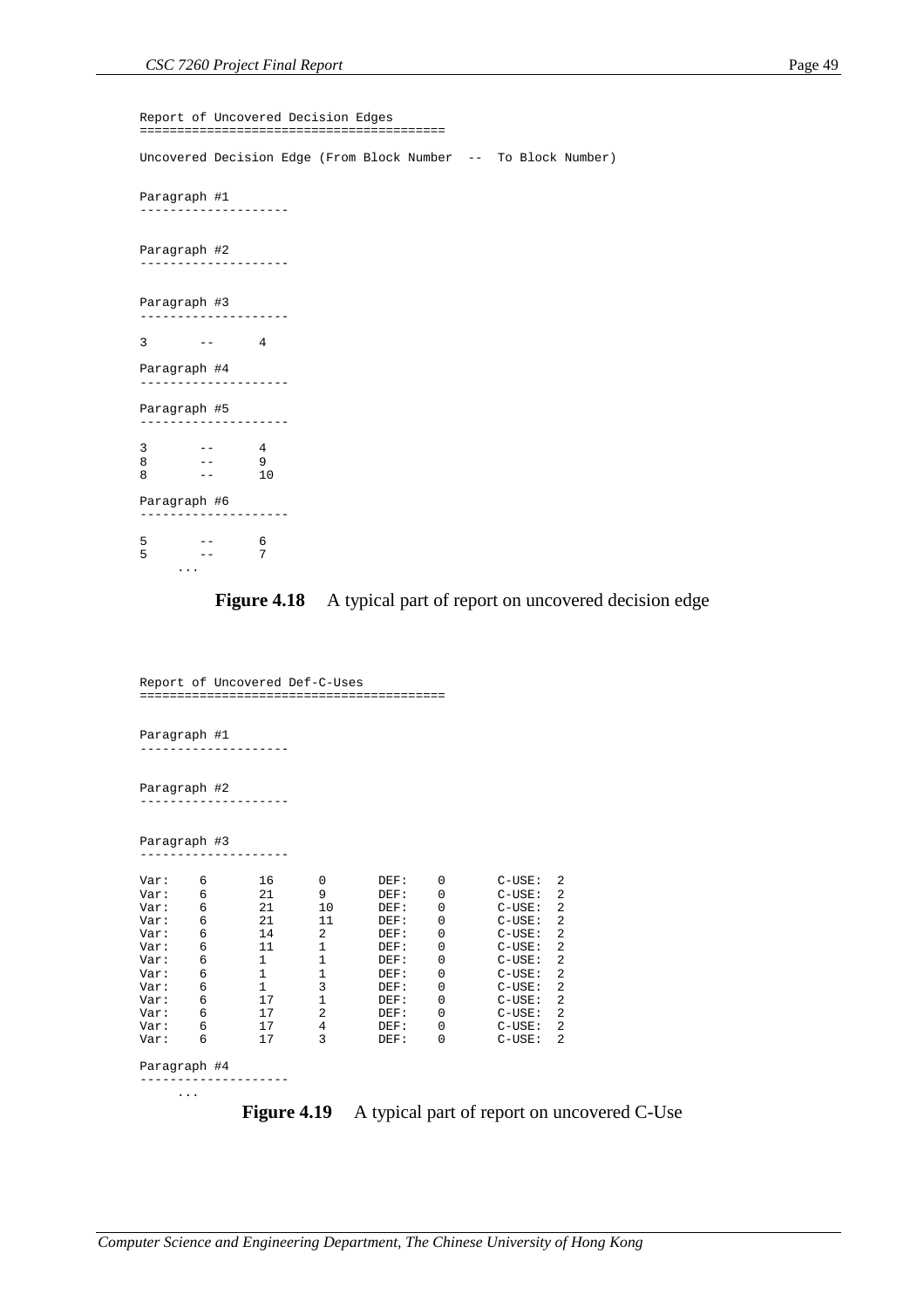Report of Uncovered Def-P-Uses =========================================

Paragraph #1 --------------------

Paragraph #2 --------------------

Paragraph #3 --------------------

## Paragraph #4

--------------------

#### Paragraph #5

--------------------

#### Paragraph #6 --------------------

| Var: | 6            | 5 | $\overline{2}$ | DEF: | 0 | $P-USE:$ | 3  | 4  |
|------|--------------|---|----------------|------|---|----------|----|----|
| Var: | 6            | 5 | 2              | DEF: | 0 | $P-USE:$ | 8  | 9  |
| Var: | 6            | 5 | 2              | DEF: | 0 | $P-USE:$ | 8  | 10 |
| Var: | 6            | 5 | 3              | DEF: | 0 | $P-USE:$ | 11 | 12 |
| Var: | 6            | 5 |                | DEF: | 0 | $P-USE:$ | 13 | 14 |
|      | Paragraph #7 |   |                |      |   |          |    |    |
| Var: | 6            | 5 | 2              | DEF: | 2 | $P-USE:$ | 5  | 6  |
| Var: | 6            | 5 | 2              | DEF: | 2 | $P-USE:$ | 5  | 7  |
| Var: | 1            |   | 0              | DEF: | 0 | $P-USE:$ | 5  | 6  |
| Var: |              |   | 0              | DEF: | 0 | $P-USE:$ | 5  | 7  |
|      | Paragraph #8 |   |                |      |   |          |    |    |
|      | $\cdots$     |   |                |      |   |          |    |    |

## **Figure 4.20** A typical part of report on uncovered P-Use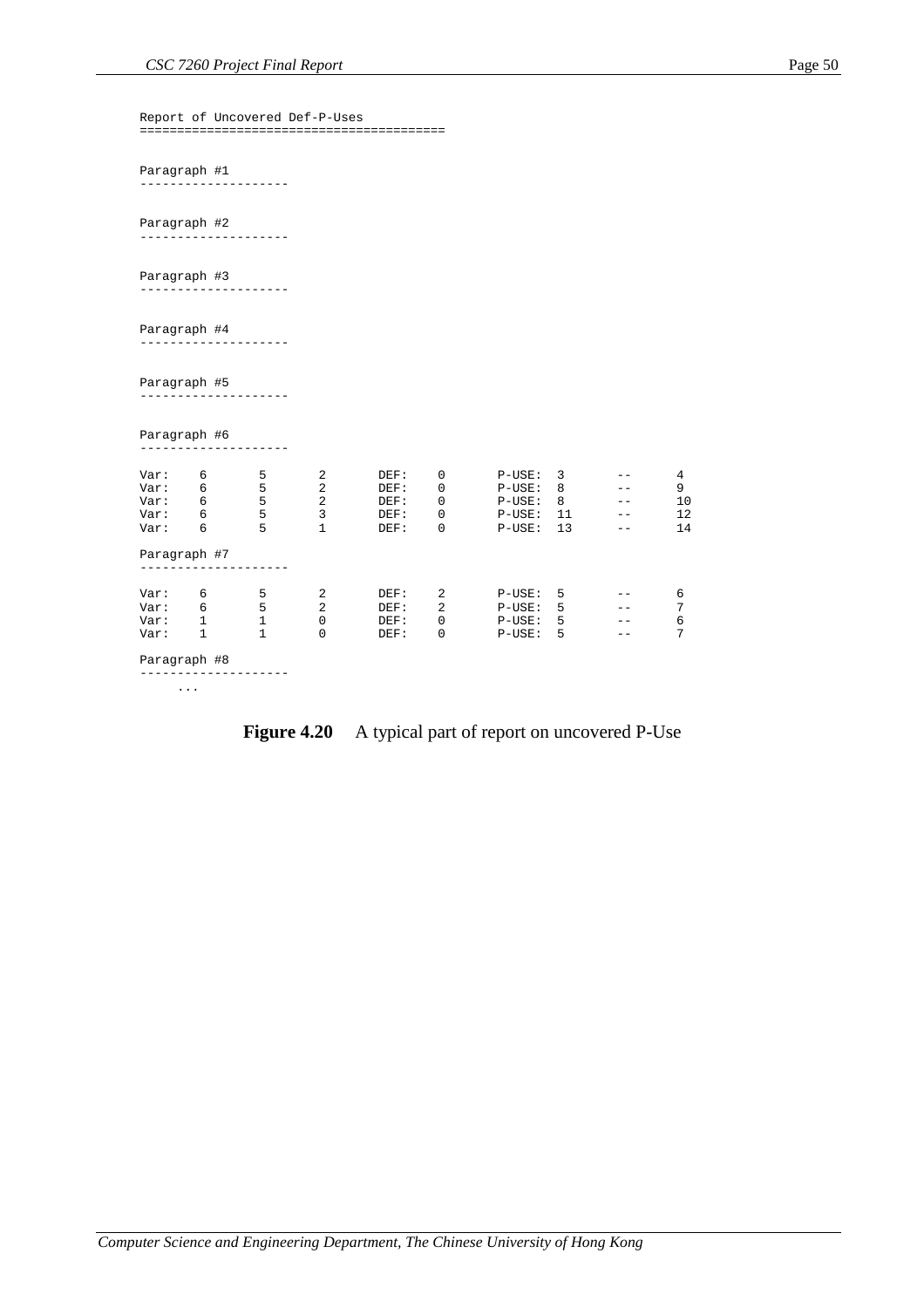# **5.1 System Description**

In this chapter, ATACOBOL is applied with live production programs and test cases. The system under measurement is the batch programs of interface system of HSBC mainframe application BFT to RTGS.



**Figure 5.1** System Overview

The Real Time Gross Settlement System (RTGS) was introduced in December 1996. Basically, it is a local central clearing system in Hong Kong SAR. Similar systems are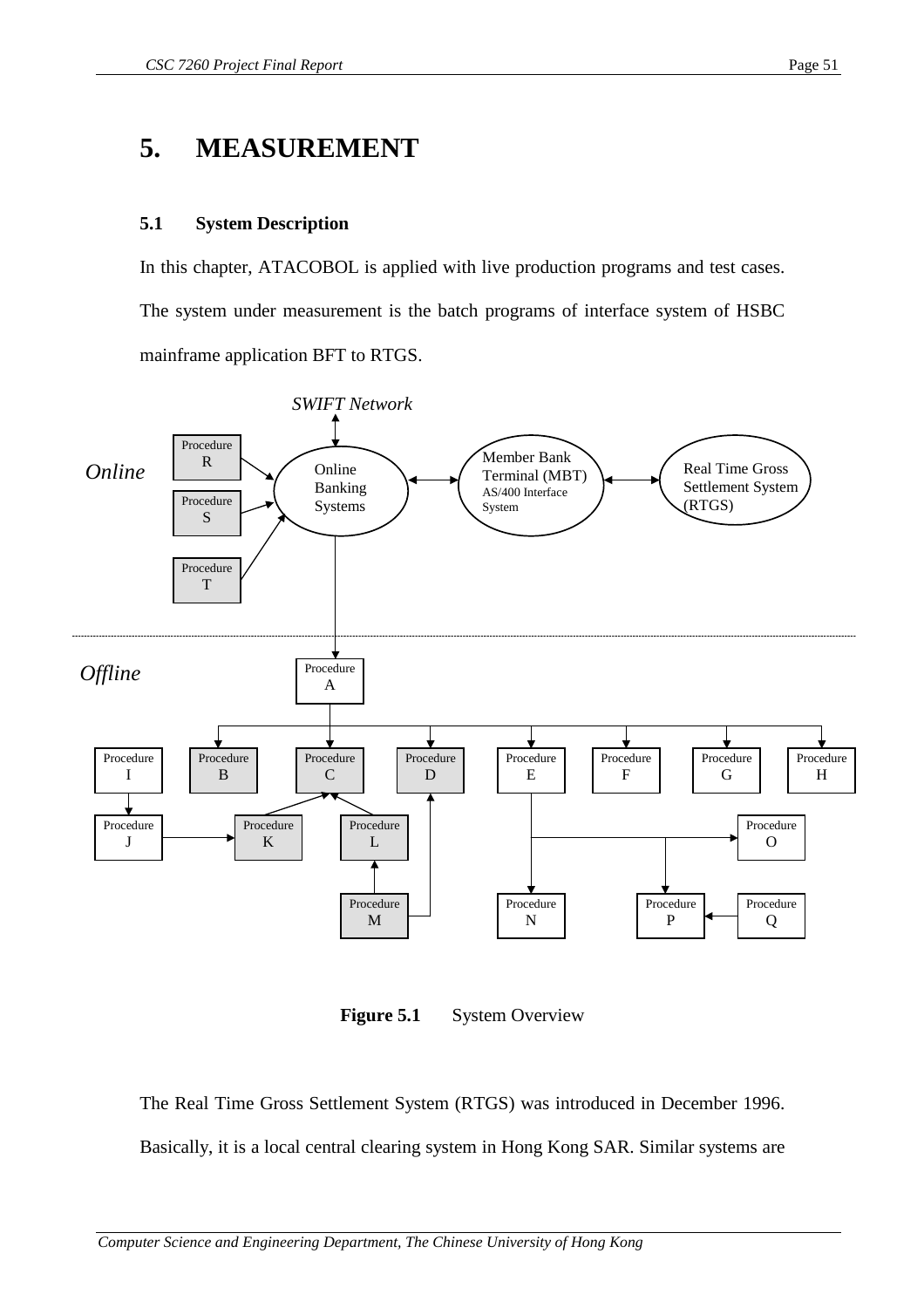operating over the world. For SWIFT payments that require local settlement, the RTGS would be employed. It is one of the most advanced in the Asia Pacific Region [Bee98]. The system is in full compliance with international standards and has greatly enhanced the robustness of the inter-bank payment system by reducing settlement risk. Under this system, all licensed banks in Hong Kong open and maintain settlement accounts with HKMA (Hong Kong Monetary Authority), and have access to the system. Inter-bank payments settled across the books of HKMA are final and irrevocable.

Therefore, each licensed bank would have their computer system connected to RTGS. The host application BFT (Bank Fund Transfer) Systems that interfaces HSBC and RTGS is employed in this measurement. Figure 5.1 shows the overview this system. The Online Banking Systems are developed in IBM 370 Assembly Language. A procedure consists of 1 to 5 modules, mostly are written in APS COBOL language for offline execution. There are 3 online procedure that creates real-time spools to the Online Banking Systems.

## **5.2 Number of C-Use and P-Use Against Number of Faults**

Shaded procedures in Figure 5.1 are selected for this measurement. There are totally 21 modules (say module M1 to M21) developed in APS COBOL in the selected procedures. The module history and source can be retrieved from the version control system of the development environment (Table 5.1). Problem/Changes Reports during March 1998 to February 1999 are also collected (Table 5.2). The information is plotted in Graph 5.1 and Graph 5.2.

From the graphs, we find two peaks in the program size changes. This two peaks, July and January, reflects two major release at that time. Refer to Graph 5.2, during the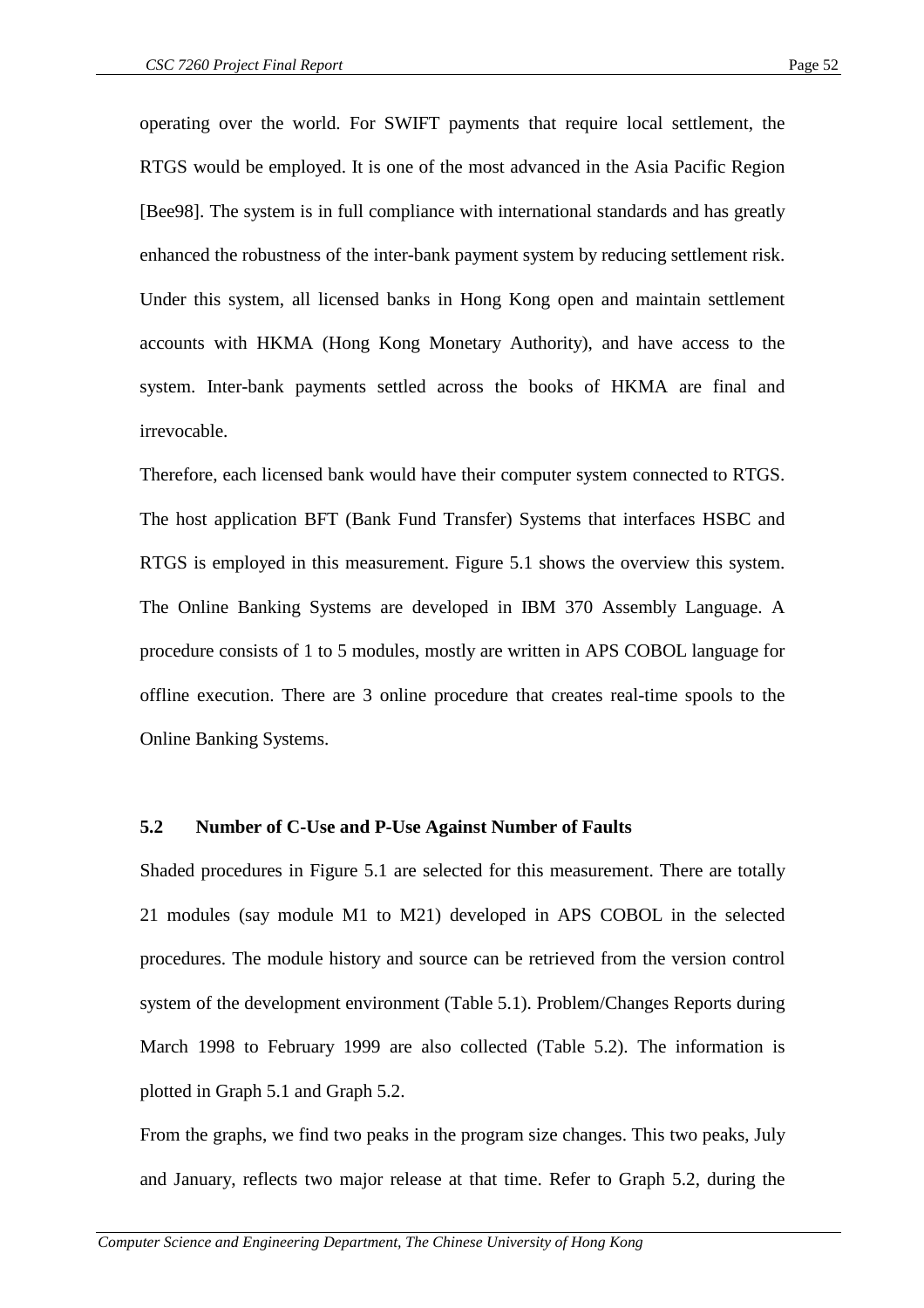first release, major the complexity of the modules: number of block, edges, C-Uses and P-Uses increased as the number of faults reported also increases. The number of faults reduced as program fixes released. In September, as the number of transactions handled by the modules released in July increased. New problem broke out. It accounts for the higher fault rate in September. Overall, the graph shows that except the number of C-Uses and P-Uses, other factors affects the reliability of a software system.

However, the number of blocks, number of C-Uses and No. of P-Uses increased is highly correlated as reflected in Graph 5.1. That makes the determination of the impact of the data flow to software reliability difficult. It demands extensive measurement to collect more statistics until we can get a clear picture of the effects of the amount of C-Uses and P-Uses to the software reliability.

| Date      | Affected       | No. of              | No. of         | No. of         | No. of         | No. of         |
|-----------|----------------|---------------------|----------------|----------------|----------------|----------------|
|           | Modules        | <b>Source Lines</b> | <b>Blocks</b>  | Edges          | C-Uses         | P-Uses         |
|           |                | Increased           | Increased      | Increased      | Increased      | Increased      |
| Original  | $M1-M21$       | 172,641             | 29,586         | 18,622         | 51,877         | 22,357         |
| Number    |                |                     |                |                |                |                |
| 1998      | $M1-M4$        | 1,032               | 28             | 12             | 36             | 20             |
| March     |                |                     |                |                |                |                |
| 1998      | $M5-M7$        | 42                  | $\overline{0}$ | $\overline{0}$ | $\overline{2}$ | $\overline{0}$ |
| April     |                |                     |                |                |                |                |
| 1998      | M2, M13        | 220                 | 6              | $\overline{2}$ | 21             | $\overline{2}$ |
| May       |                |                     |                |                |                |                |
| 1998      | M11            | 165                 | $\overline{4}$ | $\overline{0}$ | 9              | $\overline{0}$ |
| June      |                |                     |                |                |                |                |
| 1998      | M2-M6,         | 16,088              | 603            | 275            | 698            | 384            |
| July      | M8-M14,        |                     |                |                |                |                |
|           | M18-M21        |                     |                |                |                |                |
| 1998      | M <sub>2</sub> | 323                 | 11             | $\overline{4}$ | 27             | 13             |
| August    |                |                     |                |                |                |                |
| 1998      | M3,            | 647                 | 39             | 5              | 120            | 10             |
| September | M8-M9,         |                     |                |                |                |                |
|           | M18-           |                     |                |                |                |                |
|           | M21,           |                     |                |                |                |                |

**Table 5.1 Module Amendment Statistics**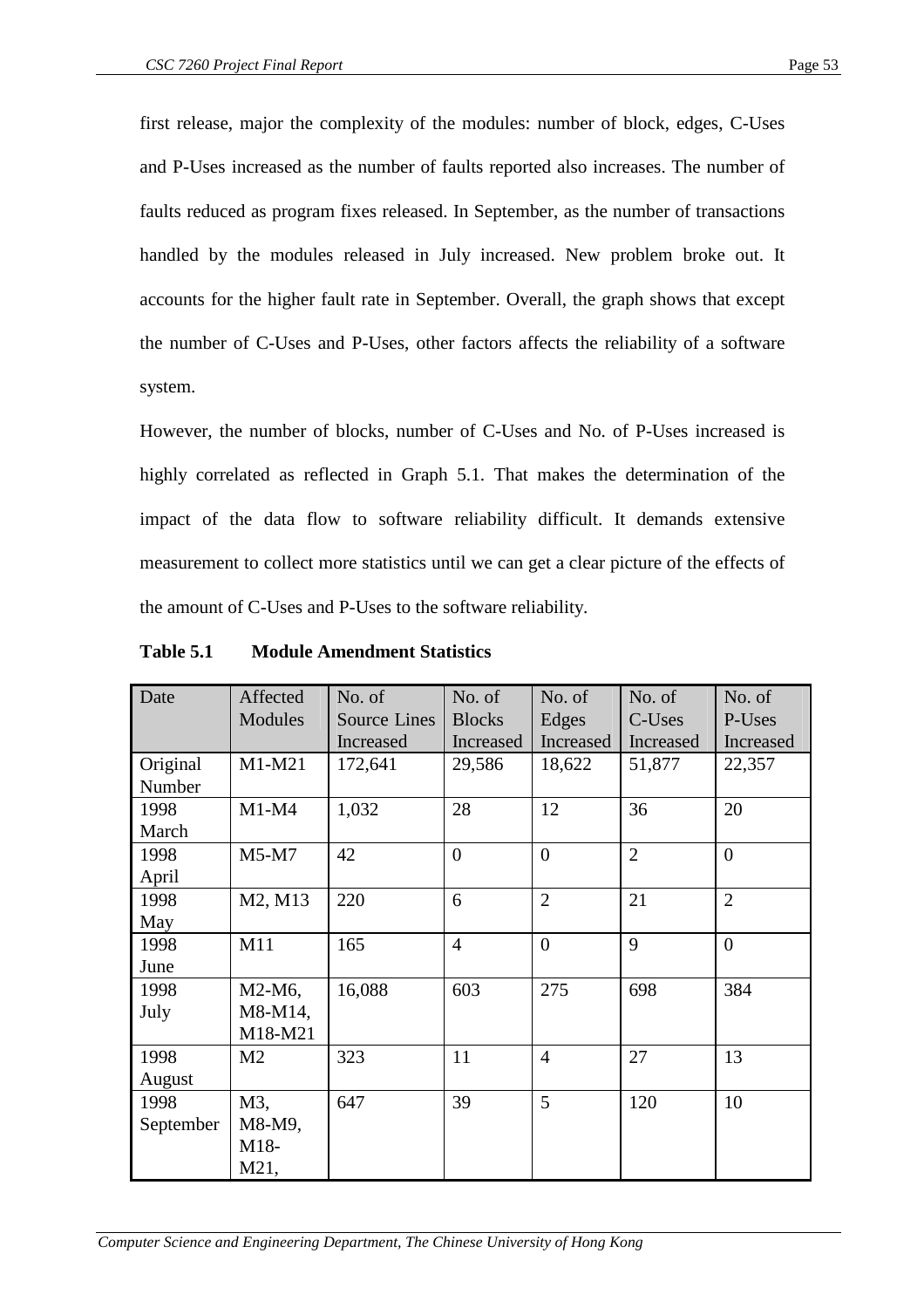| 1998     | M6-M7,   | 544            | 28             | $\overline{4}$ | 54             | $\overline{4}$   |
|----------|----------|----------------|----------------|----------------|----------------|------------------|
| October  | M14, M15 |                |                |                |                |                  |
| 1998     | N/A      | $\overline{0}$ | $\overline{0}$ | $\overline{0}$ | $\overline{0}$ | $\boldsymbol{0}$ |
| November |          |                |                |                |                |                  |
| 1998     | N/A      | $\theta$       | $\theta$       | $\overline{0}$ | $\overline{0}$ | $\theta$         |
| December |          |                |                |                |                |                  |
| 1999     | M2-M6,   | 9,556          | 490            | 182            | 1,103          | 266              |
| January  | M7-M9,   |                |                |                |                |                  |
|          | M13-M17  |                |                |                |                |                  |
| 1999     | M1,      | 461            | 8              | $\theta$       | 9              | $\theta$         |
| February | M6-M7    |                |                |                |                |                  |

# **Table 5.2 Module Failure Statistics**

| Month          | No. of Problem Reported |
|----------------|-------------------------|
| 1998 March     | $\mathfrak{D}$          |
| 1998 April     | 2                       |
| 1998 May       | 2                       |
| 1998 June      | 1                       |
| 1998 July      | 4                       |
| 1998 August    | $\mathcal{O}$           |
| 1998 September | 4                       |
| 1998 October   |                         |
| 1998 November  | ∩                       |
| 1998 December  |                         |
| 1999 January   | 1                       |
| 1999 February  |                         |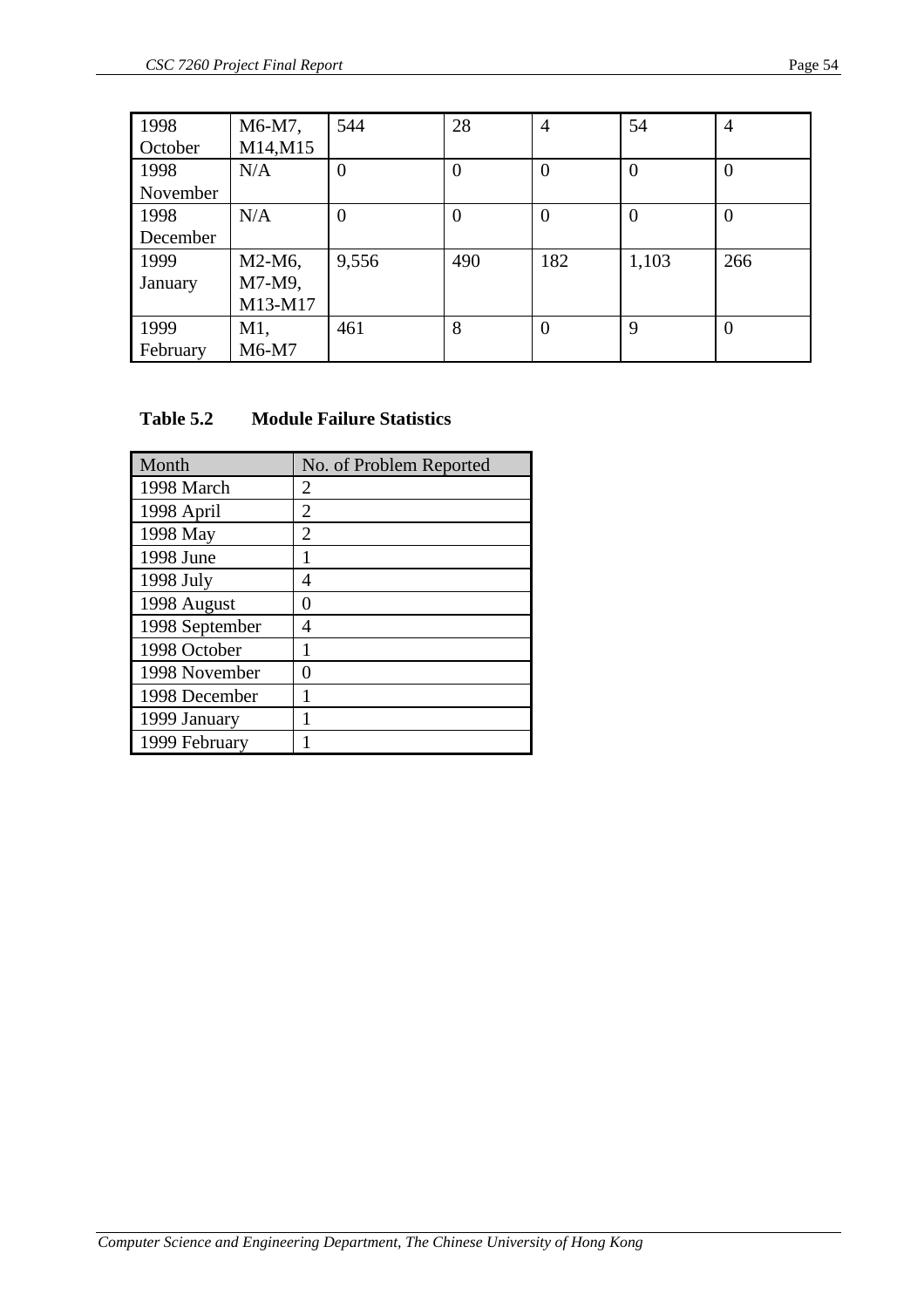

**Graph 5.1 Growth of Modules**

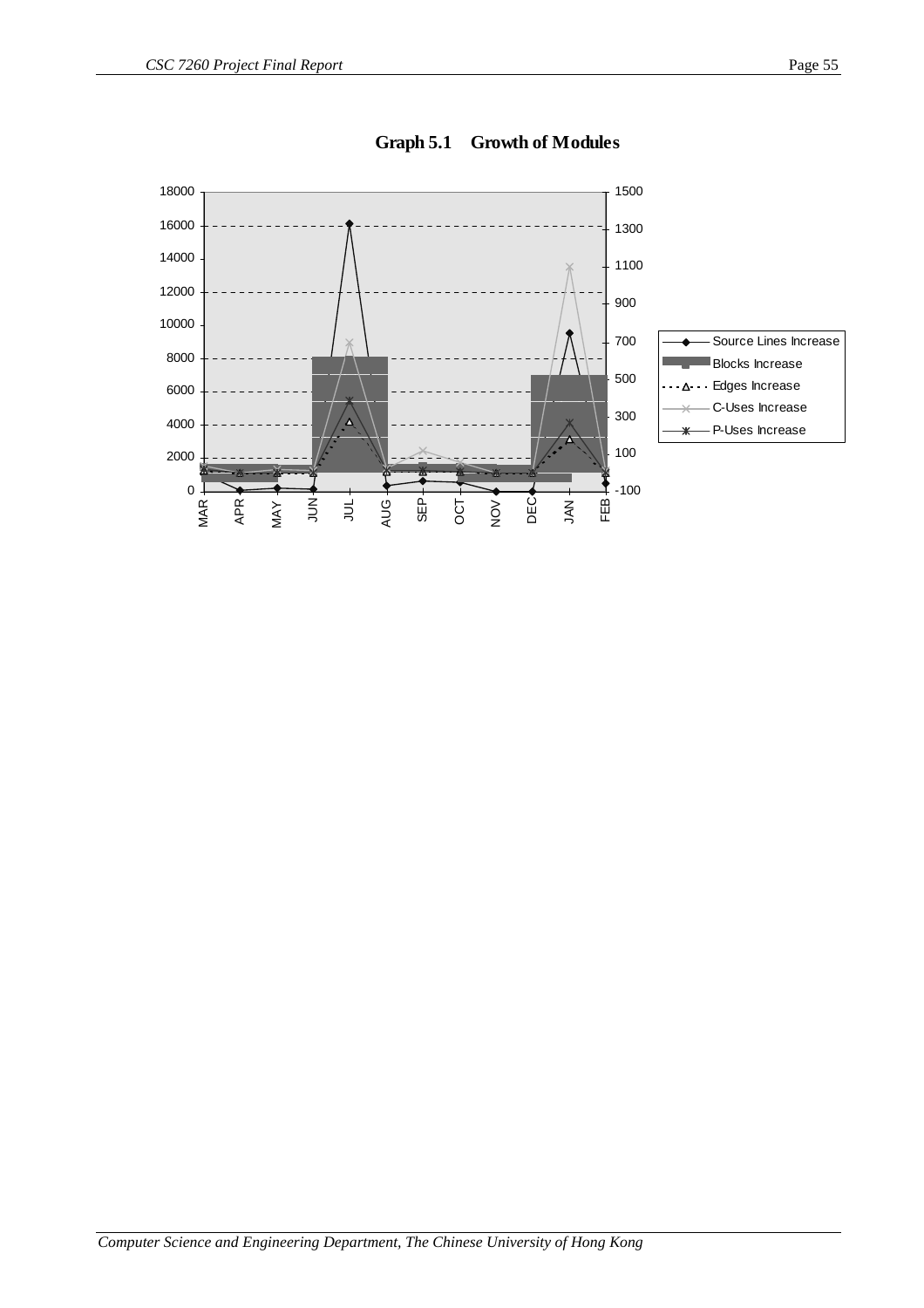

**Graph 5.2 No. of Failure with C&P-Uses Changes**

# **5.3 Data Flow Coverage of Live Test Cases**

Three modules (say O1, O2 and O3) are selected for coverage measurement with the system test and user acceptance test cases before their last release.

| Module                               | O <sub>1</sub> | O <sub>2</sub> | O <sub>3</sub> |
|--------------------------------------|----------------|----------------|----------------|
| Number of Source Lines               | 4,276          | 7,225          | 15,044         |
| Number of Test cases                 | 51             | 12             | 5              |
| Number of Blocks                     | 831            | 1,473          | 2,206          |
| Percentage of Block Coverage         | 100%           | 42%            | 18%            |
| Number of Decision Edges             | 504            | 999            | 1,430          |
| Percentage of Decision Edge Coverage | 98%            | 33%            | 7%             |
| Number of C-Uses                     | 2,012          | 2,604          | 3,695          |
| Percentage of C-Uses Coverage        | 94%            | 22%            | 5%             |
| Number of P-Uses                     | 838            | 1,317          | 2,121          |
| Percentage of P-Uses Coverage        | 95%            | 28%            | 6%             |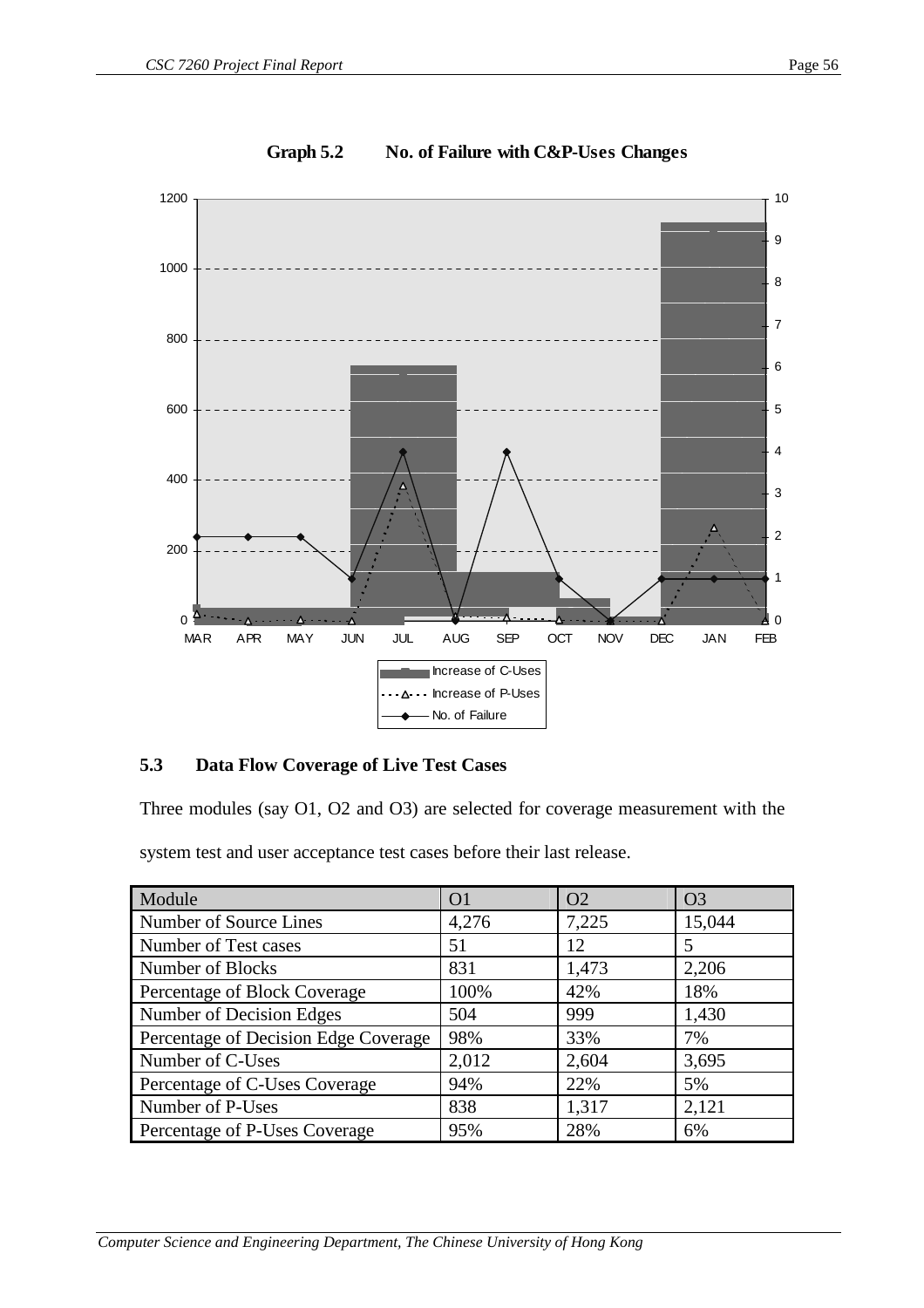The above measurement demonstrates ATACOBOL's ability to measure production scale modules. O1 is a newly created module. In the system test and user acceptance test, the functionality is tested thoroughly. On the other hand, O2 and O3 are enhanced versions, only the enhanced features is tested and few basic re-tested with representative regression test case. The coverage for O2 and O3, is therefore, relatively low. It would be useful if the measurement tool can focus only on the affected parts of a program enhancement. Please refer to 7.10. for further discussions on this issue.

For further measurement, we could measure the increase in number of test cases against the percentage of coverage. The behaviour of growth of coverage relates to the organisation of the program. If the program has evenly distributed coding on various functions, the growth curve would be evenly increase. If the program has a large piece of common mainline, the growth curve is expected to be concave.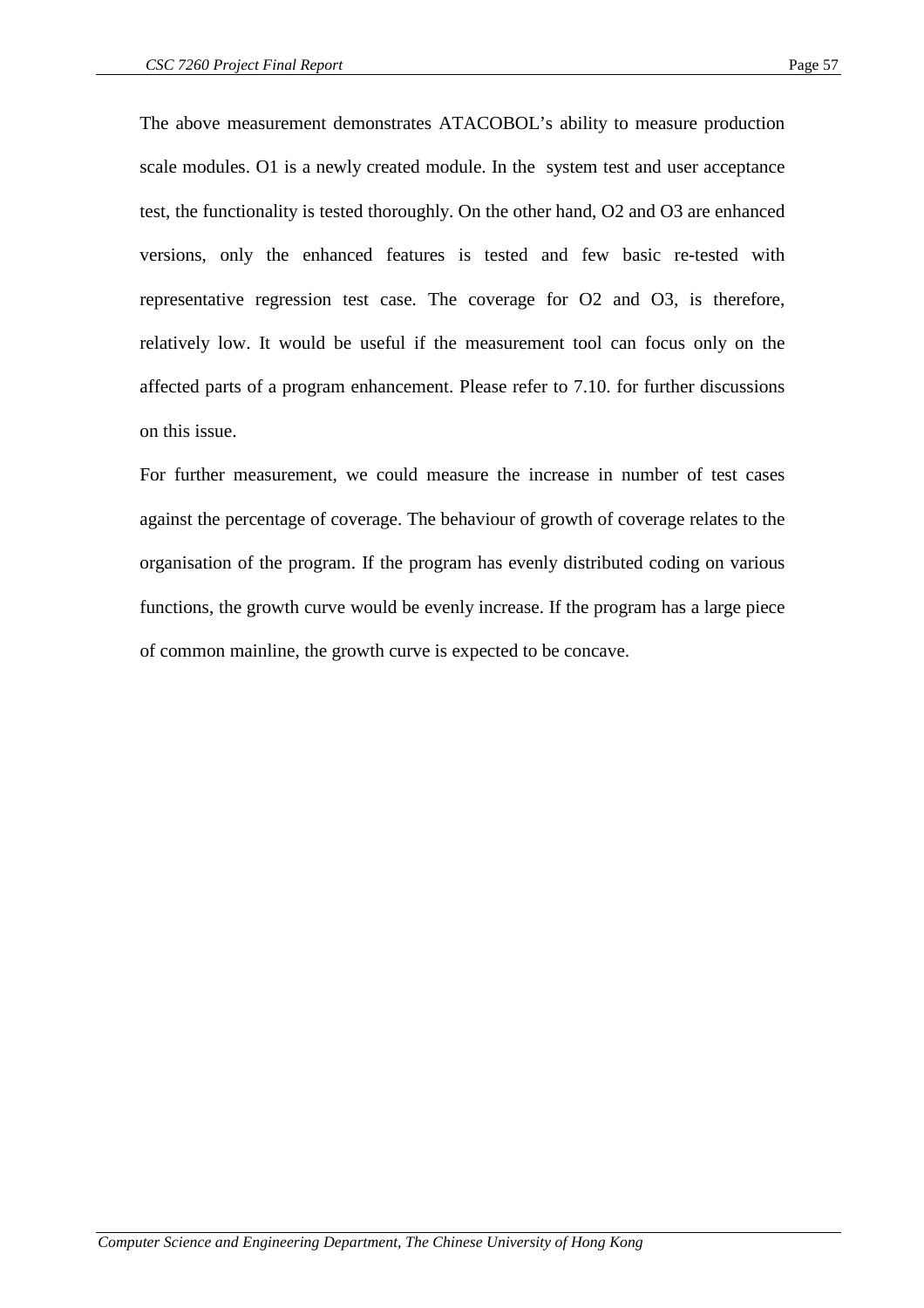# **6. EVALUATION**

## **6.1 Experience in Using ATAC**

## 6.1.1 The applications of ATAC

After using ATAC, we can identify the following applications of ATAC in the software testing process:

- measuring test set completeness by control and data flow coverage;
- displaying non-covered code to aid in test cases creation;
- reducing regression test set size by determining minimal test set out of tested cases.

In section 3.1, we have described these applications briefly. We would further examine these purposes in more detail.

The first purpose, measuring test completeness, gives an objective measure of how completely a program or routine has been tested. This measure is useful in evaluating the quality of the testing procedure being used, and it establishing a level of confidence in the quality of tested programs. A low coverage score indicates that the tests do not effectively exercise the program. A high coverage score establishes confidence that the program, in passing the tests, works correctly.

The second purposes, displaying code not covered, is a programmer's aid for unit testing. Since a thoroughly-done unit testing job can vastly reduce the overall cost of testing a software system, a programmer can use the coverage displays to reveal particular code constructs that have not been covered by unit testing. By examining the code, the programmer can discover tests that will cause these, as yet not covered, constructs to be covered. After running these additional tests, the programmer can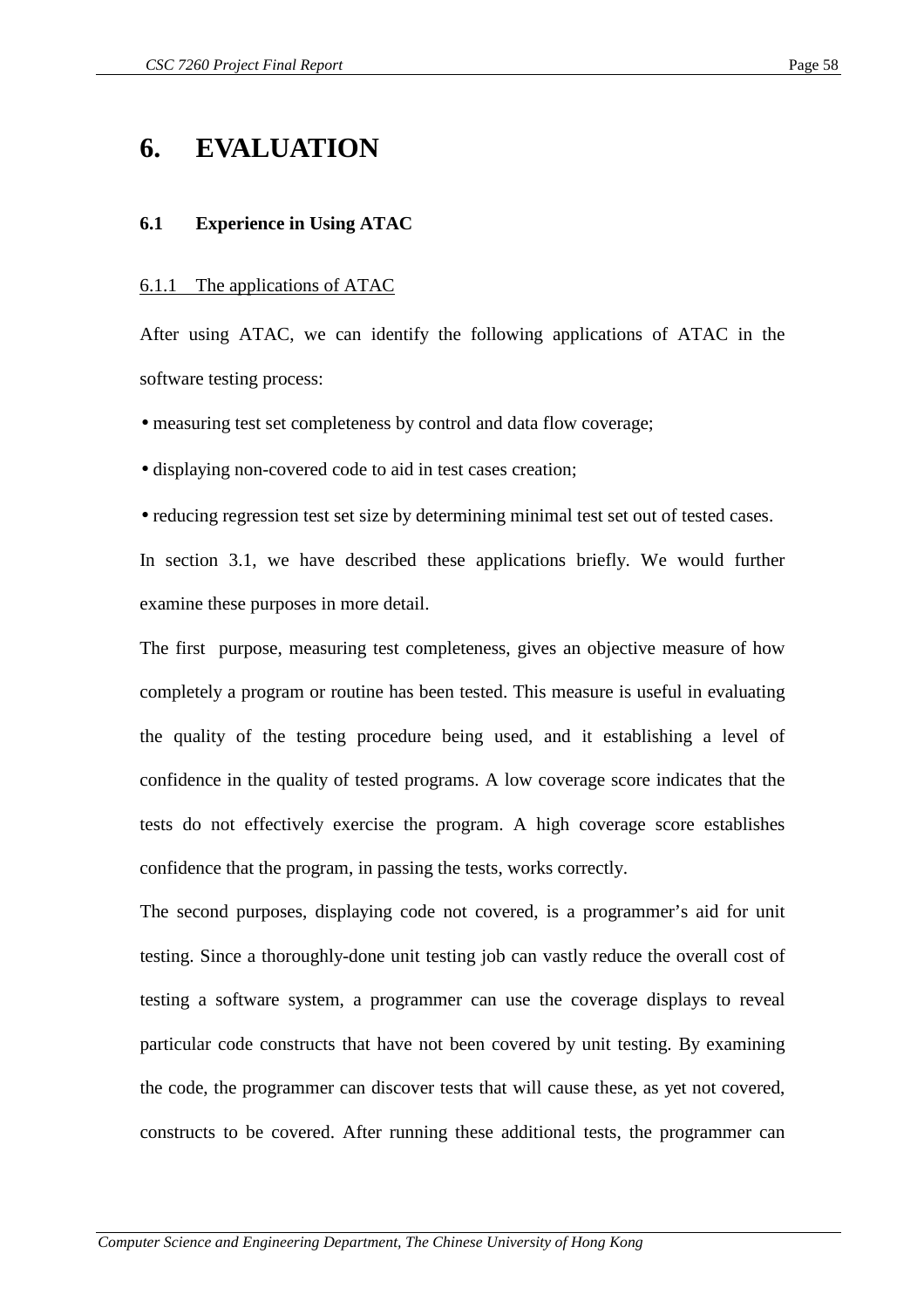check which constructs are newly covered, and examine the remaining non-covered constructs.

| $ \Box$ $\times$<br>  羲, Telnet - gateway1.cse.cuhk.edu.hk                                                                                                                                                                                                                                                                                                                                    |
|-----------------------------------------------------------------------------------------------------------------------------------------------------------------------------------------------------------------------------------------------------------------------------------------------------------------------------------------------------------------------------------------------|
| File Edit Options View Transfer Help                                                                                                                                                                                                                                                                                                                                                          |
| $\mathbb{Z}[\mathbb{Z}][\mathbb{Z}][\mathbb{Z}][\mathbb{Z}][\mathbb{Z}][\mathbb{Z}][\mathbb{Z}][\mathbb{Z}][\mathbb{Z}][\mathbb{Z}][\mathbb{Z}][\mathbb{Z}][\mathbb{Z}][\mathbb{Z}][\mathbb{Z}][\mathbb{Z}][\mathbb{Z}][\mathbb{Z}][\mathbb{Z}][\mathbb{Z}][\mathbb{Z}][\mathbb{Z}][\mathbb{Z}][\mathbb{Z}][\mathbb{Z}][\mathbb{Z}][\mathbb{Z}][\mathbb{Z}][\mathbb{Z}][\mathbb{Z}][\mathbb{$ |
| `L> normer.c:ReadOneLine C-USE of NextLineCount at line 178 [def at line 141] < ▲                                                                                                                                                                                                                                                                                                             |
| if (feof(fp1))                                                                                                                                                                                                                                                                                                                                                                                |
| EOFfp1=TRUE;                                                                                                                                                                                                                                                                                                                                                                                  |
|                                                                                                                                                                                                                                                                                                                                                                                               |
| <b>NextLineCount++R</b><br>$dep == =>$                                                                                                                                                                                                                                                                                                                                                        |
| FirstTime1=FALSE;                                                                                                                                                                                                                                                                                                                                                                             |
| else                                                                                                                                                                                                                                                                                                                                                                                          |
|                                                                                                                                                                                                                                                                                                                                                                                               |
|                                                                                                                                                                                                                                                                                                                                                                                               |
|                                                                                                                                                                                                                                                                                                                                                                                               |
| EOFNextfp1=TRUE;                                                                                                                                                                                                                                                                                                                                                                              |
|                                                                                                                                                                                                                                                                                                                                                                                               |
| printf("Continue found at %d Level:%d\n",NextLin<br> eCount,(ai-3)/4+1);                                                                                                                                                                                                                                                                                                                      |
| <b>NextLineCount<del>++:</del></b><br> use====>                                                                                                                                                                                                                                                                                                                                               |
| if (!EOFfp1 && !EOFNextfp1)                                                                                                                                                                                                                                                                                                                                                                   |
| $ai=-1$ :                                                                                                                                                                                                                                                                                                                                                                                     |
|                                                                                                                                                                                                                                                                                                                                                                                               |
| ----> normer.c:ReadOneLine C-USE of ai at line 177 [def at line 162] <-<br>-More-                                                                                                                                                                                                                                                                                                             |

**Figure 6.1** Uncovered construct shown by ATAC (Measuring ATACOBOL)

The tests run over the life of a program are often collected together to form a regression test set. The regression test set is re-run each time the program is modified to verify that the modifications have not adversely affected the behaviour of the program. At some point a regression test set may grow large enough that it is not practical to run the whole set of tests after small program modifications. Hence the third purpose of coverage testing uses the coverage measure to select a subset of the regression tests which together achieve a high level of coverage. This technique may identify tests that add no coverage at all to the regression tests, and are therefore candidates for deletion.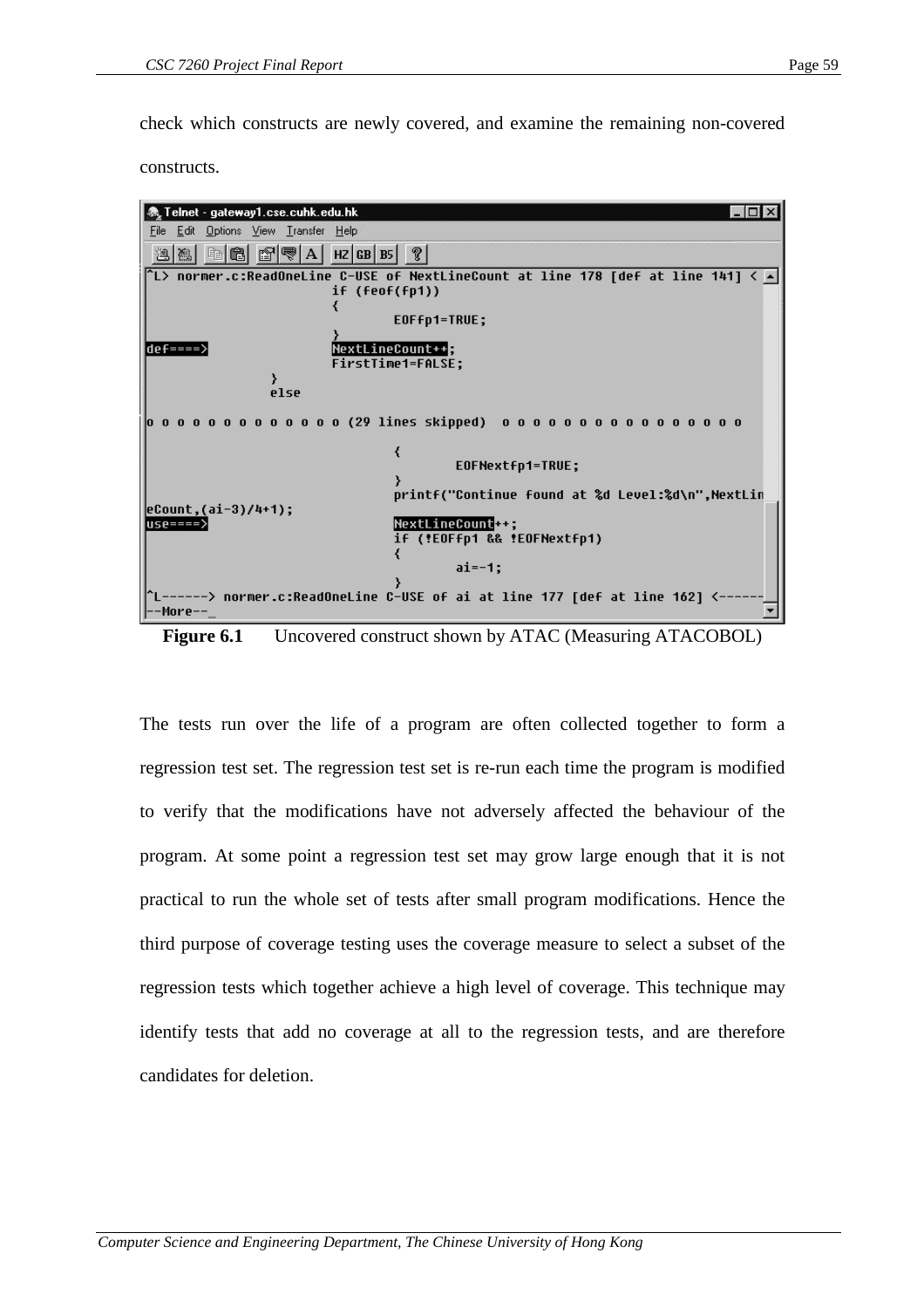## 6.1.2 Limitations of ATAC

In using ATAC release 3.3.13, we have encountered that ATAC does not apply the all-C-use path selection criteria according to [Rap84] for a simple case. We make use of three simple programs to illustrate the findings by ATAC sessions. The first program's (test1.c) c-uses paths are selected correctly by ATAC while p-uses paths are not selected. The second one (test2.c) is modified from test1.c to enable p-uses to be detectable by ATAC. Again, the third program test3.c is modified from test2.c, ATAC. It this program, ATAC fails to identify the c-uses paths

```
solar1.cs.cuhk.hk:/uac/ptmsc/kssze/sample> atac -v
ATAC release 3.3.13 Sep 26, 1994.
Copyright (c) 1993 Bell Communications Research, Inc. (Bellcore)
Send comments or questions to atac@bellcore.com.
solar1.cs.cuhk.hk:/uac/ptmsc/kssze/sample>
solar1.cs.cuhk.hk:/uac/ptmsc/kssze/sample> cat test1.c
#include <stdio.h>
main()
{
    int x;
    int y;
    int z;
    printf("Enter x:\n");
    scanf("%d",&x);
    printf("Enter y:\n");
    scanf("%d",&y);
    if (x>0)
    {
        z=1;}
    else
    {
        z=2;}
    if (y>0)
    {
        z=z+1;}
    else
    {
        z=z+2;}
}
```
This small program takes 2 inputs x, y and depending on the sign of x and y, subsequent path is executed. This program has the flow graph as shown in figure 6.2.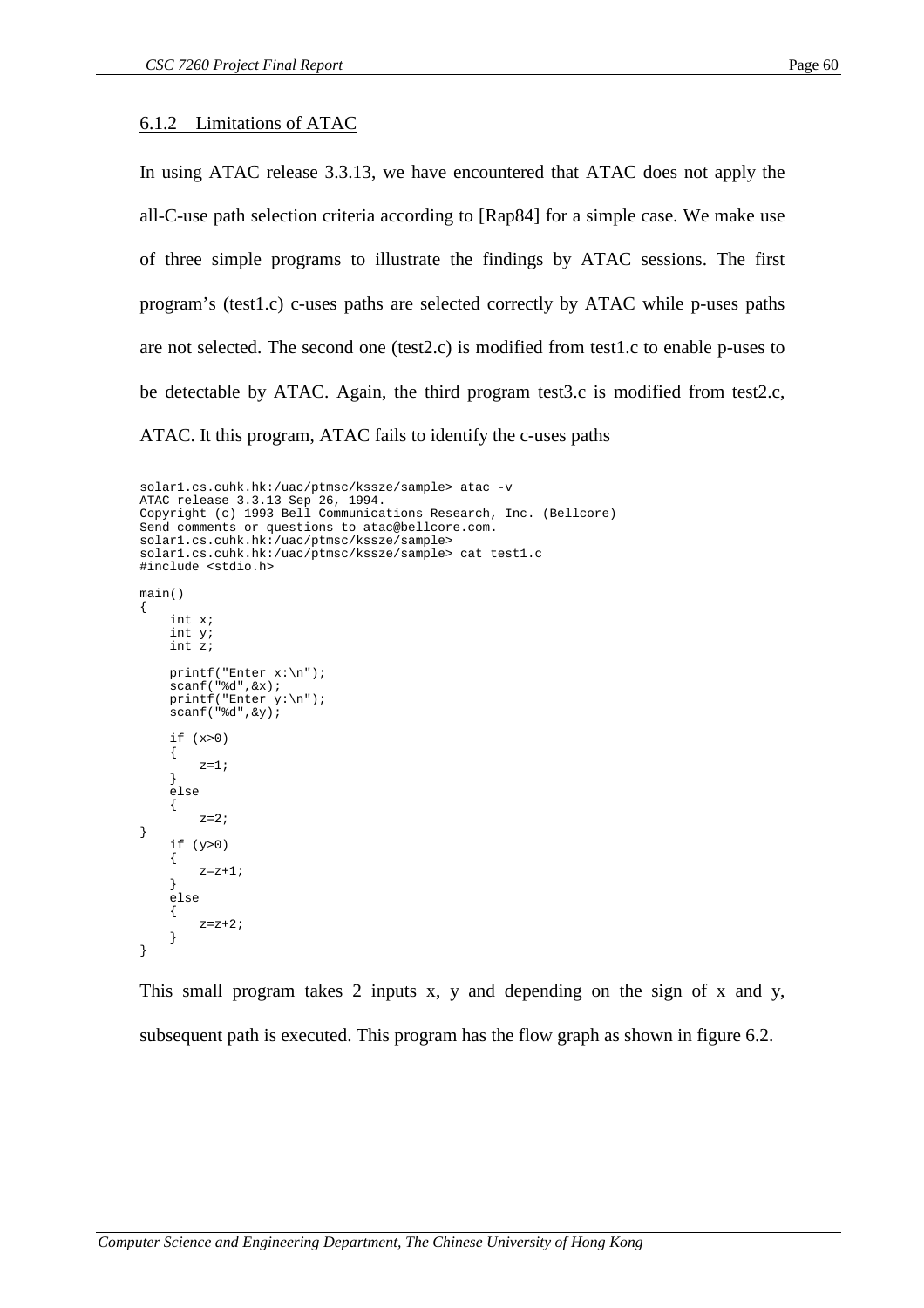

According to the path selection criteria by [Rap84] and as discussed in Chapter 2, for all uses, there should be totally 4 c-def/use pairs:  $(2, 5)$ ,  $(2, 6)$ ,  $(3, 5)$ ,  $(3, 6)$  and 4 pdef/use pairs (1, (1,2)), (1, (1,3)), (1, (4,5)), (1, (4,6)). Now, this small program is compiled by ATAC. Then, the program is executed for path (1, 2, 4, 5) only. Note that for ATAC to display the coverage summary, the

program under test should be executed at least once.

```
solar1.cs.cuhk.hk:/uac/ptmsc/kssze/sample> atacCC -g -c test1.c
solar1.cs.cuhk.hk:/uac/ptmsc/kssze/sample> atacCC -g -o test1 test1.o
solar1.cs.cuhk.hk:/uac/ptmsc/kssze/sample> test1
Enter x:
1
Enter y:
1
sparc53.cs.cuhk.hk:/uac/ptmsc/kssze/sample> atac -s -f test1.trace test1.atac
% blocks % decisions % C-Uses % P-Uses function
------------- ------------- ------------- ------------- -------------
82(9/11) 50(2/4) 25(1/4) 100(0) main
sparc53.cs.cuhk.hk:/uac/ptmsc/kssze/sample>
```
However, ATAC reported that there are 4 c-uses and no p-uses is defined. The amount

for c-uses is correct while p-use is not found by ATAC. We revised the program as

follows:

int z;

```
solar1.cs.cuhk.hk:/uac/ptmsc/kssze/sample> cat test2.c
#include <stdio.h>
main()
{
    int w;
    int x;
    int y;
```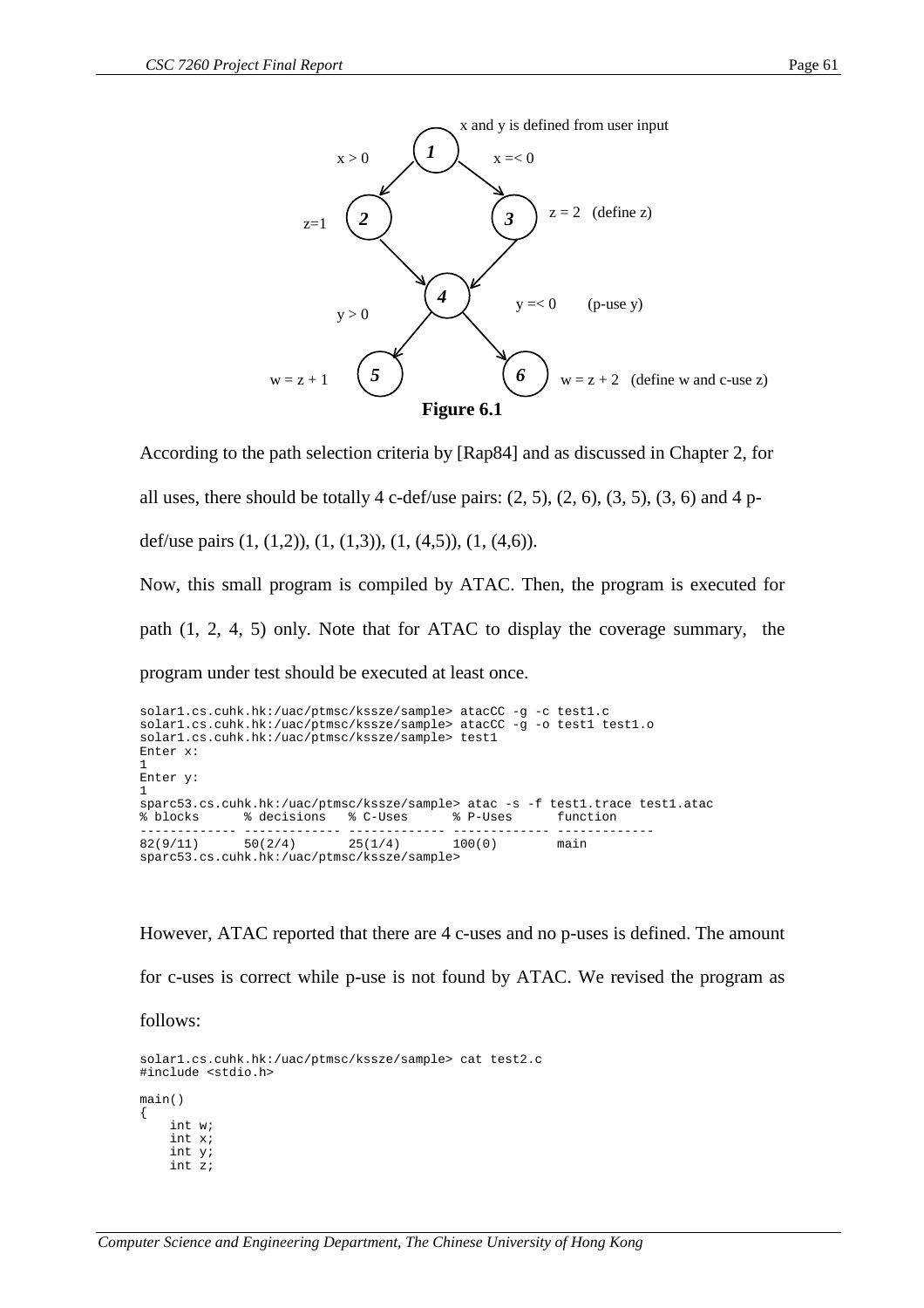```
x=1;y=1;if (x>0)
     \left\{ \right.z=1;}
      else
     {
           z=2;}
      if (y>0)
     {
           w = z + 1;
     }
     else
     {
           w=z+2;}
}
```
In this case, variable x and y is not defined from users input through parameters  $&x$ and &y of function scanf. Instead, x and y is defined directly by assignment statement. After a path is executed, ATAC reports the following result:

|          |                      |         |          | sparc53.cs.cuhk.hk:/uac/ptmsc/kssze/sample> atac -s -f test2.trace test2.atac |
|----------|----------------------|---------|----------|-------------------------------------------------------------------------------|
| % blocks | % decisions % C-Uses |         | % P-Uses | function                                                                      |
| 71(5/7)  | 50(2/4)              | 25(1/4) | 100(4)   | main                                                                          |

ATAC reports the amount of c-uses and p-uses as expected. Comparing test1.c and test2.c, it is clear that ATAC is unable to recognise the input to parameter &x and &y as the definition of variable x and y. It may because all parameters passed in a function are all considered as outputs instead of inputs by ATAC in the C language context.

Another program test3.c is analysed by ATAC as follows:

```
solar1.cs.cuhk.hk:/uac/ptmsc/kssze/sample> cat test3.c
#include <stdio.h>
main()
{
    int x;
    int y;
    int \space z;
    x=1;y=1;if (x>0)
    {
        z=1;}
    else
    {
        z=2;
    }
    if (y>0)
```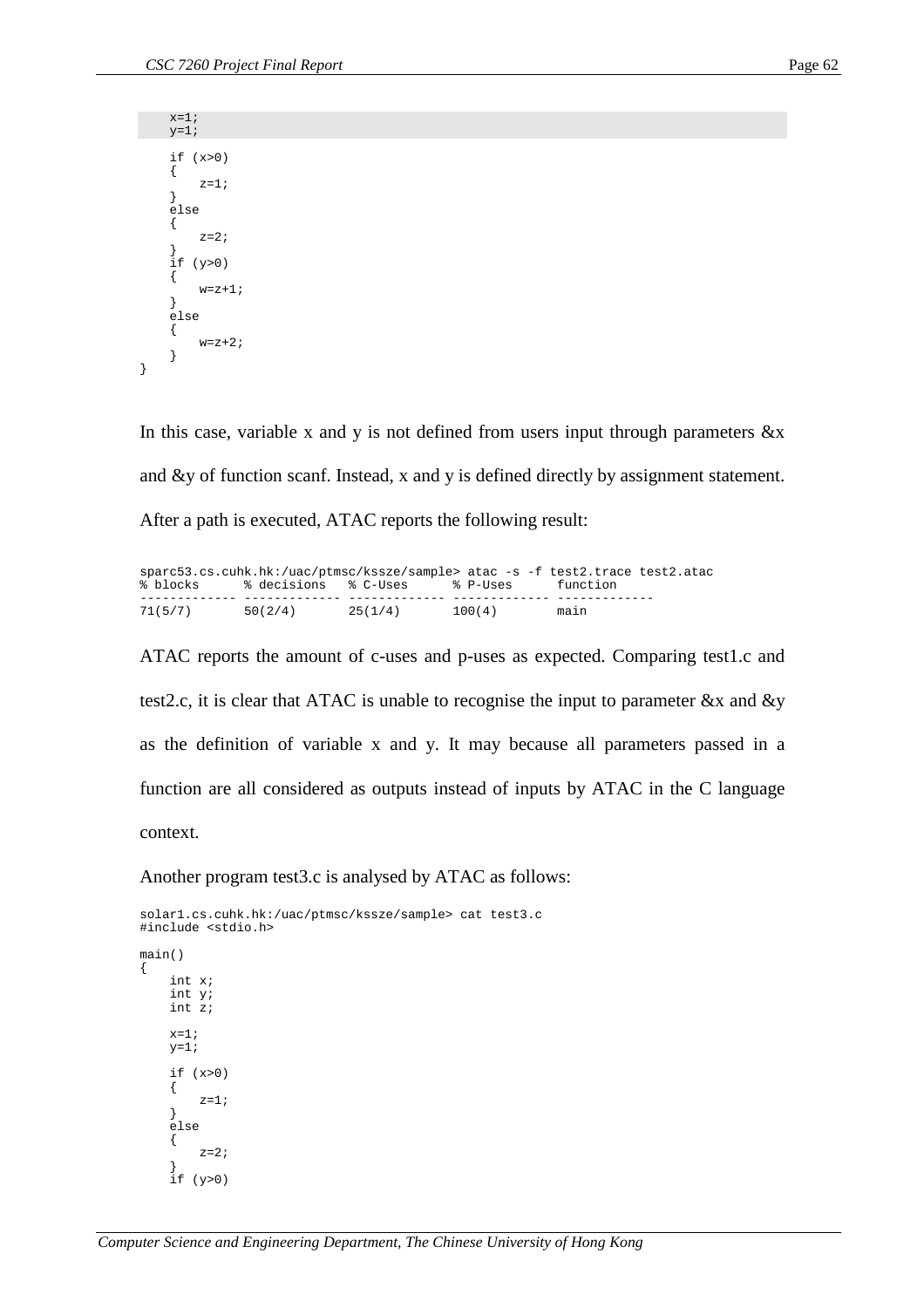{  $z=z+1;$ } else {  $z=z+2i$ }

} This program is same as test2.c except node 5 and 6 are revised. Variable is both defined and used in node 5 and 6. After the program is executed for once, we obtain the following result:

sparc53.cs.cuhk.hk:/uac/ptmsc/kssze/sample> atac -s -f test4.trace test4.atac<br>% blocks % decisions % C-Uses % P-Uses function % decisions % C-Uses ------------- ------------- ------------- ------------- ------------- 71(5/7) 50(2/4) 100(0) 100(4) main

ATAC becomes unable to detect any c-uses. Although variable z is both defined and used in node 5 and 6. However, its uses related to the definition in node 2 and 3 should not be ignored. Here we have identified two limitations of ATAC release 3.3.13.

## **6.2 Expanding the Data Flow Coverage Definition to C**

The literature defines the data flow coverage criteria based on an idealised programming language. In expanding the definitions to C, new data types and structures should be catered. However, none of the enhanced definition is presented in the publications about ATAC [Hor90], [Hor94], [Lyu96].

In the following sub-sections, we will investigate how ATAC treats *global variable*, *array*, *pointer*, *struct*, and *union* of C language one by one.

## 6.2.1 Handling Global Variables

ATAC is routine based, that means, ATAC only analysis data flow coverage within functions locally but not globally. Therefore, even a global variable is defined and used in different functions, ATAC cannot recognise it (refer to the following ATAC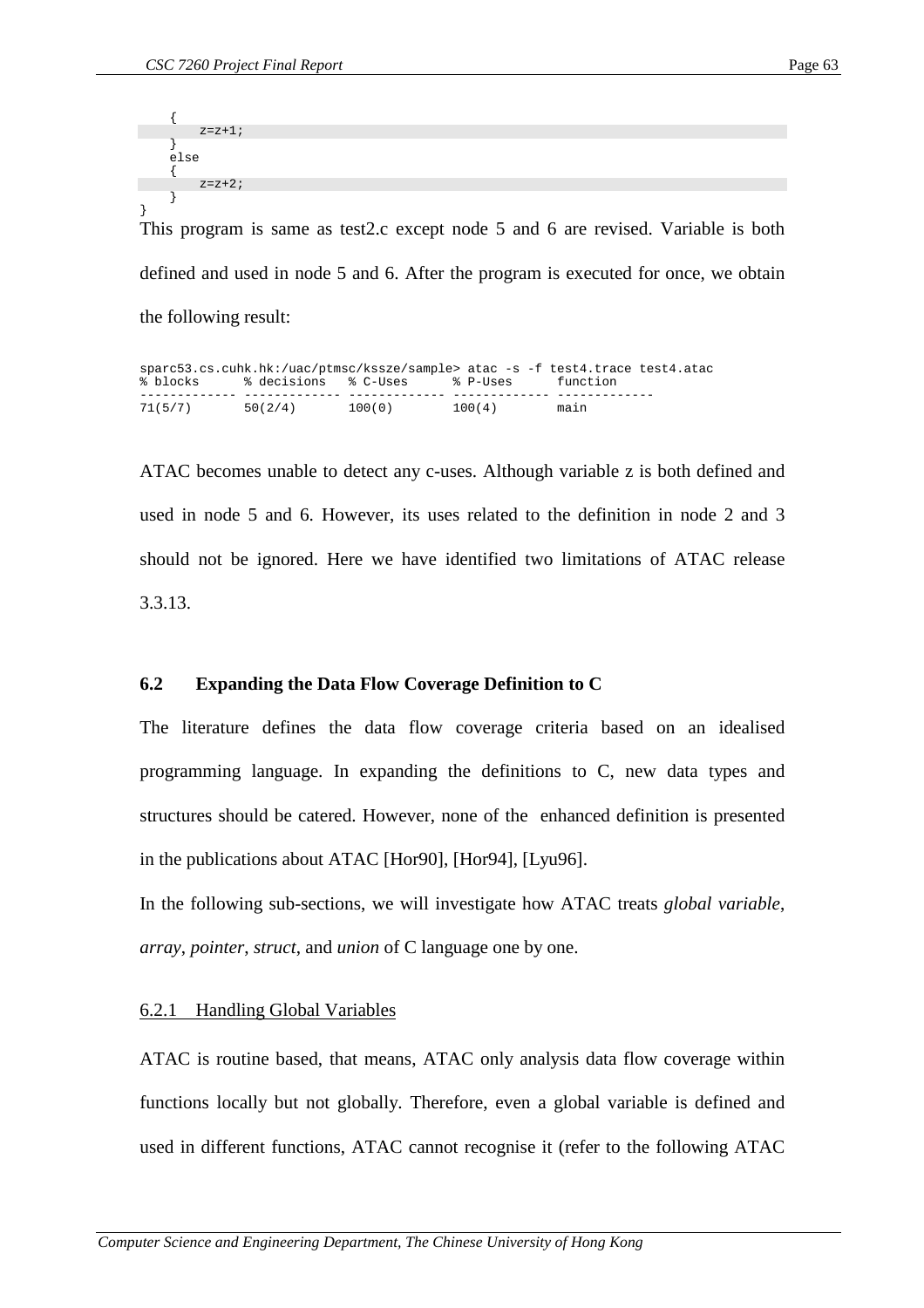session). This can also be considered as another limitation of ATAC. In [Rap85], the data flow coverage is only defined for single procedure program only. To apply the definitions to C language, ATAC seems only choose to analyse intra-function data flow coverage in order to reduce complexity.

```
#include <stdio.h>
void show(void);
int x;
int y;
main()
{
    printf("Enter x:\n");
    scanf("%d",&x);
    if (x > 0)
    {
        y=1;}
    else
    {
        y=2;}
    show();
}
void show()
{
    printf("y is d", y);
}
```
Variable y is defined at two nodes of main () and c-used in show(). Globally, there

should be 2 c-uses. However, ATAC only analysis coverage within functions:

| % blocks | % decisions % C-Uses |        | % P-Uses | sparc53.cs.cuhk.hk:/uac/ptmsc/kssze/sample> atac -s -f testqlob.trace testqlob.atac<br>function |
|----------|----------------------|--------|----------|-------------------------------------------------------------------------------------------------|
| 86(6/7)  | 50(1/2)              | 100(0) | 50(1/2)  | main                                                                                            |
| 100(2)   | 100(0)               | 100(1) | 100(0)   | show                                                                                            |
| 89(8/9)  | 50(1/2)              | 100(1) | 50(1/2)  | $==$ total $==$                                                                                 |

#### 6.2.2 Handling Array Elements

An array contains different elements, we will consider whether these element as the same or different by the following ATAC experiments. Let us perform a control experiment first, this control will also serve for the next sub-sessions.

```
sparc53.cs.cuhk.hk:/uac/ptmsc/kssze/sample> cat control.c
#include <stdio.h>
main()
{
    int x;
    int y;
    int z;
    printf("Enter x:\n");
    scanf("%d",&x);
    if (x > 0)
```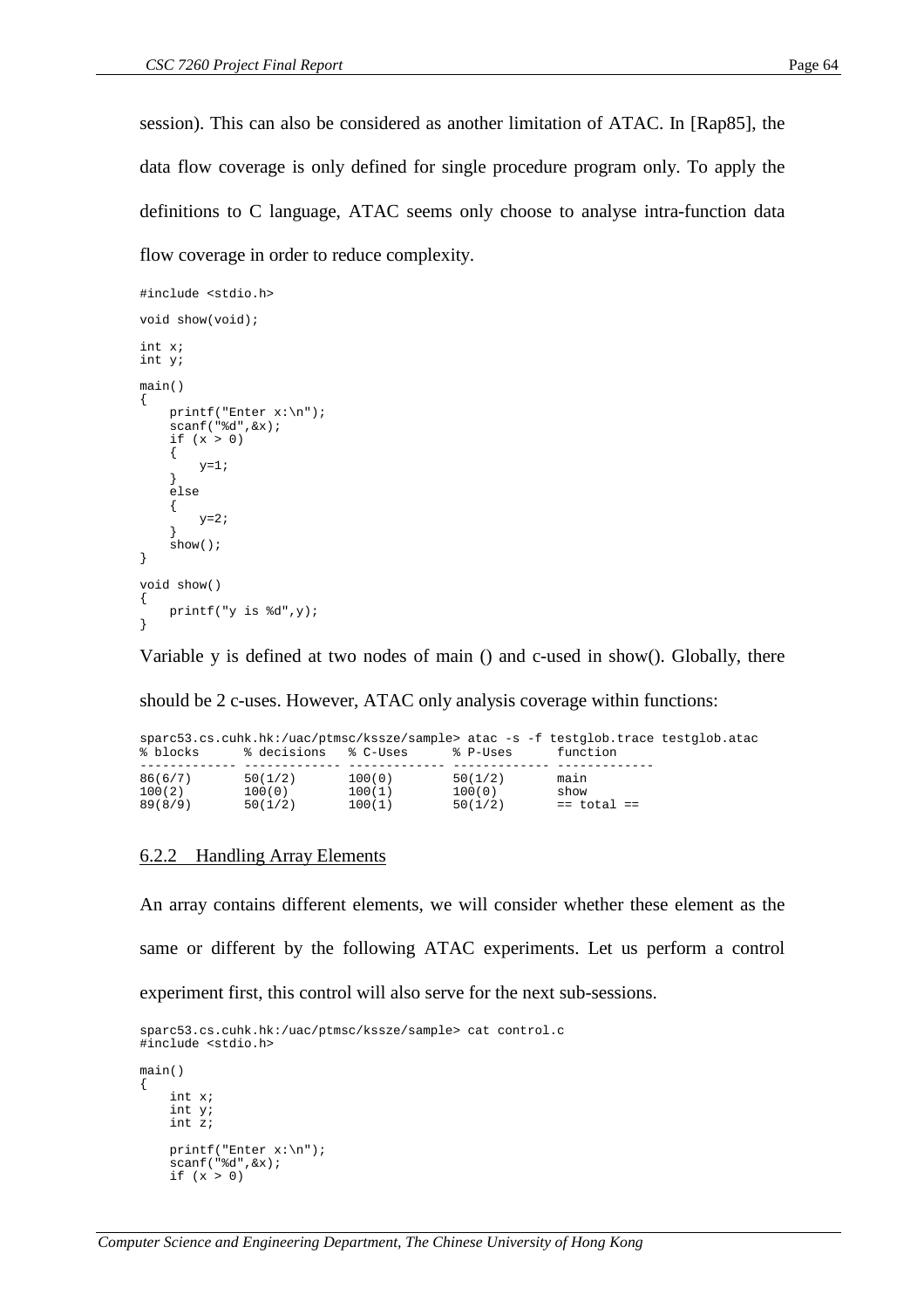}





**Figure 6.3**

This program is defines y and z in two nodes separately and only y is c-used in the final node. Therefore, only one c-use is defined. On the other hand, if z is defined also in node 2, there are 2 c-uses. It will be used as the measure to see whether ATAC treats variables on the two side the same or different.

|          |                      |        |          | sparc53.cs.cuhk.hk:/uac/ptmsc/kssze/sample> atac -s -f control.trace control.atac |  |
|----------|----------------------|--------|----------|-----------------------------------------------------------------------------------|--|
| % blocks | % decisions % C-Uses |        | % P-Uses | function                                                                          |  |
| 86(6/7)  | 50(1/2)              | 100(1) | 100(0)   | main                                                                              |  |

We perform the experiment to investigate how ATAC treats different elements of an

array now:

```
sparc53.cs.cuhk.hk:/uac/ptmsc/kssze/sample> cat testarray.c
#include <stdio.h>
main()
{
    int x;
    int s[3];
    printf("Enter x:\n");
    \bar{\text{scant}}(\text{"ad",\&x});if (x > 0){
         s[0]=1;}
    else
    {
         s[1]=3;}
     printf("s is %d",s[2]);
 }
```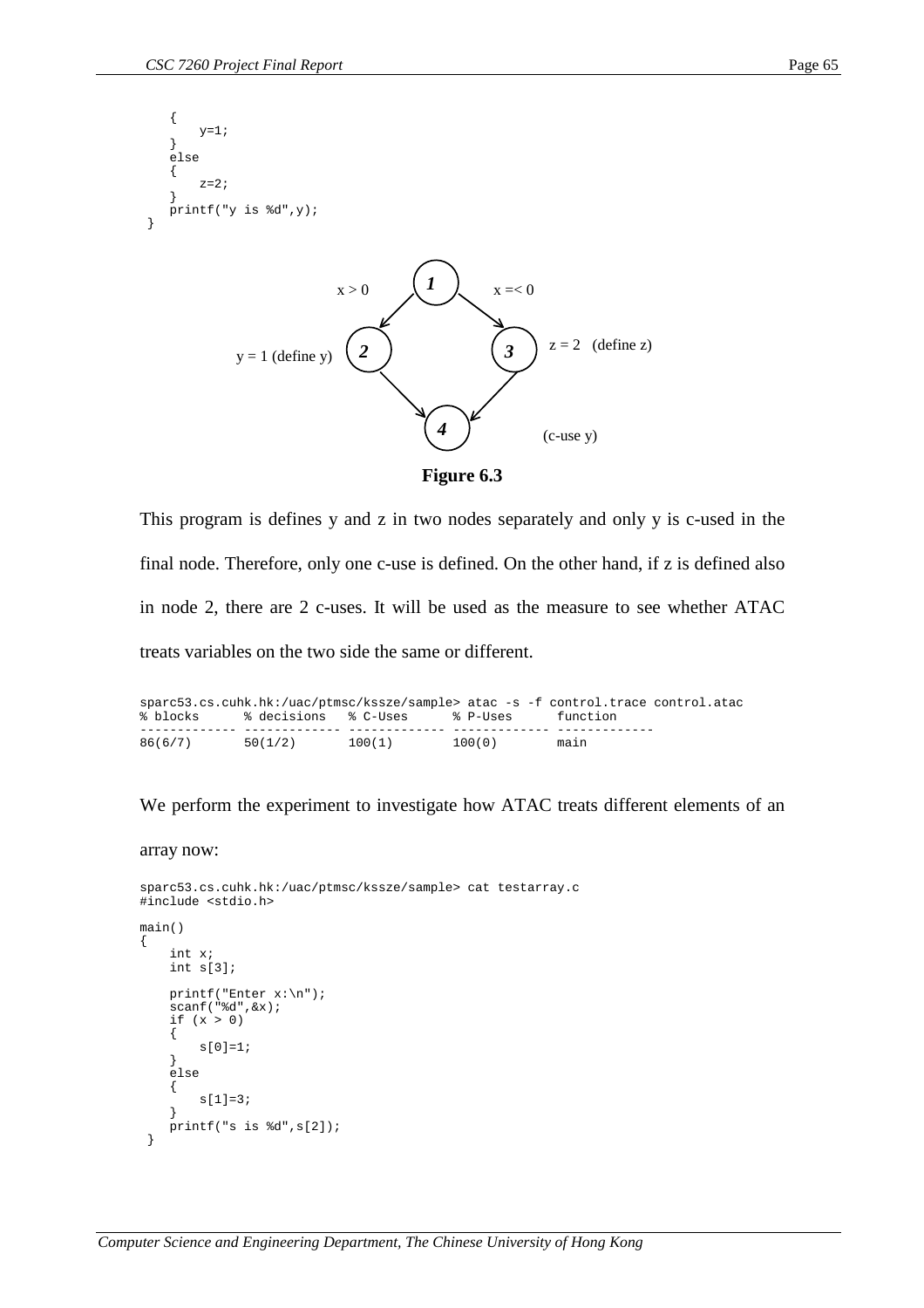Refer to figure 6.3, we put different array elements on the two side (node 2 and node

3). The result reveals that ATAC considers different array elements as the same as it

recognise 2 c-uses.

sparc53.cs.cuhk.hk:/uac/ptmsc/kssze/sample> atac -s -f testarray.trace testarray.trace<br>% blocks % decisions % C-Uses % P-Uses function % blocks % decisions % C-Uses % P-Uses function ------------- ------------- ------------- ------------- ------------- 86(6/7) 50(1/2) 50(1/2) 100(0) main

#### 6.2.3 Handling Pointers

We continue to see how ATAC treats pointers by similar experiment. In experimenting arrays, we identified ATAC treats pointers def/use in 2 cases. The first case is as follows:

```
sparc53.cs.cuhk.hk:/uac/ptmsc/kssze/sample> cat testptr1.c
#include <stdio.h>
main()
{
    int x;
    int *z;
    printf("Enter x:\n");
    scanf('%d", &x);
    if (x > 0){
        *z=1;}
    else
    {
        *_{z=3};
    }
    printf("z is %d",z);
 }
```
In this case, the field pointed by the pointer is defined in both nodes (node 2 and node

3 in figure 6.3) and the pointer is used for display. ATAC recognise the pointer and

the field pointed as different variables. So, no c-use is identified by ATAC.

|          |                      |        |          | sparc53.cs.cuhk.hk:/uac/ptmsc/kssze/sample> atac -s -f testptr1.trace testptr1.atac |  |
|----------|----------------------|--------|----------|-------------------------------------------------------------------------------------|--|
| % blocks | % decisions % C-Uses |        | % P-Uses | function                                                                            |  |
| 71(5/7)  | 50(1/2)              | 100(0) | 100(0)   | main                                                                                |  |
|          |                      |        |          |                                                                                     |  |

The second case is as follows:

```
sparc53.cs.cuhk.hk:/uac/ptmsc/kssze/sample> cat testptr2.c
#include <stdio.h>
main()
{
    int x;
    int *z;
    printf("Enter x:\n");
    scanf('%d", &x);
```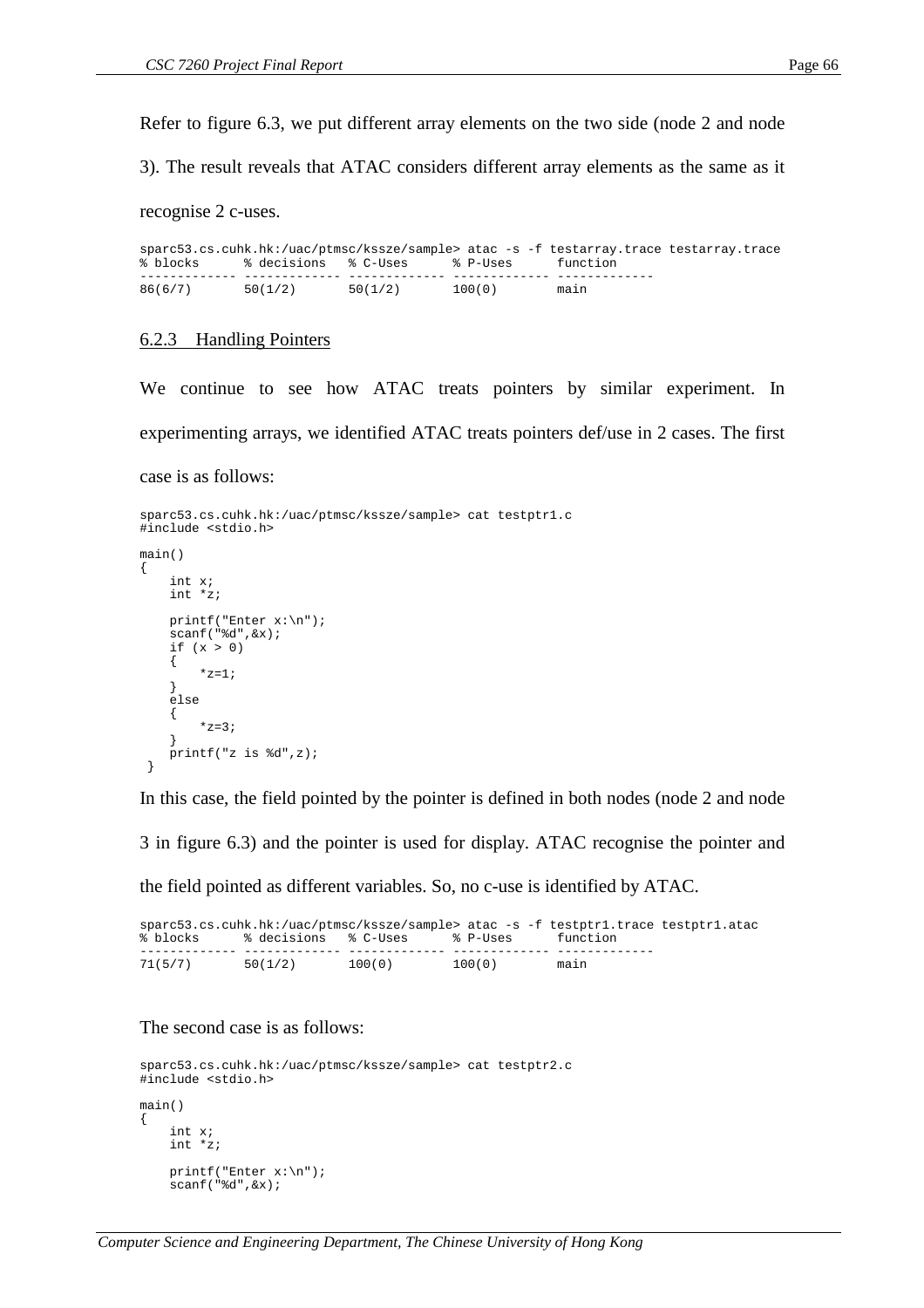```
if (x > 0){
   z++;}
else
{
   z+=2;}
printf("z is %d",*z);
```
In this case, the pointer is defined in both nodes (node 2 and node 3 in figure 6.2) and the field pointed is used. ATAC recognise the pointer and the field pointed as the same. So, 2 c-use is identified by ATAC.

sparc53.cs.cuhk.hk:/uac/ptmsc/kssze/sample> atac -s -f testptr1.trace testptr1.atac<br>% blocks % decisions % C-Uses % P-Uses function % blocks % decisions % C-Uses % P-Uses function ------------- ------------- ------------- ------------- ------------- 86(6/7) 50(1/2) 50(1/2) 100(0) main

#### 6.2.4 Handling Structure

The following ATAC session investigates how ATAC treats different elements within

a structure. Variable name and weight are defined separately in node 2 and 3 of figure

6.2.

```
sparc53.cs.cuhk.hk:/uac/ptmsc/kssze/sample> cat teststruct.c
#include <stdio.h>
main()
{
    struct
    {
     char name[2];
     int weight;
    } y;
    int x;
    printf("Enter x:\n");
    scanf("ad", \&x);if (x > 0){
        y.name[0]='A';
    }
    else
    {
        y.weight=175;
    }
    printf("weight is %d",y.weight);
 }
```
The result shows that 2 c-uses is recognised by ATAC. Therefore, it reveals that

ATAC recognise different element within a structure as the same variable. This may

not be fair in case the elements are indeed defined and used for individual purposes.

sparc53.cs.cuhk.hk:/uac/ptmsc/kssze/sample> atac -s -f teststruct.trace teststruct.atac<br>% blocks % % blocks % decisions % C-Uses % P-Uses function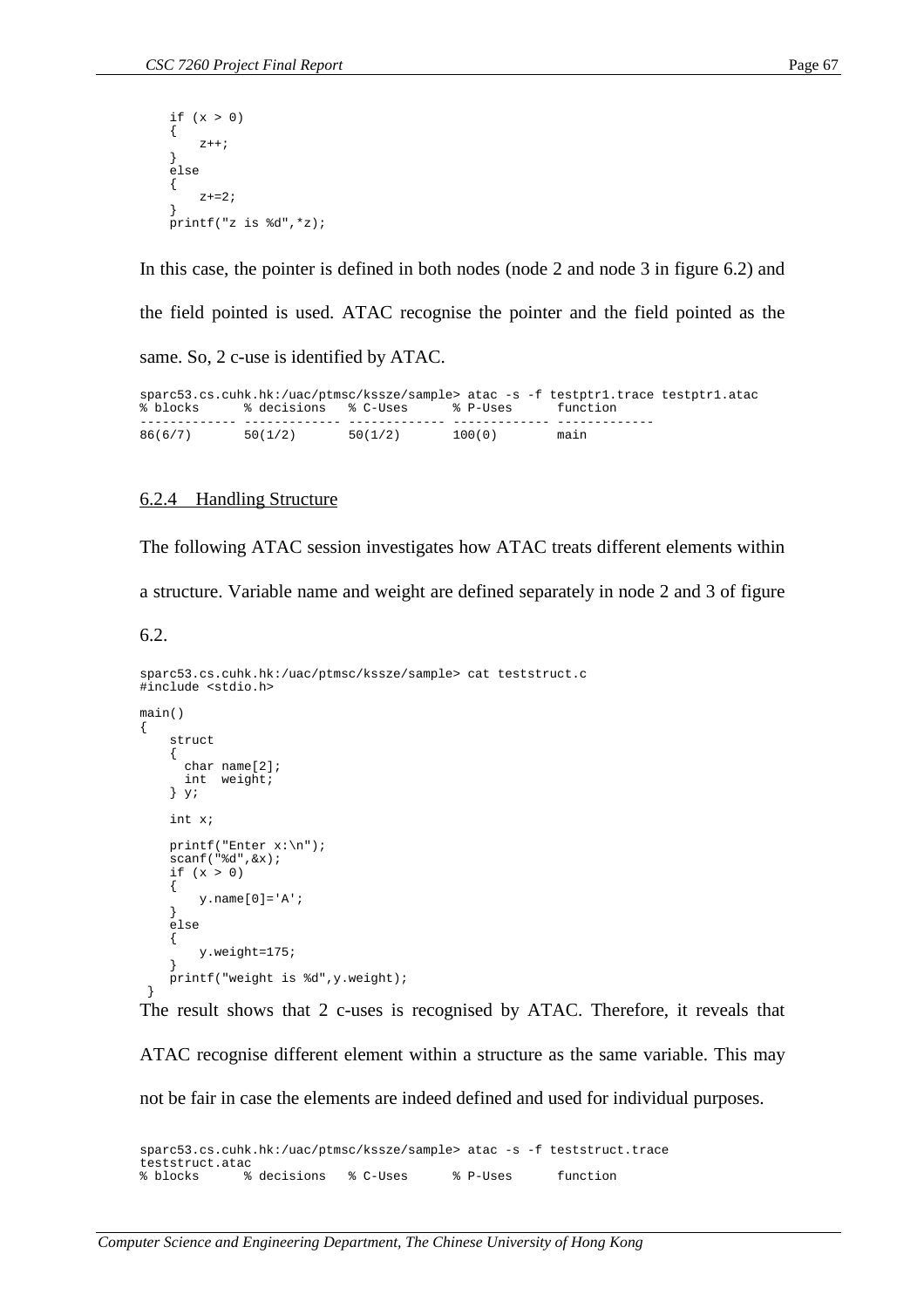------------- ------------- ------------- ------------- ------------- 86(6/7) 50(1/2) 50(1/2) 100(0) main

## 6.2.4 Handling Union

The investigation for union is just about the same for structure:

```
sparc53.cs.cuhk.hk:/uac/ptmsc/kssze/sample> cat testunion.c
#include <stdio.h>
```

```
main()
{
    union
    {
      char name[2];
     int weight;
    } y;
    int x;
   printf("Enter x:\n");
    scanf("d", \&x);if (x > 0)
    {
        y.name[0] = 'A';
    }
    else
    {
        y.weight=175;
    }
    printf("weight is %d",y.weight);
}
```
And the result is also the same:

|                               |         |         |          | $sparc53.cs.cuhk.hk'/uac/ptmsc/kssze/sample> atac -s -f testunion.trace testunion. atac$ |  |
|-------------------------------|---------|---------|----------|------------------------------------------------------------------------------------------|--|
| % blocks % decisions % C-Uses |         |         | % P-Uses | function                                                                                 |  |
| 86(6/7)                       | 50(1/2) | 50(1/2) | 100(0)   | main                                                                                     |  |

## **6.3 Experience in Using ATACOBOL**

After using ATACOBOL to carry out measurement, though the presentation is still

primitive, ATACOBOL shows its capability in:

- measuring test set completeness by control and data flow coverage;
- displaying non-covered code to aid in test cases creation;

## 6.3.1 Using ATAC to Measure ATACOBOL

In the development of ATACOBOL, ATAC is applied to measure the coverage of

ATACOBOL. On one side, we can gain more experience in using ATAC, and on the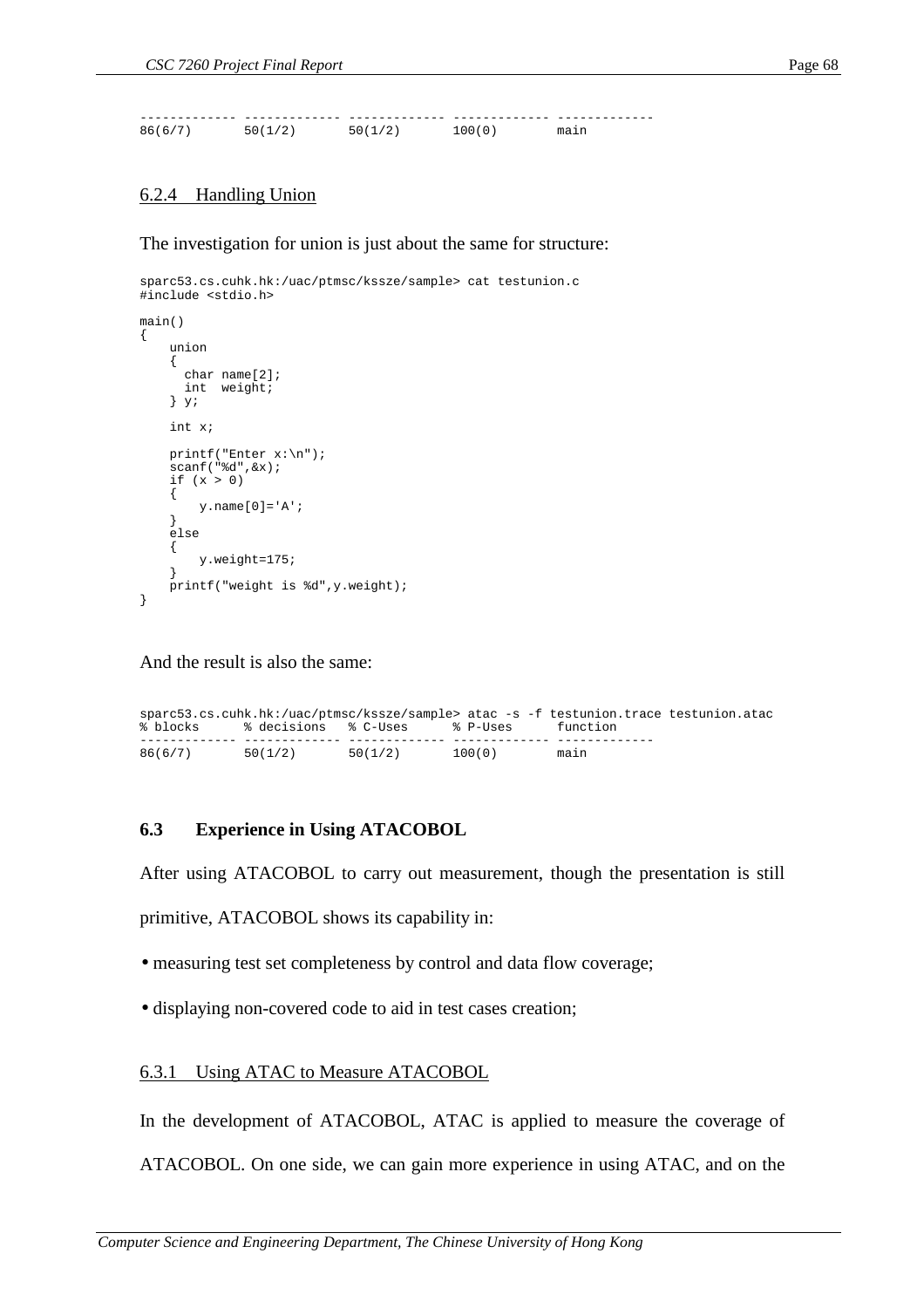other side, to guarantee the test completeness of ATACOBOL. The following table shows the final coverage percentage. For detail descriptions of the modules, please refer to Appendix A.

| <b>Module Name</b> | <b>Block</b> | Decision | C-Use    | P-Use    |
|--------------------|--------------|----------|----------|----------|
|                    | Coverage     | Coverage | Coverage | Coverage |
| <b>NORMER</b>      | 97%          | 95%      | 79%      | 63%      |
| <b>ROUTER</b>      | N/A          | N/A      | N/A      | N/A      |
| <b>INSTRUER</b>    | 93%          | 89%      | 72%      | 77%      |
| <b>BVAR</b>        | 100%         | 91%      | 86%      | 85%      |
| <b>BDEFUSE</b>     | N/A          | N/A      | N/A      | N/A      |
| <b>PSEARCH</b>     | N/A          | N/A      | N/A      | N/A      |
| <b>ANALYSER</b>    | N/A          | N/A      | N/A      | N/A      |

The testing of ATACOBOL achieved high coverage rate in general. Uncovered blocks are coding that handle exception or extreme conditions, these usually consume extra effort to make the test cases to fulfil the coverage requirement. Some modules are unable to be measured by ATAC due to nested data structure syntax supported by Visual C++ 6.0 while not supported by the SunOS 5.6 SunOS/BSD Compatibility Package C Compiler.

## 6.3.2 The Usefulness of Enhanced Rules on Data Structures

In the current ATACOBOL implementation, it supports 3 hierarchical levels of data structure representation as described in section 4.5. The module O2 described in section 5.3 is used again to compare the difference if elements of a data structure are not distinguished from each other. This experiment is achieved by modifying the variable table to wipe away level 2 and level 3 identifier of a variable.

Figure 6.4 shows a section of live data definition in APS COBOL. COBOL programmers used to collect variables under the same data structure label for documentation reason rather than any intrinsic relationship among the variables. Each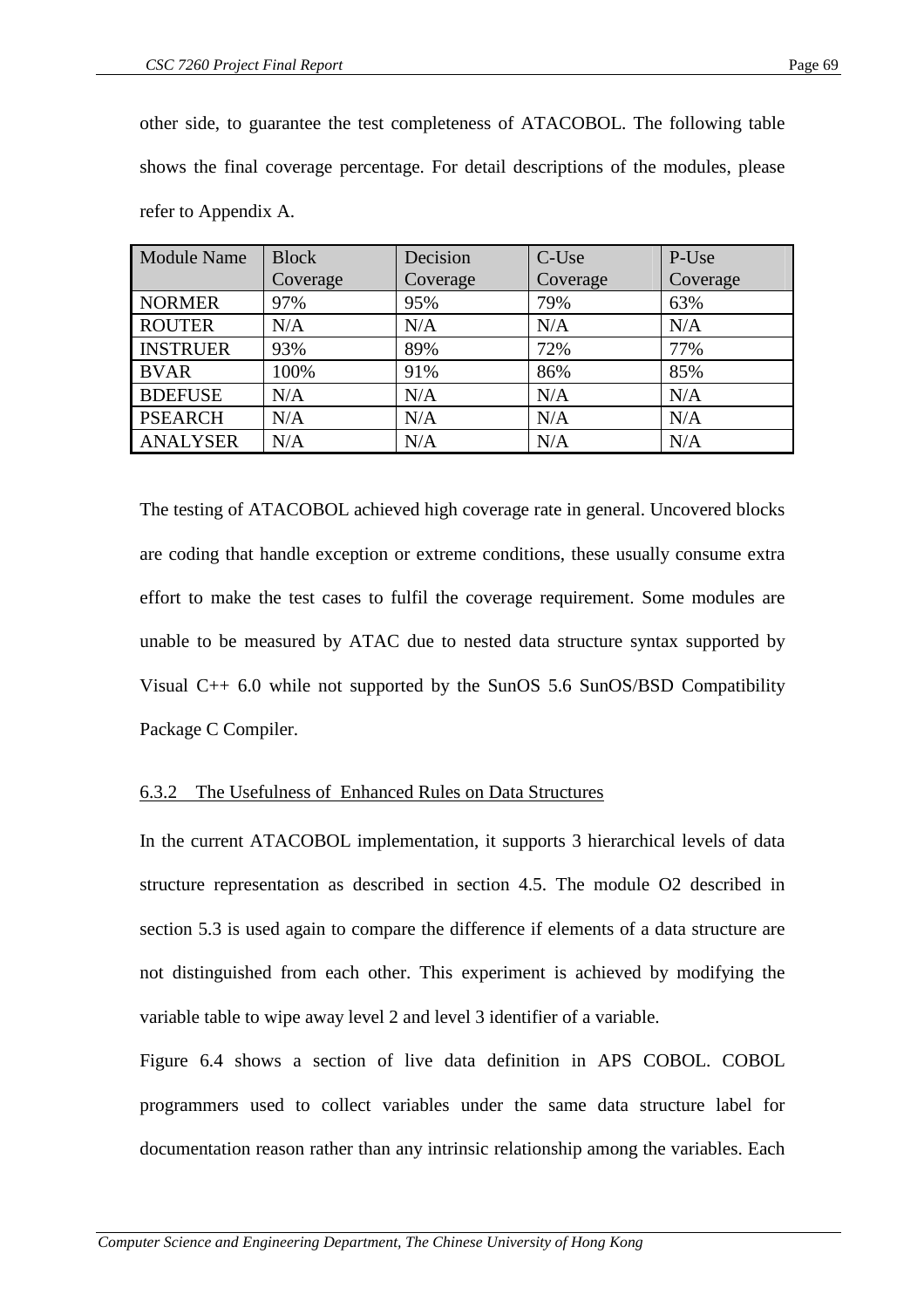variable is an individual counter, they are collected under the data (variable) label

## 'COUNTERS'.

| 05 | SKIP1 | COUNTERS.         |            |              |                  |                   |  |
|----|-------|-------------------|------------|--------------|------------------|-------------------|--|
|    | 1 O   | LINE-CNT          | PIC $9(2)$ | <b>VALUE</b> | 80.              |                   |  |
|    |       | 88 PAGE-OVERFLOW  |            |              |                  | VALUE 76 THRU 80. |  |
|    | 10    | LINE-CNT1         | PIC $9(2)$ | <b>VALUE</b> | 80.              |                   |  |
|    |       | 88 PAGE-OVERFLOW1 |            |              |                  | VALUE 76 THRU 80. |  |
|    | 10    | LINE-CNT2         | PIC $9(2)$ | <b>VALUE</b> | 80.              |                   |  |
|    |       | 88 PAGE-OVERFLOW2 |            |              |                  | VALUE 76 THRU 80. |  |
|    | 1 O   | PAGE-CNT          | PIC $9(2)$ | <b>VALUE</b> | $0$ .            |                   |  |
|    | 10    | PAGE-CNT1         | PIC $9(2)$ | VALUE        | $\overline{0}$ . |                   |  |
|    | 10    | PAGE-CNT2         | PIC $9(2)$ | <b>VALUE</b> | $0$ .            |                   |  |
|    |       |                   |            |              |                  |                   |  |

**Figure 6.4** Live APS COBOL structural data definition

The experiment result shown in the table reveals that nearly doubled amount of C-Uses and P-Uses are identified by ATACOBOL if the enhanced rules are not applied. That means nearly the same amount of C-Uses and P-Uses are incorrectly defined.

|                                  |      |  |  |      | All elements in a data Using enhanced rules as           |  |
|----------------------------------|------|--|--|------|----------------------------------------------------------|--|
|                                  |      |  |  |      | structure are considered as the described in section 4.5 |  |
|                                  | same |  |  |      |                                                          |  |
| No. of C-Uses found $\vert$ 5073 |      |  |  | 3156 |                                                          |  |
| No. of P-Uses found $\vert$ 3066 |      |  |  | 1589 |                                                          |  |

## 6.3.3 Comparing ATACOBOL, ATAC and ASSET

The following table compares currently available coverage tools, including ATACOBOL for COBOL language described in this report, ATAC for C language, and ASSET (A System to Select and Evaluate Tests) for PASCAL as described in [Fra88]. All-defs is a weak criteria and it is still uncertain about its application. Alldu-paths is the most demanding criteria, however impose unreasonable measurement complexity.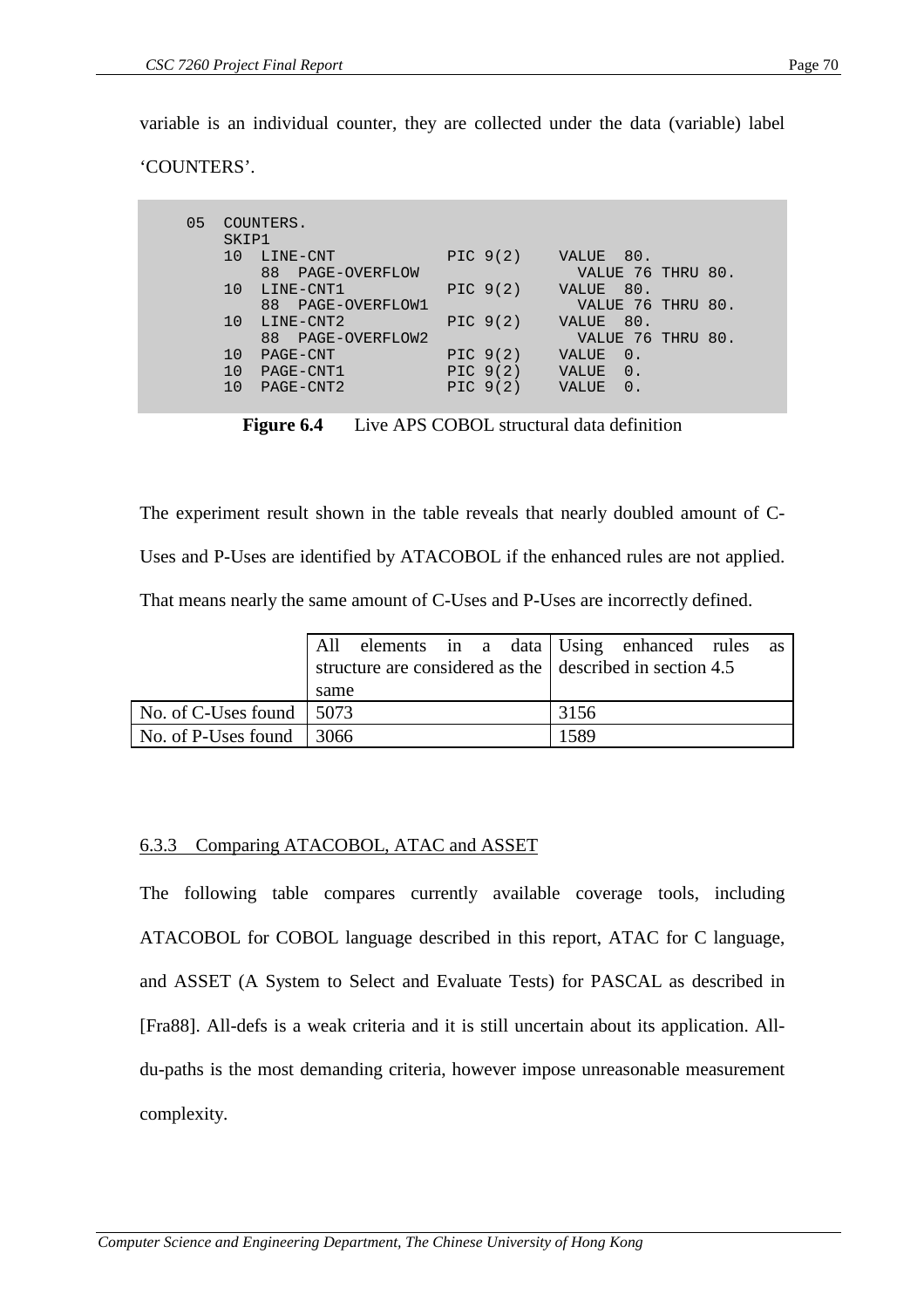| <b>Tools</b>                  | <b>ATACOBOL</b>                  | <b>ATAC</b>                                 | <b>ASSET</b>                     |
|-------------------------------|----------------------------------|---------------------------------------------|----------------------------------|
| <b>Measure Block Coverage</b> |                                  |                                             |                                  |
| Measure Edge Coverage         |                                  |                                             |                                  |
| <b>Measure All-C-Uses</b>     |                                  |                                             |                                  |
| Coverage                      |                                  |                                             |                                  |
| <b>Measure All-P-Uses</b>     |                                  |                                             |                                  |
| Coverage                      |                                  |                                             |                                  |
| <b>Measure All-Defs</b>       | $\times$                         | $\times$                                    |                                  |
| Measure All-DU-Paths          | X                                | ×                                           |                                  |
| <b>Measurement Range</b>      | Within Paragraphs                | <b>Within Functions</b>                     | No limitation                    |
| Display uncovered             |                                  |                                             |                                  |
| construct                     | (only block no. is<br>displayed) | (Automatic display of<br>source statements) | (only block no. is<br>displayed) |
| of<br>Graphical<br>display    | ×                                | ×                                           |                                  |
| Control Flow graph            |                                  |                                             |                                  |

## 6.3.4 Suggested ATACOBOL Further Development

From our experience and the comparison of the last section, we could consolidate some aspects of ATACOBOL that demands improvements.

- The display of uncovered construct by ATACOBOL is relative primitive, users have to follow line numbers stated in the files to trace the source statement. Therefore, ATACOBOL should be enhanced to display the source statement automatically. In the current implementation, the source line numbers have been already stored with the block numbers in control flow information file. It makes the system readily to this enhancement.
- The identification of def-use pair is limited within discrete paragraphs. Some uses of global variables may not be found as illustrated in 6.2.1. Therefore, to measure the coverage thoroughly over the whole program, ATACOBOL should be enhanced to identify def-use pairs across paragraphs.
- Support graphical presentation of control flow graphs and data flow graphs to facilitate test cases construction. Please refer to 7.9 for further discussions.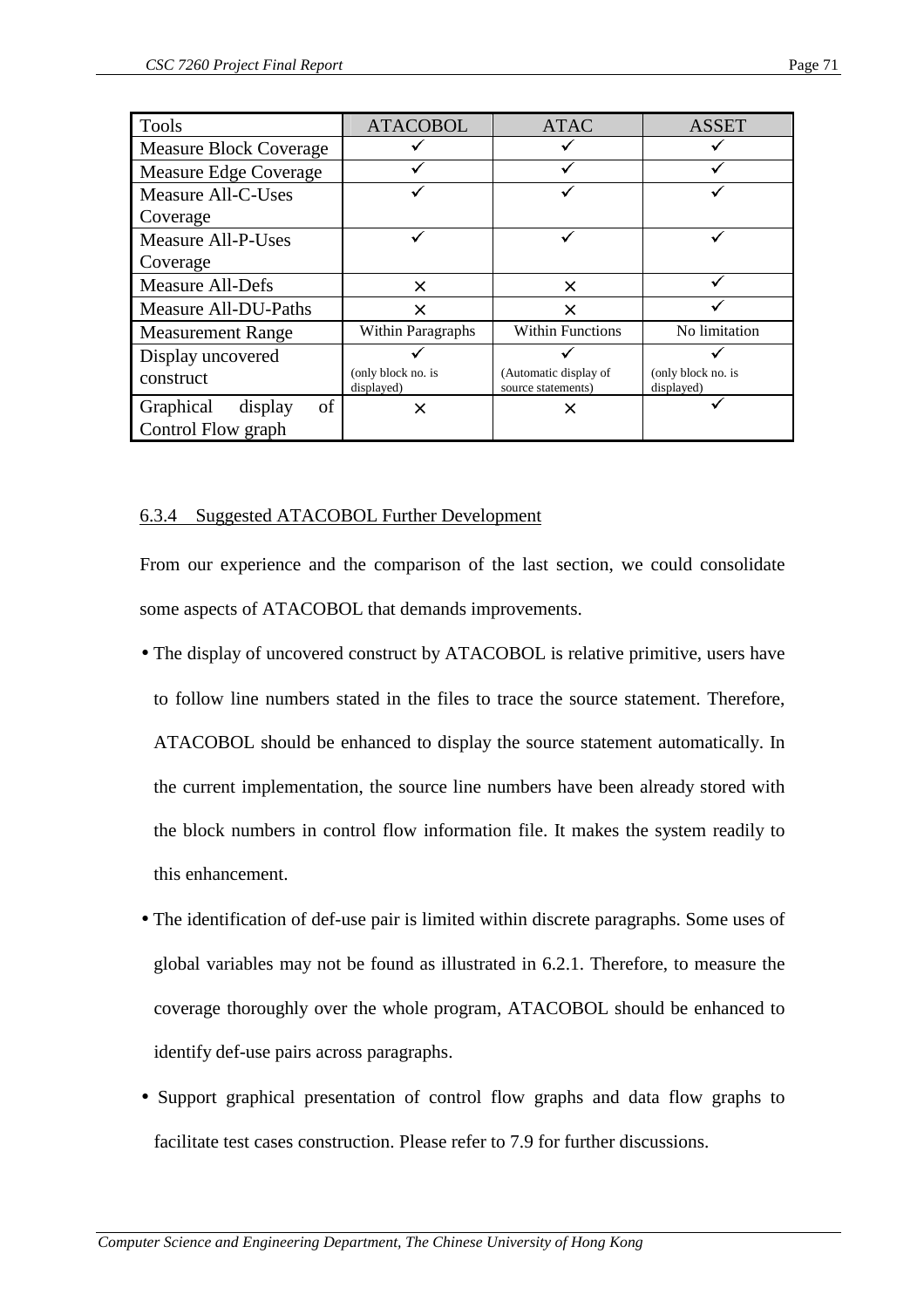- The processing algorithms applied in the current ATACOBOL implementations is primitive. Effective algorithms can be applied to increase the processing effectiveness of ATACOBOL.
- To incorporate ATACOBOL to automatic testing tools. A common practice of Y2K problem testing is to inject a large amount of production data into programs with date fields aged by automatic tools, and observe if any exception occurs. ATACOBOL can hereby serve to verify the satisfaction of Y2K date comparison related paths.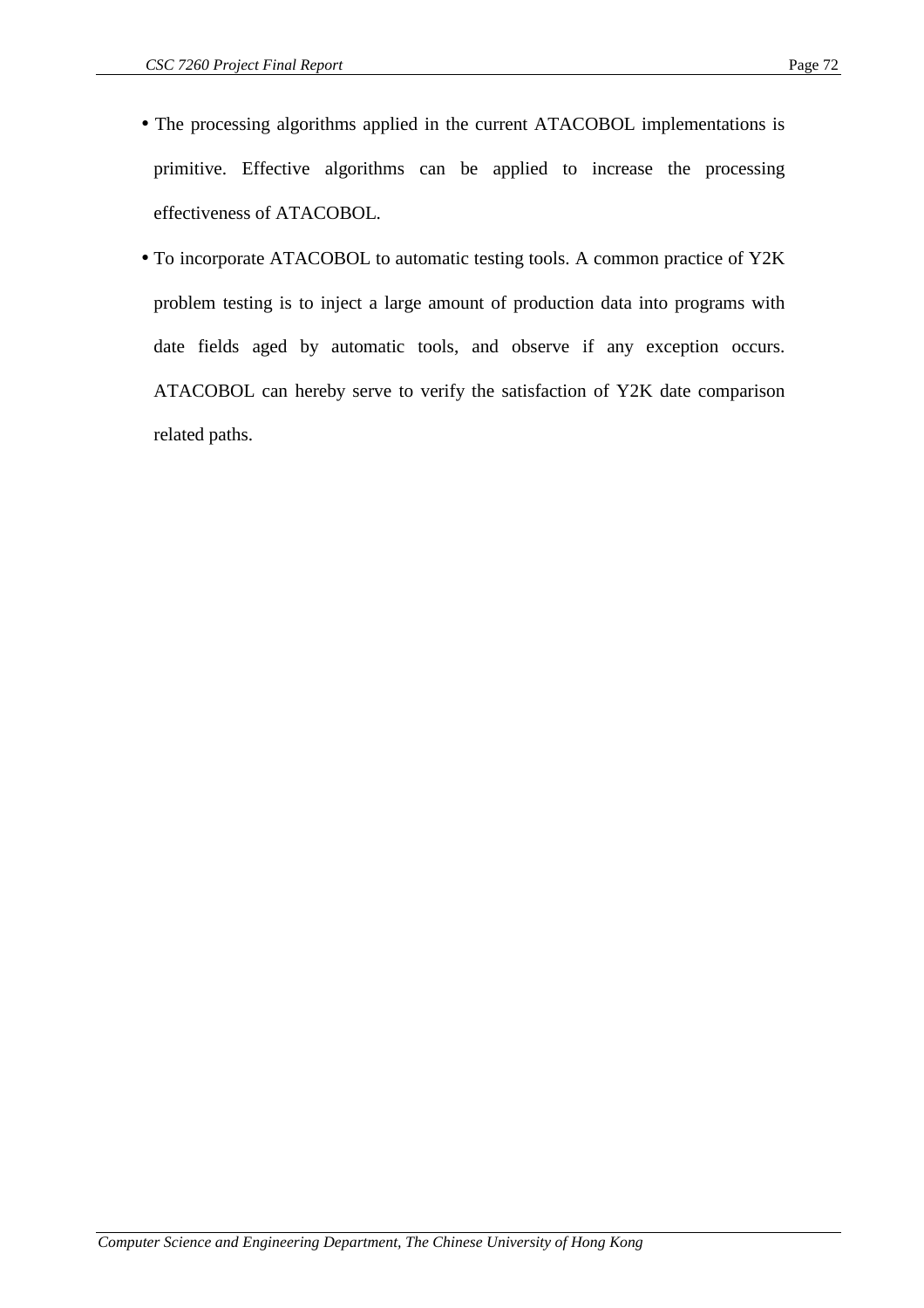# **7. DISCUSSION**

### **7.1 Another Type of Def/Use in Assembly Language Addressing Use**

As discussed in Chapter 2, Rapps and Weyuker have identified two type of def/use pairs: c-use and p-use in their idealised language. When considering assembly language, for example IBM 370 assembly language or the 80X86 assembly language, we can identify another type of def/use pair. This kind of def/use is for the purpose of addressing, so we call it addressing use or simply *a-use*.

In assembly language programming for modern systems, the address loaded for program execution is assigned at runtime (Figure 7.1). Hence, it is impossible to use exact addressing during programming. A base address pointer is used for relative addressing, pseudo codes is usually employed to instruct the compiler to make assumption of the base pointer to some known label for addressability calculations.



**Figure 7.1** Addressing Problem for Program Address Assigned at Runtime

Let us use IBM 370 Assembly Language for mainframes as an example. In 370 assembly language, it defines 16 registers: R0 - R15. Except R0, all registers can be applied as base address pointers. When a program is called from the OS, its address is passed by R15, the following is a sample piece of coding: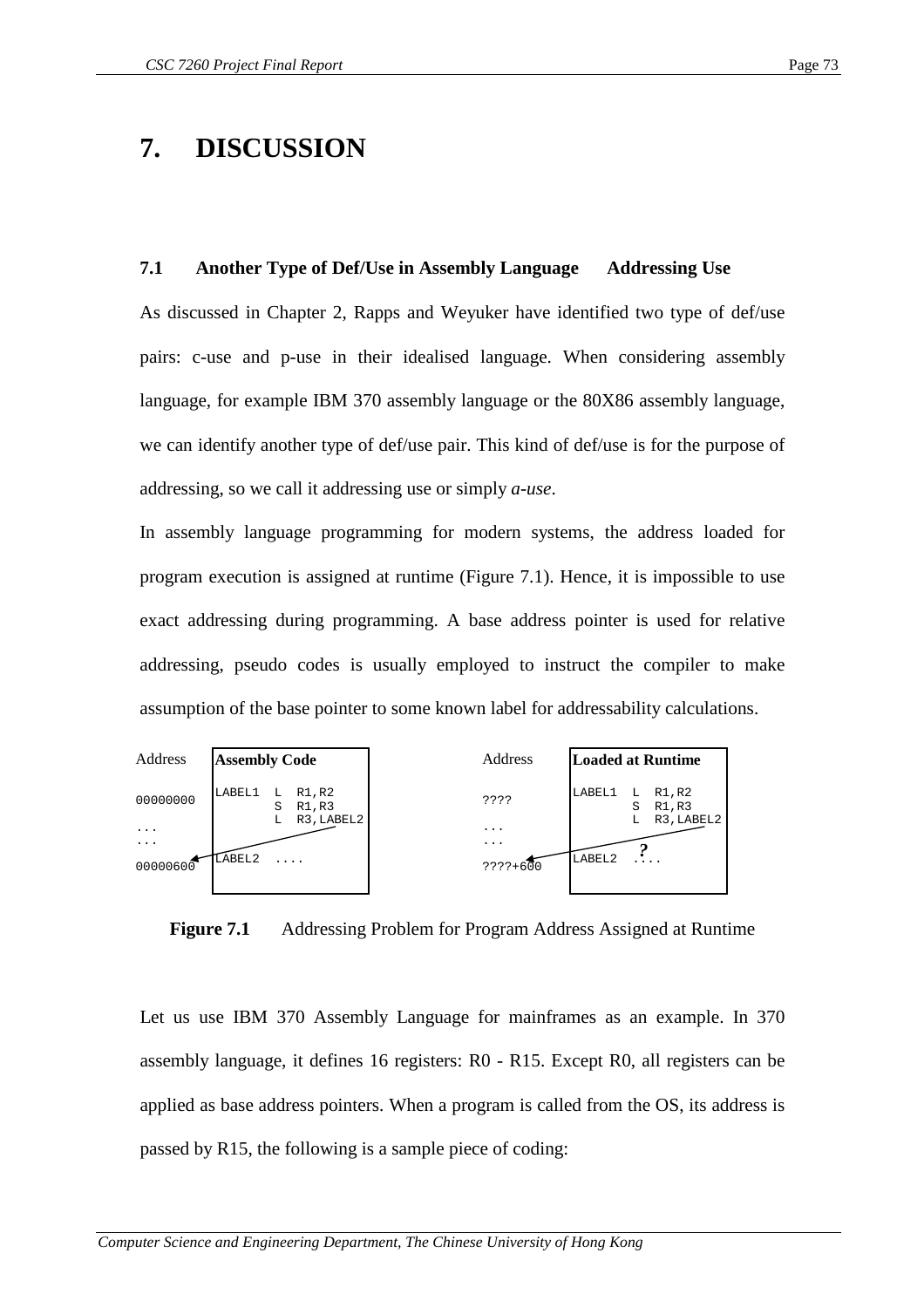| LABEL1                   | USING $\star$ , R15<br>LA<br>MVC | (OS loads Runtime address of LABEL1 to R15)<br>R1, LABEL2<br>USING LABEL2, R1<br>FRUIT, APPLE | ESTABLISH LOCATION FROM OS<br>LOCATE LABEL2<br>ESTABLISH ADDRESSABILITY<br>MOVE CHARS 'APPLE' TO VAR FRUIT |
|--------------------------|----------------------------------|-----------------------------------------------------------------------------------------------|------------------------------------------------------------------------------------------------------------|
| LABEL2<br>APPLE<br>FRUIT | EOU<br>DC<br>DC                  | $\star$<br>$C'$ APPLE'<br>$\sqrt{ }$<br>$\bigcap$                                             |                                                                                                            |

The first USING pseudo code instructs the assembler to make assumption on using R15 as the based register for the whole program code segment. The runtime address of LABEL2 is loaded to R1. The second USING pseudo code instructs assembler to use R1 as the base address in assembling all labels after LABEL2. Note that USING has similar meaning as pseudo code ASSUME in 80X86, but of higher flexibility.

The instruction to load the address and USING pseudo code together *defines* the addessability of a base registers. For any codes using labels under the addressability (visibility) of that defined register, that may considered as the *use* of the addressability, should be assembled with the correct base register and executed with the correct addressing at runtime.

Incorrect addressing may cause wrong use of data and wrong branching. More severely, it may cause corruption of data or even the code itself. Subsequently, it may cause unrecoverable error, although MVS provides exception handling and recovery for software errors as described in [Iyer96]. The checking of a-use is of essential significance for any assembly language programmer.

## **7.2 Effect of Unexecutable Path to Data Flow Coverage Criteria**

Given a program *P* and a data flow coverage criterion *C*, it may be the case that no test set for *P* satisifies *C*. This occurs when none of the paths which cover a particular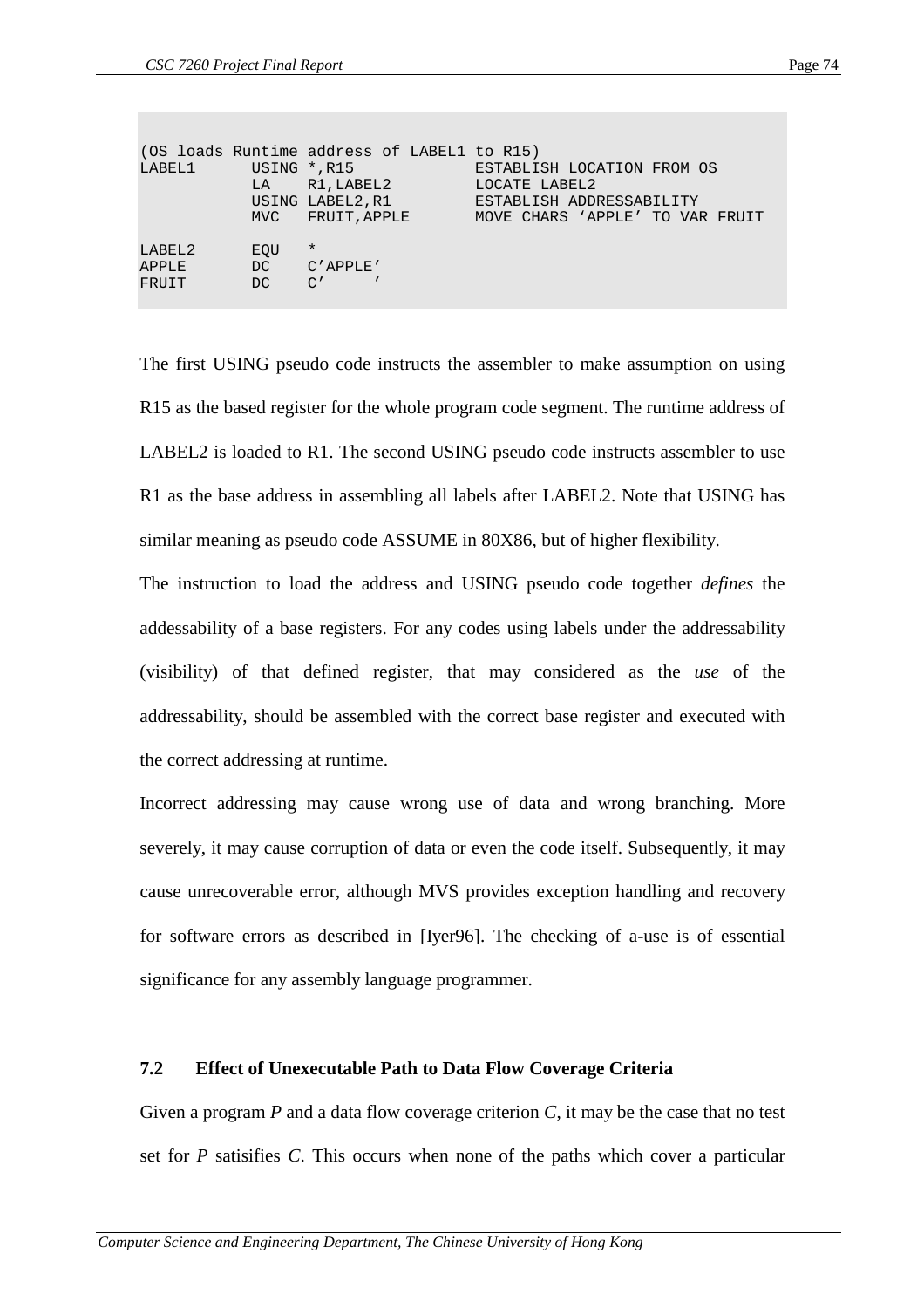association required by *C* is executable. In such a case, *P* cannot be adequately tested according to *C*. [Fra88] introduced a new family of criteria derived from the data flow criteria we had described in Chapter 2 which cater the existence of unexecutable paths.

We say that a complete path is executable or feasible if there exists some assignment of values of variables which causes the path to be executed. Whether or not a particular path is executable depends on the actual context of *P*, not just on its def-use graph. An association is executable if there is some executable complete path which covers it, otherwise, it is unexecutable.

Base on the existence of unexecutable paths, [Fra88] proves the subsumption relationship as figure 7.2.



**Figure 7.2**

In this case, the subsumption between all-uses to all edges is broken. Therefore, we cannot just measure all-uses and suppose the measurement can covers all edges coverage. However, if we employed the measurement strategy that starts with the measurement of a relatively weaker criteria, say edge coverage, upon the fulfilment of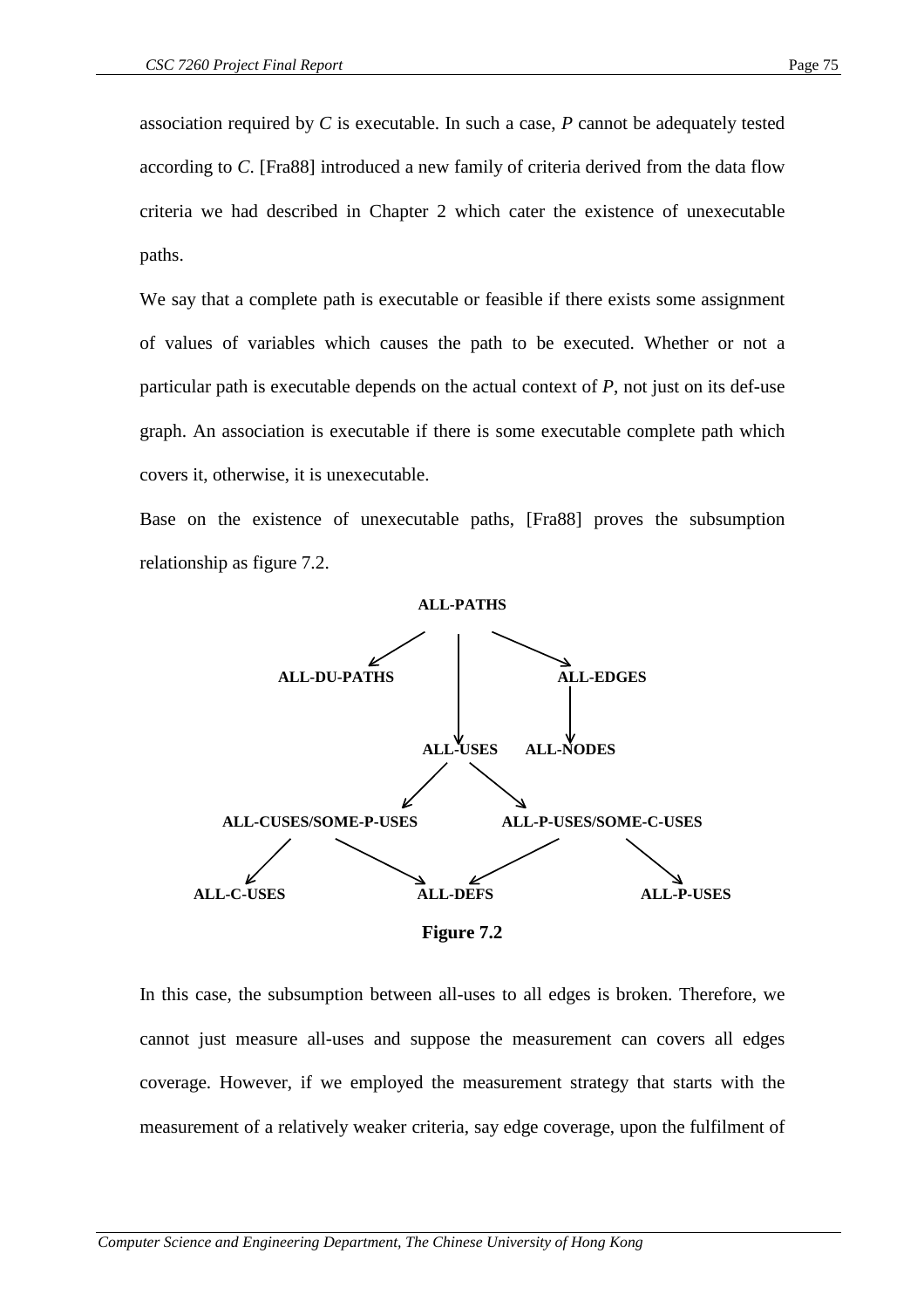such criteria, we than proceed with a stronger criteria, say all-uses. We can represent a general subsumption relationship by union of these criteria:

all-uses coverage ∪ all edges coverage ∪ block coverage block coverage

all edges coverage ∪ block coverage

 $\Rightarrow$  block coverage

Therefore, it is not important for a criterion to completely subsumes another criterion. If a criterion can subsumes the other in majority, the above measurement strategy can be applied smoothly.

For any of the path selection testing criteria (including block coverage, edge coverage and the data flow coverage) there can be no algorithm to decide, in general, whether or not such a path segment is executable. From the software testing experiment using ASSET in [Wey90] shows that human beings are frequently very good at determining unexecutability. (In section 7.9, we discuss how this ability can be enhanced by visual-aid.)

One helpful simple facility to assist the tester in dealing with the unexecutable path problem may be programmed. If a path or definition/use pair has been determined unexecutable, this facility checks other unexercised paths to see if they contain any of the known unexecutable subpaths. Any path containing an unexecutable subpath is clearly unexecutable, and is automatically removed from consideration.

#### **7.3 Complexity of Data Flow Coverage**

#### 7.3.1 Complexity of Data Flow Coverage Criteria

The complexity of data flow coverage criteria is considered as the number of test cases required to satisfy the criteria in [Wey84]. Such upper bound can be determined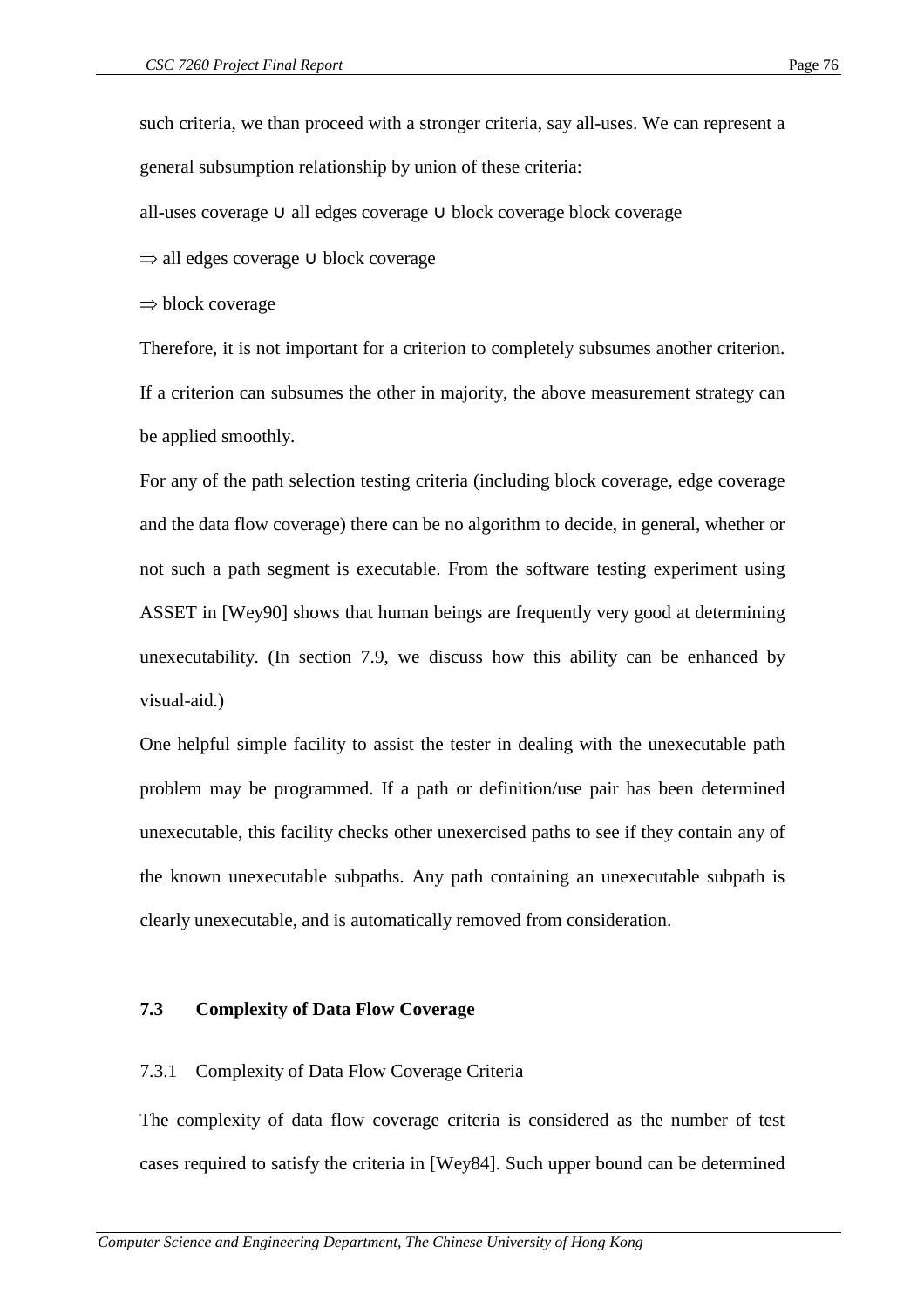theoretically. Let *P* be a program with n variables, *m* assignments, *i* input statements, and *t* conditional transfers. Let a test case consist of a single vector of input variables. Letting *d* be the number of defs in *P*, it follows that  $d \leq m + (i \times n)$  since each input statement defines between one and *n* variables.

For all-nodes and all-edges criteria, it requires at most  $t + 1$  test cases. Figure 7.3 outlines the control-flow graph that shows this extreme case.



**Figure 7.3** Control-flow graph meets the upper bound of edge and node coverage



**Figure 7.4** Control-flow graph meets the upper bound of data flow coverage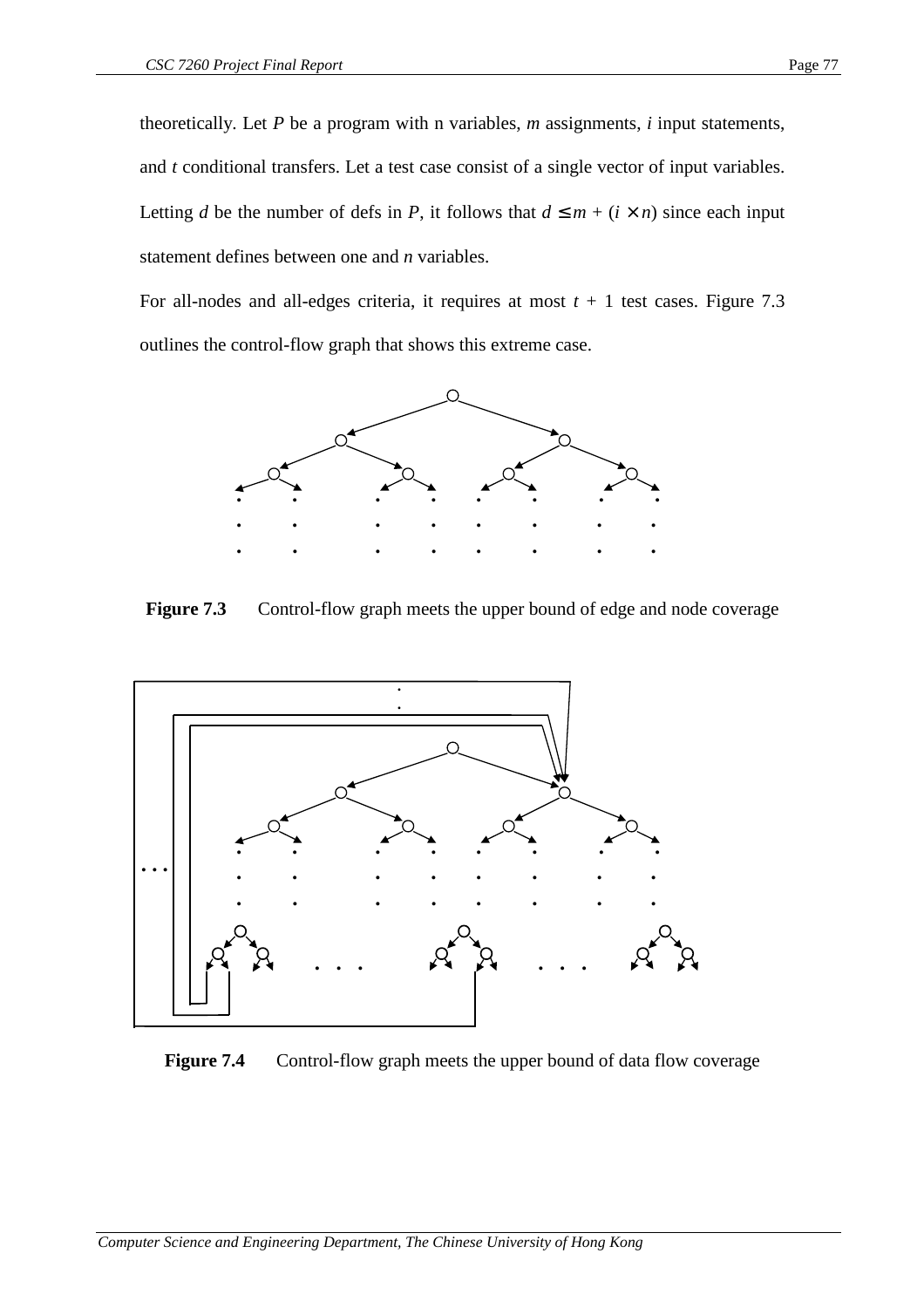Figure 7.4 shows the upper bound case for all-uses. This type of flow graph maimizes the number of def-use pairs and thus the number of paths to be traversed. There are  $\frac{1}{2}(t+1)$  nodes in the last decision row of nodes of the graph, representing at most  $t +$ 1 distinct uses of the definition of the root node. Of these uses,  $\frac{1}{2}(t+1)$  are exit nodes, while  $\frac{1}{2}(t+1)$  can contain defs, each with a use in every node in the other half of the flow graph. Thus there are a total of  $\frac{1}{2}(t+1) \times \frac{1}{2}(t+1) + \frac{1}{2}(t+1) = \frac{1}{4}(t^2 + 4t + 3)$ distinct paths induced by def-use pairs.

For all-du-paths, the worst case for this criterion is a control flow graph which maximises the number of loop-free paths. This occurs when a flow graph has the form outlined in figure 7.5. In that case, there are  $2<sup>t</sup>$  distinct loop-free paths.



**Figure 7.5** Control-flow graph that maximises the all du-paths

To summarise, the theoretical upper bound for all-nodes and all-edges criteria is  $t + 1$ test cases. All-uses criteria require at most  $\frac{1}{4}(t^2 + 4t + 3)$  test cases. All du-paths requires at most  $2^t$  test cases.

The result of an empirical study carried out in [Wey90] reveals that the complexity is far lower than the analytical worst condition for practical programs. The experiment is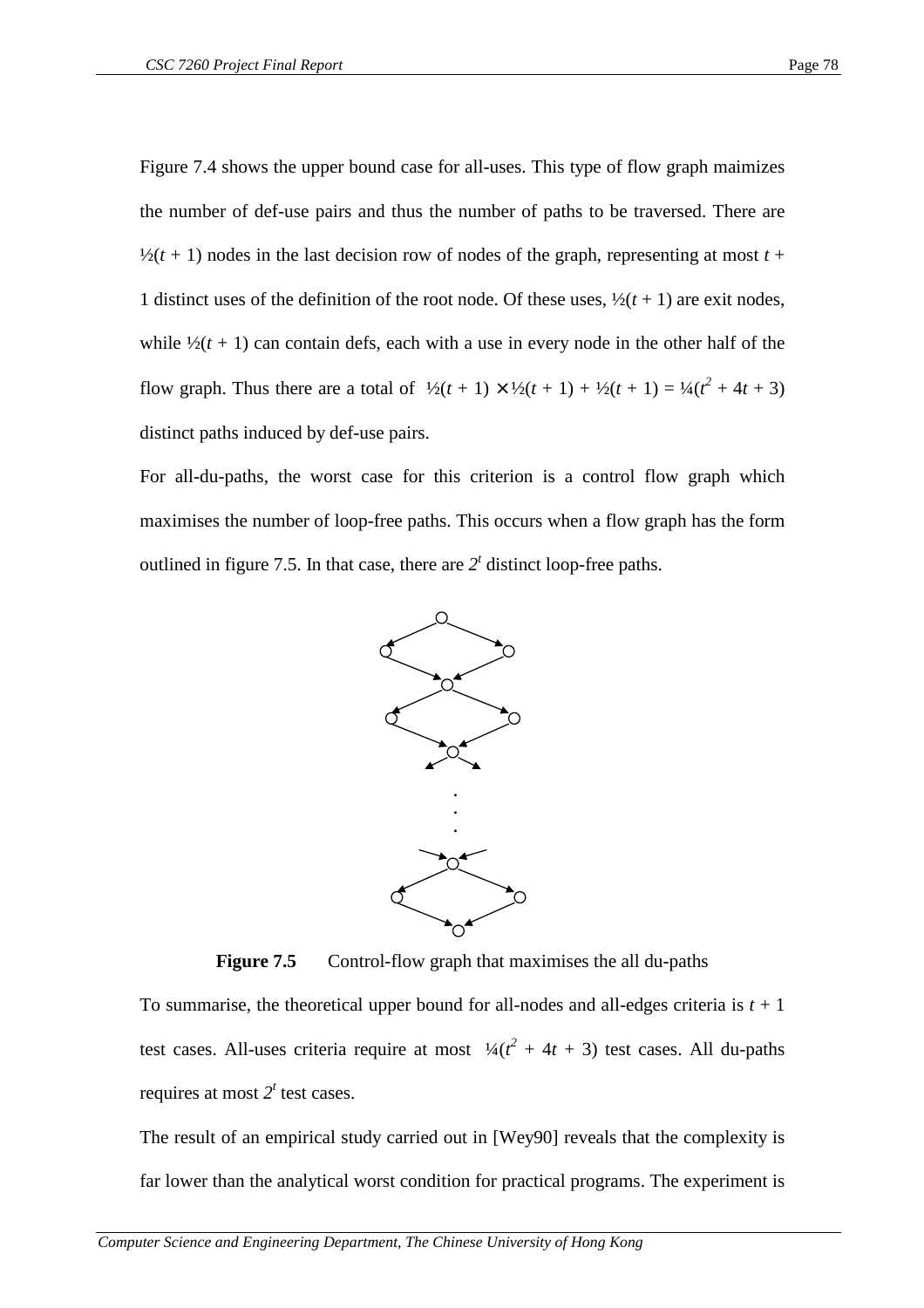carried out by a team of professional programmer on a set of well-developed PASCAL programs. The ratio of the number of test cases sufficient to satisfy the all-uses to the number of decision statements is found to be only 3.67. It is also surprised to observe that even though the all-du-paths criterion has an exponential upper bound whereas the all-uses criterion has a quadratic upper bound, in practice test sets sufficient to almost satisfy all-uses were frequently also sufficient to almost satisfy all-du-paths. Since ATACOBOL does not implement the all-du-paths measurement, we cannot take similar measures in our COBOL programs.

#### 7.3.2 Complexity of Data Flow Coverage Measurement

Another complexity factor of data flow coverage is the measurement process. The complexity of test cases that fulfils coverage criteria in the previous discussion is directly related to the cost of the whole testing. On the other hand, the measurement complexity is just imposed on occasions when the coverage result is required.

From the ATACOBOL implementation, for a program P, with *n* statements, totally *m* variables and *l* trace records.

Building of Control Flow graph: *n*

Building Variable Table:  $n \times m$ 

Building Data Flow graph:  $n \times m$ 

Instrument the source code: *n*

Analysis of Block Coverage: *n* × *l*

Analysis of Decision Coverage: *n* × *l*

Search for def-use pairs: *n 2*

Analysis of Data Flow Coverage:  $n \times m^2 \times l$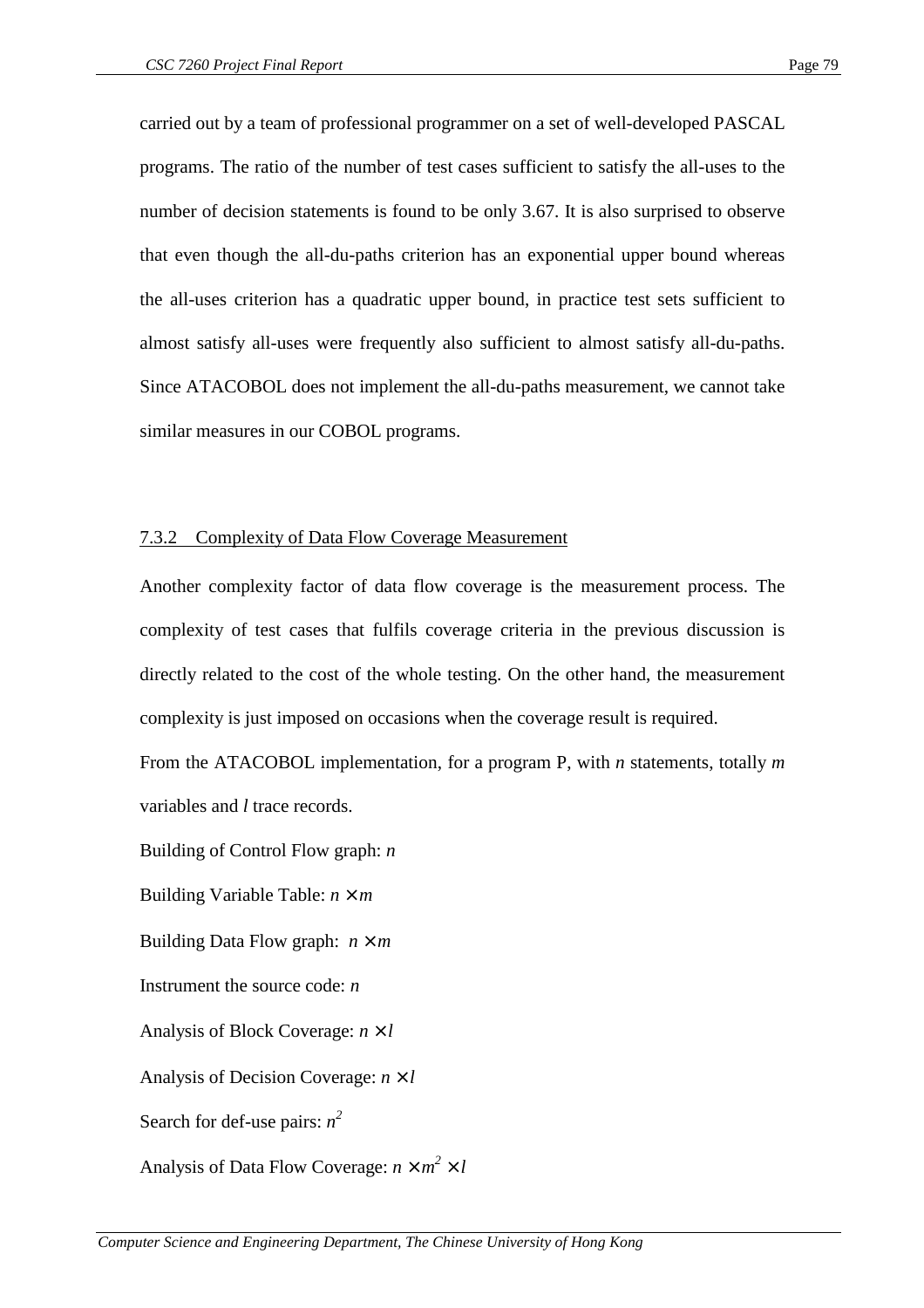In general, the coverage measurement for block and decision coverage is linear while data flow coverage is quadratic.

## **7.4 Comparison of the Fault-Detecting Ability of Coverage Criteria**

Several testing technique had been proposed in the literature, however, little concrete information about the fault-detecting ability of these criteria has been gathered. One difficult factor that makes it difficult to compare the fault-detecting ability of testing techniques is that typically a large number of different test suites satisfy the criterion for a given program. Often, some of these test suites expose a fault, while others do not. Consequently, a reasonable question to ask is whether test suites developed for a given program using one technique are more likely to detect a fault than test suites developed using another technique. In other words, we require to compare the effectiveness of different testing criteria.

#### 7.4.1 Problem of Empirical Comparison of Effectiveness

We may attempt to answer this question by using the empirical approach. However, there are a number of problems associated with this approach. A major problem is that we have no agreed-upon notation of representative program. Therefore, if we show that a given criterion is good at exposing certain faults contained in a set of programs, it is not generally meaningful to apply this result to other programs with different characteristics. [Wey93] also points out the problem of *misleading test*, it is because many experiments cannot covers all possible test cases to give an averaged result for comparison.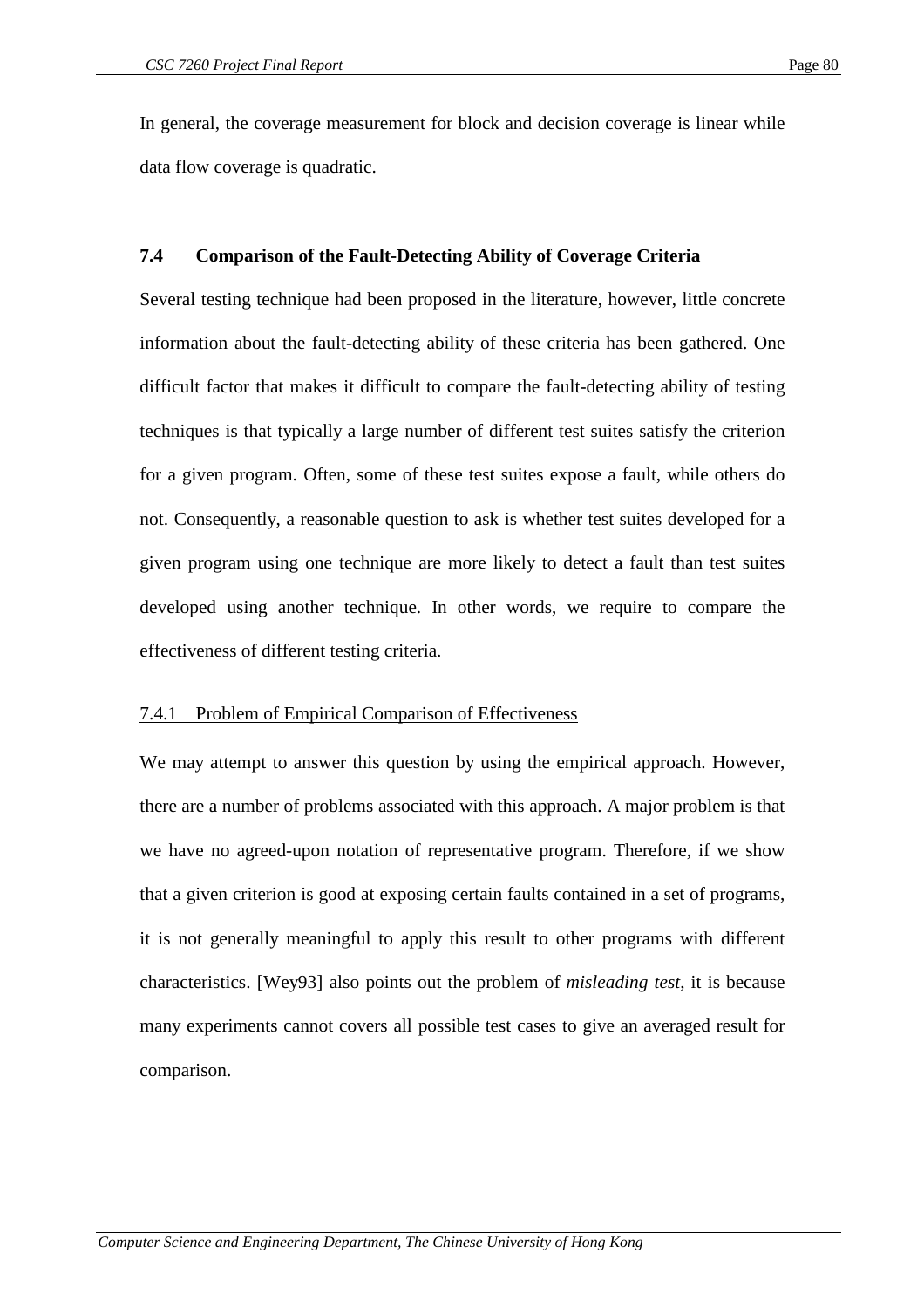Previous analytical comparisons of testing criteria have been based on the subsumes relation as presented in Chapter 2. If  $C_I$  subsumes  $C_2$ ,  $C_I$  can always detect a fault that can be detected by  $C_2$ . This is denoted by  $C_1$  BETTER  $C_2$ . However, even if  $C_1$ subsumes  $C_2$ , it is possible for  $C_2$  to be more likely detects a fault than  $C_1$ . That means, we have higher probability to detect a fault out of test cases that fulfil *C2*. In order to address this weakness, Weyuker et al. [Wey93] introduced a new relation to serve as the basis for analytical comparing criteria: the *PROBBETTER* relation.

#### 7.4.2 PROBBETTER Relation of Coverage Criteria

 $C_1$  is said to be *PROBBETTER* than  $C_2$  for a given program if a set case selected randomly from among all those satisfying  $C_I$  for that program is more likely to detect a failure than a test set selected randomly from those satisfying *C<sup>2</sup>* for that program. [Fra93] uses the *properly covers* relation to prove that All-uses *PROBBTTER* than All-edges. Informally speaking, the properly covers relation requires that each subdomain of the domain division induced by  $C_2$  be the union of some of the subdomains induced by  $C_I$ , with the added requirement that if there are *n* copies of a given sub-domain in the *C<sup>2</sup>* division of the domain, then there must be at least *n* copies of that sub-domain in the *C<sup>1</sup>* division of the domain.

#### **7.5 Code Coverage and Reliability**

#### 7.5.1 Inadequacy of Operational Profile in Reliability Estimation

Software reliability is defined as the probability of failure-free software operation for a specified period of time in a specified environment [Ieee91]. Another related metric is the Mean Time to Failure (MTTF). Several models have been proposed in the past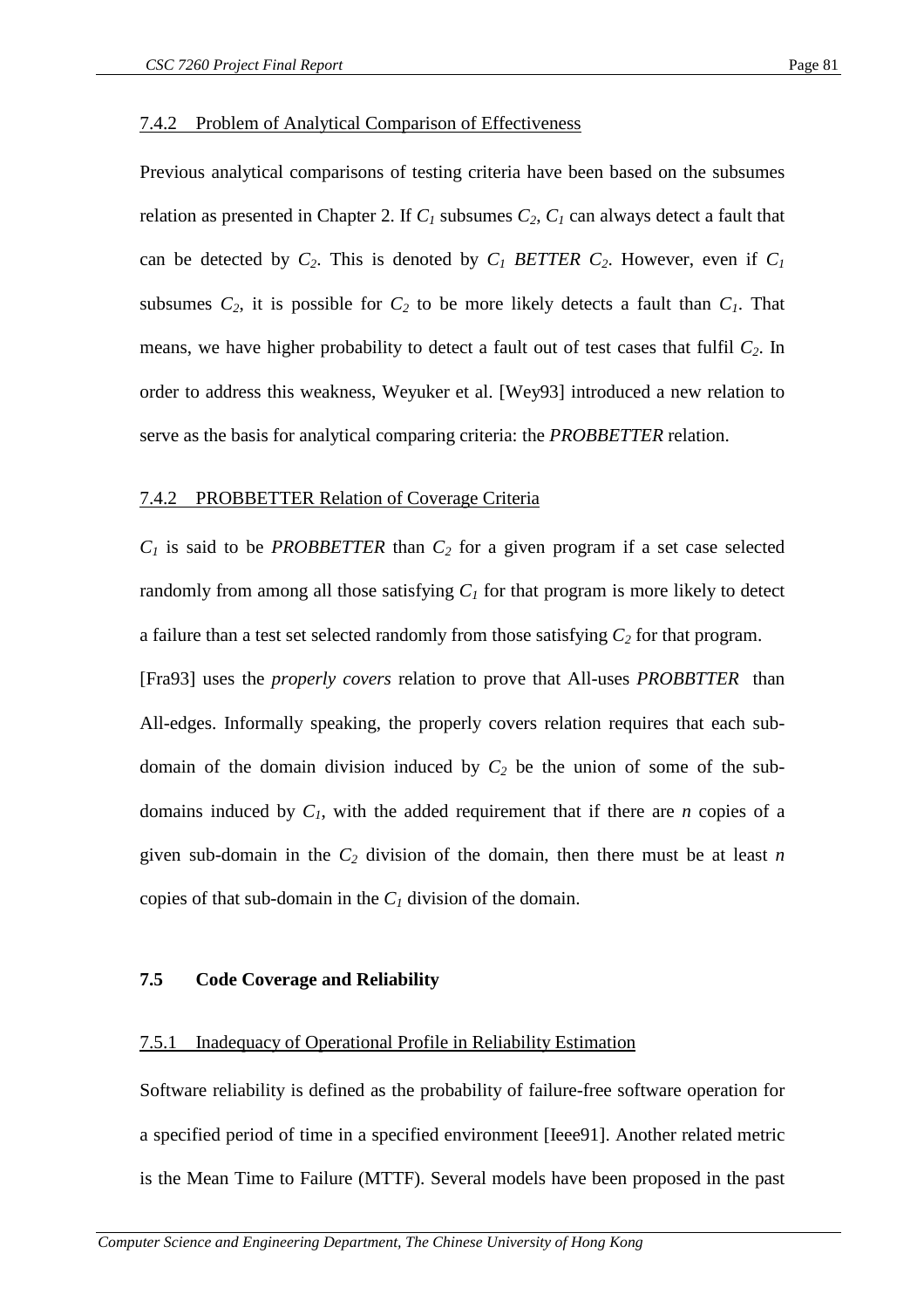to estimate MTTF from failure data generated during system test [Mus87]. These models assume that a system under system test is being tested using an *operational profile* in accordance with which the system may be used. Such black-box models is subjected to criticism by [Hor96] to the fact that parts of the code that remain untested are sites for potential faults.

An argument against this criticism is that if the system is tested using an operational profile, then any untested parts of the code are unlikely to be executed during system operation and hence faults in such parts will not affect the reliability of the software. However, this argument is valid only if an accurate operational profile is available. [Hor96] sites several situations that we usually cannot have an accurate operational profile but just use educated guesses:

- New software: When a new system is designed, as opposed to modifying an existing system, one may not have any customer base for this system.
- New features: New versions of an existing system may be continually under development. Even though there exists a user base for the existing version of the system, there is no user base for the new version yet to be released.
- Feature definition: A feature is often not a well-defined entity.
- Multiple and unknown user groups:
- Multiple and unknown user groups: An operational profile usually can only reflect users of a relatively homogeneous class. For system of great variety of usage, the operational profile is unable to model the whole group of users accurately.

[Kar96] based on branch coverage to estimate commercial hardware-software system on IBM mainframes operating systems MVS/XA and VM/XA and the result suggest code coverage improves the accuracy of reliability estimation. [Chen96] based on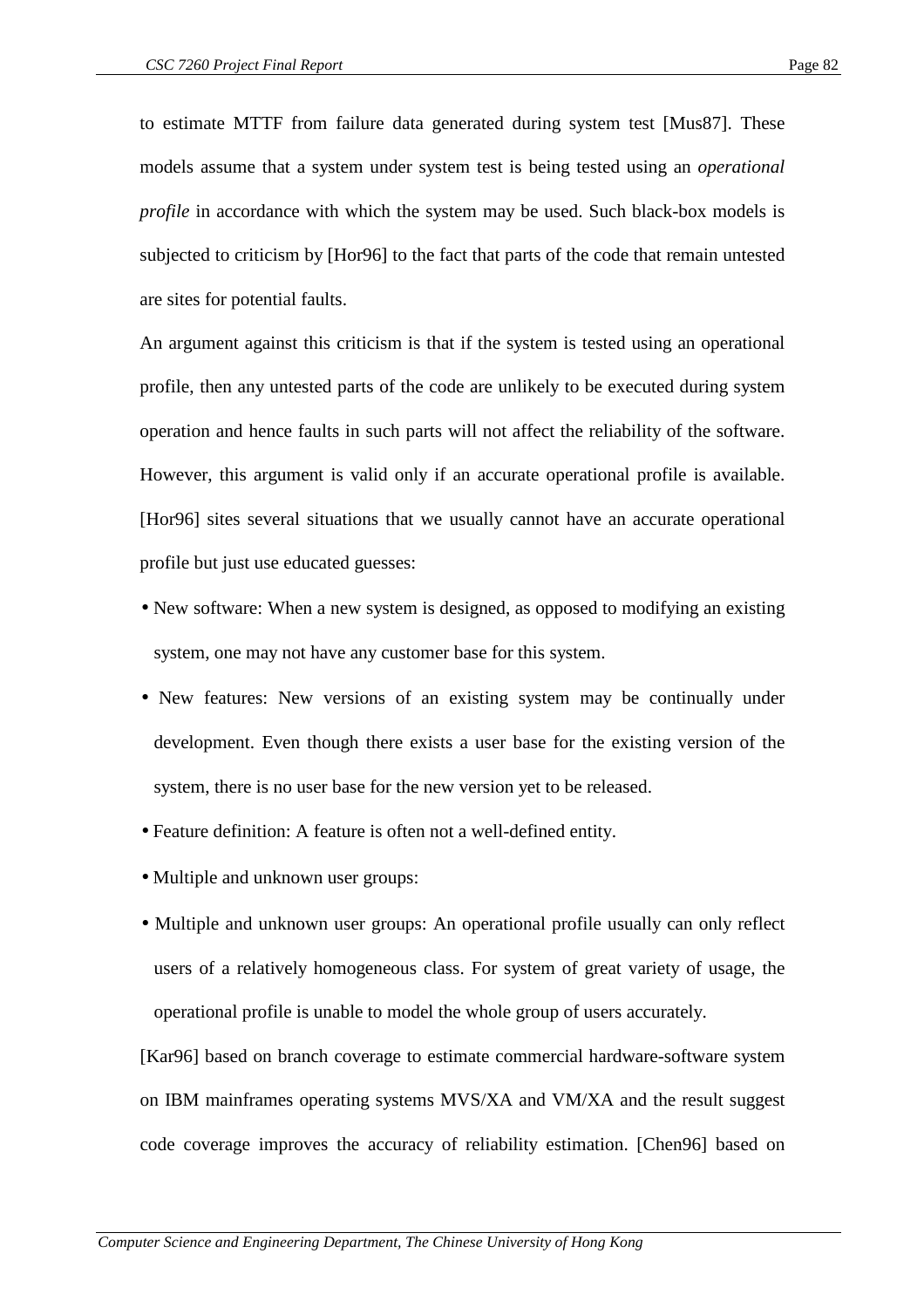statement coverage technique to extract only effective data from a given operational profile for reliability estimation in the Iowa/Rockwell Autopilot Project, result indicates that overestimation of reliability is reduced. Stronger coverage measurements like all-uses and mutation should be applied to obtain more accurate result since some test cases would be dropped as ineffective while they do not satisfy the stronger criteria.

### 7.5.2 Overestimation of Reliability due to Saturation Effect

[Hor96] describes the overestimation of reliability due to saturation effect as shown in figure 7.6. We will comment the views of Horgan and Mathur on this issue.





A saturation effect refers to the tendency of an individual testing method to attain a limit in its ability to reveal faults in a given program. It is reasonable to assume that as functional testing proceeds, the reliability of the software being tested grows when faults found are removed. However, once its limit has been reached, no additional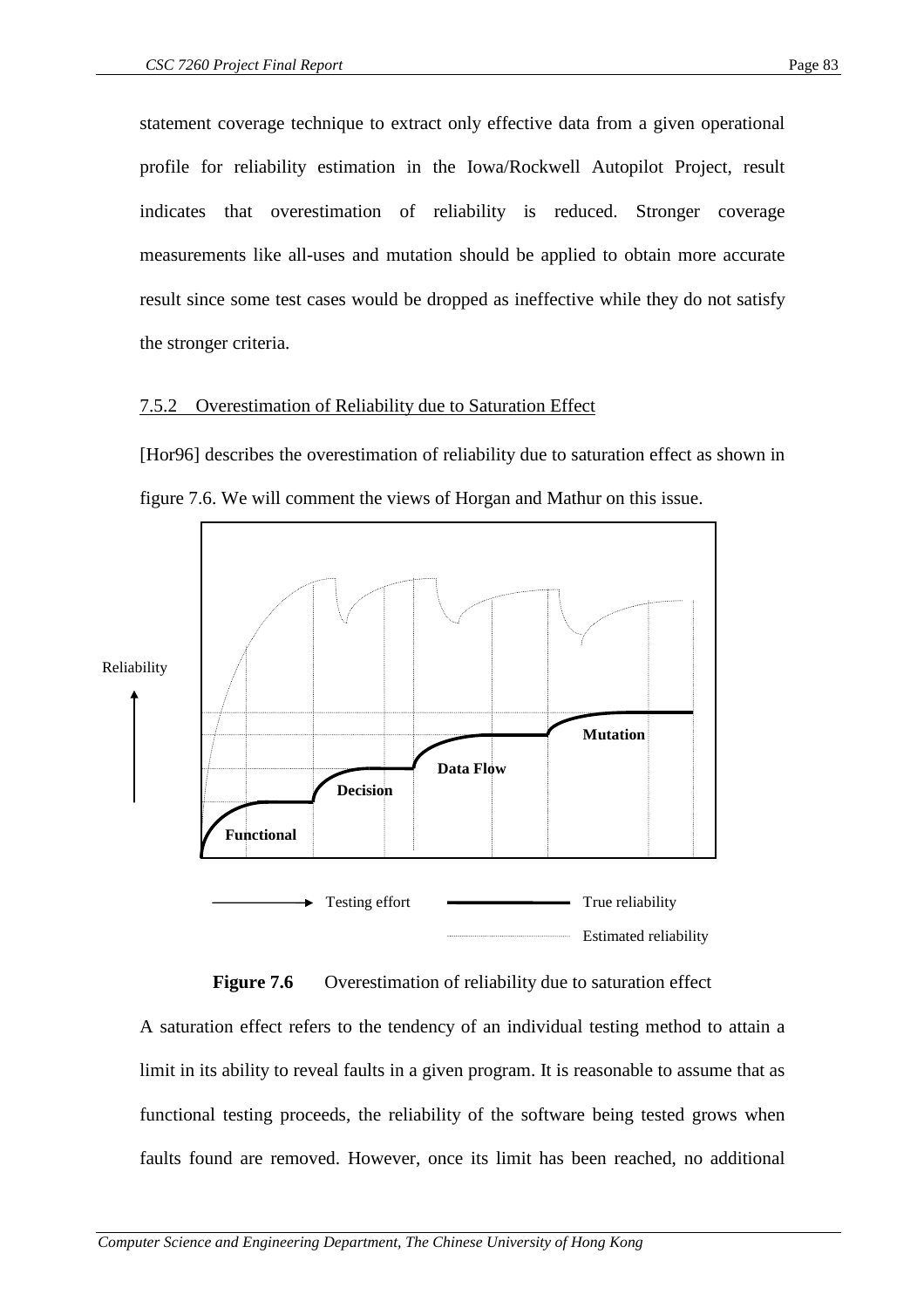faults are found. If existing models for reliability estimation are used, the reliability estimate can still be improved by increasing the number of test cases executed in the saturation region. Horgan and Mathur believe the counting of the test cases is unfair and will over-estimates the reliability.

For the whole argument, we need to address the assumption underneath. We always assume the existence of oracle, i.e., some methods to determine whether or not the output produced by a program is correct. This is the validation of the testing result. However, the correctness of result validation also involves uncertainty. This uncertainty can be minimise by repeatedly testing of the same cases. In practice, report producing program are frequently complained by users of incorrect format after release, it is not because the reports are not generated in testing but the result is overlooked by the testers.

Moreover, we expect that the shape of the graph should be convex. That means, the increase testing effort spent is inversely proportional to the reliability it gains. The reliability gain diminishes as criteria uncovered by the operational profile are much unlikely to happen. [Hor96] considers test effort as the CPU time for executing the test and the number of test cases only. In practice, to enforce the execution of more selective paths, more manpower is spent in determining the test cases. To enforce rare cases that users seldom encounters to happen, we may need extra system configuration and setup. For example, error paths invoked by insufficient memory, file corruption and database inconsistency. In a nutshell, the project manager or the tester should be very selective in handling the unbalanced trade-off between testing effort spent and reliability gained.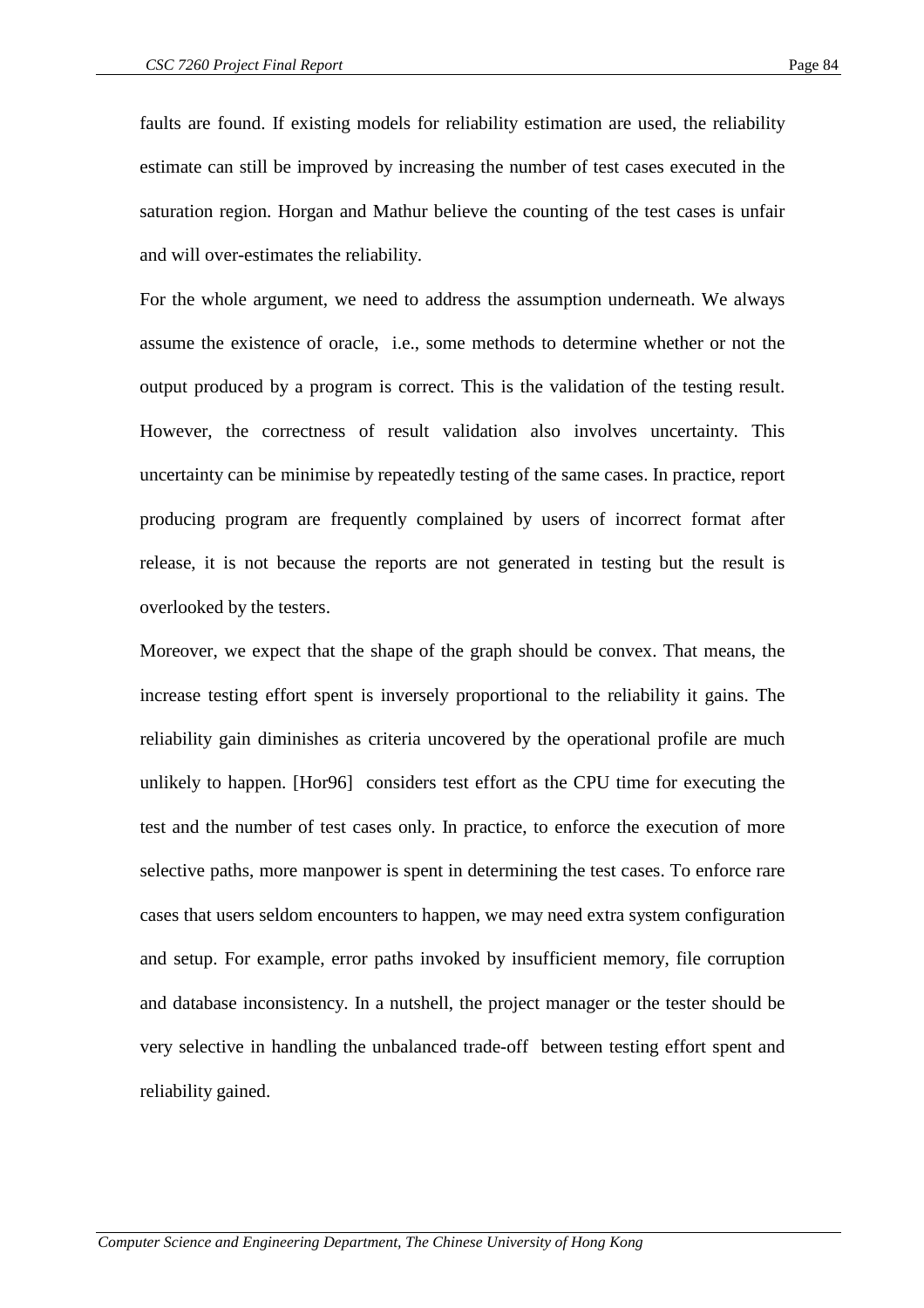# **7.6 Developing and Using ATACOBOL in Cross-Platform Approach: Pros and Cons**

Instead of implementing the software testing tools in the target platform like the IBM Code Assistant (Section 3.2.2), the cross platform setup of ATACOBOL enables the instrumentation and analysis tools to be written in C language using Microsoft Visual C++ version 6.0. C language is not commonly applied in mainframe industry nowadays. None of the mainframe production programs in HSBC are written in C language.

There is a trend of using cross platform approach in the mainframe industry as promoted by some mainframe software solution provider including Compuware (Section 3.2.2), Intersolv and Micro Focus. They believe that the workstation coming up much powerful can share the workload of the mainframe and we can be benefited by the graphical user interface of workstations.

The following is the pros and cons of using cross platform approach.

Pros:

- C language is understood by a larger base.
- C language is supported by a wider base, so the programs developed can be potentially ported to other platforms. (With the introduction of IBM OS/390, it enables UNIX system to run on top of the mainframe OS core, mainly for the benefits of running Web servers. Mainframe Technical Support Team of HSBC is actively evaluating to put this technology to production. We may port the software tool developed in C back to the mainframe in the near future.)
- The coverage measurement tools themselves can be examined under ATAC or χSuds during the development.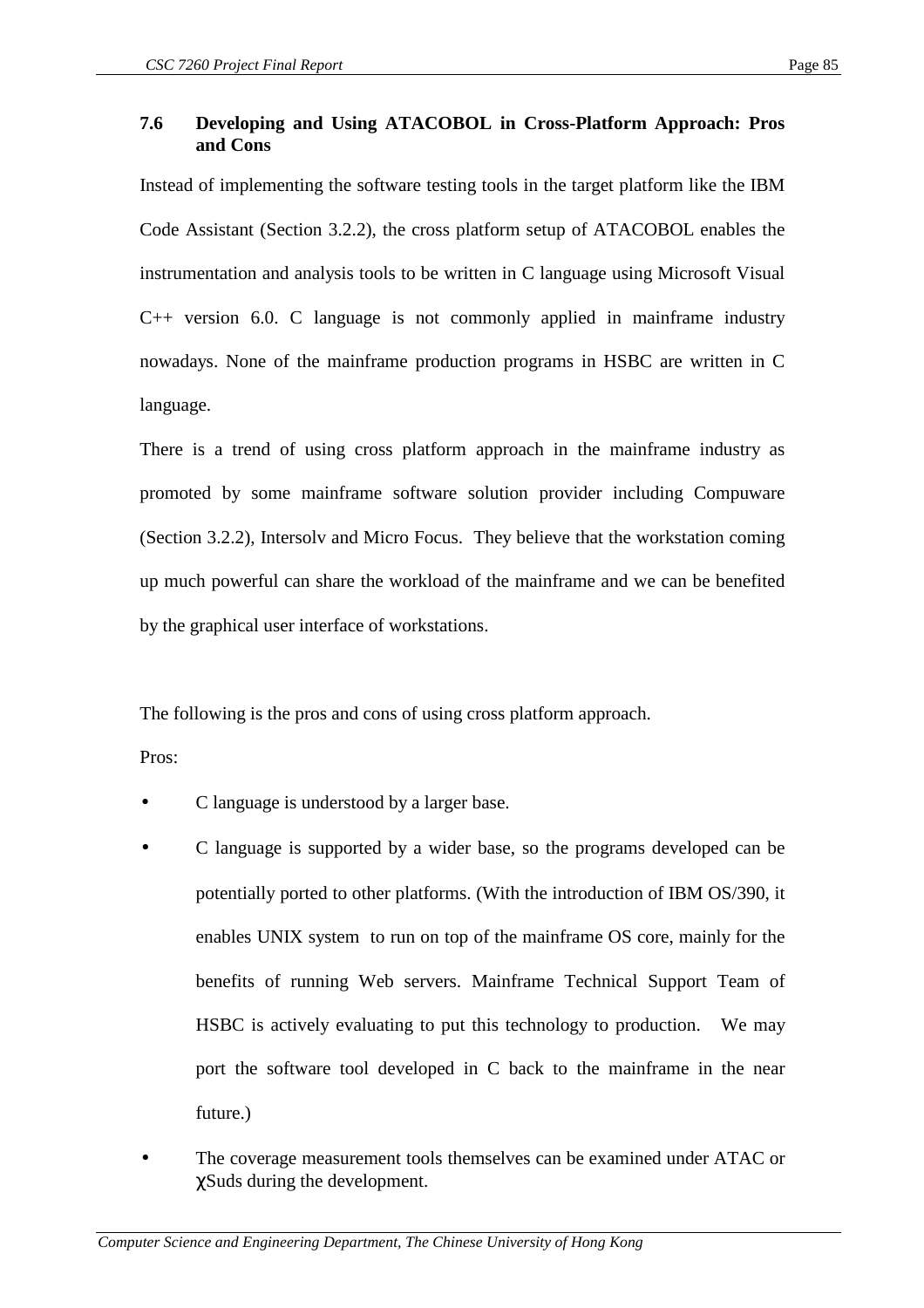- Visual C++ supports graphical user interface that facilitates the viewing of source in further development.
- Higher availability of PC platform .

Cons:

- Analysis time can be shorten by the powerful mainframe.
- The performance is constrained by the file transfer bottleneck.
- Unnecessary data passing overhead between platforms making the whole measurement inconvenience to handle.

For a efficient commercial mainframe product today, it is more reasonable to develop and execute ATACOBOL in IBM 370 assembly language solely on mainframe platform just like IBM Code Assistant. On the other hand, as a research project and taking the fringe benefits in account, the cross platform approach is employed in this project. The system setup of the project is restricted by the HSBC mainframe development environment. We suggest a desirable cross platform program development environment setup as illustrated in figure 7.7. The database may actually maintained by DB2 running on the mainframe. It provides access channels for mainframe as well as the workstations.



## **Figure 7.7**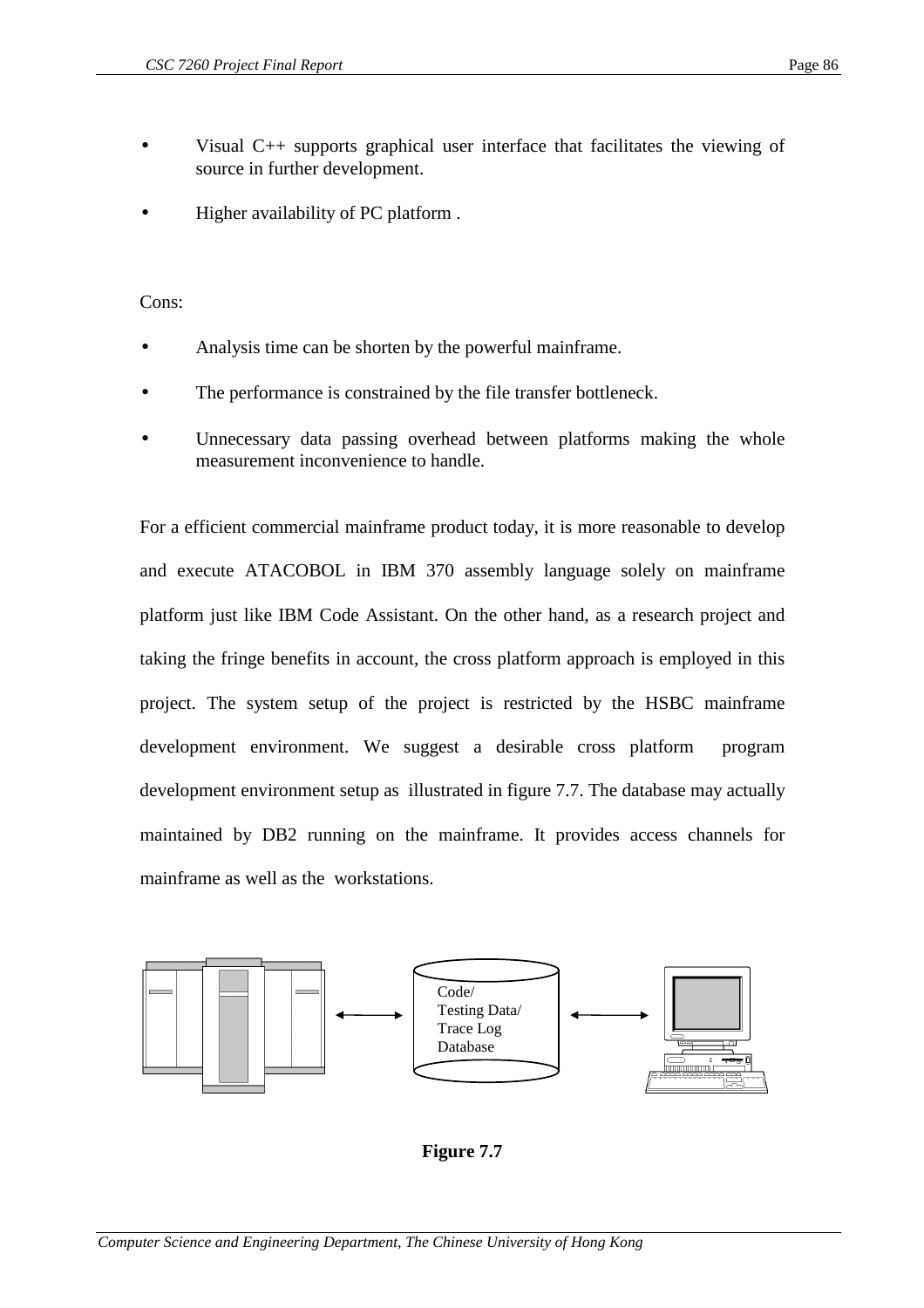## **7.7 Incorporation of Coverage Metrics to ARMOR**

[Lyu95] presented a software analysis tool ARMOR (Analyzer for Reducing Module Operational Risk) that takes data from project database, failure database, and program development database, establishes risk models and validate the risk models from field data. Figure 7.8 shows the high-level architecture for ARMOR.

To model software risk the quality indicator in the form of metrics of software modules are acquired. ARMOR can already calculate some metrics. [Hor96] described an application of coverage measurement as a metric of risk. Therefore, it is readily to incorporate this new metric into ARMOR.



## **Figure 7.8** High-level architecture for ARMOR

The selection and weighting function of ARMOR allows users to select and weight candidate metrics as the basis to form risk models. After the risk model is evaluated,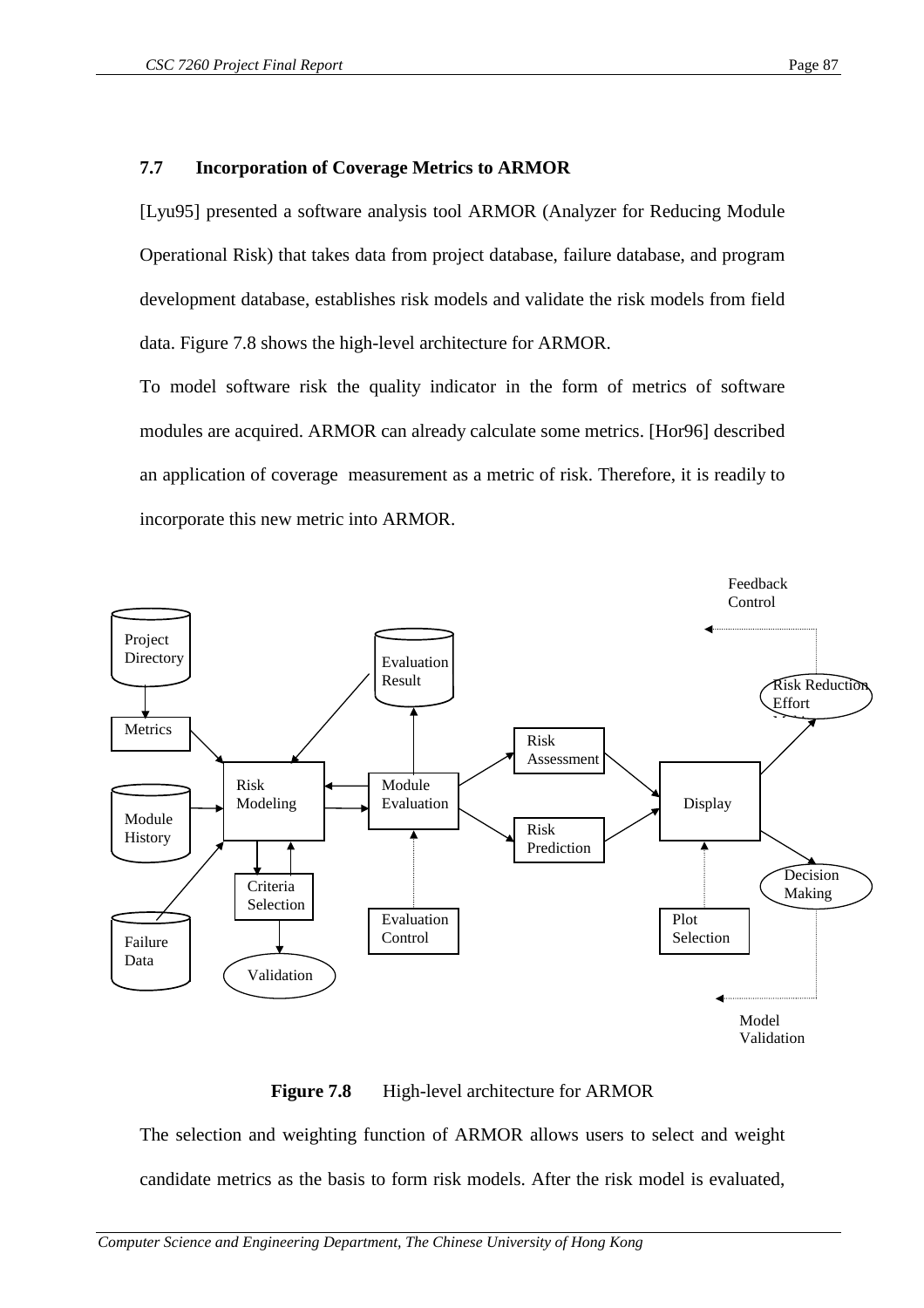we could make use of the validation function to study the correlation between the risk model constructed and failure data. As a result, ARMOR could help to:

- Explore whether coverage metric correlates to the failure data;
- Identify whether the coverage metric is the dominating source of risk.

#### **7.8 Potential By-Products of ATACOBOL**

In the implementation of ATACOBOL, information of the subjected program is extracted. It includes the variable table, node-link structured control-flow graph, variable table, and data-flow graph of define or use of variables. In addition to coverage measurement, the information extracted can be readily or potentially employed in other software analysis applications.

The information can be applied as the inputs for many software quality metrics, or it may be further manipulated to produce summarised statistics for evaluation.

The node-link structured control-flow graph can be fed to some kinds of simulator that simulates the behaviour of a program.

#### **7.9 Visual-Aid for Coverage Analysis**

A good quality visual-aid can greatly facilitate the analysis of coverage. Especially for data flow coverage, good representation of the control and data flow information can help the tester to construct test cases that makes a particular path to be executed, or even to determine certain path to be unexecutable.

ATAC is able to highlights the uncovered code. In  $\gamma$ Suds, the covered code is colored according to the frequency of execution. However, they do not visualise the control flow or data flow graphs. ASSET visualise the control flow graph. An ideal visual-aid proposed for coverage analysis is illustrated in figure 7.9.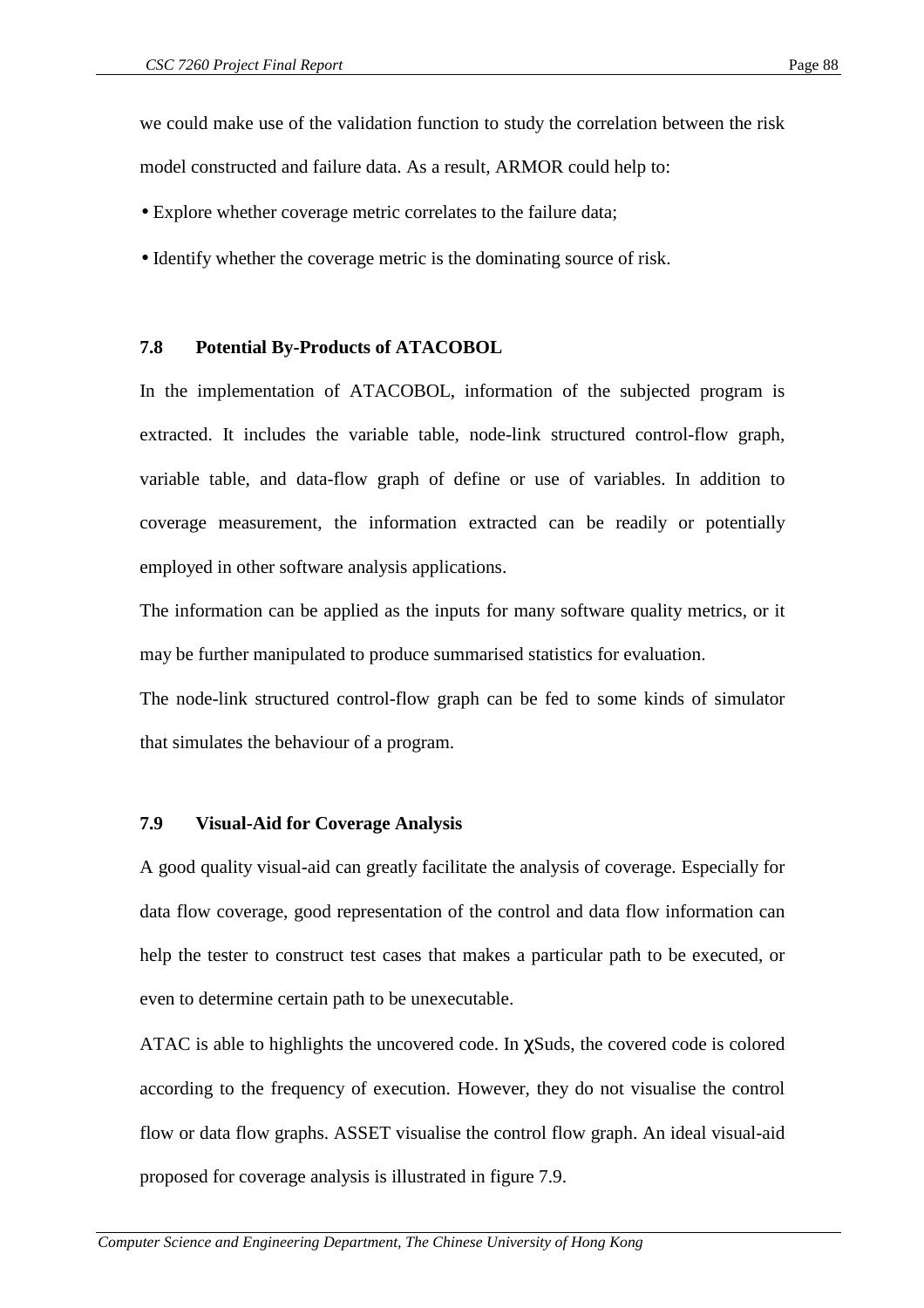A good visual-aid for coverage analysis should be user-friendly and informative. The proposed visual-aid consists of a set of windows. The *flow window* visualise the program under analysis by control-flow graphs. Zoom-in and zoom-out to the nodelink structure is provided. More than one flow window can be opened for viewing the program structure in different scales. On clicking a node of the control-flow graph, the corresponding source statements will be shown on the *source code window*. Moreover, the nodes or links can be clicked to display the *data flow information window*. The data flow information window lists the variables defined/used in that node, and also the def/use graph associated with this node.

This kind of visual organisation is quite similar to computer-aided circuit design or analysis applications in electronic engineering. Designers can trace the circuit paths throughout the graphs and look into individual component specifications. This approach is widely accepted in large scaled but detailed VLSI design.



*Computer Science and Engineering Department, The Chinese University of Hong Kong*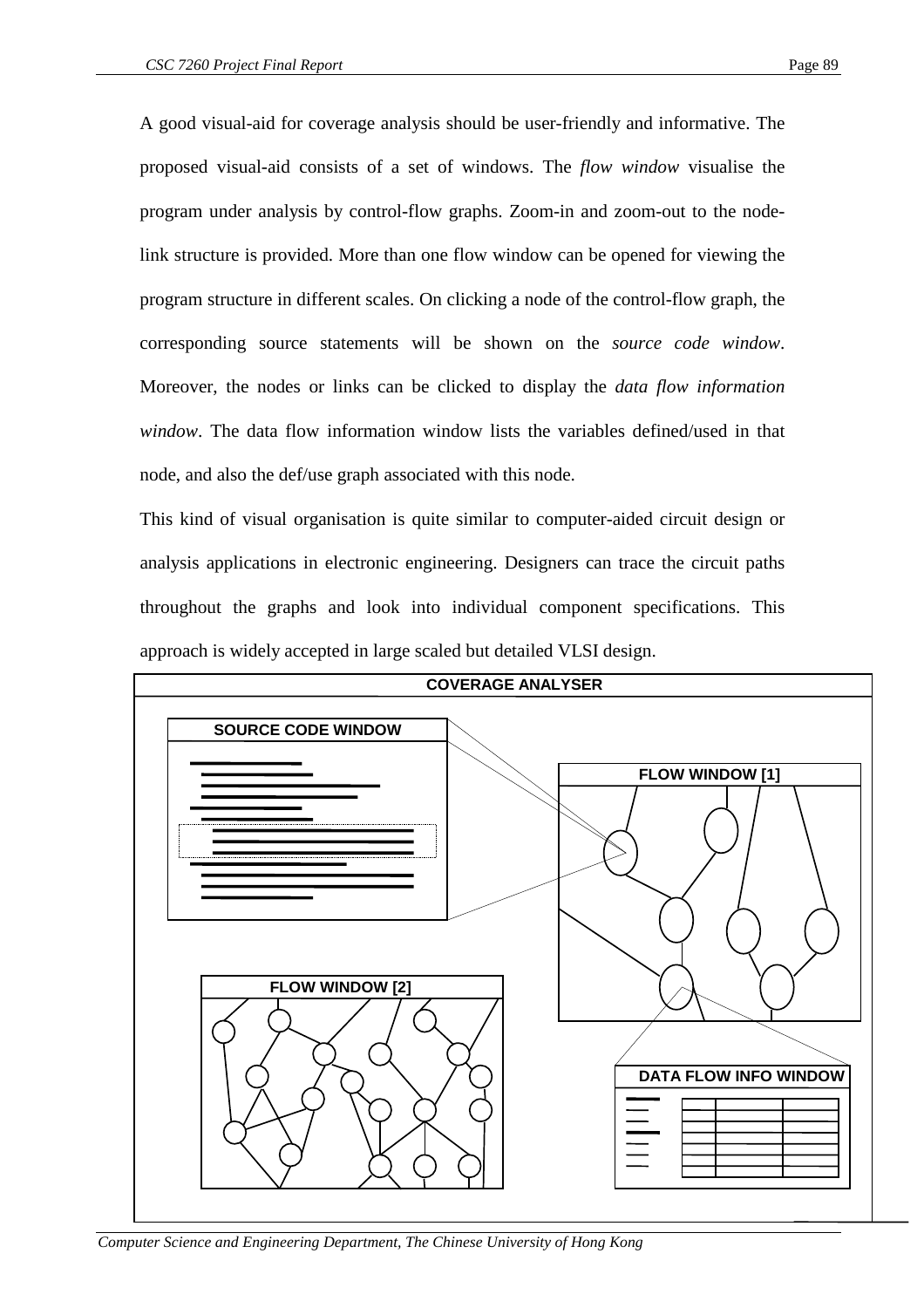## **Figure 7.9** Proposed visual-aid

### **7.10 Coverage Analysis for Program Version Changes**

Measuring the coverage of a program costs extra effort. If a program is revised and release again, it would be costly if we had to re-measure coverage of the whole program. Moreover, testers may be more concerned with whether the code that has been changed, added or deleted from one release to the next has been properly tested rather than the overall coverage with respect to a module, a subsystem or the entire software. In unit test phase, program may subject to frequently changes. If we need to keep track of coverage strictly all the time, it would be very costly. If a facility can smartly select amended coding smartly, take measure on the amended coding and merge the measurement result, great deal of efforts could be saved.

It would be possible for control-flow coverage to incorporate such merged changes coverage measurement. However, it would be far complicated for the highly associated data flow coverage. For the simplest case, if only part of a paragraph is amended, only that paragraph will be accounted for coverage measurement. For detail changes, variables being changed in the amendment may be selected. Then all paths associates with such variables then requires to be re-measured. Visual aid described in section 7.9 may be enhanced to support the viewing of differed paths to help the tester to determine which part of coding required to re-measured.

The IBM Coverage Assistant described in Chapter 3 supports an additional feature to measure coverage only for statements selected by the user. An integration of coverage tools with version comparison tools is proposed in figure 7.11. For χSuds, it supports an automatic *atacdiff* facility in similar approach. Atacdiff compares the versions and generates a parameter file of the changed statement information to χATAC. In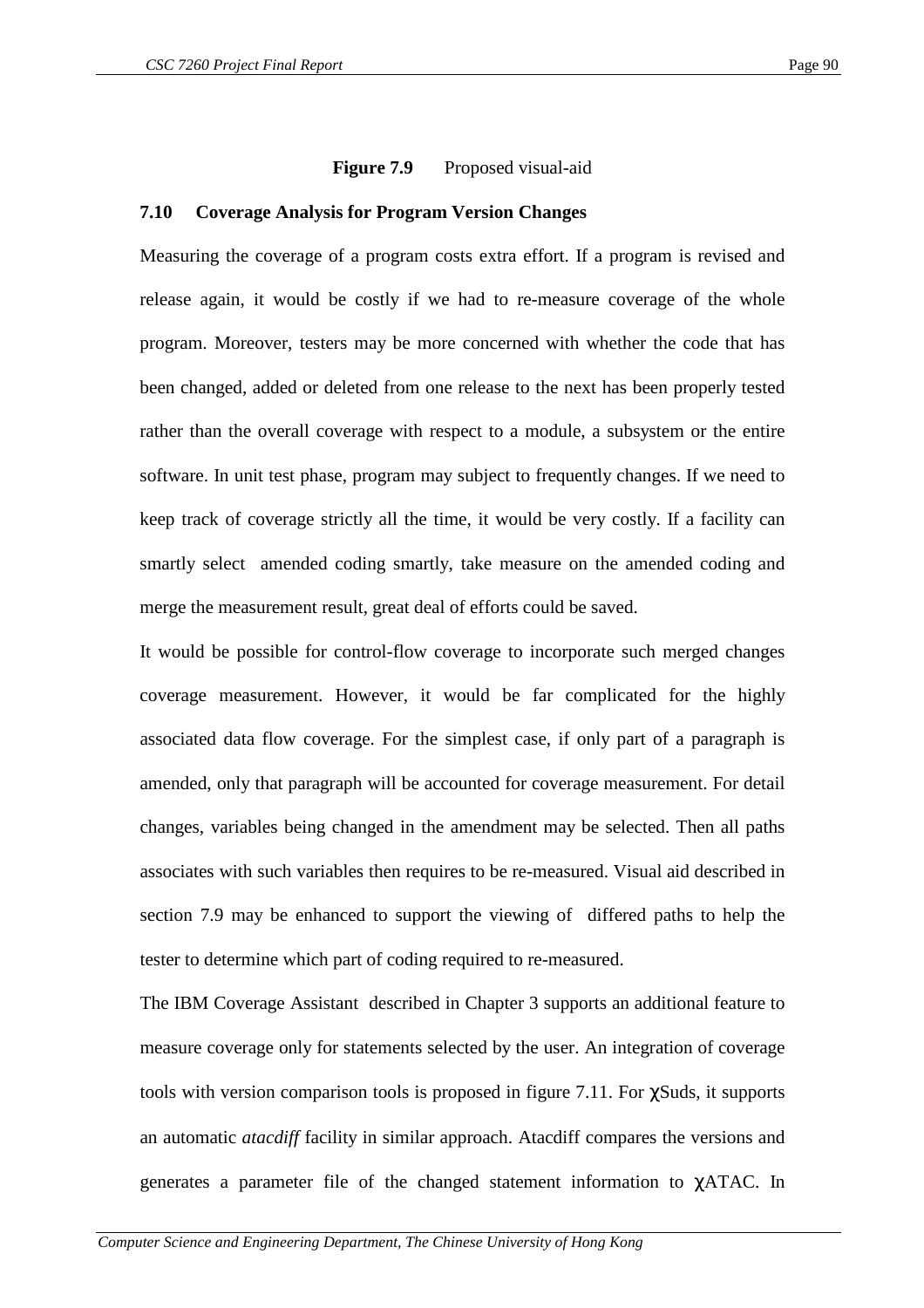addition, it identifies regression test cases automatically by selection those test cases

have paths likely to pass through the changed statements.



**Figure 7.10** Visual-aid supports version changes viewing



**Figure 7.11** Integrated coverage measurement tool that supports version changes coverage

## **7.11 Data Flow Coverage: To Use or Not to Use?**

It has been pointed out that time an money are the most commonly used criteria for determining whether or not it is the right point to stop testing. We test until we have exhausted the funds allocated for testing or until the delivery date has arrived. This is a usual practice experienced by programmer in real-life projects.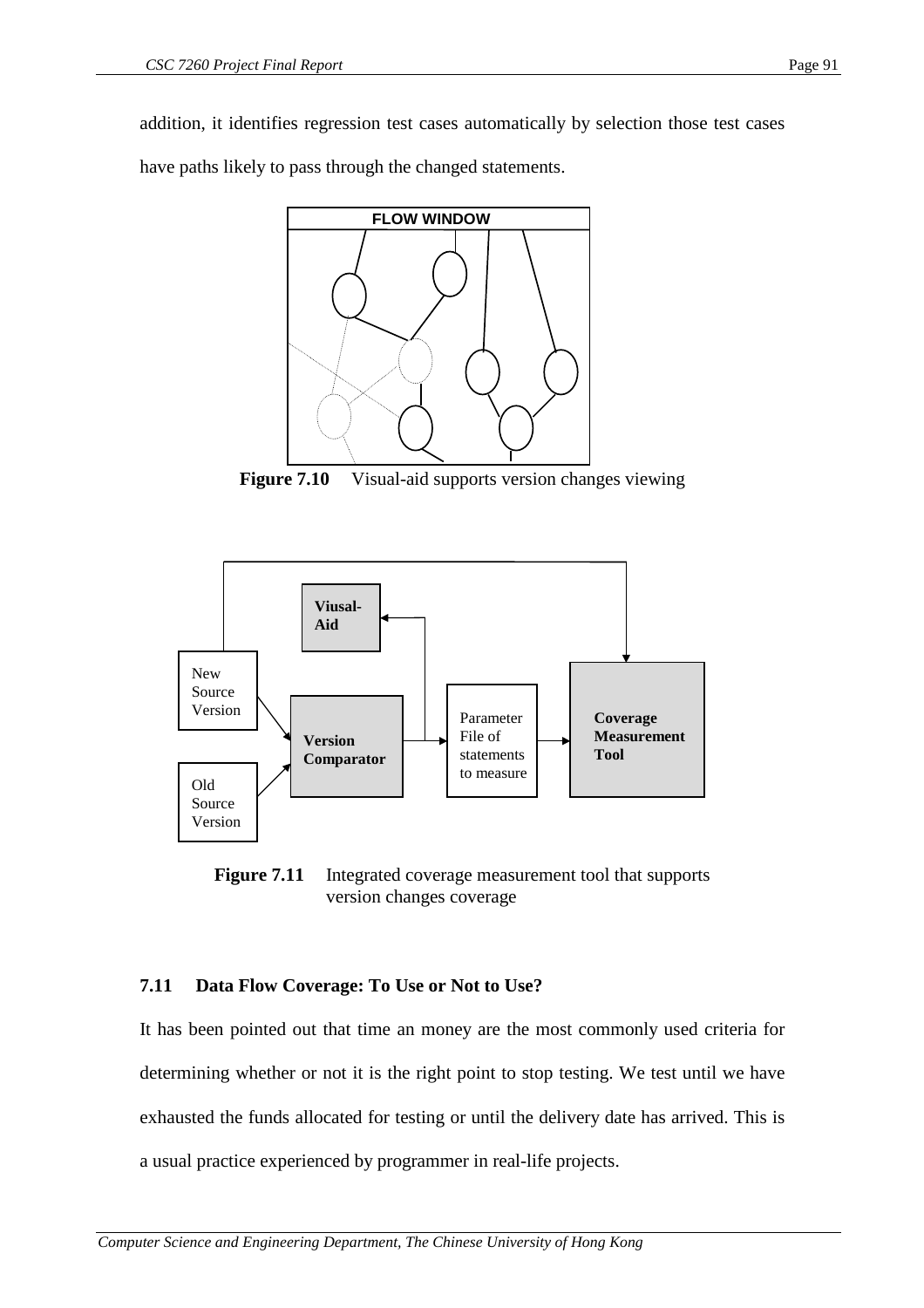Obviously, the time and money criteria have little to do with either the quality of the software, or the quality of the testing performed. If a more sophisticated adequacy criterion is used in practice, it is likely to be code coverage criterion. Although code coverage is not an all-promising to expose all kind of bugs. Nevertheless, these criteria are used in practice and works. [Wey89] sites several reasons of choosing control and data flow coverage as the adequacy criteria:

- They are unambiguous. Different observers do not have different perceptions of whether or not a given code fragment has been exercised by a set of test cases.
- They force a "distribution" of test cases by requiring that every part of the program be exercised. In that way they represent necessary conditions for a comprehensive job of testing. If some part of the code has never been exercised, then we have no idea whether it contains bugs.
- They are easily automated. Tools can be readily built to determine whether or not these criteria have been satisfied.
- They can be quantified; i.e. they can be used to assess the degree of testing performed to date.

In [Dal93], an experiment carried out to compare the statement coverage of unit tests for 28 modules of a single system to the number of system test faults found for each module. The result shows a clear relation that high statement coverage in unit testing and low number of faults detected in system test.

It still needs further experiments to show that high data flow coverage relates to low number of faults. This kind of result is difficult to obtain due to two reasons. The first one is that we cannot easily distinguish the contribution of data flow coverage to the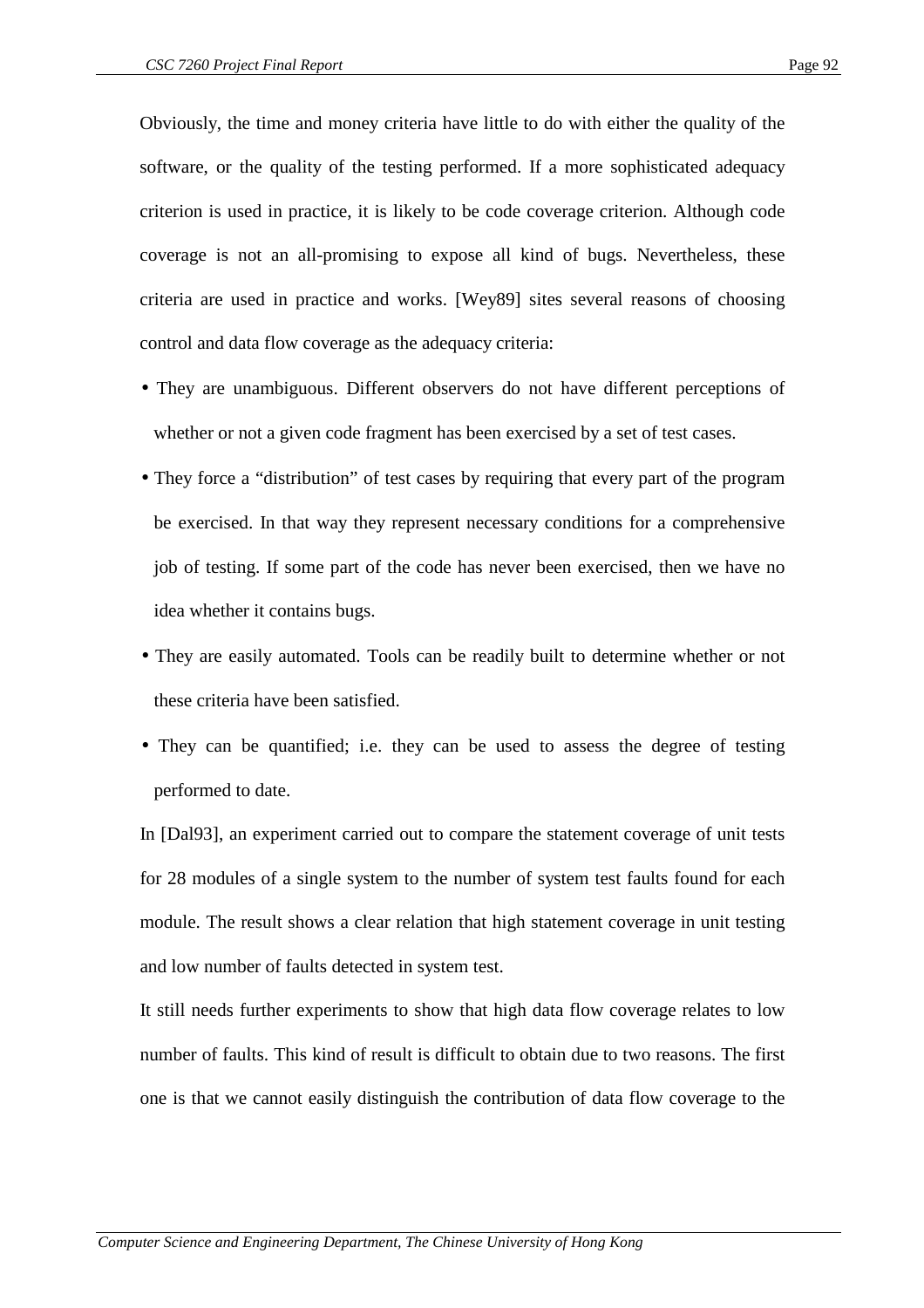reliability of a software from control flow coverage in large scale project in statistic measures. It is because we cannot analysis each fault.

Another reason is that the lack of data coverage tools. By the development and usage of ATACOBOL, it enables obtain field data of data flow coverage in COBOL language. The measurement result would reveals the usefulness of data flow coverage in business sectors.

Although time and money criteria cannot offer an objective and directive criteria for software testing, in applying a particular technique, we should not neglect to consider the cost and effectiveness of that technique. In previous section 7.3 and 7.4 discussions, experiments have shown that the cost or the complexity of data flow coverage measurement is reasonable. And, the fault-detecting effectiveness of dataflow coverage is analytically higher than control flow coverage.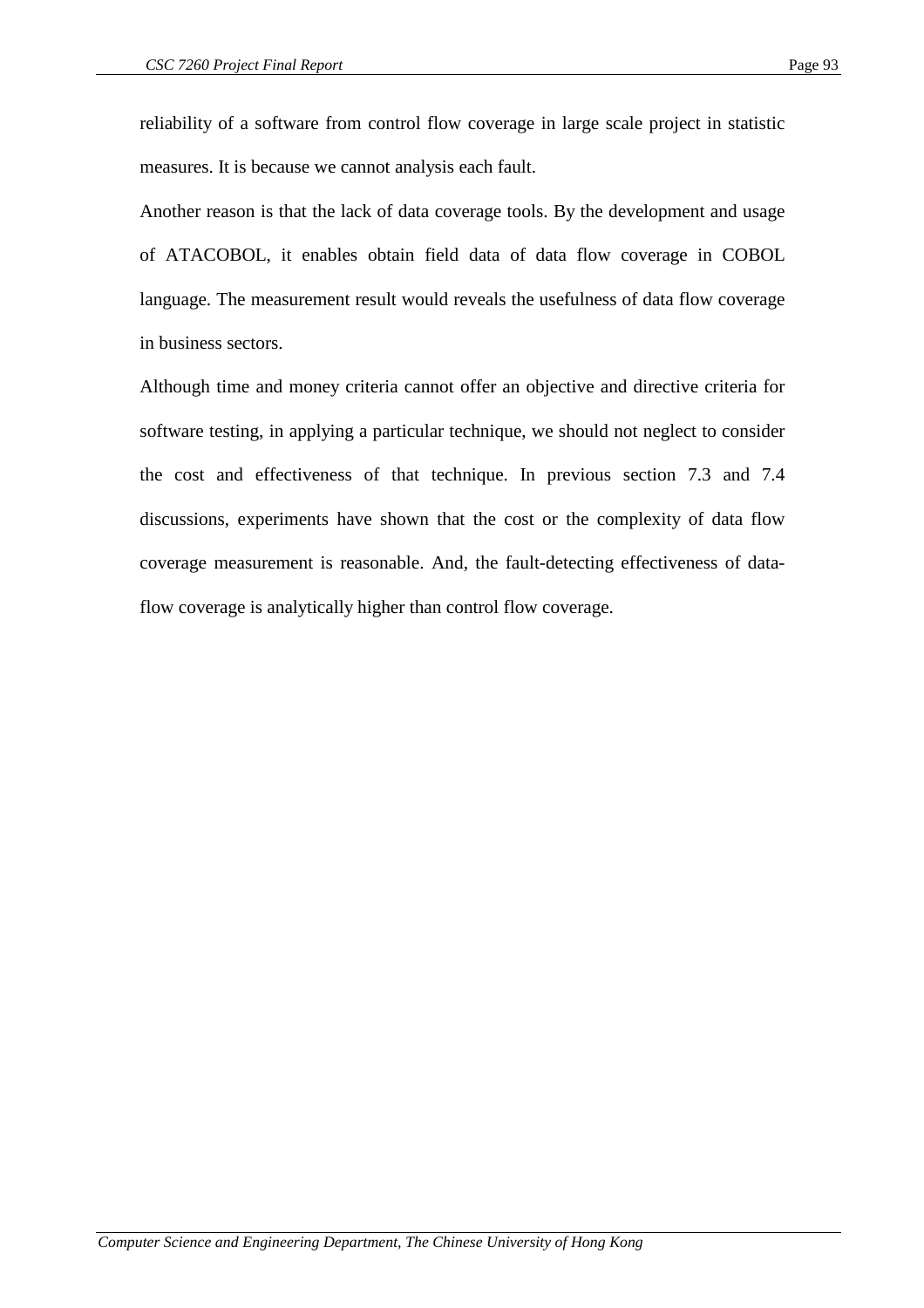# **8. SCHEDULE**

# **8.1 Project Implementation Schedule**

| Date      | <b>Tasks</b>                                                                                                                |
|-----------|-----------------------------------------------------------------------------------------------------------------------------|
| Jan 99    | Literature Review.                                                                                                          |
| Feb 99    | Coverage Tool Product Survey.                                                                                               |
| Mar 99    | Code and test ATACOBOL<br><b>Block Coverage.</b>                                                                            |
| Apr 99    | Prepare Term Report                                                                                                         |
|           | Code and test ATACOBOL:<br>Decision Coverage.                                                                               |
| May 99    | Code and test ATACOBOL:<br>Build Define/Use Graph.                                                                          |
| June 99   | Code and test ATACOBOL:<br>Create dcu and dpu sets.                                                                         |
| July 99   | Code and test ATACOBOL:<br>Implement data flow coverage analyser;<br>Carry out live test cases measurement on<br>mainframe. |
| August 99 | Result analysis<br>Prepare Final Report and presentation.                                                                   |

# **8.2 Resources**

## 8.2.1 Hardware

- A PC with Cyrix MII 200MHz CPU running MS-Windows 95.
- SUN SPARC Workstation running Solaris 2.5.1.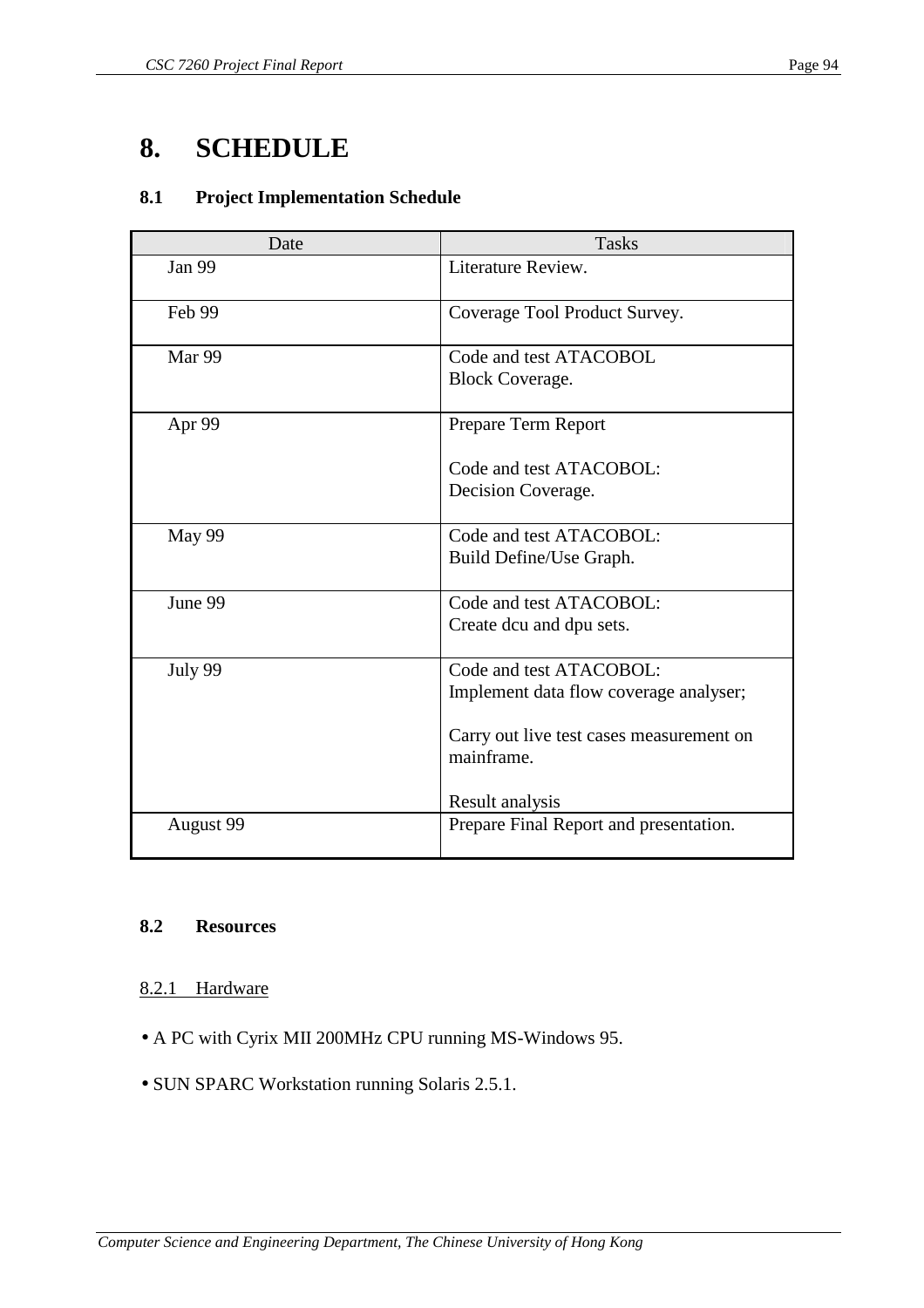## 8.2.2 Software

MS-Visual C++ 6.0 Standard Edition.

# 8.2.3 Human Resources

Base on the expense of 8 hours per week constantly,

Total effort =  $8 \times 32 = 256$  head-hours.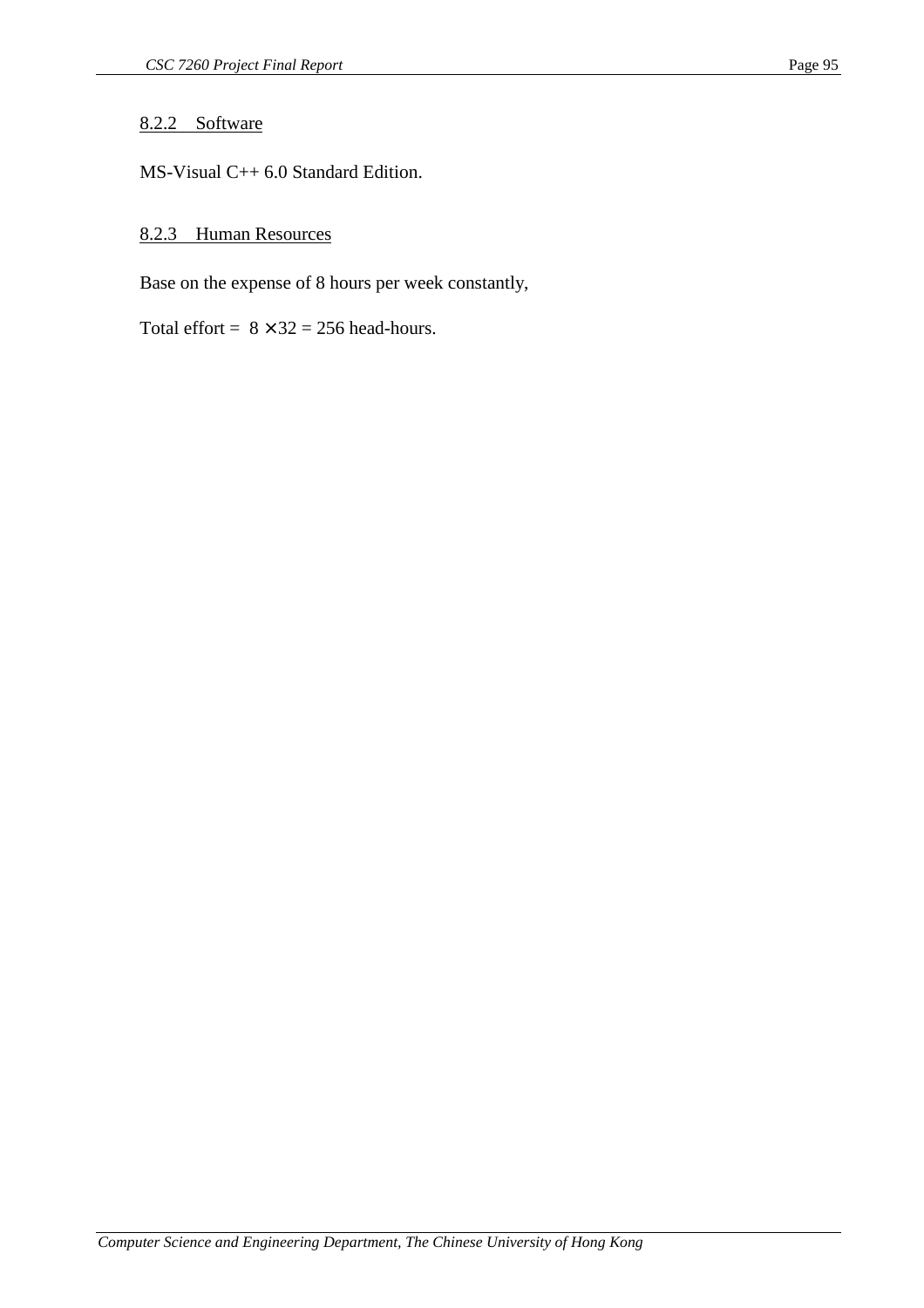# **9. CONCLUSION**

We has surveyed literature about coverage technique and evaluated practical software tools applied for coverage techniques. We have identified the limitations of ATAC and have investigated the coverage measure implemented by ATAC based on C language features.

ATACOBOL, a coverage measurement tools for COBOL in mainframe, is designed and implemented. ATACOBOL is written in C language. It carries out instrumentation and measurement across the mainframe and PC platform. ATACOBOL is able to perform block and decision coverage measures.

We have enhanced the rules of data flow coverage to adapt high level data structure. Moreover, the importance of data flow coverage criteria in identifying real-world Y2K related problematic paths is also demonstrated.

ATACOBOL is applied to measure live programs from the banking sector with live test cases. With the extensive application of ATACOBOL, we hope to explore more about the usefulness of data flow coverage, and the relationship between coverage and reliability.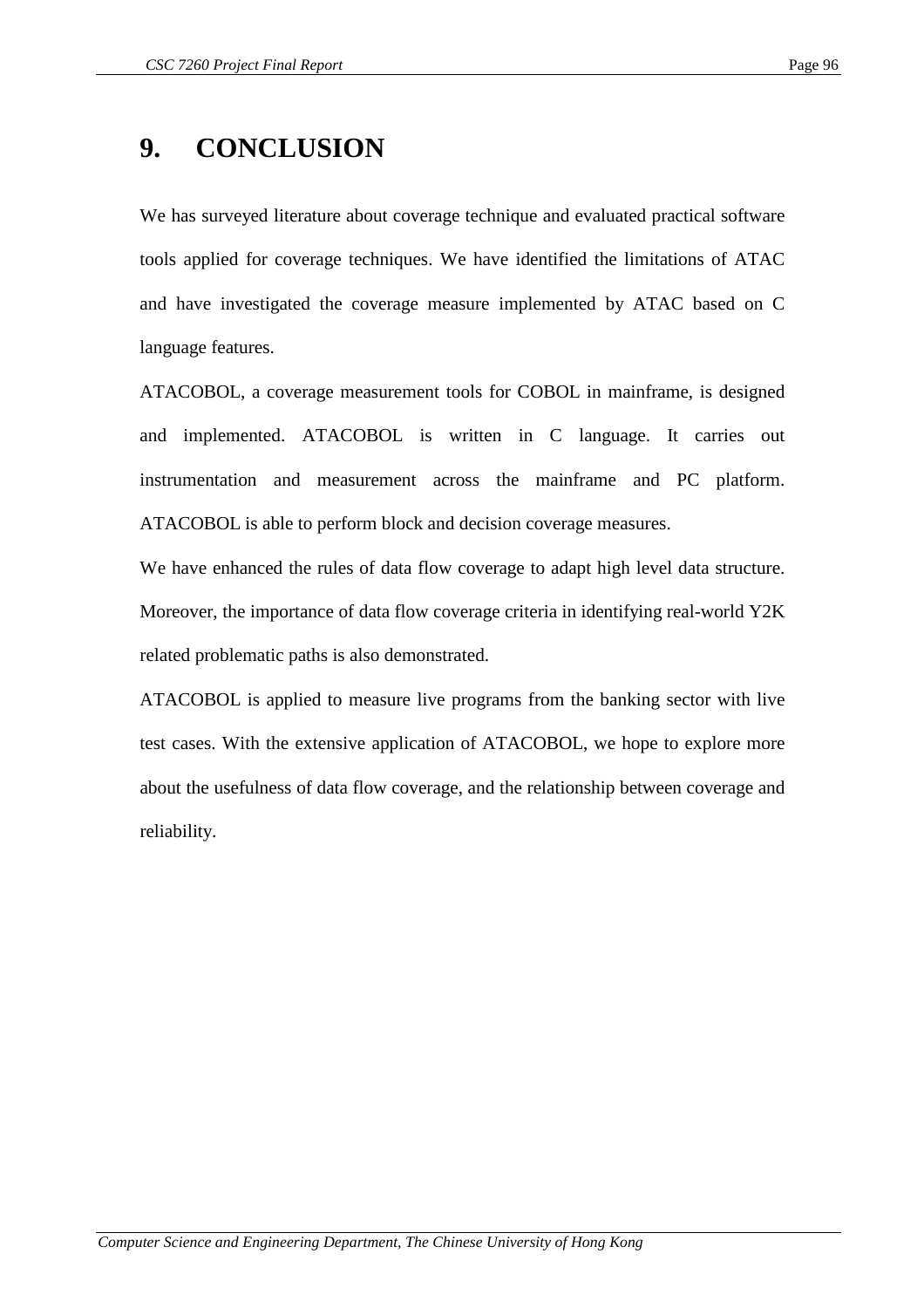# **10. REFERENCE**

- [Aho86] Aho, A. V., Sethi, R., and Ullman, J. D., *Compilers: Principles, Techniques, and Tools*, Addison Wesley, 1986.
- [Bee98] Beecham, B. J., *Monetary and Financial System in Hong Kong*, Hong Kong Institute of Bankers, 2<sup>nd</sup> Edition, 1998.
- [Bell94] Bellcore, *ATAC Tutorial*, enclosed in the ATAC Software Package, release 3.3.13, Bellcore, September 1994.
- [Bell98] Bellcore, χ*Suds Software Understanding System User's Manual*, Bellcore, July 1998.
- [CA98] Computer Associates, *CA-TestCoverage/2000 for the MVS Environment*, Computer Associates International Inc., 1998.
- [Chen96] Chen, M., Lyu, M. R., and Wong, E., "An Empirical Study of the Correlation between Code Coverage and Reliability Estimation," *Proceedings of METRICS'96*, Germany, March 1996, pp. 133-141.
- [Choi89] Choi, B. J., DeMillo, R.A., Krauser, E. W., Martin, R. J., Mathur, A. P., Offutt, A. J. and Spafford, E. H., "The Mothra Tool Set," *Proceedings of Hawaii International Conference on System Sciences*, HI, January 3-6, 1989.
- [Clar89] Clarke L. A., Podgurski A., Richardson, D. J., and Zeil, S. J., "A Formal Evaluation of Data Flow Path Selection Criteria," *IEEE Transactions on Software Engineering*, vol. 15, no. 11, 1989, pp. 1318- 1332.
- [Dal93] Dalal, S. R., J. R. Horgan, and J. R. Kettenring "Reliable Software and Communication: Software Quality, Reliability, and Safety," *Proceedings of the 15 th International Conference on Software Engineering,* Baltimore, MD, May, 1993.
- [Fra89] Frankl, Phyllis G., and Weyuker, Elaine J., "An Applicable Family of Data Flow Testing Criteria," *IEEE Transactions on Software Engineering*, vol. 14, no. 10, 1988, pp. 1483-1498.
- [Fra93] Frankl, P.G., and Weyuker, E.J., "A Formal Analysis on the Fault-Detecting Ability of Testing Methods," *IEEE Transactions on Software Engineering*, vol. 19, no. 3, 1993, pp. 202-213.
- [Fra93] Frankl, P.G., and Weyuker, E.J., "An Analytical Comparison of the Fault-Detecting Ability of Data Flow Testing Techniques,"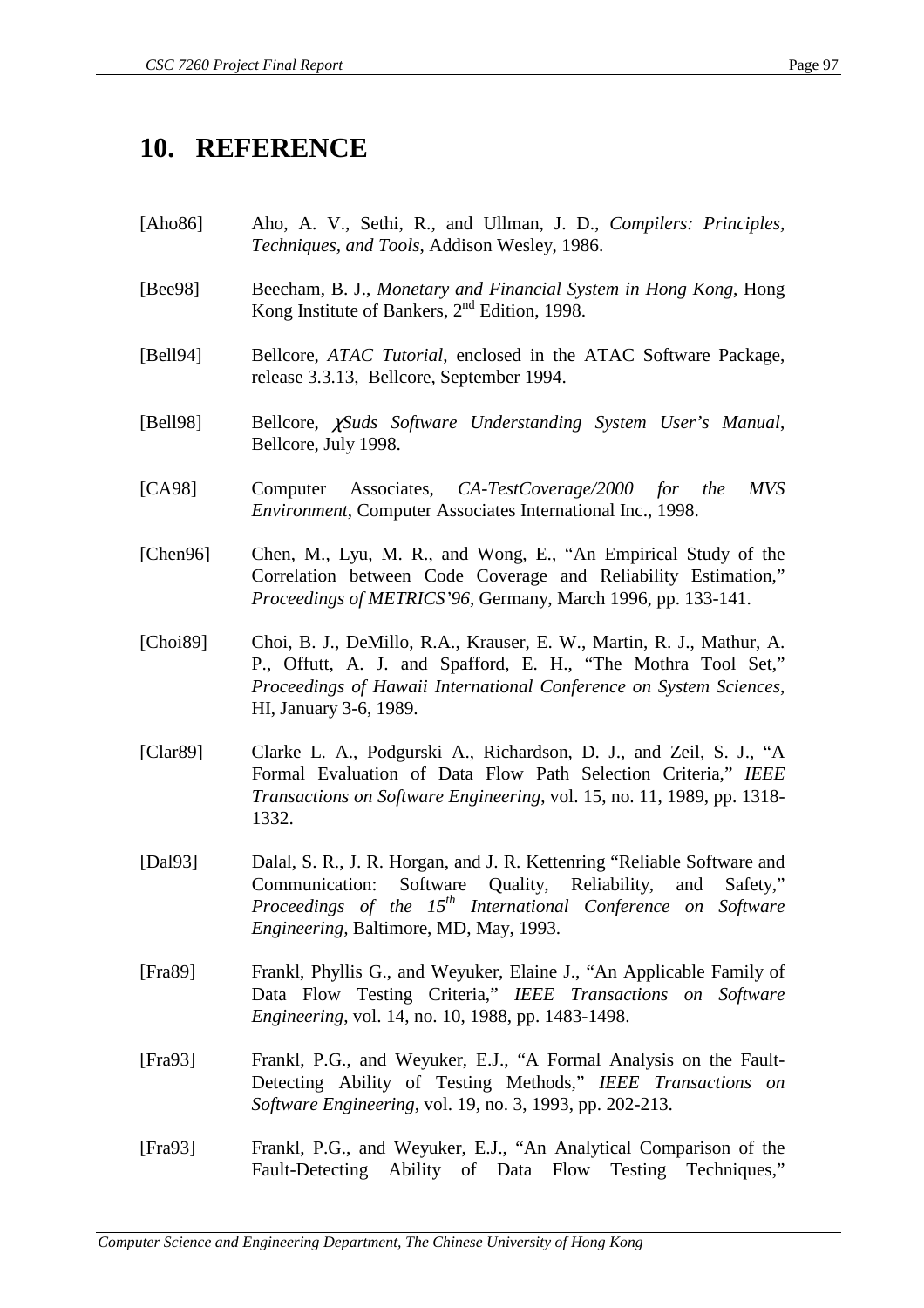*Proceedings 15 th International Conference on Software Engineering*, 1993, pp. 415-424.

- [Ghe97] Ghezzi, C., Jazayeri, M., and Mandrioli, D., *Fundamentals of Software Engineering*, , Prentice Hall, Asia Edition, 1997.
- [How80] Howden, W. E., "Functional Testing," *IEEE Transaction on Software Engineering*, vol. 6, no. 2, 1980, pp. 162-169.
- [HSBC92] Hong Kong and Shanghai Banking Corporation Ltd. CAS Team, *APS User Guide*, 1992. HSBC Internal document.
- [HSBC99] Hong Kong and Shanghai Banking Corporation Ltd., *Technical Service Division (TSV) Handbook*, 1999. HSBC Internal document.
- [Hor90] Horgan, J. R., and London, S., "A Data Flow Coverage Testing Tool for C," *Proceeding of the 2 nd Symposium on Assessment of Quality Software Development Tools*, 1992, pp. 2-10.
- [Hor94] Horgan, J. R., London, S., and Lyu, M. R., "Achieving Software Quality with Testing Coverage Measure," *IEEE Computer*, vol. 27, no. 9, 1994, pp. 60-69.
- [Hor96] Horgan, J. R., and Mathur, A. P., "Software Testing and Reliability," in *Software Reliability Engineering Handbook*, Lyu M. R. (ed.), McGraw Hill, 1996.
- [IBM97] IBM Corp. , *OS/390 MVS JCL User's Guide*, IBM Corp., 1997.
- [IBM98] IBM Corp., *IBM Application Testing Collection for MVS/ESA Version 1 Release 4 Modification 0*, 5 th Edition, IBM Corp., December 1998.
- [ICL99] Hong Kong Interbank Clearing Ltd., *Global Payments Systems Test Information Package*, May 1999, Internal document.
- [Ieee91] Institute of Electrical and Electronics Engineers, *ANSI/IEEE Standard Glossary of Software Engineering Terminology*, IEEE Std. 729-1991, 1991.
- [Int96a] Intersolv Inc., *APS Batch Generator Reference Manual*, Intersolv Inc., 1996.
- [Int96b] Intersolv Inc., *APS Program Painter User Manual*, Intersolv Inc., 1996.
- [Int96c] Intersolv Inc., *APS Customization Facility User Manual*, Intersolv Inc., 1996.
- [Int96d] Intersolv Inc., *APS Messages Reference Manual*, Intersolv Inc., 1996.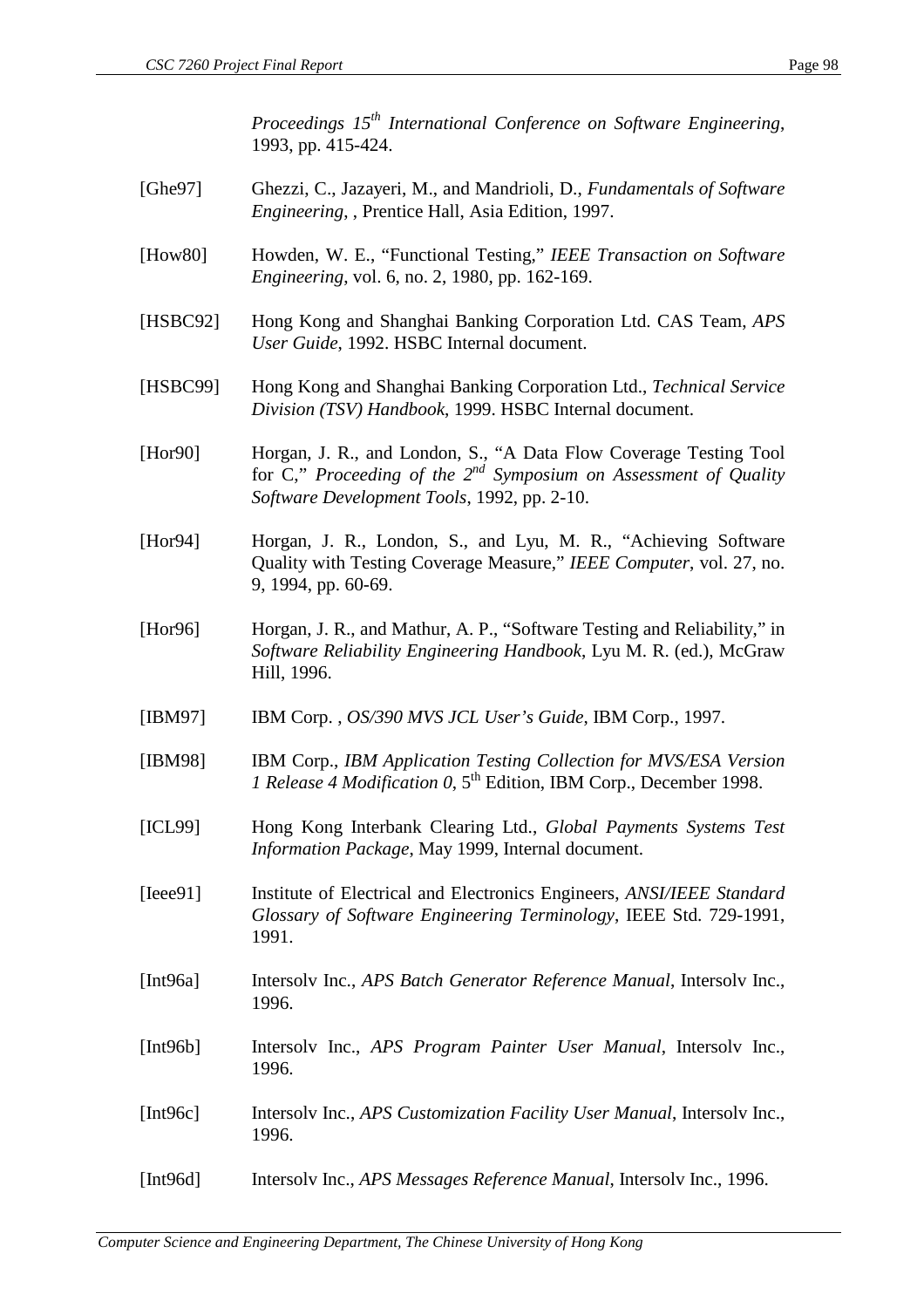- [Int96e] Intersolv Inc., *APS/MVS General Index*, Intersolv Inc., 1996.
- [Int96f] Intersolv Inc., *APS/MVS Importers User Manual*, Intersolv Inc., 1996.
- [Iyer96] Iyer, R. K., and Lee, I., "Measurement-Based Analysis of Software Reliability," in *Software Reliability Engineering Handbook*, Lyu M. R. (ed.), McGraw Hill, 1996.
- [Kar96] Karcich R. M., Skibbe R., Mathur, A. P., and Garg, P., "On Software" Reliability and Code Coverage," *Proceedings of Aerospace Applications Conference*, 1996.
- [Las83] Laski, J. W., and Korel, B.,"A Data Flow Oriented Program Testing Strategy," *IEEE Transactions on Software Engineering*, vol. 9, no. 3, 1983, pp. 347-354.
- [Lyu95] Lyu, M. R., Yu, J. S., Keramidas, E., and Dalal, S. R., "ARMOR: Analyzer for Reducing Module Operational Risk," *Proceeding of FTCS'25*, Pasadena, California, June 1995, pp. 137-142.
- [Lyu96] Lyu, M. R., Horgan, J. R., and London, S., "A Coverage Analysis Tool for the Effectiveness of Software Testing," *IEEE Transaction on Reliability*, vol. 43, no. 4, 1994, pp. 527-535.
- [Lyu98] Lyu, M. R., "Design, Testing, and Evaluation Techniques for Software Reliability Engineering," *Proceedings 24th Euromicro Conference*, Vasteras, Sweden, August 25-27 1998, pp. xxxix-xlvi.
- [Mus87] Musa, J. D., Iannino, A., and Okumoto, K., *Software Reliability Measurement, Prediction, Application*, McGraw-Hill, New York, 1987.
- [Nta84] Ntafos, S. C., "On Required Element Testing," *IEEE Transactions on Software Engineering*, vol. 10, no. 6, 1984, pp. 795-803.
- [Rap85] Rapps, S., and Weyuker, E. J., "Selecting Software Test Data Using Data Flow Information," *IEEE Transactions on Software Engineering*, vol. 11, no. 4, 1985, pp. 367-375.
- [Som96] Sommerville, I., *Software Engineering*, Addison Wesley, Fifth Edition, 1996.
- [Viasoft98] Viasoft, *VIA/SmartTest Data Sheet*, Viasoft Inc., 1998.
- [Wey84] Weyuker, E. J., "The Complexity of Data Flow Criteria for Test Data Selection," *Information Processing Letter*, vol. 19, no. 2, pp. 103-109.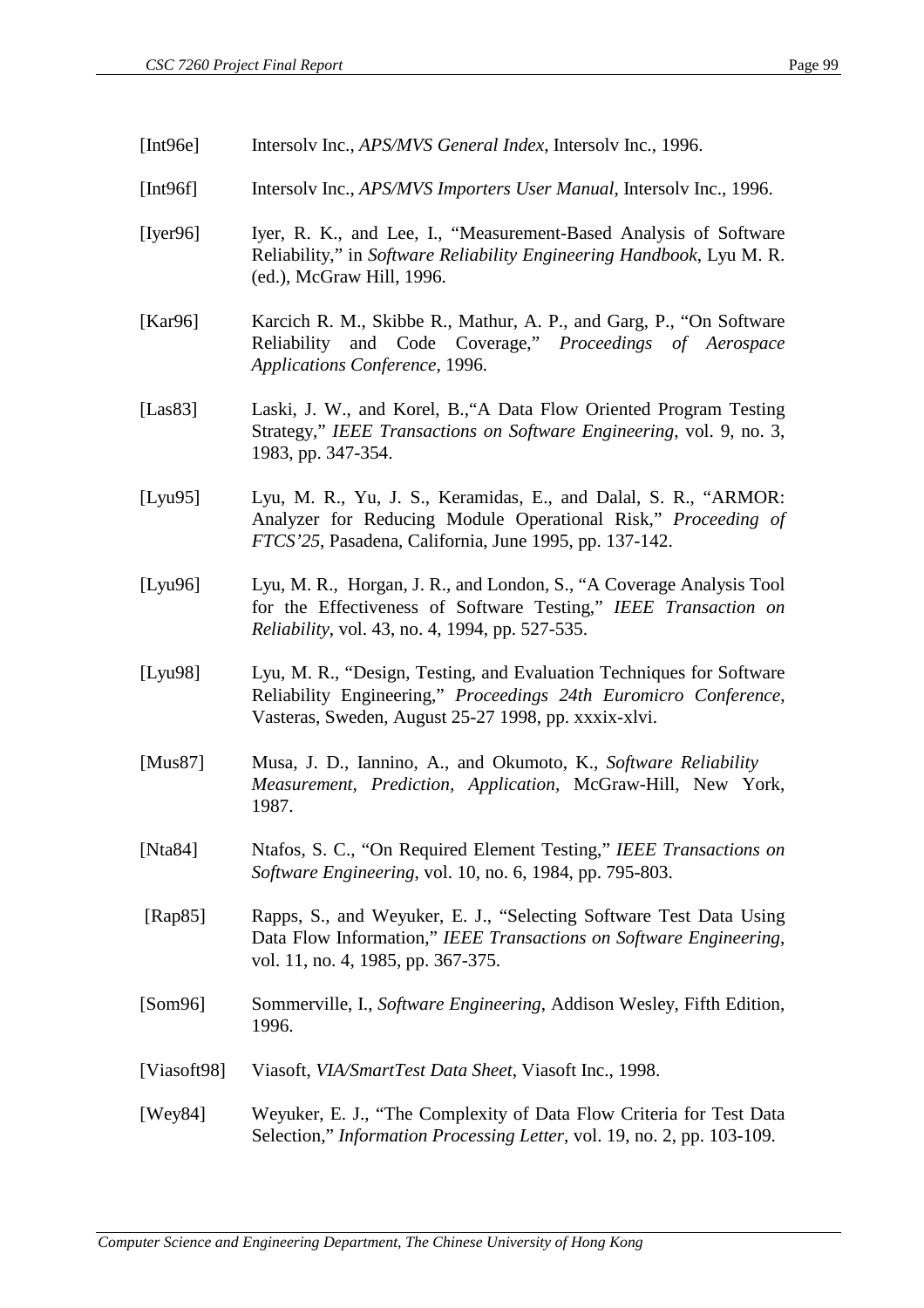| [WeV88] | Weyuker, E.J., "An Empirical Study of the Complexity of Data Flow<br>Testing," Proceedings of the $2^{nd}$ Workshop on Software Testing,<br>Verification, and Analysis, 1998, pp. 188-195. |
|---------|--------------------------------------------------------------------------------------------------------------------------------------------------------------------------------------------|
| [Wey89] | Weyuker, E.J., "In Defense of Coverage Criteria," 11 <sup>th</sup> International<br>Conference on Software Engineering, 1989, pp. 361.                                                     |
| [Wey90] | Weyuker, E.J., "The Cost of Data Flow Testing: An Empirical Study,"<br>IEEE Transactions on Software Engineering, vol. 16, no. 2, 1990, pp.<br>121-128.                                    |
| [Wey93] | Weyuker, E.J., "Can We Measure Software Testing Effectiveness?,"<br>Software Metrics Symposium, 1993, pp. 100-107.                                                                         |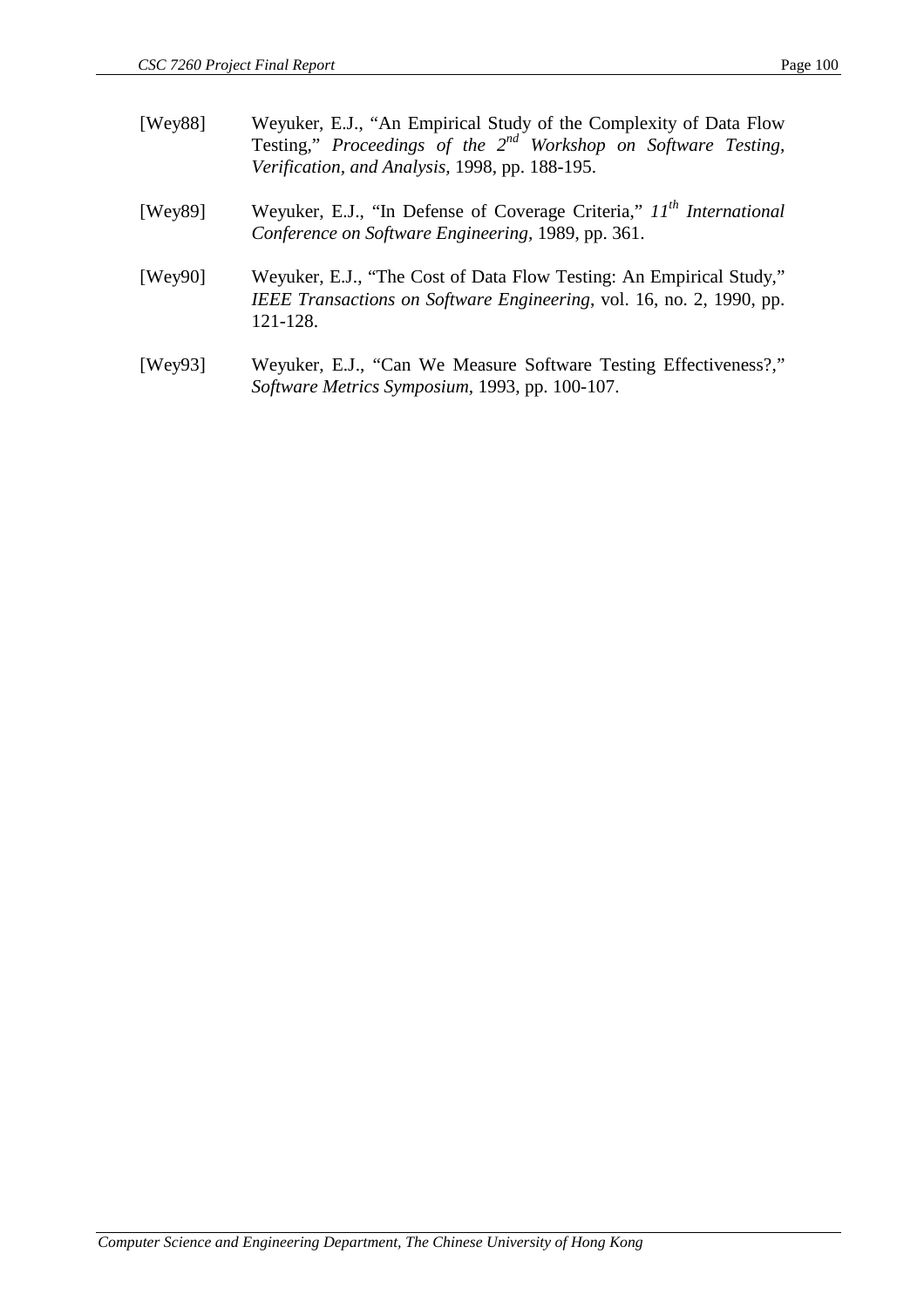# **Appendix A ATACOBOL Program Specifications**

ATACOBOL consists of 4 components: Code Parser, Instrumenter, Coverage Analyser and Runtime Routine as described in Chapter 4. The runtime routine is implemented on the mainframe. The 'DISPLAY' system call is substituted as this runtime routine. The rest of these components are implemented on PC Windows 95 Platform. A component may actually implemented by more than one module for the easy of debugging. The sources are written in Visual  $C++ 6.0$  Win32 Console Mode.

## **A.1 Module Specifications**

## A.1.1 Normaliser

| <b>Module Name</b>        | <b>Normaliser</b>                             |
|---------------------------|-----------------------------------------------|
| <b>Component Category</b> | Code Parser                                   |
| Module File Name          | NORMER.EXE                                    |
| <b>Module Source</b>      | NORMER.CPP                                    |
| No. of Lines of Coding:   | 446                                           |
| Function                  | Normalize program source to record of blocks. |
| Input File                | COBOL.SRC (Program source)                    |
| Output File               | COBOL.STR (Primitive program structure)       |
| Limitation                | N/A                                           |

## A.1.2 Router

| <b>Module Name</b>        | <b>Router</b>                                    |
|---------------------------|--------------------------------------------------|
| <b>Component Category</b> | Code Parser                                      |
| Module File Name          | <b>ROUTER.EXE</b>                                |
| <b>Module Source</b>      | <b>ROUTER.CPP</b>                                |
| No. of Lines of Coding:   | 461                                              |
| Function                  | Route the blocks by edges.                       |
| Input File                | COBOL.STR (Primitive program structure)          |
| <b>Output File</b>        | <b>COBOL.RST</b> (Control Flow Information File) |
| Limitation                | Each paragraph can have maximum of 100 blocks.   |

*Computer Science and Engineering Department, The Chinese University of Hong Kong*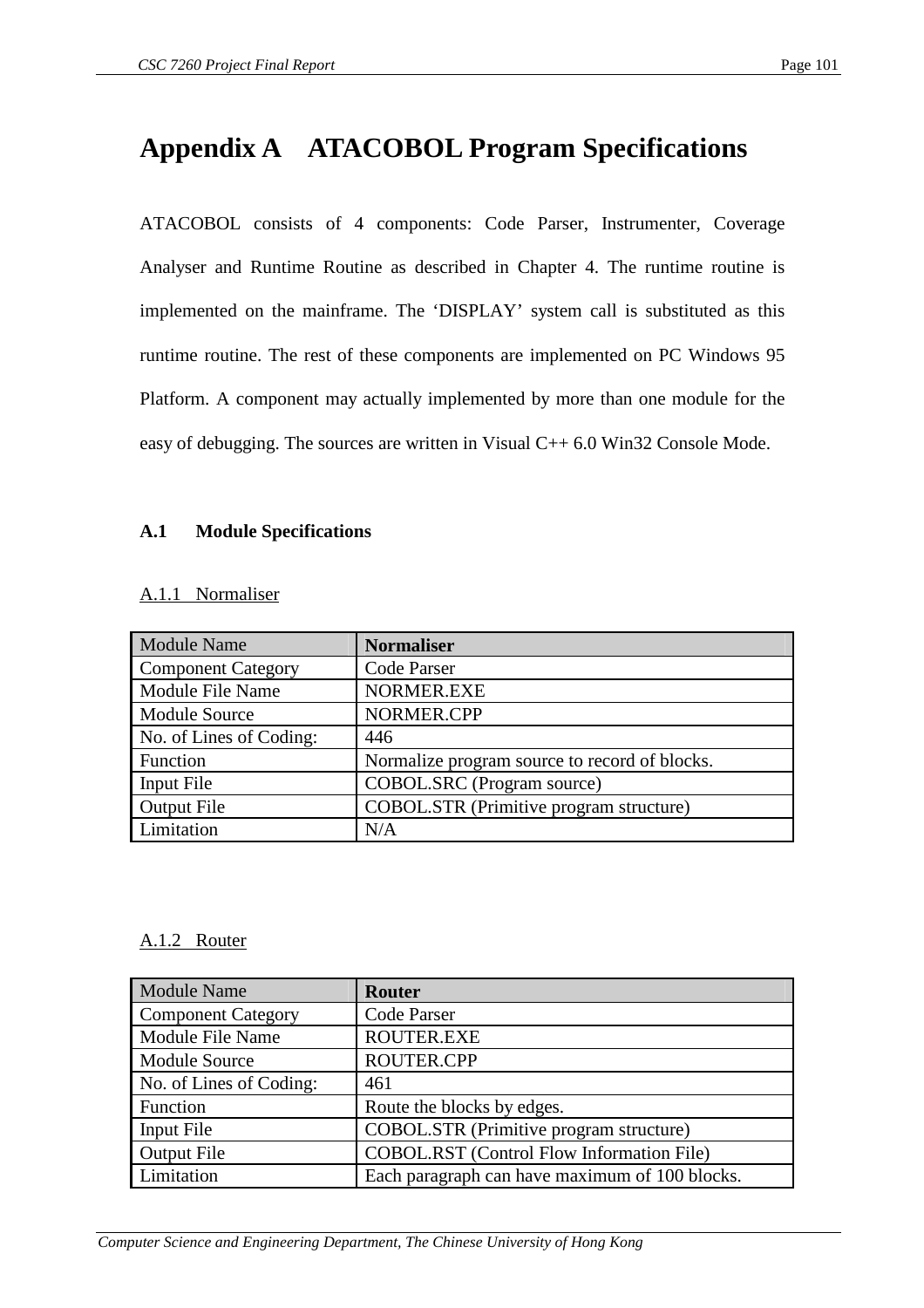## A.1.3 Variable Table Builder

| <b>Module Name</b>        | <b>Variable Table Builder</b>                        |
|---------------------------|------------------------------------------------------|
| <b>Component Category</b> | Code Parser                                          |
| Module File Name          | <b>BVAR.EXE</b>                                      |
| Module Source             | <b>BVAR.CPP</b>                                      |
| No. of Lines of Coding:   | 365                                                  |
| Function                  | Base on program source and listing to build variable |
|                           | table.                                               |
| Input File                | COBOL.SRC (Program source)                           |
|                           | COBOL.LST (Compiled Program Listing)                 |
| Output File               | <b>COBOL.VAR</b> (Variable Table File)               |
| Limitation                | Support 3 levels of hierarchical data structure.     |

# A.1.4 Data Flow Graph Builder

| <b>Module Name</b>        | <b>Data Flow Graph Builder</b>                        |
|---------------------------|-------------------------------------------------------|
| <b>Component Category</b> | Code Parser                                           |
| Module File Name          | <b>BDEFUSE.EXE</b>                                    |
| Module Source             | <b>BDEFUSE.CPP</b>                                    |
| No. of Lines of Coding:   | 562                                                   |
| Function                  | Build the data flow graph (def, c-use and p-use)      |
| Input File                | COBOL.SRC (Program source)                            |
|                           | <b>COBOL.RST</b> (Control Flow Information File)      |
|                           | <b>COBOL.VAR</b> (Variable Table File)                |
|                           | RESERVE.WRD (S-COBOL Reserved Word File)              |
| <b>Output File</b>        | COBOL.DEF (Data Flow Information File (Def))          |
|                           | COBOL.CUS (Data Flow Information File (C-Use))        |
|                           | COBOL.PUS (Data Flow Information File (P-Use))        |
| imitation                 | The variable table can have maximum of 3000 variables |

# A.1.5 Def-Use Path Searcher

| <b>Module Name</b>        | <b>Def-Use Path Searcher</b>                            |
|---------------------------|---------------------------------------------------------|
| <b>Component Category</b> | Code Parser                                             |
| Module File Name          | PSEARCH.EXE                                             |
| <b>Module Source</b>      | PSEARCH.CPP                                             |
| No. of Lines of Coding:   | 630                                                     |
| Function                  | Search the function: dcu and dpu based on the data flow |
|                           | graph.                                                  |
| Input File                | <b>COBOL.RST</b> (Control Flow Information File)        |
|                           | COBOL.DEF (Data Flow Information File (Def))            |

*Computer Science and Engineering Department, The Chinese University of Hong Kong*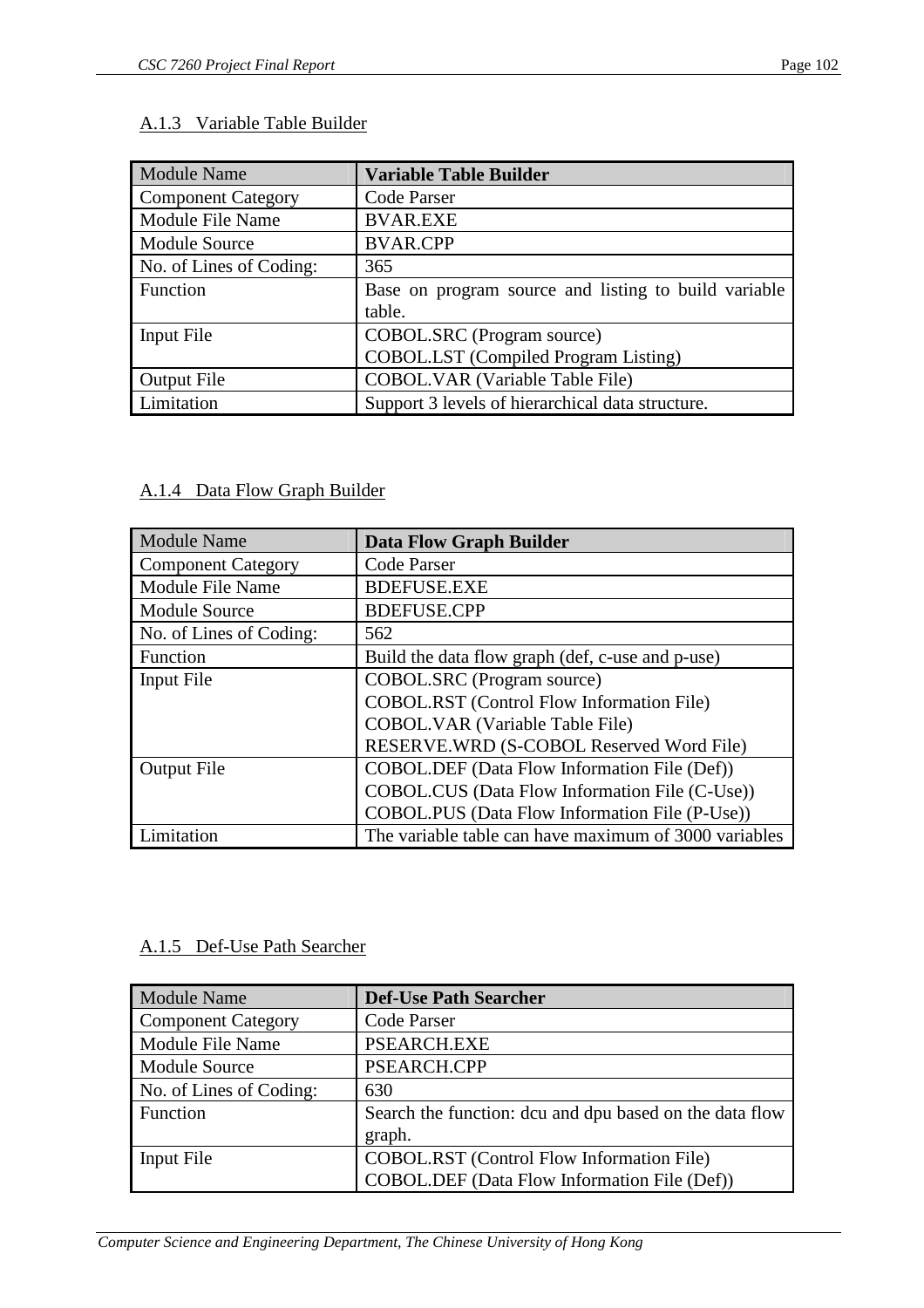|             | COBOL.CUS (Data Flow Information File (C-Use))<br>COBOL.PUS (Data Flow Information File (P-Use)) |
|-------------|--------------------------------------------------------------------------------------------------|
| Output File | COBOL.DCU (Data Flow Information File (DCU))<br>COBOL.DPU (Data Flow Information File (DPU))     |
| Limitation  | Each paragraph can have maximum of 100 blocks.                                                   |

# A.1.6 Coverage Analyser

| <b>Module Name</b>               | <b>Coverage Analyser</b>                                                                                                                                                                                                                                                                                                                                               |
|----------------------------------|------------------------------------------------------------------------------------------------------------------------------------------------------------------------------------------------------------------------------------------------------------------------------------------------------------------------------------------------------------------------|
| <b>Component Category</b>        | Coverage Analyser                                                                                                                                                                                                                                                                                                                                                      |
| Module File Name                 | <b>ANALYSER.EXE</b>                                                                                                                                                                                                                                                                                                                                                    |
| <b>Module Source</b>             | <b>ANALYSER.CPP</b>                                                                                                                                                                                                                                                                                                                                                    |
| No. of Lines of Coding:          | 898                                                                                                                                                                                                                                                                                                                                                                    |
| Function                         | Analysis the coverage of program testing through<br>records of the trace log.                                                                                                                                                                                                                                                                                          |
| Input File<br><b>Output File</b> | <b>COBOL.RST</b> (Control Flow Information File)<br>COBOL.DEF (Data Flow Information File (Def))<br>COBOL.DCU (Data Flow Information File (DCU))<br>COBOL.DPU (Data Flow Information File (DPU))<br>COBOL.LOG (Trace Log)<br><b>BLOCK.UCV</b> (Uncovered Block Report File)<br>EDGE.UCV (Uncovered Decision Edge Report File)<br>DCUSE.UCV (Uncovered DCU Report File) |
|                                  | DPUSE.UCV (Uncovered DPU Report File)                                                                                                                                                                                                                                                                                                                                  |
| Display                          | <b>Coverage Summary</b>                                                                                                                                                                                                                                                                                                                                                |
| Limitation                       | Each paragraph can have maximum of 100 blocks.                                                                                                                                                                                                                                                                                                                         |
|                                  | Each paragraph can have maximum of 1,500 def.                                                                                                                                                                                                                                                                                                                          |
|                                  | Each paragraph can have maximum of 1,500 dcu.                                                                                                                                                                                                                                                                                                                          |
|                                  | Each paragraph can have maximum of 1,500 dpu.                                                                                                                                                                                                                                                                                                                          |

# **A.2 File Layouts**

## A.2.1 Program Primitive Structure

| <b>Field Name</b> | Format      |
|-------------------|-------------|
| Paragraph No.     | Integer     |
| Block No.         | Integer     |
| Block Level No.   | Integer     |
| <b>Block Type</b> | 1 Character |
| Source Line No.   | Integer     |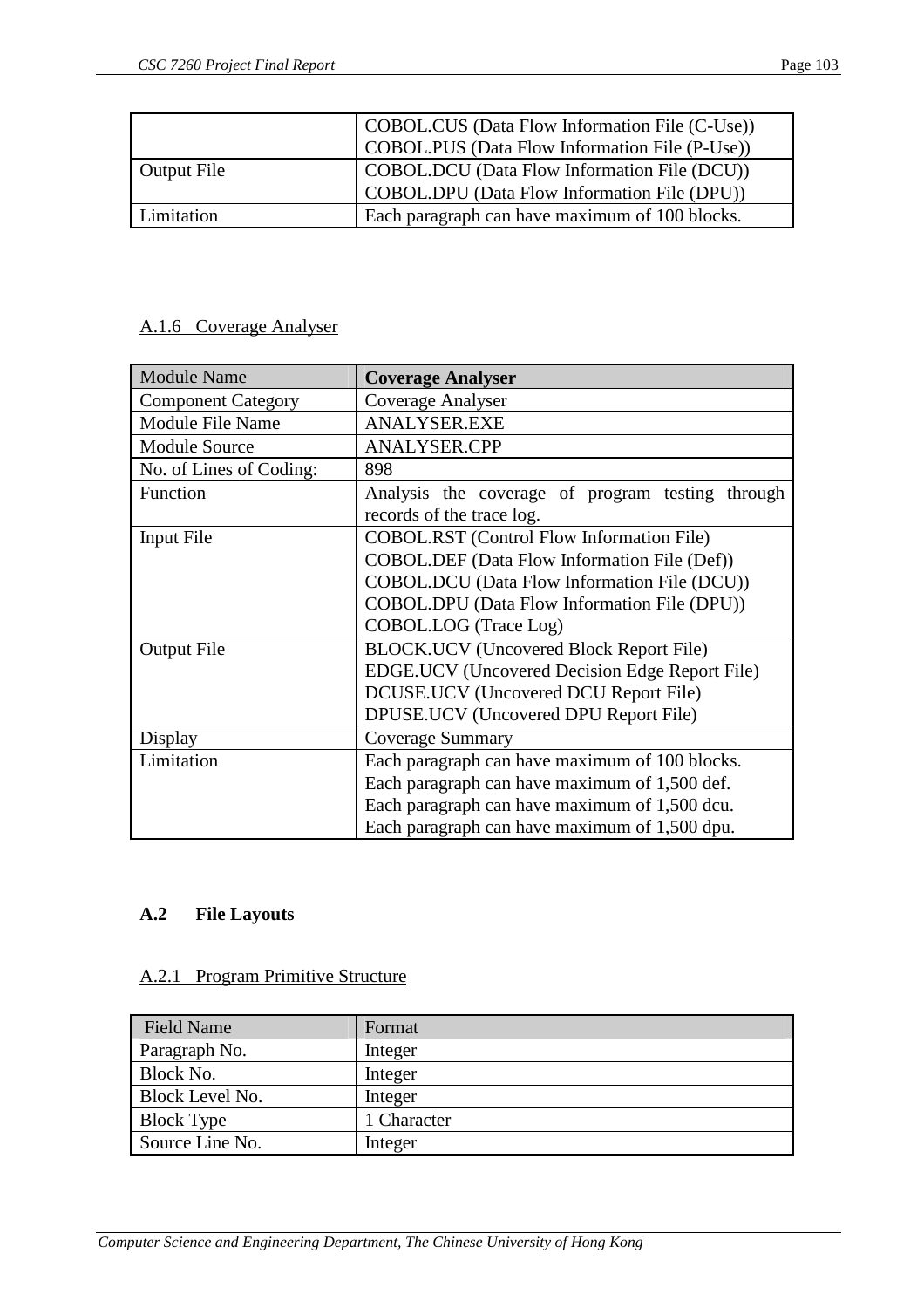## A.2.2 Control Flow Information File

| <b>Field Name</b>                 | Format      |  |
|-----------------------------------|-------------|--|
| Paragraph No.                     | Integer     |  |
| <b>Block No.</b>                  | Integer     |  |
| Block Level No.                   | Integer     |  |
| <b>Block Type</b>                 | 1 Character |  |
| Source Line No.                   | Integer     |  |
| Repeat the following for 10 times |             |  |
| From Block No.                    | Integer     |  |
| To Block No.                      | Integer     |  |

# A.2.3 Variable Table File

| Field Name                  | Format        |
|-----------------------------|---------------|
| Variable Level 1 Identifier | Integer       |
| Variable Level 2 Identifier | Integer       |
| Variable Level 3 Identifier | Integer       |
| Variable Label              | 30 Characters |

# A.2.4 Data Flow Information File (Def)

| <b>Field Name</b>               | Format  |
|---------------------------------|---------|
| Paragraph No.                   | Integer |
| Block No.                       | Integer |
| Def Variable Level 1 Identifier | Integer |
| Def Variable Level 2 Identifier | Integer |
| Def Variable Level 3 Identifier | Integer |

# A.2.5 Data Flow Information File (C-Use)

| <b>Field Name</b>                 | Format  |
|-----------------------------------|---------|
| Paragraph No.                     | Integer |
| Block No.                         | Integer |
| C-Use Variable Level 1 Identifier | Integer |
| C-Use Variable Level 2 Identifier | Integer |
| C-Use Variable Level 3 Identifier | Integer |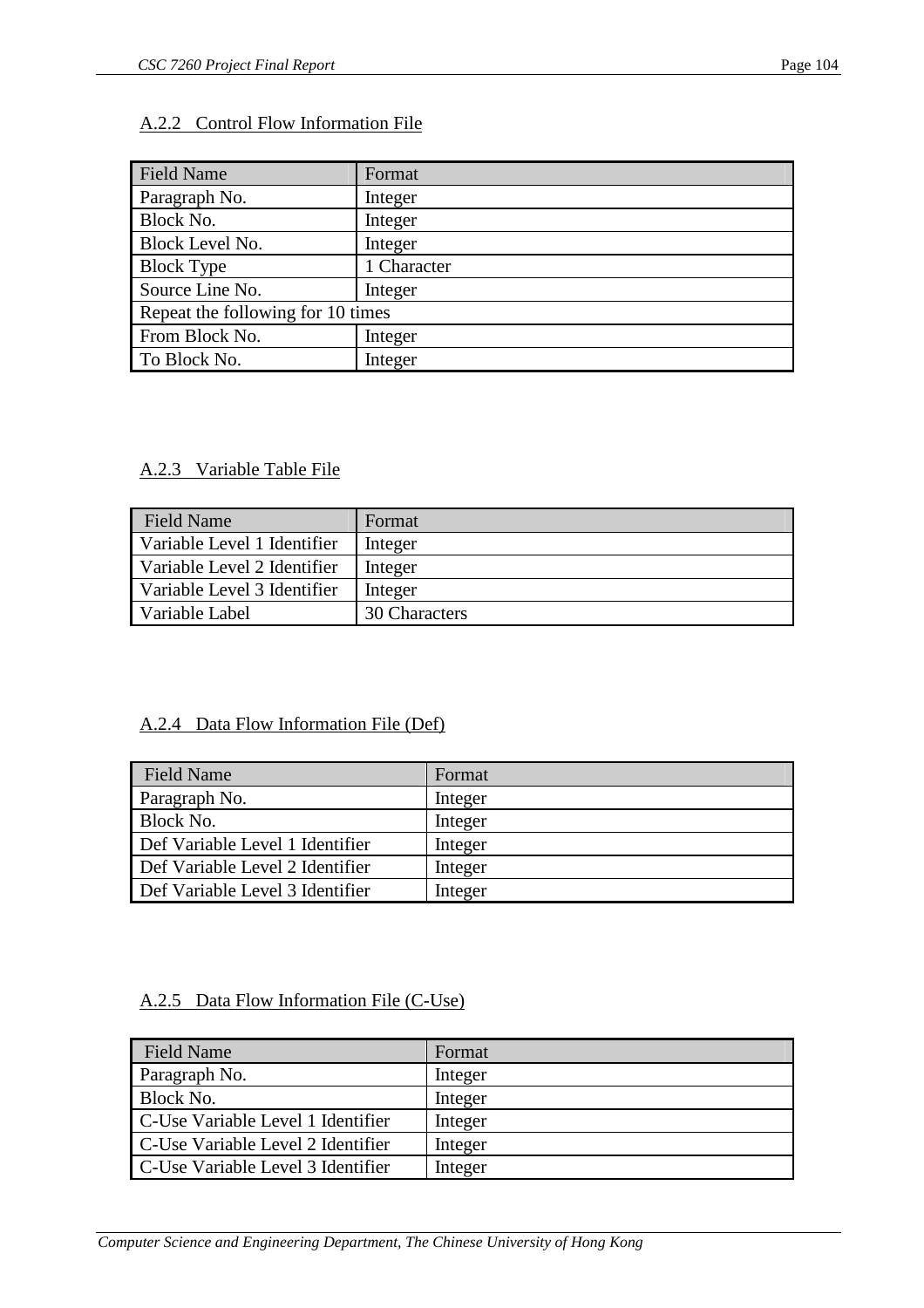# A.2.6 Data Flow Information File (P-Use)

| <b>Field Name</b>                 | Format  |
|-----------------------------------|---------|
| Paragraph No.                     | Integer |
| Block No.                         | Integer |
| P-Use Variable Level 1 Identifier | Integer |
| P-Use Variable Level 2 Identifier | Integer |
| P-Use Variable Level 3 Identifier | Integer |
| To Block No.                      | Integer |

## A.2.7 Data Flow Information File (DCU)

| Field Name                          | Format  |
|-------------------------------------|---------|
| Paragraph No.                       | Integer |
| Def-Use Variable Level 1 Identifier | Integer |
| Def-Use Variable Level 2 Identifier | Integer |
| Def-Use Variable Level 3 Identifier | Integer |
| Def Block No.                       | Integer |
| C-Use Block No.                     | Integer |

## A.2.8 Data Flow Information File (DPU)

| <b>Field Name</b>                   | Format  |
|-------------------------------------|---------|
| Paragraph No.                       | Integer |
| Def-Use Variable Level 1 Identifier | Integer |
| Def-Use Variable Level 2 Identifier | Integer |
| Def-Use Variable Level 3 Identifier | Integer |
| Def Block No.                       | Integer |
| P-Use From Block No.                | Integer |
| P-Use To Block No.                  | Integer |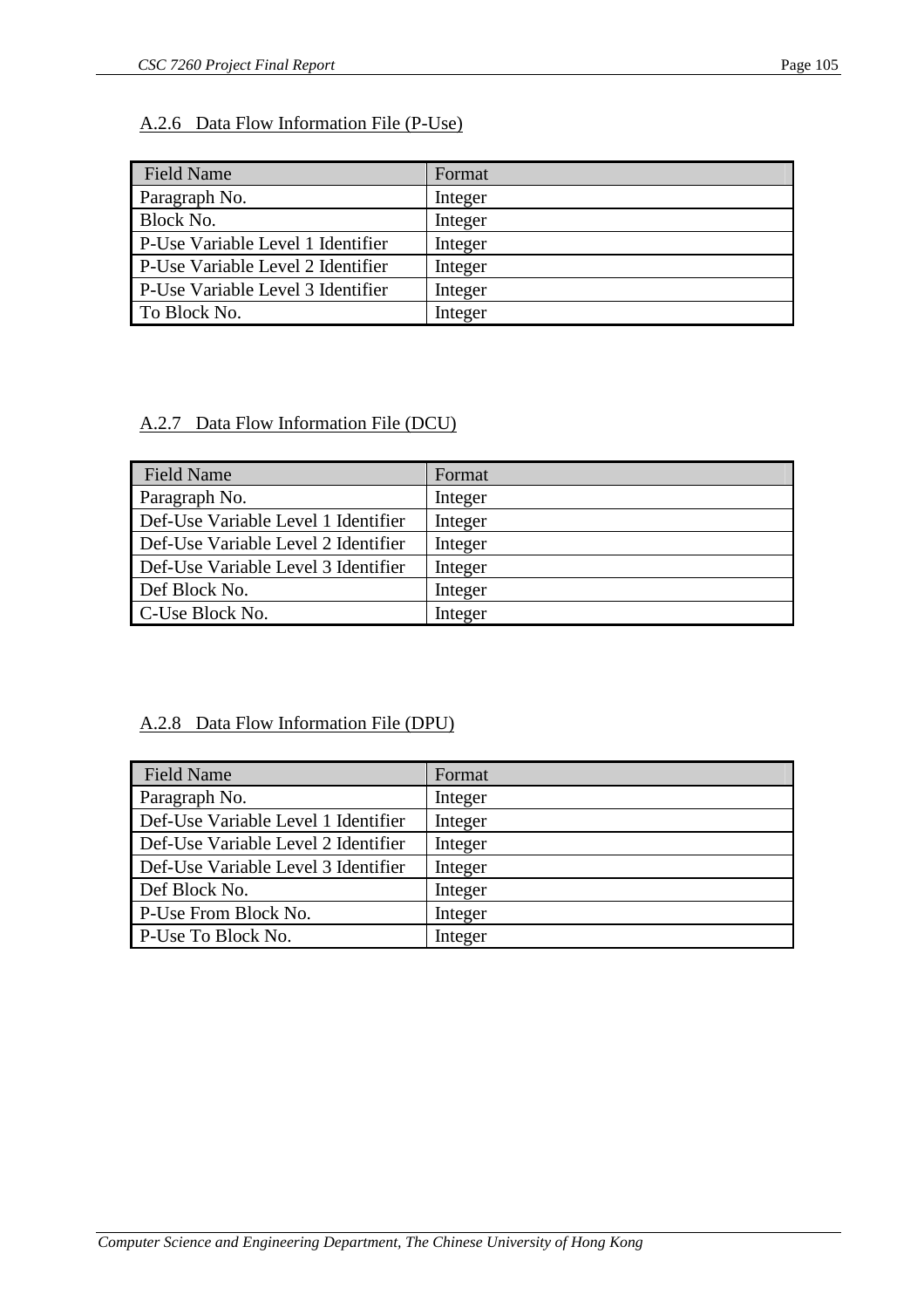# **Appendix B ATACOBOL Tutorial**

This tutorial make uses of a simple S-COBOL composite interest calculation program to demonstrate the usage of ATACOBOL. The program have two input datasets: SPARMI and CARDI, and one output dataset: RESULTO. SPARMI stores system parameter today's date. CARDI is the input card that inputs the deposit amount and date of deposit. RESULTO shows the calculation to be fail or success with the calculated total amount. The program illustrates the def-use pair of the Y2K example described in Chapter 2. Also, in composite interest calculation, recursive summation is applied and hence recursive def-use pair is observed. The program source and macros are listed as follows:

#### COBOL Macro: **SPARMIF**

BLOCK CONTAINS 0 CHARACTERS LABEL RECORDS ARE OMITTED DATA RECORD IS SPARM-IN. \* SYSTEM PARAMETERS 01 SPARM-IN. \* SPARM-IN-REC 05 FILLER OCCURS 80 TIMES PIC X.

## COBOL Macro: **SPARMIQ**

ASSIGN TO UT-S-SPARMI.

## COBOL Macro: **SPARMIW**

\* 01 SPARM-WORK. \* SYSTEM PARAMETER

05 SYS-DATE. \* 10 SYS-YEAR PIC 9(2). 10 SYS-MONTH PIC 9(2). 10 SYS-DAY PIC 9(2).

#### COBOL Macro: **CARDIF**

|     | BLOCK CONTAINS 0 |         |  | CHARACTERS  |        |          |              |    |
|-----|------------------|---------|--|-------------|--------|----------|--------------|----|
|     |                  |         |  |             |        |          |              |    |
|     |                  | T.ABET. |  | RECORDS ARE |        |          | OMTTTED      |    |
|     |                  | DATA    |  | RECORD IS   |        | CARD-TN. |              |    |
| 01  | CARD-IN.         |         |  |             |        |          |              |    |
| 0.5 | <b>FTLLER</b>    |         |  |             | OCCURS | 80       | <b>TIMES</b> |    |
|     |                  |         |  |             |        | PTC.     |              | Х. |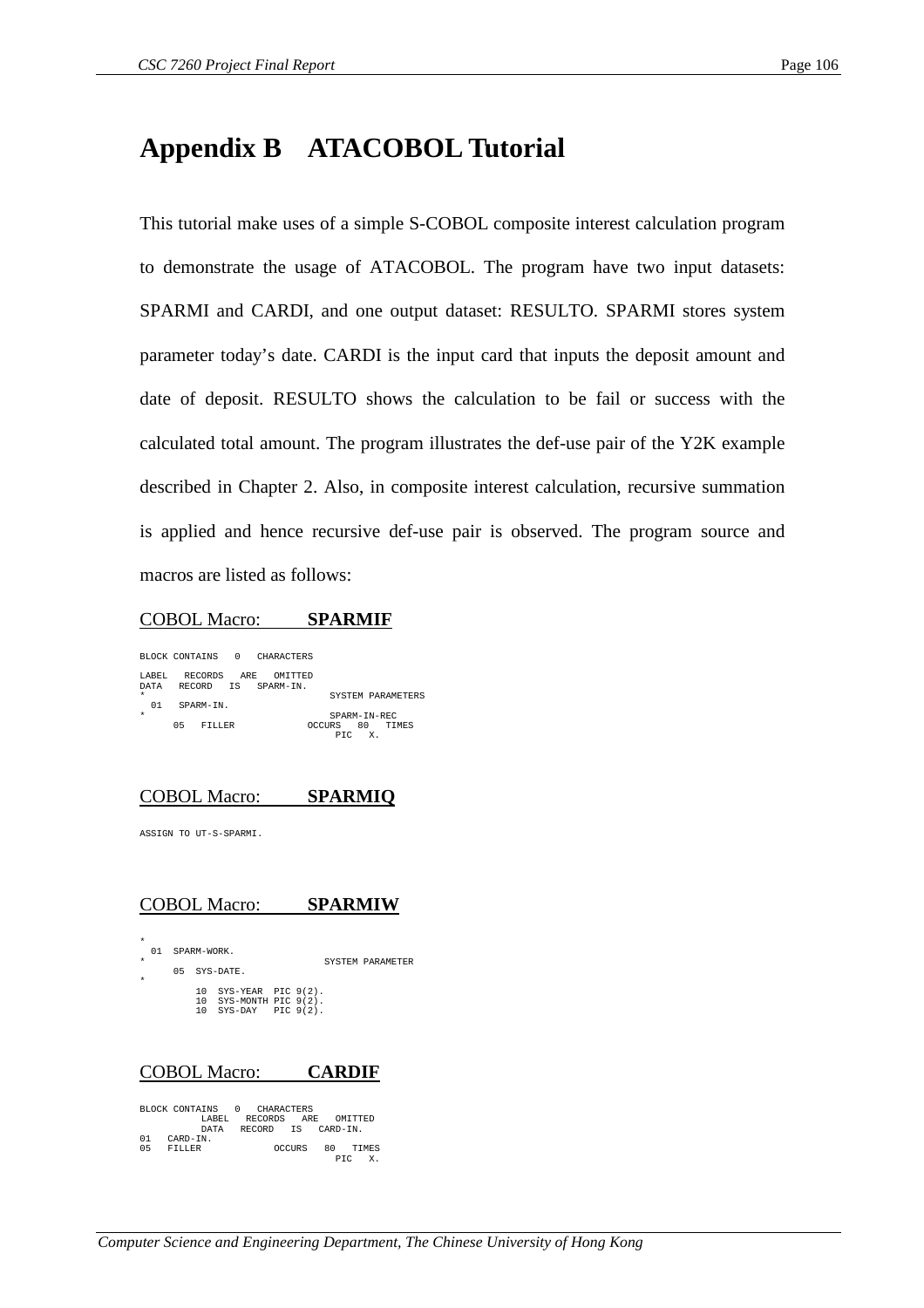#### COBOL Macro: **CARDIQ**

ASSIGN TO UT-S-CARDI.

#### COBOL Macro: **CARDIW**

01 CARD-WORK.

\* INPUT CARD 05 CARD-DEPOSIT-YEAR PIC 9(2). 05 CARD-DEPOSIT-AMOUNT PIC 9(10). 05 FILLER PIC X(68).

## COBOL Macro: **RESULTOF**

LABEL RECORDS ARE OMITTED RECORD CONTAINS 80 CHARACTERS BLOCK CONTAINS 0 RECORDS DATA RECORD IS RESULT-OUT. SKIP1<br>01 RESULT-OUT PICTURE X(80).

### COBOL Macro: **RESULTOQ**

ASSIGN TO UT-S-RESULTO.

#### COBOL Macro: **RESULTOW**

\* 01 RESULT-WORK.

- CALUATION RESULT 05 RESULT-REASON PIC X(10).
	- 05 RESULT-AMOUNT PIC X(10).

#### S-COBOL Program Source: **SAMPLE**

REM

```
SKIP3
 PROGRAM-ID. SAMPLE
SKIP1
                                      SZE KWAN SHAN, SAM
SK<sub>TP1</sub>
 DATE-WRITTEN. 28 JUN 1999
SKIP1
DATE-COMPILED.
SKIP1
 REMARKS.
SKIP1
ABSTRACT
     THIS PROGRAM CALUATES COMPOSITE INTEREST
 EJECT
AMENDMENT HISTORY
EJECT
OPERATING INSTRUCTIONS
 SKIP3
1. CONTROL CARDS
SKIP1
 \begin{tabular}{llllll} // SAMPLE & EXEC & PGM=SAMPLE\\ & DDD & DSSN = SYSTEM.PARMETER.DATASET, \\ // & DISP-OLD, UNIT=DISK, VOL=SER=SSSSSS\\ \\ // CARDI & DD & DSSN=INDUT-CARD.DATASET, \\ // & DISP-OLD, UNIT=DISK, VOL=SER=SSSSSS\\ // RESULTO & DD & DSN=OUTPUT. REST, VOL=SER=SSSSSS\\ \\ // & DISP-OLD, UNIT=DISK, VOL=SER=SSSSSS\\ // SYSTEM & DDS'SSOUT=* \\ \end{tabular}//SYSDBOUT DD SYSOUT=*
//SYSDTERM DD SYSOUT=*
SKIP3
2. INPUT
SKIP1
 SPARMI - SYSTEM PARAMTER FILE
CARDI - INPUT CARD FILE
 SKIP3
3. OUTPUT
3. OT<br>SKIP2
RESULTO - CALUATED INTEREST RESULT FILE
 SKIP3
4. INTERMEDIATE EXTERNAL STORAGE
```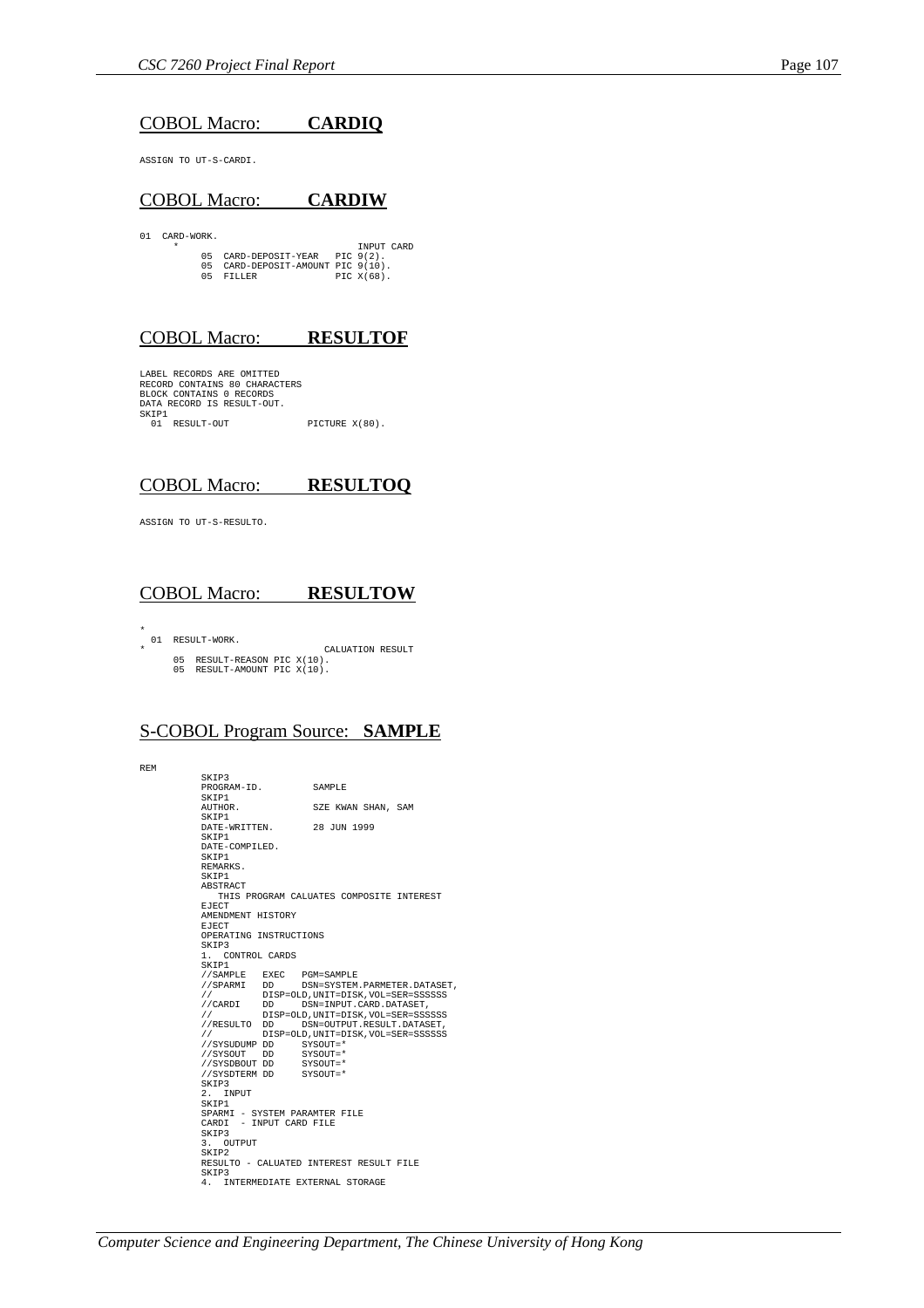|      | SKIP1                                                               |                      |
|------|---------------------------------------------------------------------|----------------------|
|      | NONE<br>SKIP3                                                       |                      |
|      | 5. MESSAGES                                                         |                      |
|      | SKIP1<br>A. IBM STANDARD MESSAGES                                   |                      |
|      | COMPLETION CODES<br>6.                                              |                      |
|      | SKIP1<br>0000 - NORMAL COMPLETION                                   |                      |
|      | 0016 - ABNORMAL END WITH ERROR MESSAGES                             |                      |
|      | SKIP3<br>7. NOTES                                                   |                      |
|      | SKIP1                                                               |                      |
|      | <b>NONE</b><br>SKIP3                                                |                      |
|      | 8. OPERATING SYSTEM                                                 |                      |
|      | SKIP1<br>OS/390, MVS/SP                                             |                      |
|      | EJECT                                                               |                      |
|      | PROGRAM OPERATION<br>SKIP2                                          |                      |
|      | SKIP2                                                               |                      |
|      | MAINLINE                                                            |                      |
|      | CALUATE-PERIOD-RTN<br>CALUATE-INTEREST-RTN                          |                      |
|      | SKIP1<br>EJECT                                                      |                      |
|      | DATA FORMATS                                                        |                      |
|      | SKIP3<br>PLEASE REFER TO DATA DIVISION                              |                      |
|      | SKIP3                                                               |                      |
|      | SUBPROGRAMS<br>SKIP3                                                |                      |
|      | NONE                                                                |                      |
|      | SKIP3<br>STORAGE LAYOUT                                             |                      |
|      | SKIP3                                                               |                      |
|      | ABOUT<br>1K<br>SKIP3                                                |                      |
|      | PROGRAM LIMITATION                                                  |                      |
|      | SKIP3<br><b>NONE</b>                                                |                      |
|      | <b>EJECT</b>                                                        |                      |
| IΟ   | SKIP3                                                               |                      |
|      | SELECT SPARMI                                                       | COPY SPARMIO.        |
|      | SKIP2<br>SELECT CARDI                                               | COPY CARDIQ.         |
|      | SKIP2                                                               |                      |
|      | SELECT RESULTO<br>EJECT                                             | COPY RESULTOO.       |
| FD   | SPARMI<br>SKIP3                                                     | COPY SPARMIF.        |
| FD   | CARDI                                                               | COPY CARDIF.         |
| FD   | SKIP3<br>RESULTO                                                    | COPY RESULTOF.       |
| WS   | EJECT                                                               |                      |
|      | SKIP3                                                               |                      |
| FRFM | 77<br>FILLER<br>'SAMPLE WORKING STORAGE STARTS HERE.'.              | PIC $X(35)$<br>VALUE |
|      | SKIP3                                                               |                      |
| 01   | SPARM-WORK<br>EJECT                                                 | COPY SPARMW.         |
| 01   | CARD-WORK<br>EJECT                                                  | COPY CARDW.          |
| 01   | RESULT-WORK                                                         | COPY RESULTW.        |
| REC  | EJECT<br>PGM-WORK-AREA                                              |                      |
|      | SKIP3                                                               |                      |
|      | CALUATE-WORK<br>TEMP-AMOUNT                                         | N10 V ZERO           |
|      | DEPOSIT-YEAR                                                        | N4 V ZERO            |
|      | DEPOSIT-PERIOD<br>REASON-DES                                        | PIC $S9(4) V + 0$    |
|      | RESULT-SUCCESS                                                      | X10 V 'SUCCESS'      |
|      | RESULT-FAIL<br>RESULT-STARS                                         | X10 V 'FAIL'         |
|      | SKTP3                                                               |                      |
|      | CONSTANTS<br>ANNUAL-RATE                                            | N2 V 4               |
|      | SKIP3                                                               |                      |
|      | COUNTER N(2) V ZERO<br>EJECT                                        |                      |
| PROC |                                                                     |                      |
|      | SKIP3<br>OPEN INPUT SPARMI                                          |                      |
|      | CARDI<br>.                                                          |                      |
|      | OUTPUT RESULTO<br>SKIP3                                             |                      |
|      | READ CARDI INTO CARD-WORK                                           |                      |
|      | READ SPARMI INTO SPARM-WORK<br>SKIP3                                |                      |
|      | PERFORM CALUATE-PERIOD-RTN                                          |                      |
|      | SKIP3<br>IF DEPOSIT-PERIOD > ZERO                                   |                      |
|      | PERFORM CALUATE-INTEREST-RTN                                        |                      |
|      | RESULT-REASON = RESULT-SUCCESS<br>TEMP-AMOUNT = CARD-DEPOSIT-AMOUNT |                      |
|      | RESULT-AMOUNT = TEMP-AMOUNT                                         |                      |
|      | ELSE<br>RESULT-REASON = RESULT-FAIL                                 |                      |
|      | RESULT-AMOUNT = RESULT-STARS                                        |                      |
|      | SKIP3<br>WRITE RESULT-OUT FROM RESULT-WORK                          |                      |
|      | CLOSE SPARMI                                                        |                      |
|      | $\ldots$ CARDI<br>RESULTO<br>.                                      |                      |
|      | SKIP3                                                               |                      |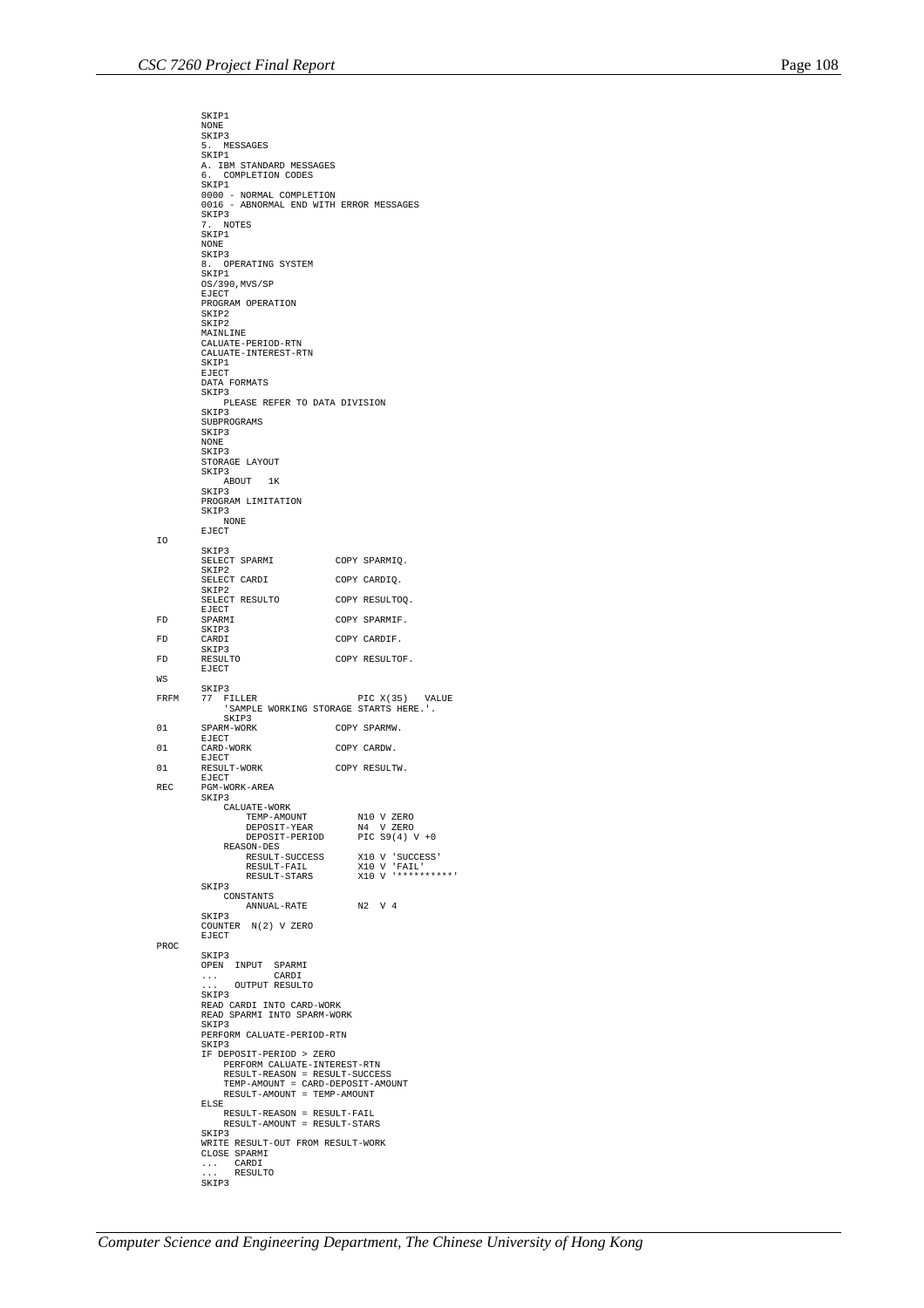```
GOBACK
EJECT
/* SUBROUTINE - CALUATE-PERIOD-RTN
        SKIP1
/* ENTRY POINT - CALUATE-PERIOD-RTN
SKIP1
/* DESCRIPTION - CALUATE THE DEPOSIT PERIOD
         SKIP3
PARA CALUATE-PERIOD-RTN
          SKIP3
IF CARD-DEPOSIT-YEAR > 49
             DEPOSIT-YEAR = 1900 + CARD-DEPOSIT-YEAR
         ELSE
              DEPOSIT-YEAR = 2000 + CARD-DEPOSIT-YEAR
          SKIP3
IF SYS-YEAR > 49
          DEPOSIT-PERIOD = 1900 + SYS-YEAR - DEPOSIT-YEAR
ELSE
             DEPOSIT-PERIOD = 2000 + SYS-YEAR - DEPOSIT-YEAR
         .<br>PJECT
/* SUBROUTINE - CALUATE INTEREST ROUTINE
SKIP1
/* ENTRY POINT - CALUATE-INTEREST-RTN
SKIP1
/* DESCRIPTION - CALUATE INTEREST OVER THE PERIOD
SKIP3
PARA CALUATE-INTEREST-RTN
SKIP3
COUNTER = 0
WHILE COUNTER < DEPOSIT-PERIOD
              CARD-DEPOSIT-AMOUNT = CARD-DEPOSIT-AMOUNT *
... ANNUAL-RATE / 100 + CARD-DEPOSIT-AMOUNT
COUNTER = COUNTER + 1
         EJECT.
```
# *STEP 1*

Give the S-COBOL program the program name **COBOL.SRC**.

Duplicate **COBOL.SRC** with name **COBOL.TMP** for indexing by ATACOBOL, in

Windows 95 DOS prompt, enter command:

### **COPY COBOL.SRC COBOL.TMP**

### *STEP 2*

In Windows 95 DOS prompt, execute

### **NORMER.EXE**

### **ROUTER.EXE**

### **INSTRUER.EXE**

The output instrumented file **COBOL.INT** is created.

### *STEP 3*

Transfer COBOL.INT to mainframe dataset. Compile the program source with macros

using the APS COBOL compiler. The **compile listing** and **executable module** are

obtained.

## *STEP 4*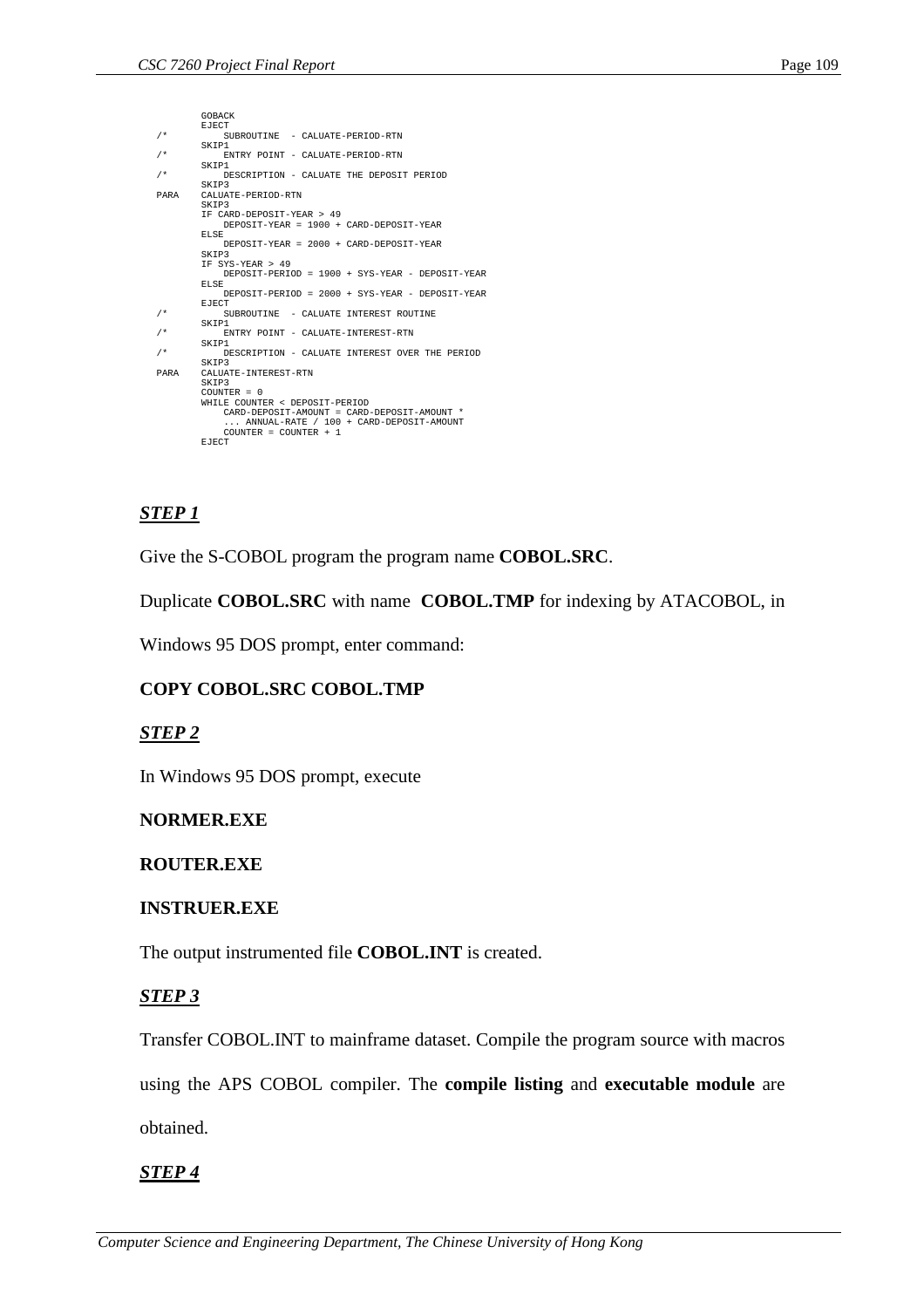Perform testing with the following test datasets:

| Test           | Description              | <b>SPARMI</b> | <b>CARDI</b>       | <b>RESULTO</b>         |
|----------------|--------------------------|---------------|--------------------|------------------------|
| Case           |                          |               |                    | (expected ouput)       |
| -1             | Both dates in 19XX       | Year: 98      | Year: 99           | <b>Status: SUCCESS</b> |
|                |                          |               | Amount: \$1,000.00 | Amount: \$1,040.00     |
| $\overline{2}$ | Both dates in 20XX       | Year: $01$    | Year: $02$         | <b>Status: SUCCESS</b> |
|                |                          |               | Amount: \$1,000.00 | Amount: \$1,040.00     |
| 3              | Deposit date in 1999     | Year: $00$    | Year: 99           | <b>Status: SUCCESS</b> |
|                | Today's date is 2000.    |               | Amount: \$1,000.00 | Amount: \$1,040.00     |
| $\overline{4}$ | Deposit date in 20XX     | Year: 99      | Year: $00$         | <b>Status: FAIL</b>    |
|                | Today's date in 19XX.    |               | Amount: \$1,000.00 | Amount:                |
|                |                          |               |                    | **********             |
| 5              | Deposit period more than | Year: 01      | Year: $97$         | <b>Status: SUCCESS</b> |
|                | (to demonstrate)<br>year |               | Amount: \$1,000.00 | Amount: \$1,169.86     |
|                | recursive calculation)   |               |                    |                        |

The **trace log** is copied from the JES2 held queue.

# *STEP 5*

Transfer the compile listing and trace log back to PC.

# *STEP 6*

Name the compile listing as **COBOL.LST**

In Windows 95 DOS prompt, execute

## **BVAR.EXE**

**BDEFUSE.EXE**

## **PSEARCH.EXE**

## *STEP 7*

Name the trace log of test case 1 as **COBOL.LOG** and execute **ANALYSER.EXE**.

The analysed output is as follows:

Total Para Number=3 Para # Block Cover Decision Cover C-Use Cover P-Use Cover ---------------------------------------------------------------------- 1 4/5 (80%) 1/2 (50%) 5/9 (55%) 1/2 (50%)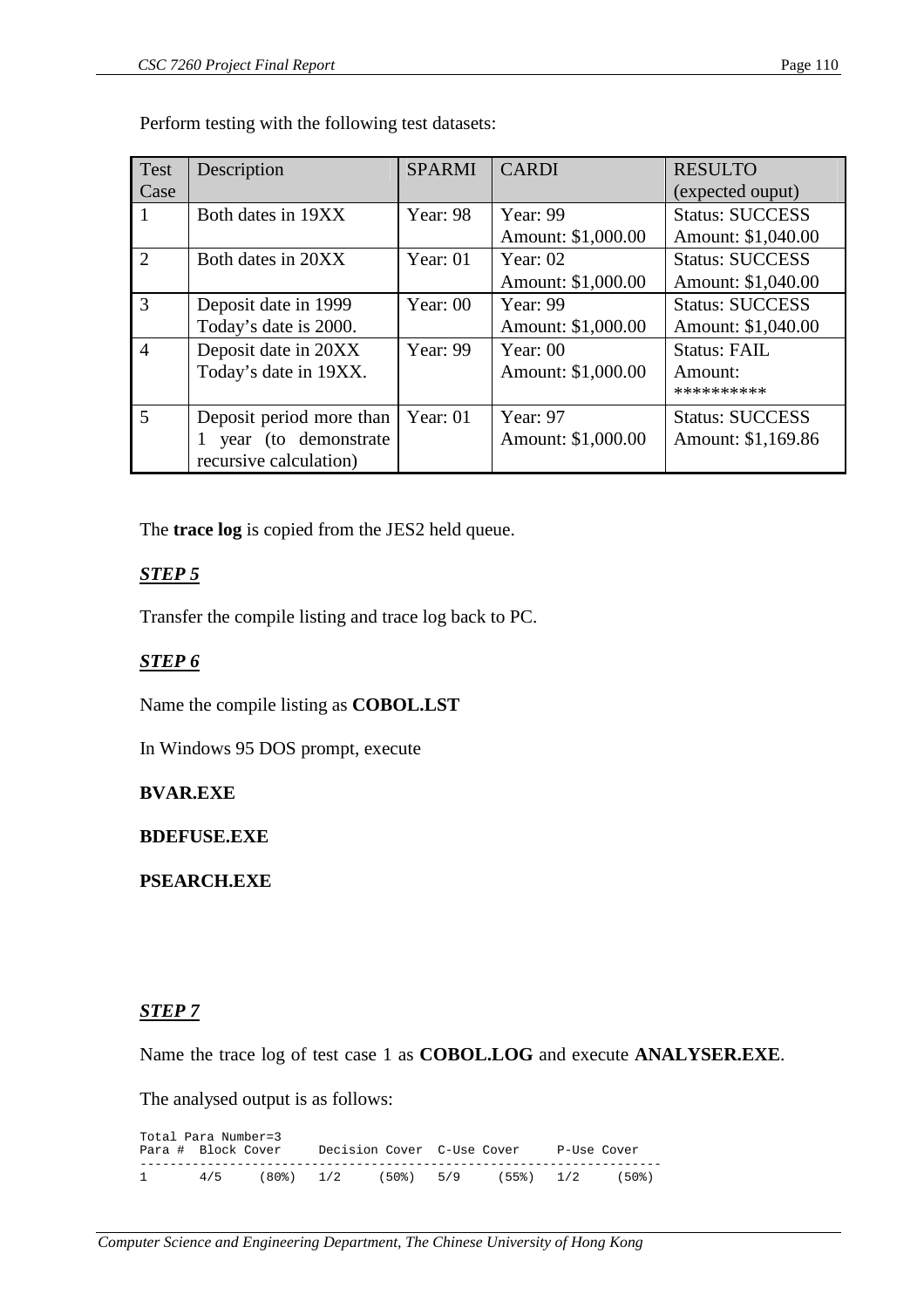| 2 | 5/7 (71.8) 2/4<br>3 3/3 (100%) 2/2 (100%) 3/5 |  | $(50\%)$ 3/8 | $(37\%)$ 2/4<br>(60%) 5/6 | $(50\%)$<br>(83%) |
|---|-----------------------------------------------|--|--------------|---------------------------|-------------------|
|   | Total 12/15 (80%) 5/8 (62%) 11/22 (50%) 8/12  |  |              |                           | $(66\%)$          |

We can always refer to output text files: BLOCK.UCV, EDGE.UCV, DCUSE.UCV and DPUSE.UCV for uncovered blocks, decision edges, def-c-uses and def-p-uses respectively. It requires to look into the program structure related files as shown in Appendix A to locate the exact source line number of corresponding block.

#### *STEP 8*

Merge trace log of test case 1 and 2 to form COBOL.LOG. This two cases fulfils edge coverage in paragraph 2, however, the cross century cases is not included to fulfilled all c-uses. After the execution of ANALYSER.EXE, the result should look like:

| Total Para Number=3<br>Para # Block Cover |                   | Decision Cover C-Use Cover                     |  |                                      |            | P-Use Cover                               |                   |                                           |
|-------------------------------------------|-------------------|------------------------------------------------|--|--------------------------------------|------------|-------------------------------------------|-------------------|-------------------------------------------|
| $\mathbf{1}$<br>2<br>3                    | 4/5<br>7/7<br>3/3 | $(80\%)$ 1/2<br>$(100\%)$ 4/4<br>$(100\%)$ 2/2 |  | (50%)<br>$(100$ $)$<br>$(100\%)$ 3/5 | 5/9<br>6/8 | (55%)<br>$(75$ <sup>8</sup> )<br>$(60\%)$ | 1/2<br>4/4<br>5/6 | $(50\%)$<br>$(100$ <sup>8</sup> )<br>(83) |
| Total                                     |                   | 14/15 (93%) 7/8                                |  | $(87\%)$ 14/22                       |            |                                           | $(63%)$ 10/12     | $(83\%)$                                  |

### *STEP 9*

Merge trace log of test cases 1 to 4 to fulfil all-uses in paragraph 2. However, the previous cases just tested the WHILE loop in paragraph 3 for 1 time. The WHILE loop should be looped more than 1 time to invoke the recursive def-use pair within the WHILE loop. After the execution of ANALYSER.EXE, the result should look like:

| Total Para Number=3<br>Para # Block Cover |                   | Decision Cover C-Use Cover                                    |  |                                                            |  | P-Use Cover                                    |  |                               |
|-------------------------------------------|-------------------|---------------------------------------------------------------|--|------------------------------------------------------------|--|------------------------------------------------|--|-------------------------------|
| $\mathbf{1}$<br>2<br>$\mathcal{E}$        | 5/5<br>7/7<br>3/3 | $(100$ <sup>2</sup> ) $2/2$<br>$(100\%)$ 4/4<br>$(100\%)$ 2/2 |  | $(100$ <sup>8</sup> ) $9/9$<br>(100%) 8/8<br>$(100\%)$ 3/5 |  | $(100\%)$ 2/2<br>$(100\%)$ 4/4<br>$(60\%)$ 5/6 |  | $(100$ $)$<br>(100%)<br>(83%) |
|                                           |                   | Total 15/15 (100%) 8/8                                        |  |                                                            |  | $(100\%)$ 20/22 (90%) 11/12 (91%)              |  |                               |

### *STEP 10*

 $T = \frac{1}{2}$ 

Merge all 1 to 5 test cases to fulfil all-uses for the whole program:

|              | Total Para Number=3<br>Para # Block Cover |            | Decision Cover C-Use Cover |            |            | P-Use Cover |        |
|--------------|-------------------------------------------|------------|----------------------------|------------|------------|-------------|--------|
| $\mathbf{1}$ | 5/5                                       | (100%) 2/2 |                            | (100%) 9/9 | (100%) 2/2 |             | (100%) |